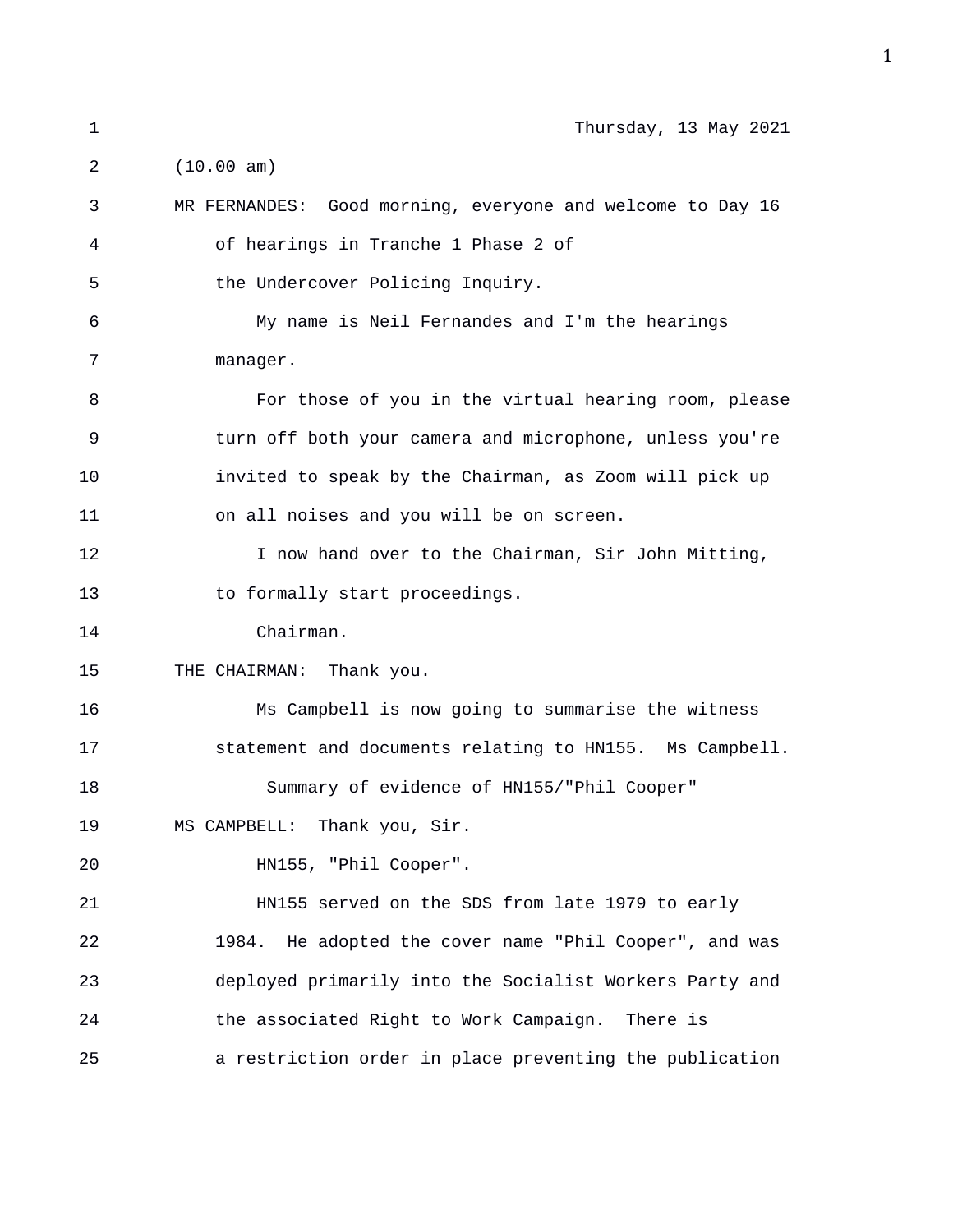1 of his real name, and he has been excused from giving 2 oral evidence on medical grounds.

3 HN155 joined the MPS in the 1970s, moving to 4 Special Branch a few years later. HN155 states that he 5 had done a fair amount of undercover work prior to 6 joining the SDS. He recalls that while involved with 7 B Squad, he used to go undercover at pubs frequented by 8 Sinn Fein, and would use a cover identity that included 9 details about a cover employment and family background. 10 While in Special Branch, HN155 was approached by 11 Mike Ferguson, who suggested he apply for the SDS.

12 HN155's personal annual report from 1982 suggests 13 that he joined the SDS around October 1979. However, 14 the officer recalls that it was slightly before that 15 date. He states that he sought to join the SDS as he 16 enjoyed the flavour of undercover work in B Squad, and 17 that he was confident he could maintain his cover in 18 a social setting. He notes.

19 "The SDS was aimed at obtaining intelligence to 20 protect the public and I considered this to be 21 the ultimate task of being a policeman."

22 At the time of joining the SDS, HN155 had served for 23 two years in Special Branch.

24 HN155 was married when he joined the SDS. He 25 believes that at one point, the SDS managers wanted all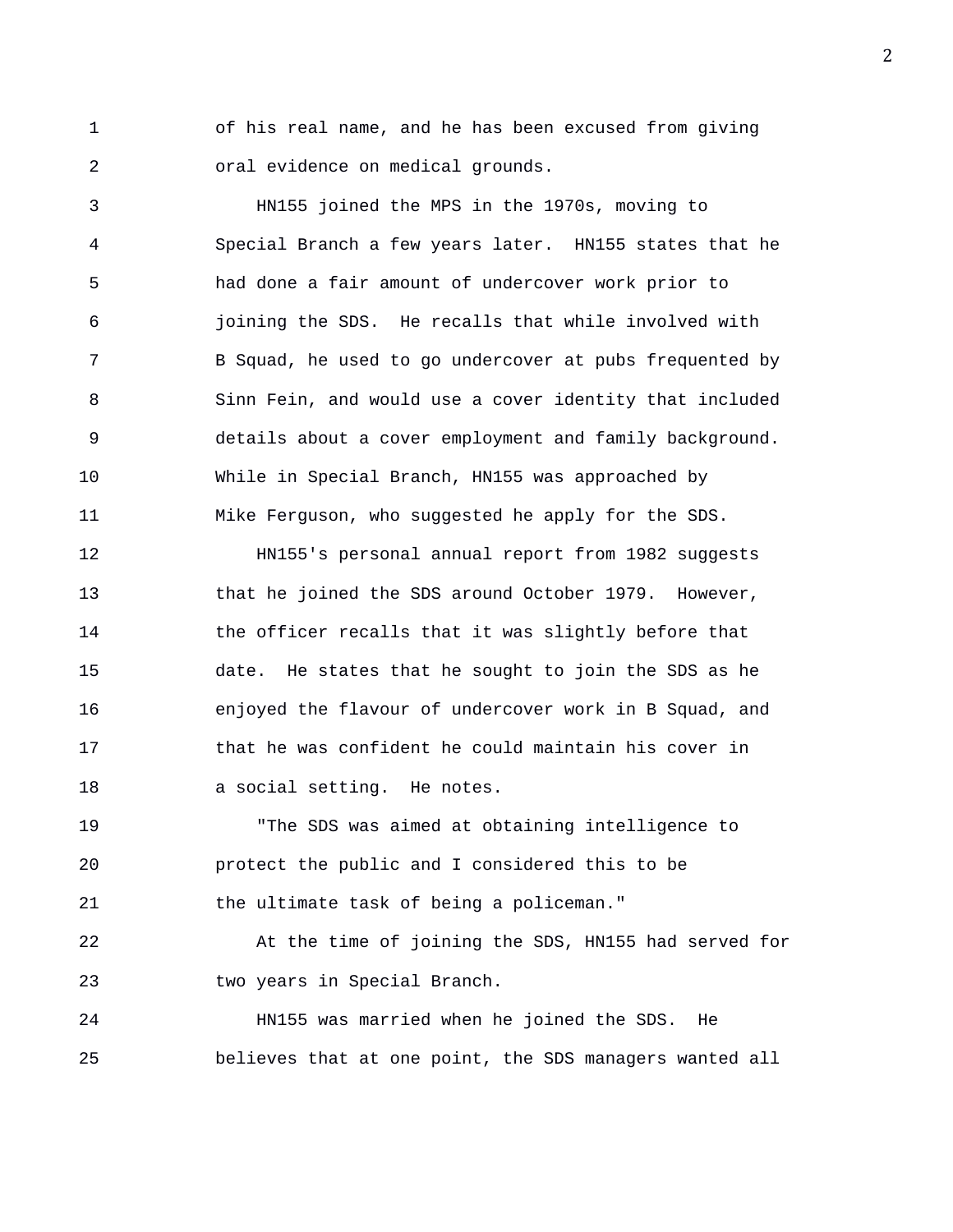1 UCOs to be married. He cannot recall if any SDS 2 managers spoke to him about the impact a deployment 3 would have on him or his family, but he imagines that 4 Mike Ferguson probably would have done. He does not 5 recall any SDS managers visiting or speaking to his wife 6 prior to his deployment.

7 HN155 recalls no formal training when he joined 8 the SDS, but did spend a significant period in 9 the back office before being deployed. He cannot recall 10 exactly how long this was, but states that it could have 11 been up to a year.

12 He recalls that as his deployment approached, senior 13 officers would fire questions at him, suggesting 14 a scenario and asking what he would do in such 15 a situation. He also remembers at least one session 16 before his deployment where he was interrogated by 17 managers about his cover identity.

18 HN155 notes that his managers at the time, 19 Mike Ferguson and HN68, both had been UCOs and were good 20 at highlighting key issues.

21 HN155 cannot recall being given any guidance or 22 advice about becoming involved in the private lives of 23 activists or on sexual relationships in his cover 24 identity. He states he likewise cannot recall any 25 guidance on participation in criminality, encouraging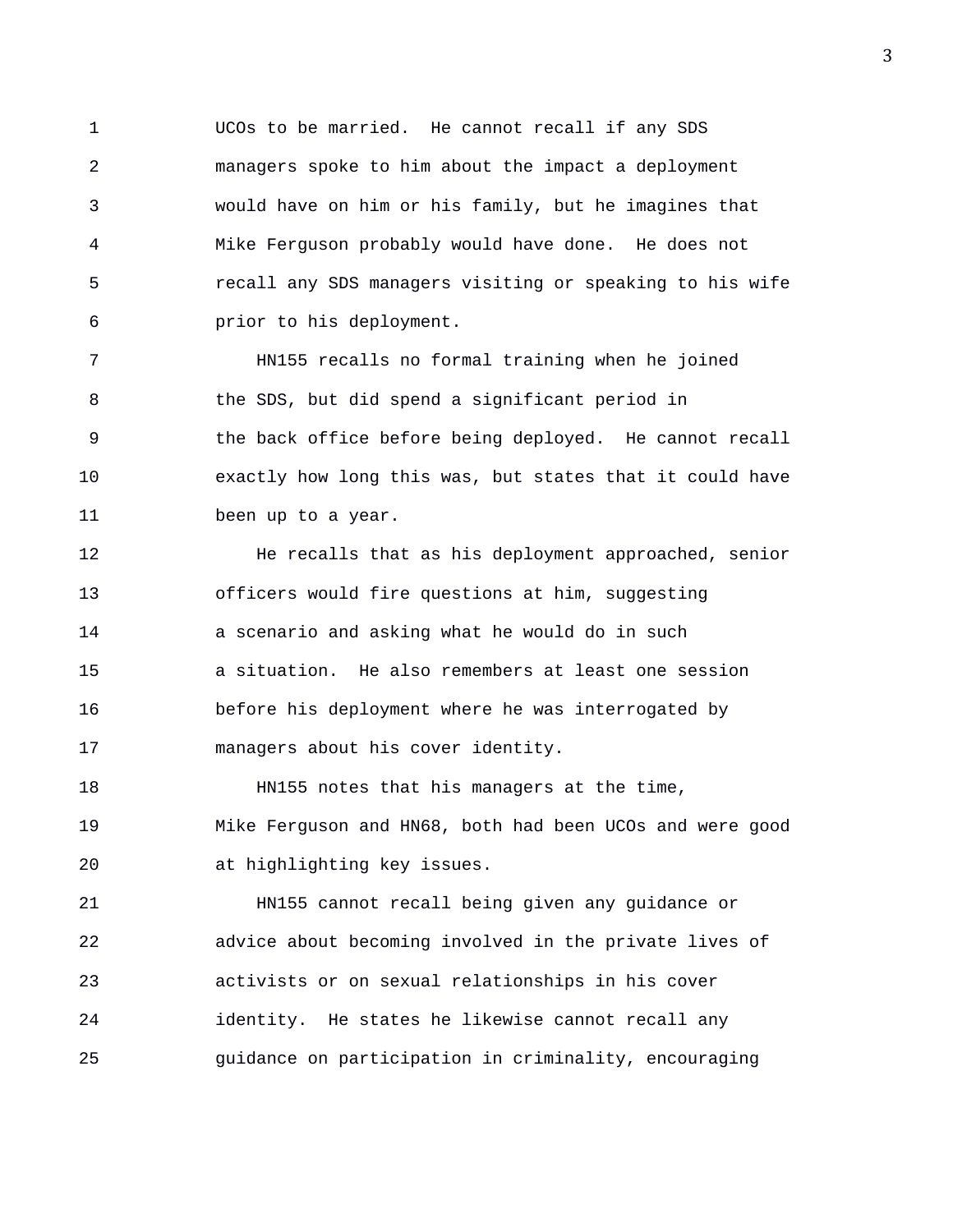1 others to participate in crime or what to do if arrested 2 or party to legally privileged information. His 3 understanding was that he should "avoid getting into 4 these situations in the first place".

5 HN155 does not recall using a deceased child's 6 identity for his cover name but is aware that this was 7 common practice at the time, and so, on reflection, 8 believes that it is likely that he did so.

9 He cannot recall looking for death certificates or 10 attending Somerset House. He cannot recall using any 11 aspect of a deceased child's identity in his cover 12 story.

13 His cover background was that he had grown up in 14 the Liverpool area and had joined the Merchant Navy. He 15 recalls doing some research into schools and addresses 16 in Liverpool that no longer existed, so that it would be 17 harder for anyone to trace, if investigated. He also 18 visited Liverpool to prepare for his deployment.

19 HN155 states that he generally chose driving jobs as 20 his cover employment, as it meant he would be out and 21 about and not always accessible.

22 He notes that he did some work for most of his cover 23 jobs, primarily to understand the nature of the job, if 24 questioned. He had a driving licence in his cover name 25 and was given use of an SDS car.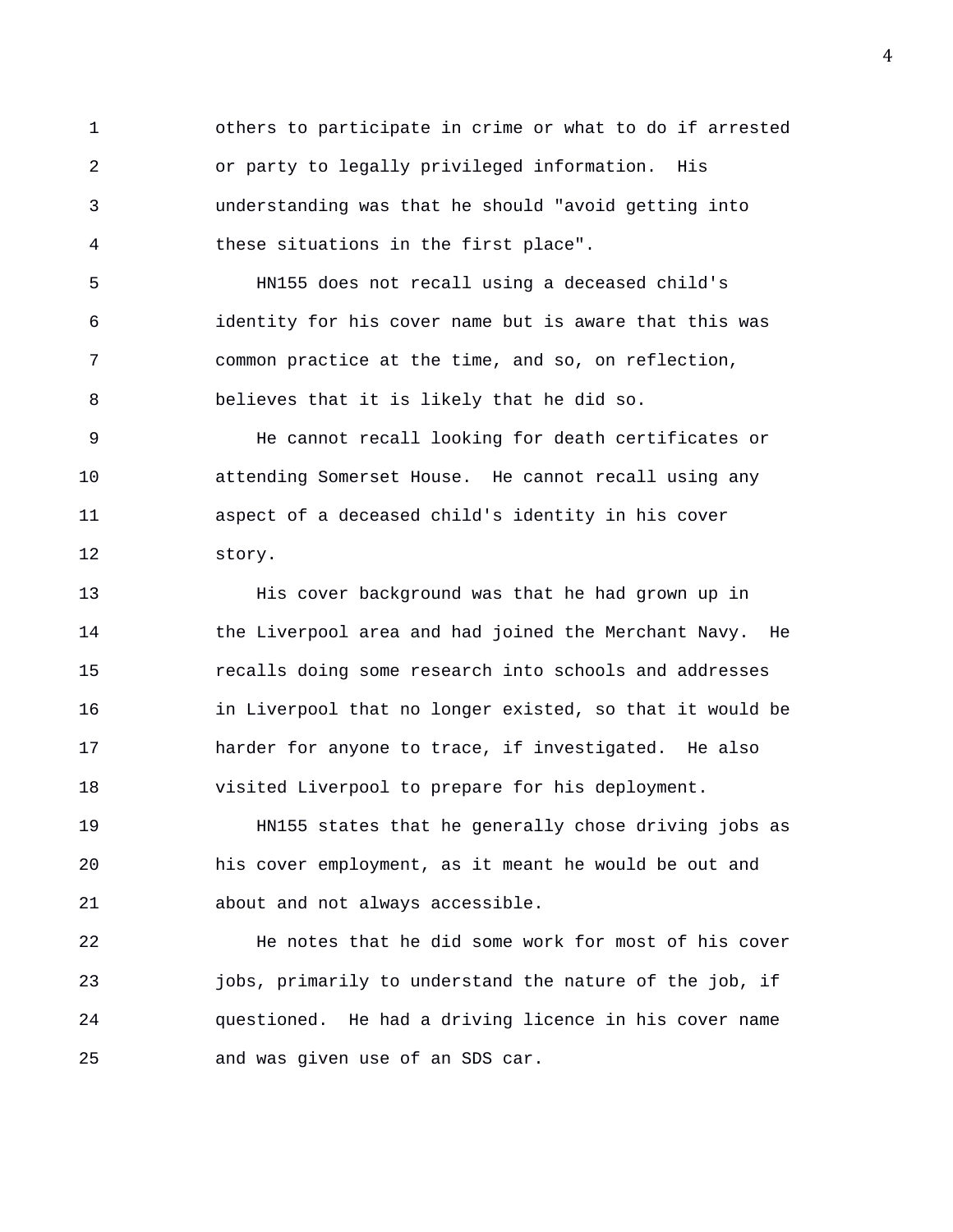1 HN155 was involved in a car accident late into his 2 deployment, and accepts that it appears to have been 3 reported to the police under his cover name. He assumes 4 that this was because the car was registered in that 5 name. He cannot recall if any consideration was given 6 to the lawfulness of reporting an accident in his cover 7 name.

8 HN155 recalls having multiple cover addresses during 9 his deployment, and states that activists would have 10 visited his address from time to time. He notes that 11 occasionally he would have stayed overnight somewhere on 12 a sofa or floor, such as during the Right to Work march, 13 but that he did not live with activists for any 14 significant period of time.

15 HN155 recalls that he was directed by his managers 16 to infiltrate the SWP in East London, but was otherwise 17 left to his own initiative to direct his employment. 18 Although the Inquiry does not hold any reporting from 19 HN155 on the SWP before late September 1980, the officer 20 believes he would have attended and reported on meetings 21 before that date, probably from around March 1980 or 22 earlier.

23 The first reporting held for this officer relates to 24 the Waltham Forest Anti-Nuclear Campaign. HN155 cannot 25 recall any specific involvement in this group, but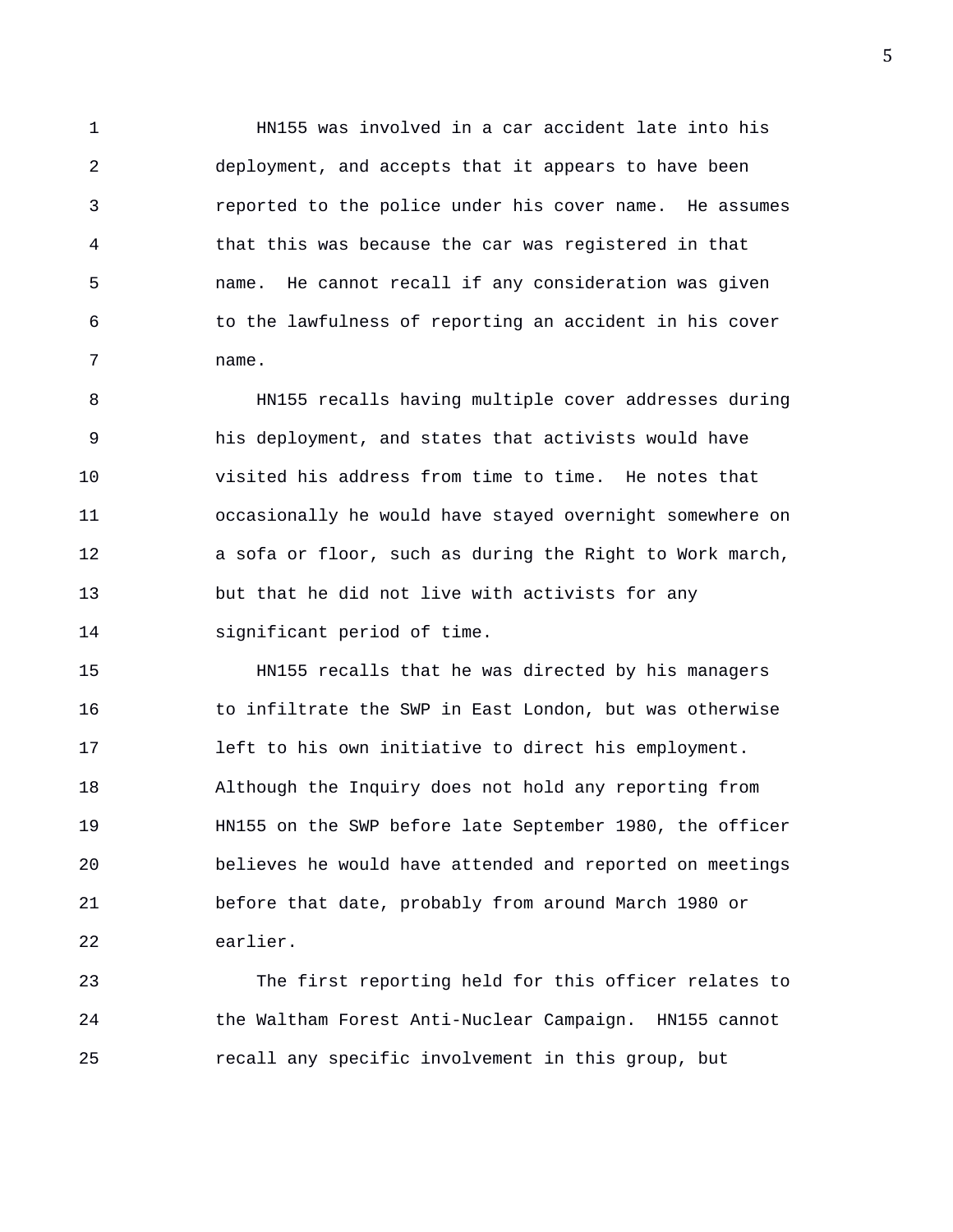1 states that it is plausible that it was connected to his 2 role in the SWP.

3 HN155 cannot remember which branch of the SWP he 4 first became involved in, but accepts that he would have 5 likely begun his infiltration at branch level. 6 The officer does not seem to have reported extensively 7 on any particular branches or districts. He notes that 8 6 1 the SWP was keen to recruit, and therefore it was not 9 difficult to get involved, and that he may have made his 10 approach through meeting activists in the pub or buying 11 the Socialist Worker newspaper.

12 It seems likely that through the Waltham Forest 13 Anti-Nuclear Campaign, HN155 also became involved in 14 the campaign opposing the construction of a nuclear 15 power plant at Torness, Scotland. Although he doubts 16 that the reports on this subject within his witness pack 17 are necessarily his. It seems likely that he attended 18 a protest at the site in the course of his deployment.

19 HN155 began reporting on the Right to Work Campaign 20 some months after the start of his deployment. He 21 states that he was not specifically directed to target 22 the Right to Work Campaign, nor did he set out to 23 infiltrate it, but became involved via the SWP.

24 He notes that the Right to Work Campaign was of 25 interest to the SDS, as it involved large numbers of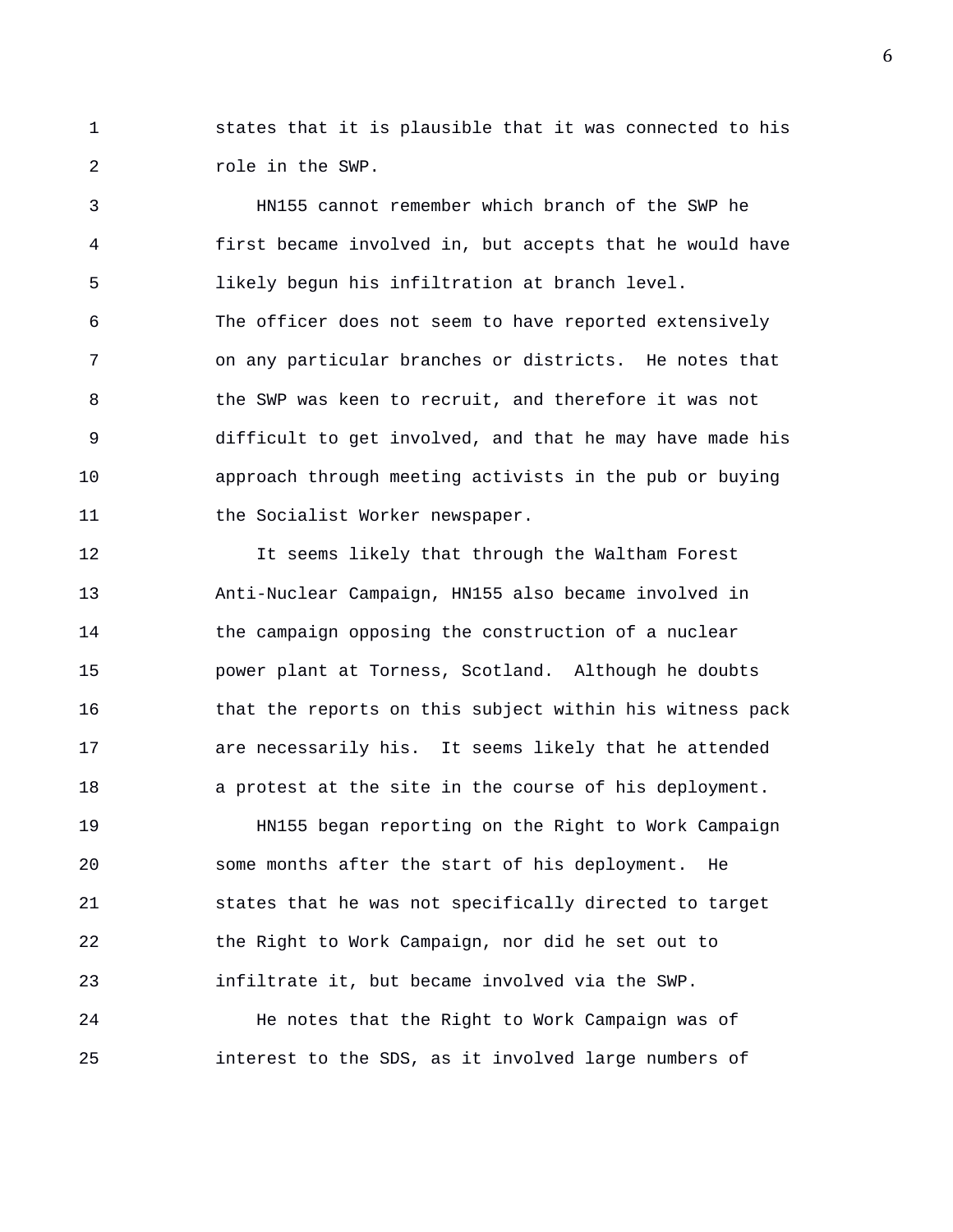1 people on marches lasting a number of days, with 2 hundreds or thousands of local activists joining along 3 the way, including "Marxists and anarchists". He states 4 that it would have been important to provide local 5 constabularies intelligence to assess the risk of public 6 disorder and ensure an appropriate police presence.

7 HN155 recalls attending two Right to Work marches, 8 but accepts that he may have attended more.

9 One such march took place between 23 September and 10 10 October 1980, marching between Port Talbot and 11 Brighton, and ending at the Conservative Party 12 conference. HN155 states that he would have kept his 13 managers constantly updated during the march, almost on 14 a daily basis. HN155 states that he may also have 15 attended a march in November 1980, between Manchester 16 and Liverpool, but has no specific recollection of 17 the event.

18 The Inquiry holds reporting on both of these 19 marches, including a comprehensive report on the 1980 20 Brighton march, likely to be attributable to HN155 and 21 HN80, who was also involved in this group at the time.

22 Documents show that HN155 was also heavily involved 23 in the organisation of the 1982 Right to Work march in 24 his role as national treasurer for the campaign. 25 HN155 adopted at least two notable positions of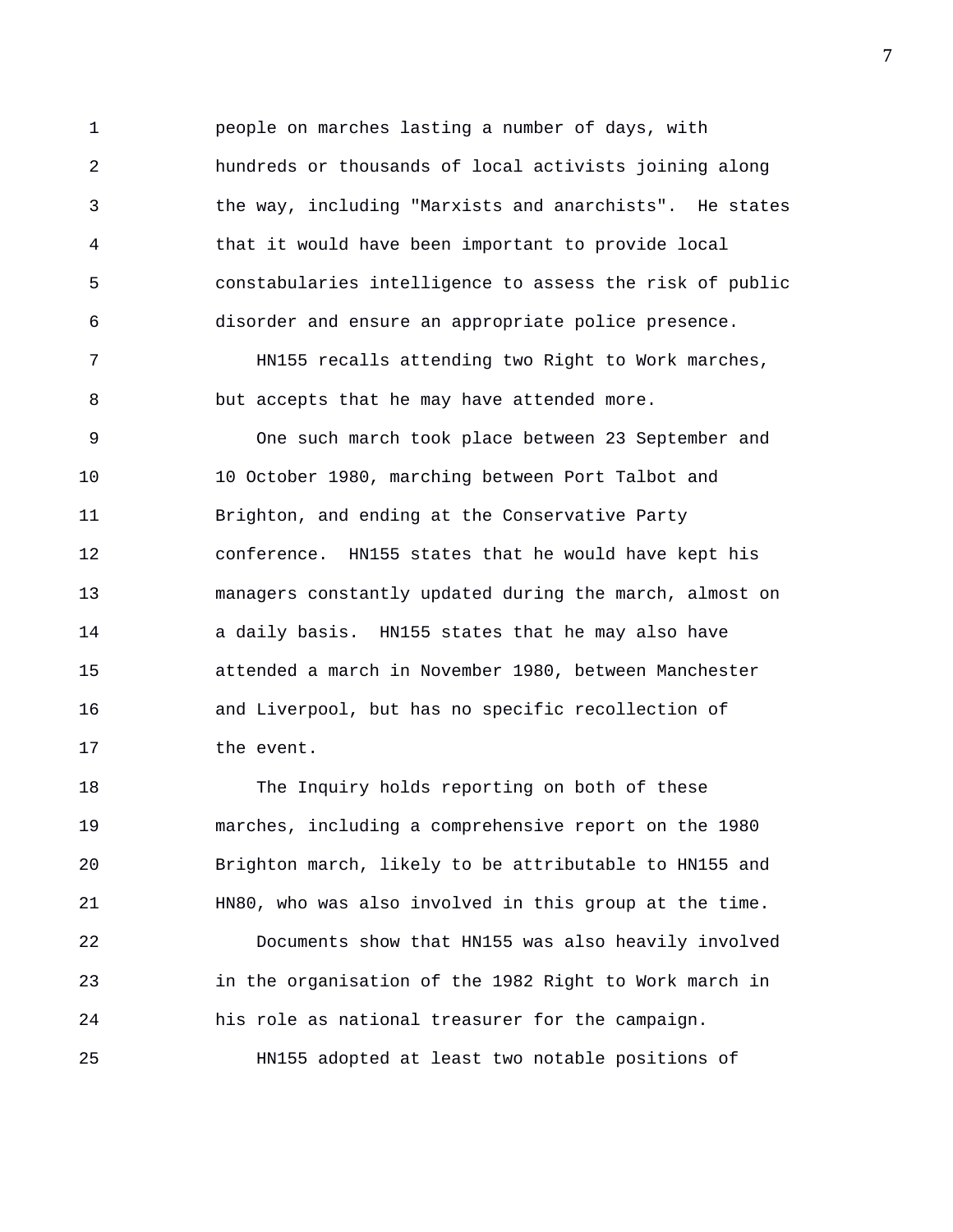1 responsibility within the groups he reported on.

2 A report held by the Inquiry from April 1980 lists HN155 3 as having been elected treasurer of the Waltham Forest 4 Anti-Nuclear Campaign, though the officer states that he 5 cannot recall holding this position.

6 In January 1982, HN155 became national treasurer of 7 the Right to Work Campaign. This latter position 8 allowed the officer control over the campaign's bank 9 account, as well as access to personal bank details of 10 certain individuals involved. He was also able to 11 obtain private documents and correspondence with 12 the organisers, one of whom was serving Member of 13 Parliament, Ernie Roberts.

14 HN155 states in his witness statement that he did 15 not consider taking a position of responsibility to be 16 off-limits, as he would have sought to position himself 17 wherever he would be best placed to gather intelligence. 18 However, he asserts that he would not have sought to 19 influence the group's actions. He cannot recall 20 discussing with his managers before accepting 21 the position, but notes that he would have kept them 22 appraised of his actions.

23 HN155 states that he has little recollection of 24 the reports he has been shown. He notes that he has not 25 been provided with many reports on demonstrations, and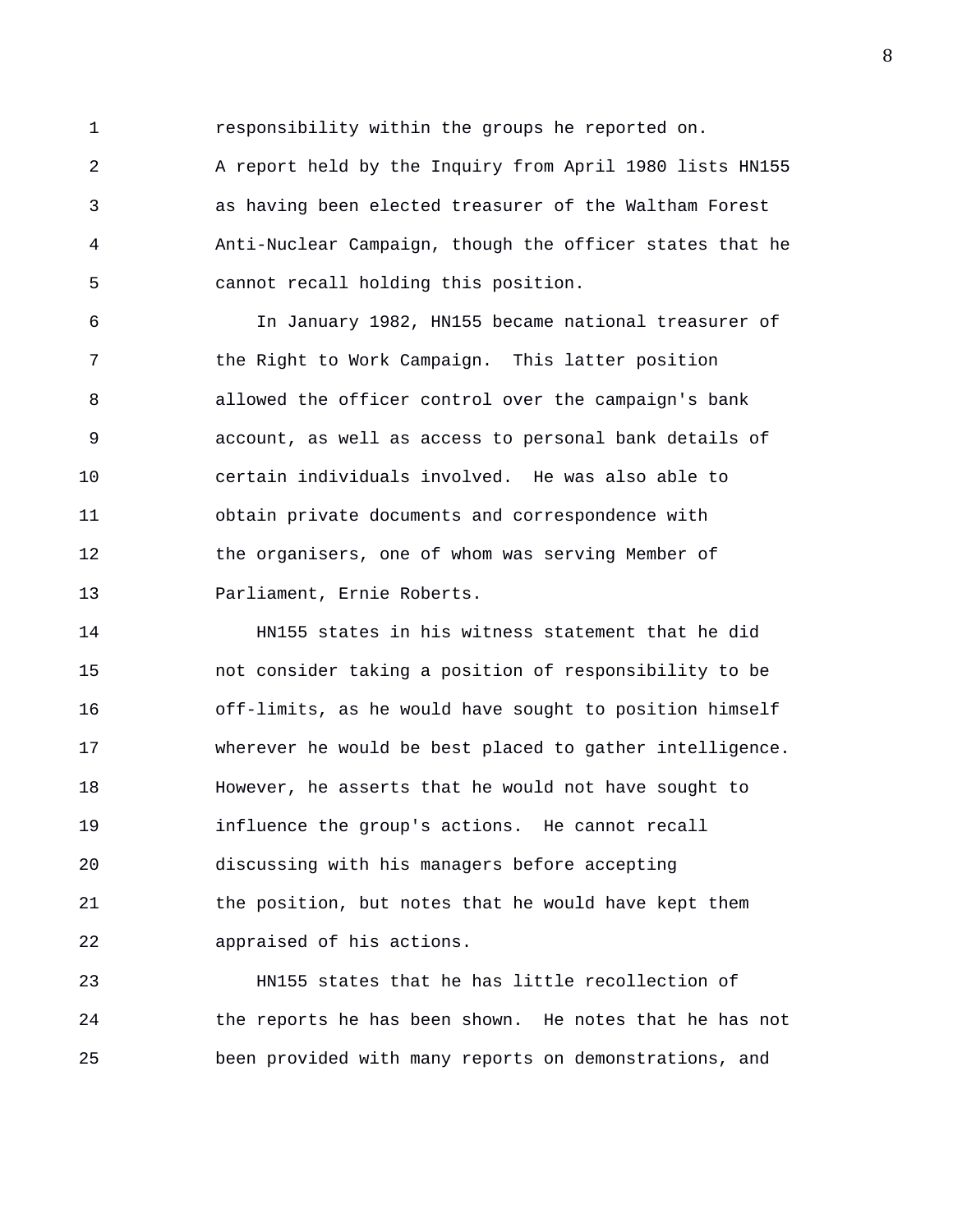1 believes that reports not forwarded to Box 500 may be 2 missing.

3 When asked about reporting on individuals, including 4 the relationships and employment of activists, he states 5 that such information would contribute to the overall 6 intelligence picture of the groups and their members. 7 It would be for others to assess the relevance of any 8 information and any action that should be taken as 9 a result.

10 HN155 provided detailed reports on SWP's structure 11 and branches, and seems to have attended a number of 12 major party events. Reporting suggests that he attended 13 the 1981, 1982 and 1983 SWP national delegate 14 conferences. He cannot recall attending these 15 conferences or providing lists of delegates, but notes 16 that he was "in and out of the SWP main office even in 17 1981, to deliver the Socialist Worker newspaper", and so 18 would have probably been able to obtain a list of 19 delegates from that office.

20 He also reports on the annual SWP rally at Skegness 21 in 1982 and 1983, and believes he would have collected 22 the entrance money at this event, which would have 23 provided him with a list of attendees.

24 A July 1982 report concerns a change of address for 25 the SWP main office, and encloses a drawn floor plan.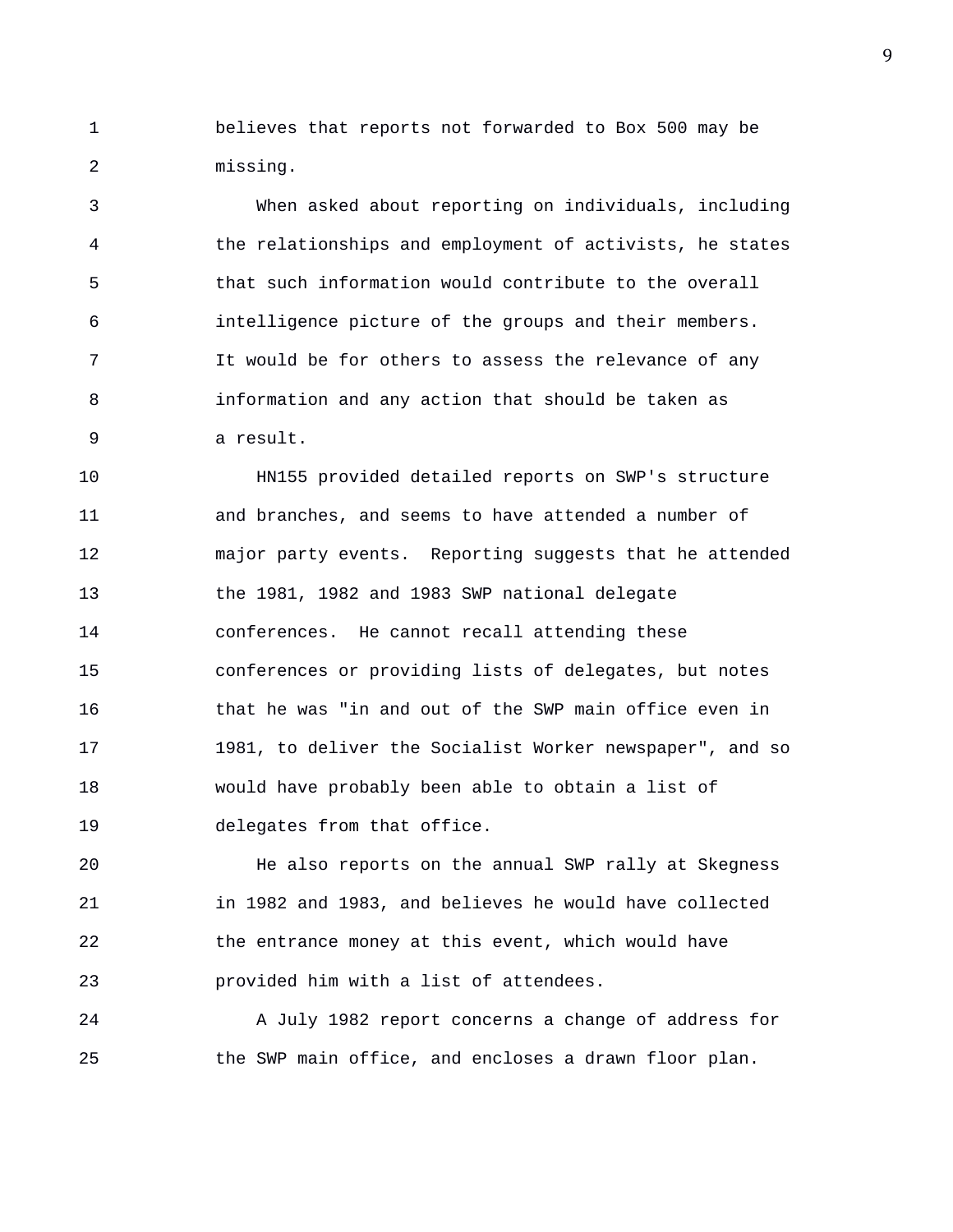1 HN155 indicates that he had a desk at the SWP main 2 office due to his position as treasurer for the Right to 3 Work Campaign. He notes that while he was never on 4 the SWP central committee, he did have a working 5 relationship with them due to his Right to Work role. 6 Due to this position, HN155 was also able to receive and 7 forward on SWP weekly internal information sheets 8 circulated only to district secretaries, National 9 Committee members and full time party organisers.

10 HN155 also reported on the SWP computer, enclosing 11 a distribution list for the Socialist Worker newspaper. 12 He notes in his witness statement:

13 "I was never required to consider, and I did not 14 consider, the continued proportionality of reporting 15 this information. As far as I was concerned, this was 16 a question for more senior officers."

17 There is some reporting on trade union activities 18 and membership within the context of the SWP and the 19 Right to Work Campaign. HN155 states that he cannot 20 recall joining a trade union or becoming involved in 21 trade union affairs while deployed. However, he notes 22 that:

23 "Extreme left wing activists intentionally made 24 their way into trade unions, with the primary aim of 25 upsetting the operation of large companies, rather than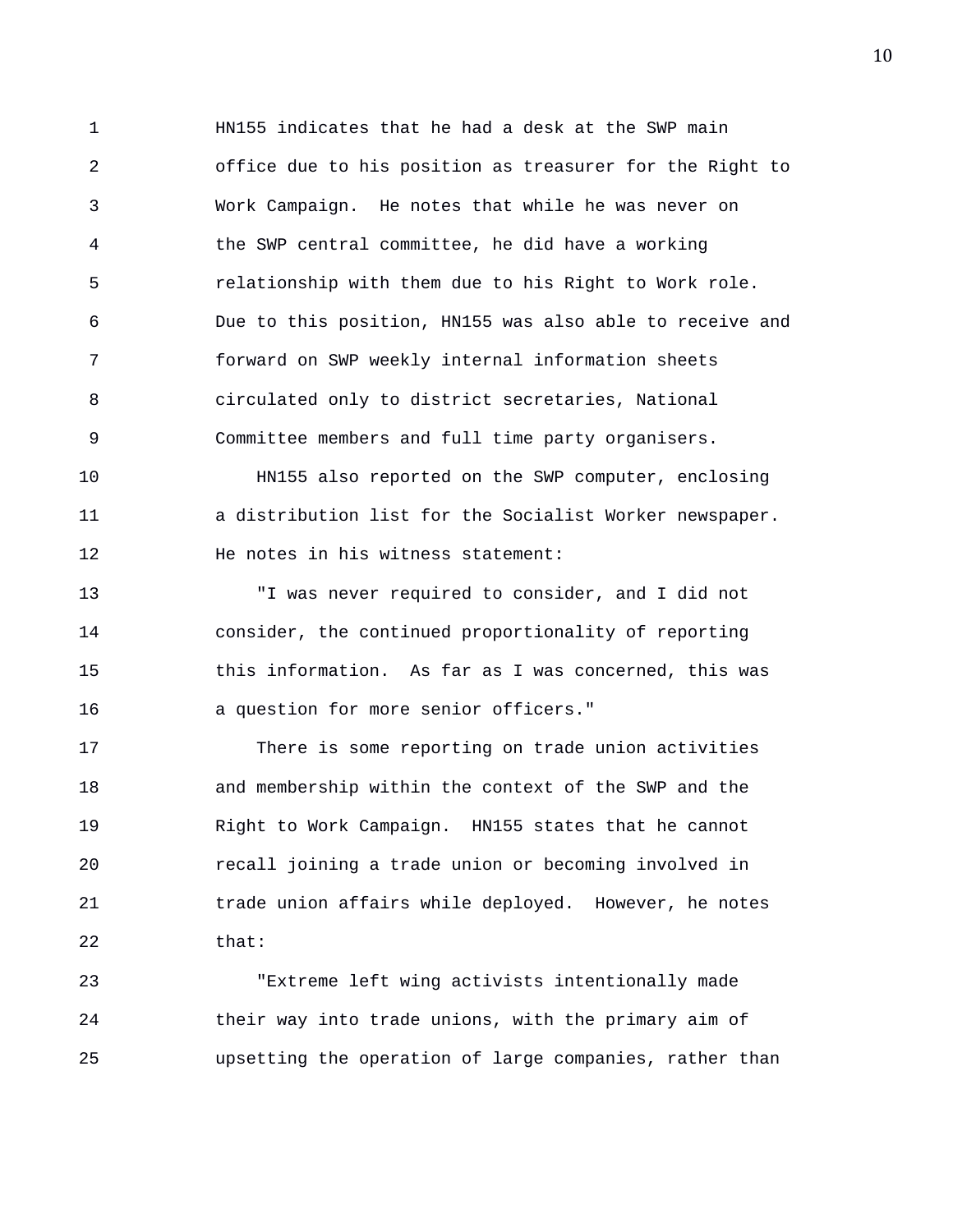1 to simply improve the working conditions of employees. 2 This information was therefore a useful piece of 3 a larger intelligence picture regarding the presence of 4 left wing activists in trade unions at that time."

5 HN155 states that he did witness public disorder and 6 violence whilst deployed, although he cannot now recall 7 any particular incidents. HN155 states that he did not 8 participate in any public disorder, and was not involved 9 in any violence as a perpetrator or victim.

10 He understood Special Branch to have a role in 11 countering subversion, and he states that he believed 12 the SWP to be engaged in subversive activity. In his 13 witness statement he refers particularly to the large 14 amount of industrial action supported by the group. He 15 states:

16 "The SWP were very confrontational towards people 17 trying to break picket lines and would threaten violence 18 towards anyone attempting to go back to work. They 19 would also stop supply vehicles from entering business 20 premises. It was these kinds of actions that crossed 21 the boundary between legitimate strikes and what I would 22 call industrial subversion."

23 Documents held by the Inquiry indicate 24 Security Service interest in HN155's reporting. 25 However, the officer states that he cannot recall ever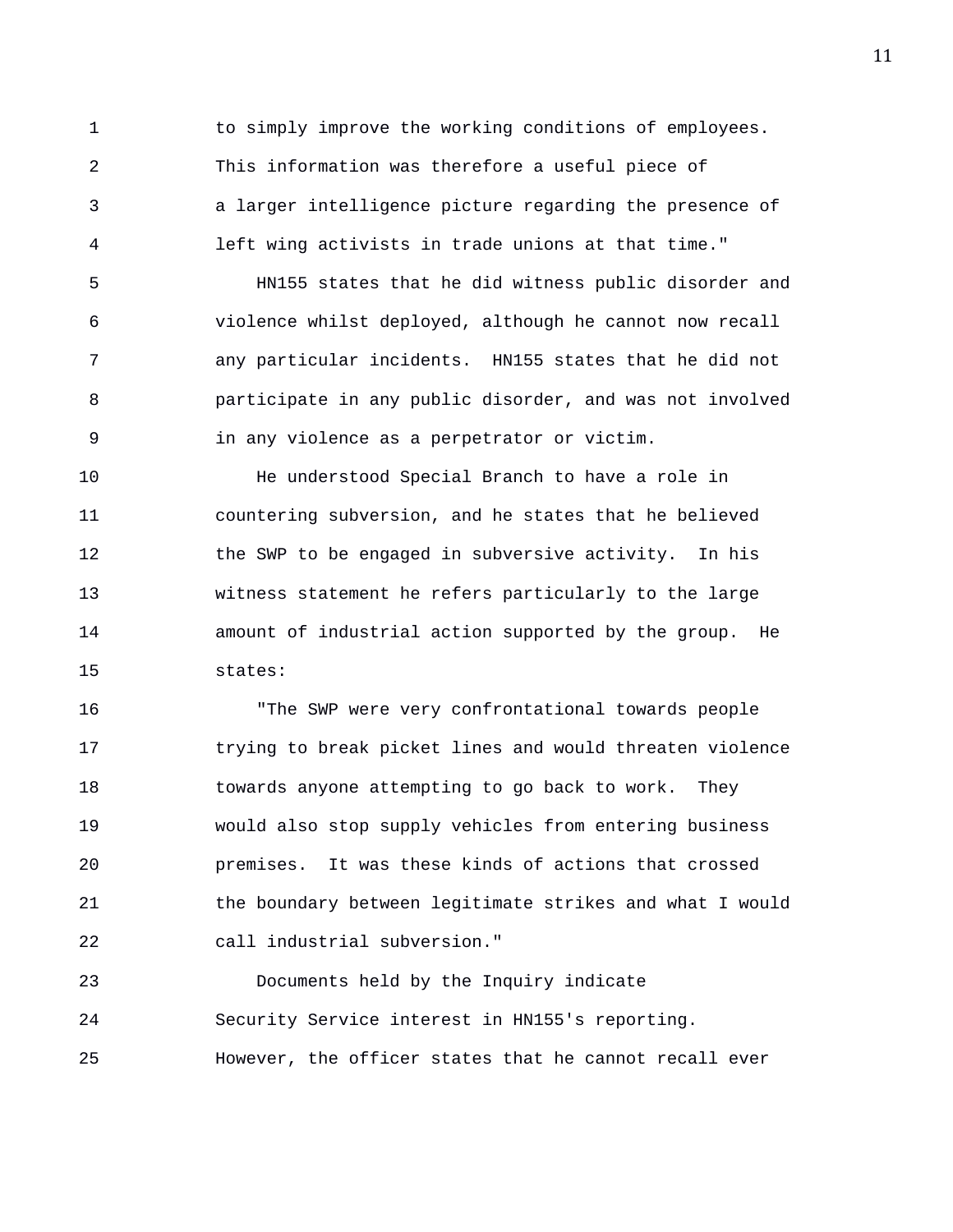1 being given a list of questions from Box 500 directly, 2 and believes that any requests may have been filtered 3 down through his managers. HN155 recalls that he spent 4 more and more time in his cover identity as his 5 deployment progressed. Accordingly, he recalls that 6 the overtime would have increased his take-home pay, 7 although there was a significant cutback in overtime 8 payments during his deployment.

9 HN155 recalls frequent meetings at the SDS 10 safe house, but cannot remember if they were once or 11 twice per week.

12 He states that he also regularly requested a private 13 meeting with an SDS manager around every week or so, in 14 order to discuss any particular issues that had arisen 15 in his deployment. These meetings would usually take 16 place in a pub.

17 He suspects that he would have written up reports at 18 meetings in the safe house, but notes that much of his 19 reporting would have been given verbally over the phone, 20 and probably written down by someone else.

21 He recalls general discussion amongst UCOs during 22 meetings, and states that the SDS managers would raise 23 concerns and provide advice and guidance where needed. 24 He recalls police commissioners visiting these meetings 25 on occasion. He believes someone from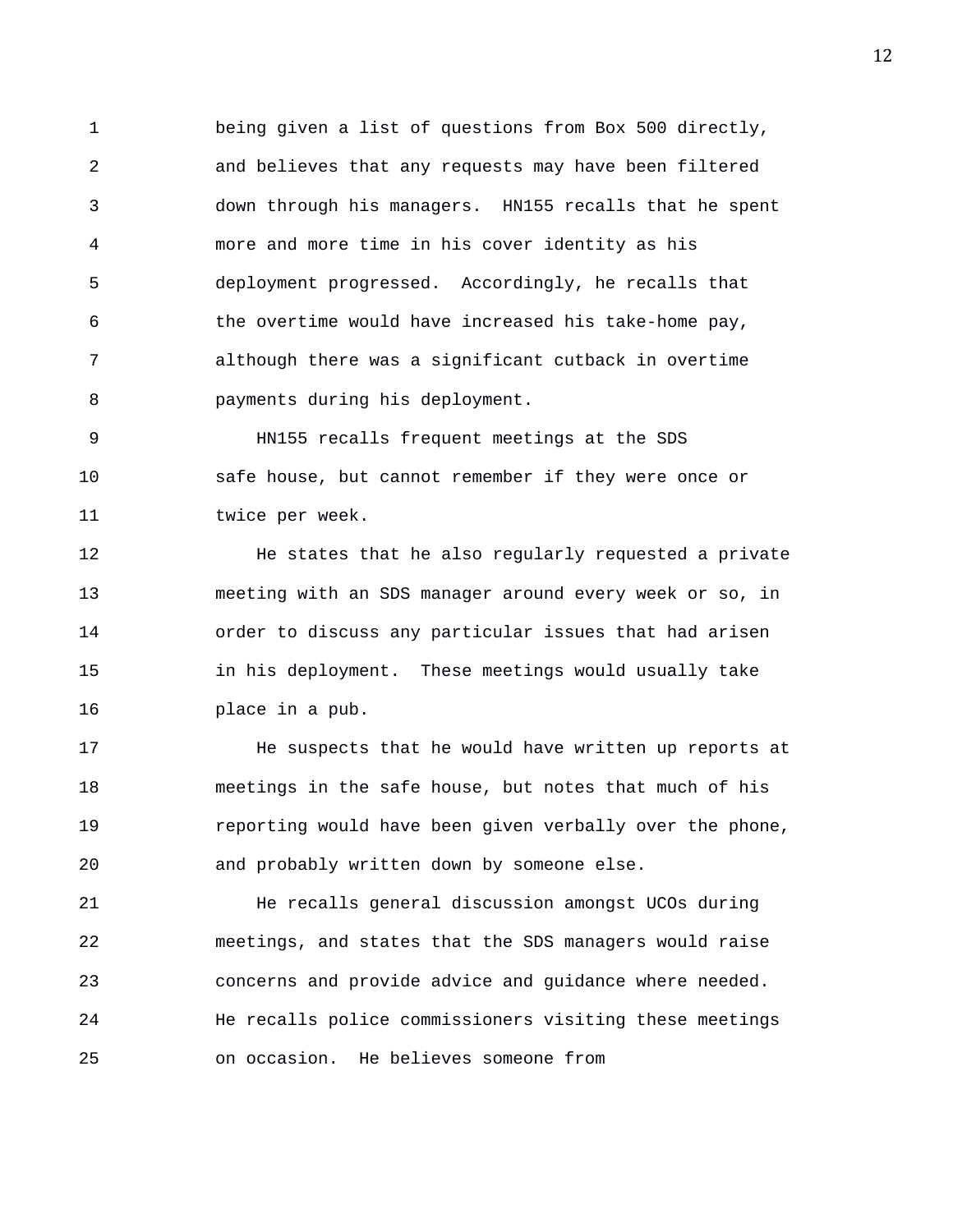1 the Security Service may have attended once or twice as 2 well, which he thinks was to thank the Squad for 3 the intelligence they were collecting.

4 In his statement, HN155 denies engaging in any 5 sexual activity whilst in his cover identity. There 6 remains a significant dispute of fact regarding whether 7 155 told his risk assessors that he engaged in sexual 8 activity whilst he was deployed. Within a risk 9 assessment prepared for the Inquiry in late 2017, 10 the author records that:

11 "HN155 admitted to having a number of liaisons, 12 although he would not necessarily use 13 the term 'relationship', as they were short-lived. He 14 stated that he needed to live a full alternative 15 lifestyle in all aspects, but could not recall 16 the specifics. None of the relationships were medium or 17 long-term length. He stated there were groupies who 18 wanted to spend the night with someone who was close to 19 the SWP central committee. He was reluctant to discuss 20 matters further, but thought that he would only have 21 given the women his first name. He does not recall 22 their names. He stated that not all of the dalliances 23 [his word] would have led to sex. He initially stated 24 that there may have been two or three women, but said 25 that there may possibly have been a few more. N155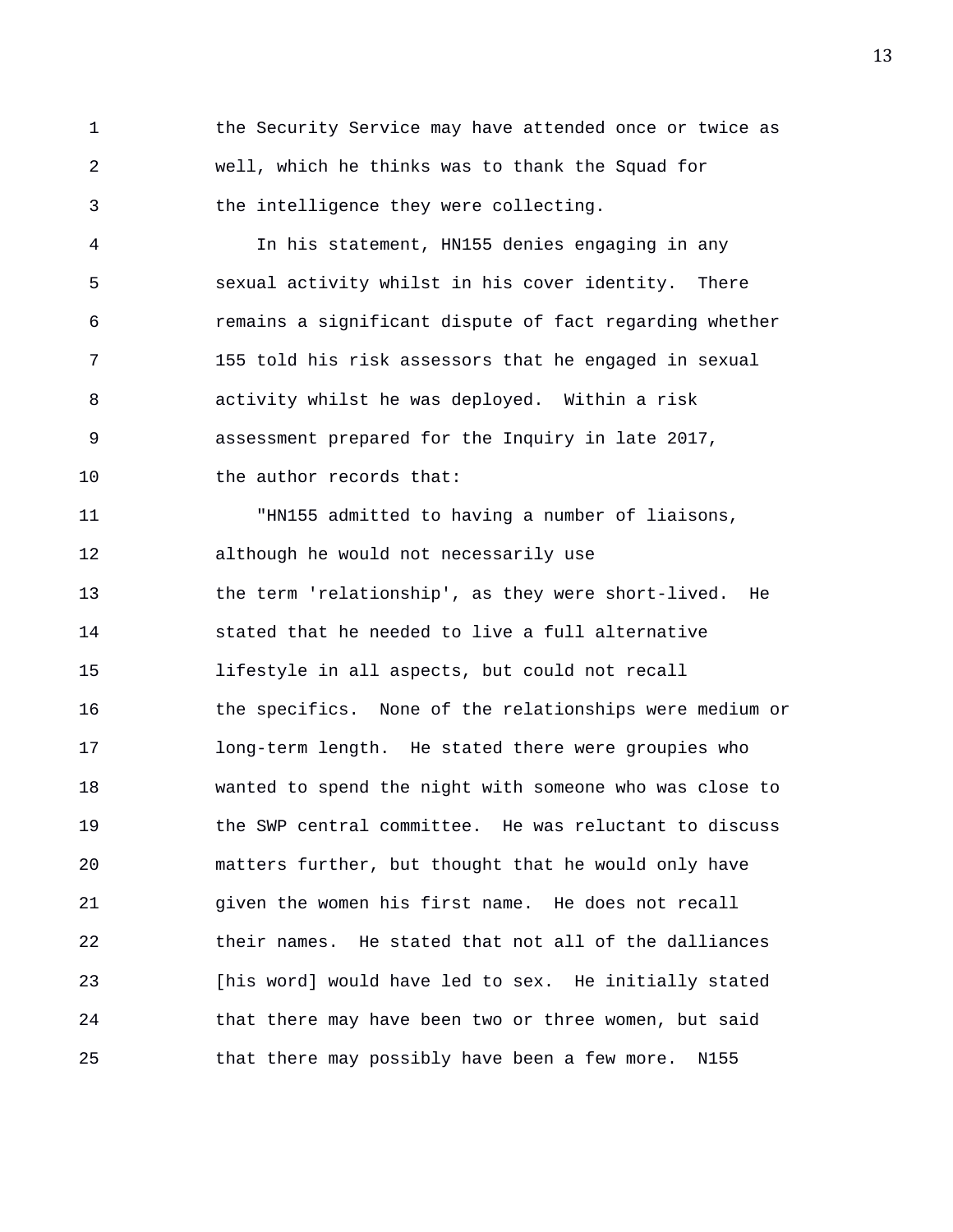1 clarified during the fact check that these were purely 2 social encounters, and not done to enhance his 3 deployment. He did not comment upon whether his 4 supervisors were aware."

5 Both the auditor, David Reid, and the second risk 6 assessor, Brian Lockie, were left with the impression 7 that HN155 was describing his own experiences whilst 8 deployed.

9 HN155 disputes these conclusions, and asserts that 10 both assessors have misinterpreted his comments. He 11 states that:

12 "I was not as clear as I should have been about 13 the dividing line between the specific factual details 14 for my particular deployment and more hypothetical 15 comments about such deployments more generally."

16 He continues:

17 "During the interview with the two risk assessors, 18 which lasted a couple of hours, I recall being quite 19 clear that I did not engage in any sexual activity 20 whilst I was undercover. To the best of my 21 recollection, the risk assessors responded that it would 22 have been quite possible and not surprising if my 23 deployment had taken such a turn, given its length and 24 depth. I accepted this, and went on to discuss the SWP 25 social scene, the status or cachet enjoyed by those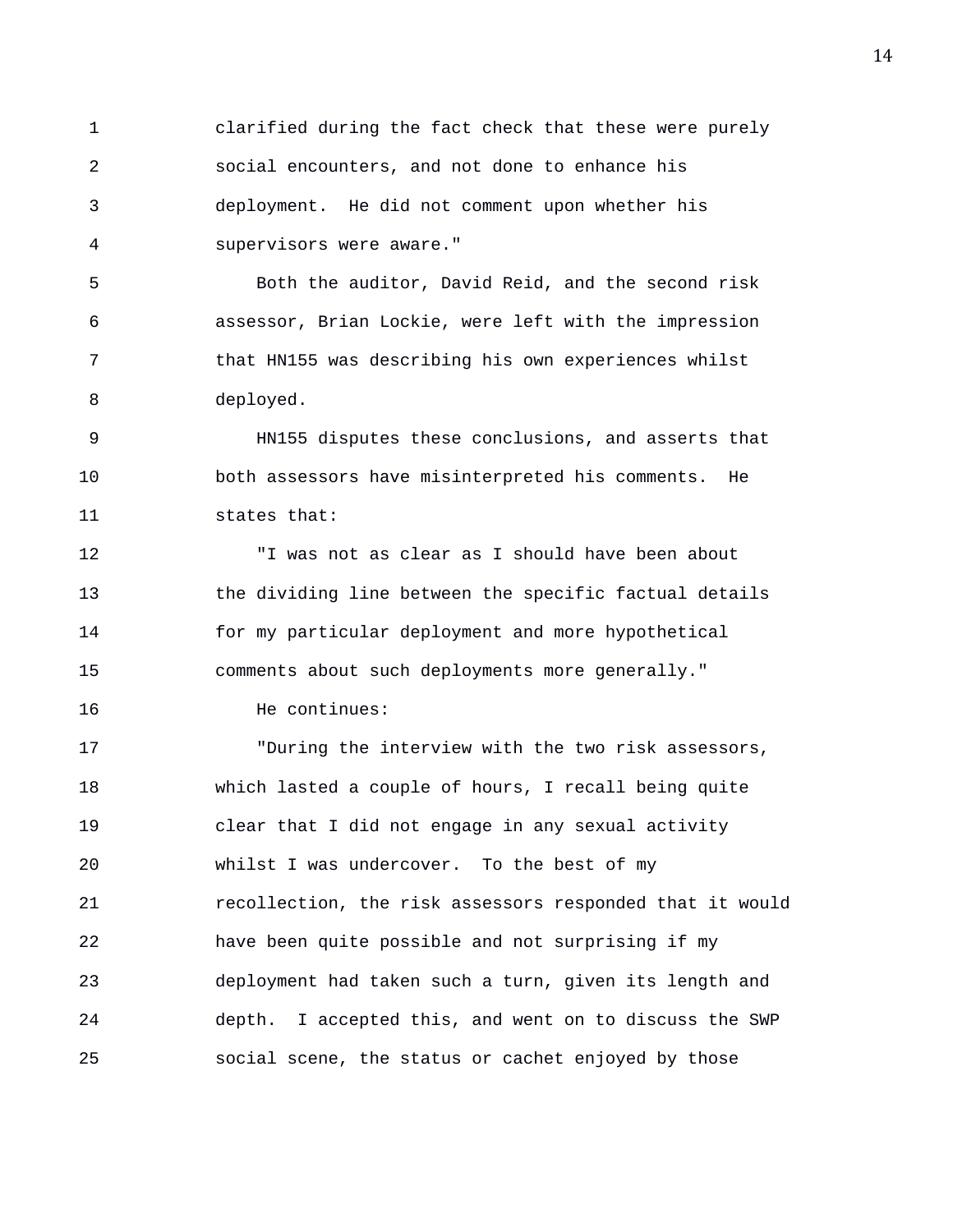1 within its inner circle, meetings in pubs, flirtatious 2 chat, and the fact that sexual activity could have been 3 an option. I did not want to appear naive, and wanted 4 to be open about the fact that I lived my alter ego's 5 life to the full. Indeed, I think I may have said this 6 to the risk assessors. I can understand how and why 7 they came away thinking that I had been talking about 8 myself, but this was not my intention and not what 9 I meant."

10 He likewise takes issue with the fact-checking 11 process, noting that he was asked to review the draft 12 risk assessment "at short notice and quite urgently". 13 He states:

14 "I would never have had any sexual relationship with 15 a target. It would have jeopardised my own 16 relationship, and it would also be a road to disaster 17 because a relationship would scrutinise your own cover 18 to a much greater extent. I am happy for my cover name 19 to be released. I am certain that no female will come 20 forward."

21 In a medical report dated 18 November 2020, 22 submitted to the Inquiry and published on the UCPI 23 website, HN155 is noted to be suffering from a number of 24 physical and mental health conditions. Of note, 25 the examining doctor states the following when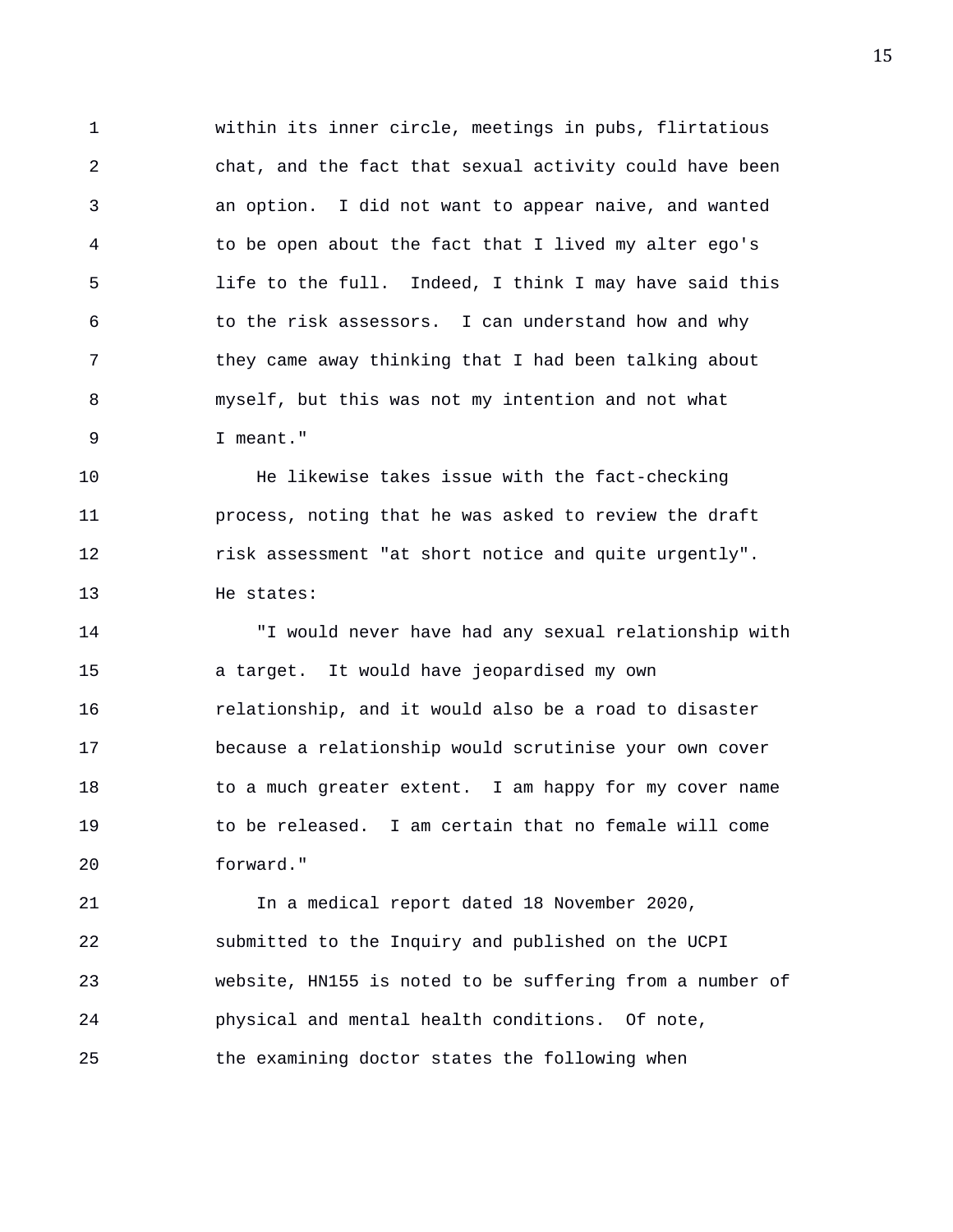1 discussing HN155's fitness to give oral evidence:

2 "155 would be an unreliable witness. He finds it 3 difficult to differentiate between what is real from 4 what is imagined or possible", and "if asked a leading 5 question or confirmatory question, he is likely to 6 endorse any view or suggestion put to him, in the belief 7 that this is what is required of him. He is also 8 avoidant and will do whatever he can to avoid thinking 9 about the traumas he experienced."

10 The full account on this issue given by HN155 can be 11 found at paragraphs 114 to 115 of his witness statement, 12 which will be published on the Inquiry website today. 13 Relevant extracts of the risk assessment and the risk 14 assessors' notes will also be published. The risk 15 assessors themselves will be called as witnesses later 16 today to address this issue.

17 HN155 states that he did not develop any close 18 personal relationships with his target group during his 19 deployment. He did not participate or encourage others 20 to participate in criminality, and was never arrested 21 nor, to his knowledge, was any of his reporting used in 22 connection with criminal investigation or prosecution.

23 He states that, to his recollection, he did not 24 become aware of any legally privileged information and 25 was never specifically tasked to report on elected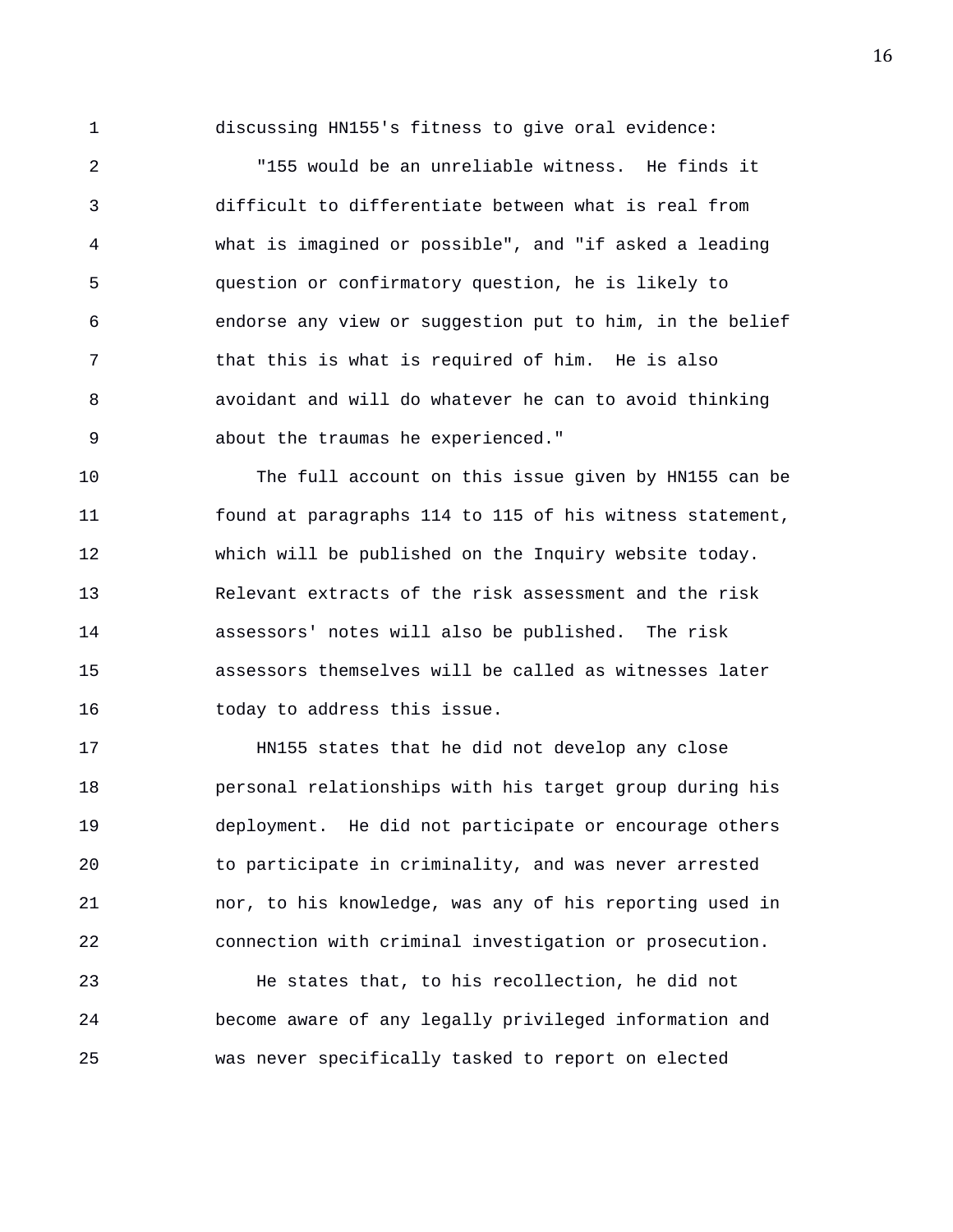1 politicians, although he may have reported on them if 2 they had been speakers at events.

3 HN155 was withdrawn in early 1984. He recalls four 4 years as being the standard deployment at the time. 5 The Inquiry holds a transcript of a telephone call from 6 December 1983, in which a discussion is had between two 7 members of the SWP about HN155. The SWP members note 8 that HN155 had provided a strange story and as a result, 9 his cover was now blown with the group.

10 HN155 believes he was made aware of the call, and 11 recalls discussions over whether he had been 12 compromised. He states that he got the impression his 13 senior managers were very concerned about this having an 14 effect on obtaining future intelligence, but HN155 15 believes that he did not change his withdrawal strategy 16 because of this.

17 HN155 does not believe that this call precipitated 18 his exit from the SDS, as he recalls formulating his 19 withdrawal before that date. He states:

20 "I think my exit strategy may have led to this 21 telephone call, rather than the other way around."

22 He told his group that he was leaving to rejoin 23 the Merchant Navy after spending some time in Paris, and 24 recalls "a certain amount of dismay amongst the SWP" 25 that he was leaving. He notes that he was never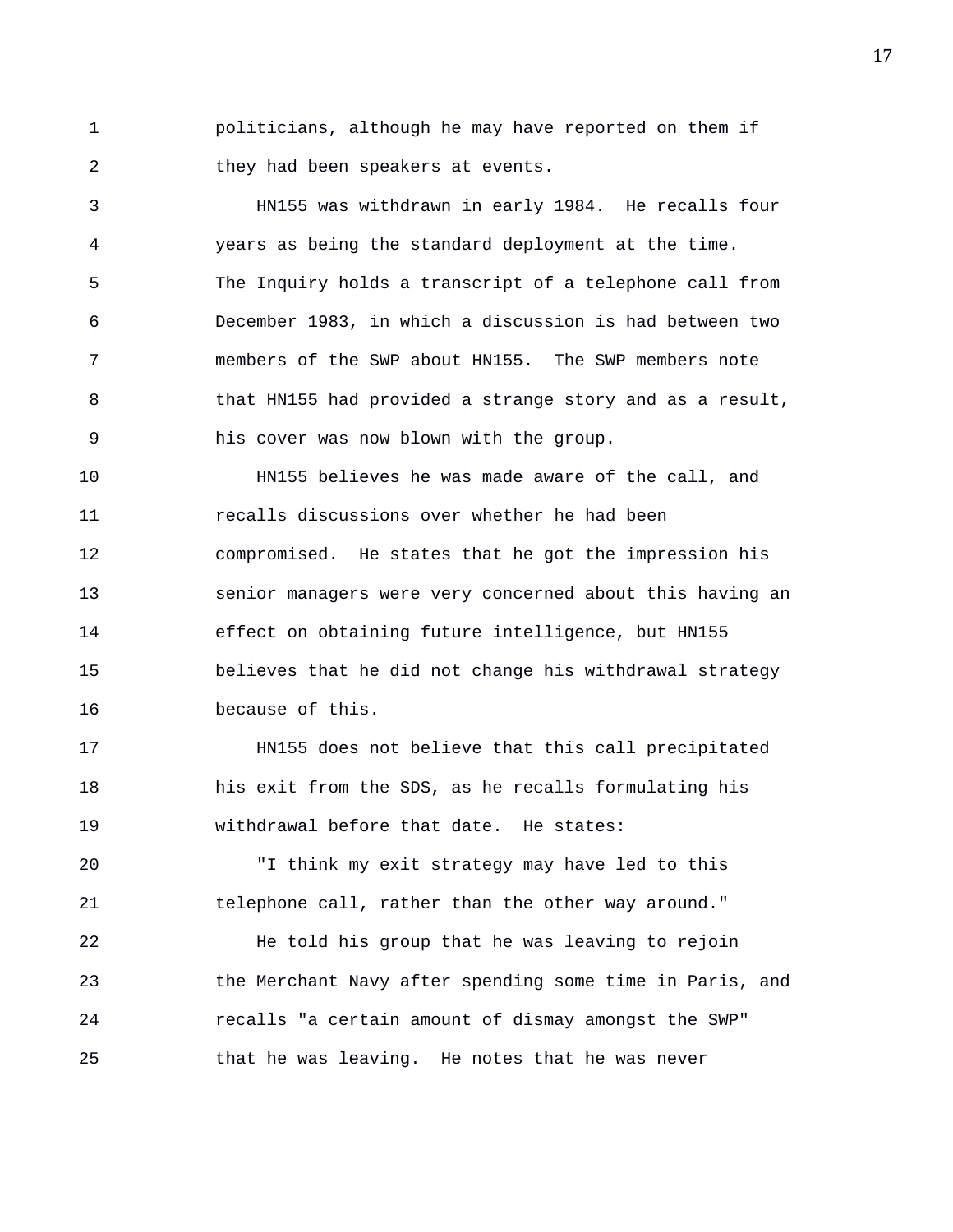1 publicly outed as a UCO.

2 HN155's marriage ended whilst he was on the SDS, and 3 he is aware that managers Barry Moss and Martin Gray 4 visited his wife on one occasion during this time. He 5 believes he was not present and was spoken to 6 separately.

7 HN155 understands that his SDS managers visited his 8 wife, as they were concerned that she might disclose 9 information about his deployment. Although HN155 states 10 that he was confident she would not have done so.

11 HN155 notes that he was generally quite impressed 12 with the level of supervision by his SDS managers, but 13 that it became reactive rather than proactive over time, 14 and on this occasion he felt it was "overbearing".

15 HN155 states that his deployment was a significant 16 contributory factor to his divorce, though not the sole 17 reason. He notes that he was often away from home and 18 had a young child, and that he was "wrapped up in his 19 undercover work".

20 In a meeting with the Security Service in July 1982, 21 HN68 is recorded as expressing "serious doubts about the 22 performance of HN155". This is said to relate to 23 the officer's failure to pay child maintenance and an 24 incident where he left his cover vehicle outside his 25 home address. HN155 does not recall this incident, and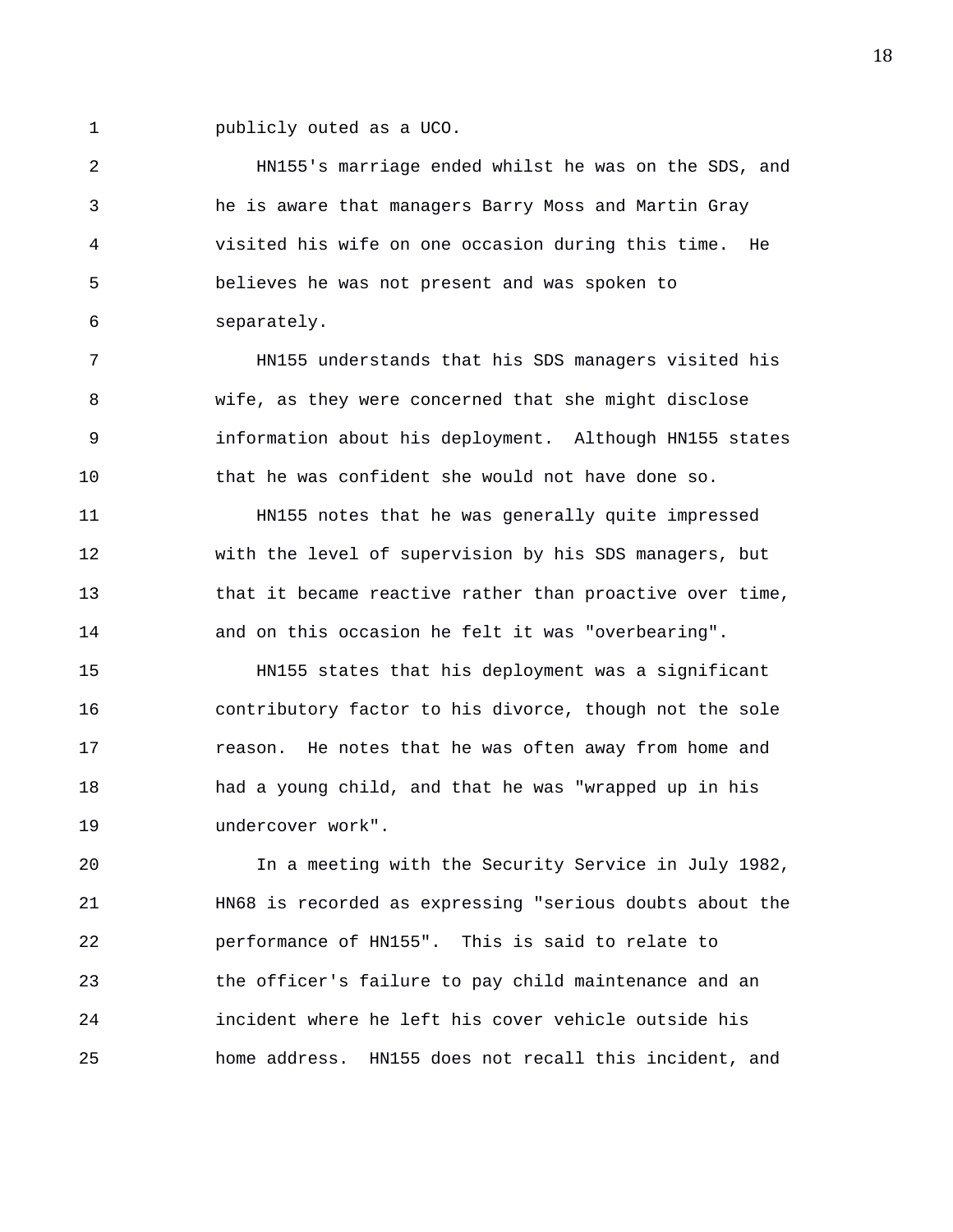1 notes that he finds some of the comments within this 2 file note "objectionable".

3 Within a subsequent note, it is recorded that 4 HN68 "is still very worried by the case because Cooper's 5 position within the Right to Work movement gives him 6 regular access to Ernie Roberts MP and meetings at 7 the House of Commons". In contrast, the officer does 8 not recall any contact with Mr Roberts, and considers 9 any involvement would have been limited. The officer 10 notes that he remained in the field for a further 11 18 months, and therefore any perceived issues clearly 12 were not considered serious enough to precipitate his 13 withdrawal.

14 HN155 believes that there was very minimal 15 monitoring of officers' welfare. However, he does not 16 recall thinking that there should have been more 17 support. He notes two exceptions to this, during his 18 divorce, which he states was "handled in a deplorable 19 way by the SDS senior management", and during his 20 withdrawal. He states that during that period:

21 "I felt that some of the senior officers were more 22 concerned about losing intelligence and repercussions 23 for their careers rather than concern for my safety or 24 welfare."

25 He felt like there was greater concern for welfare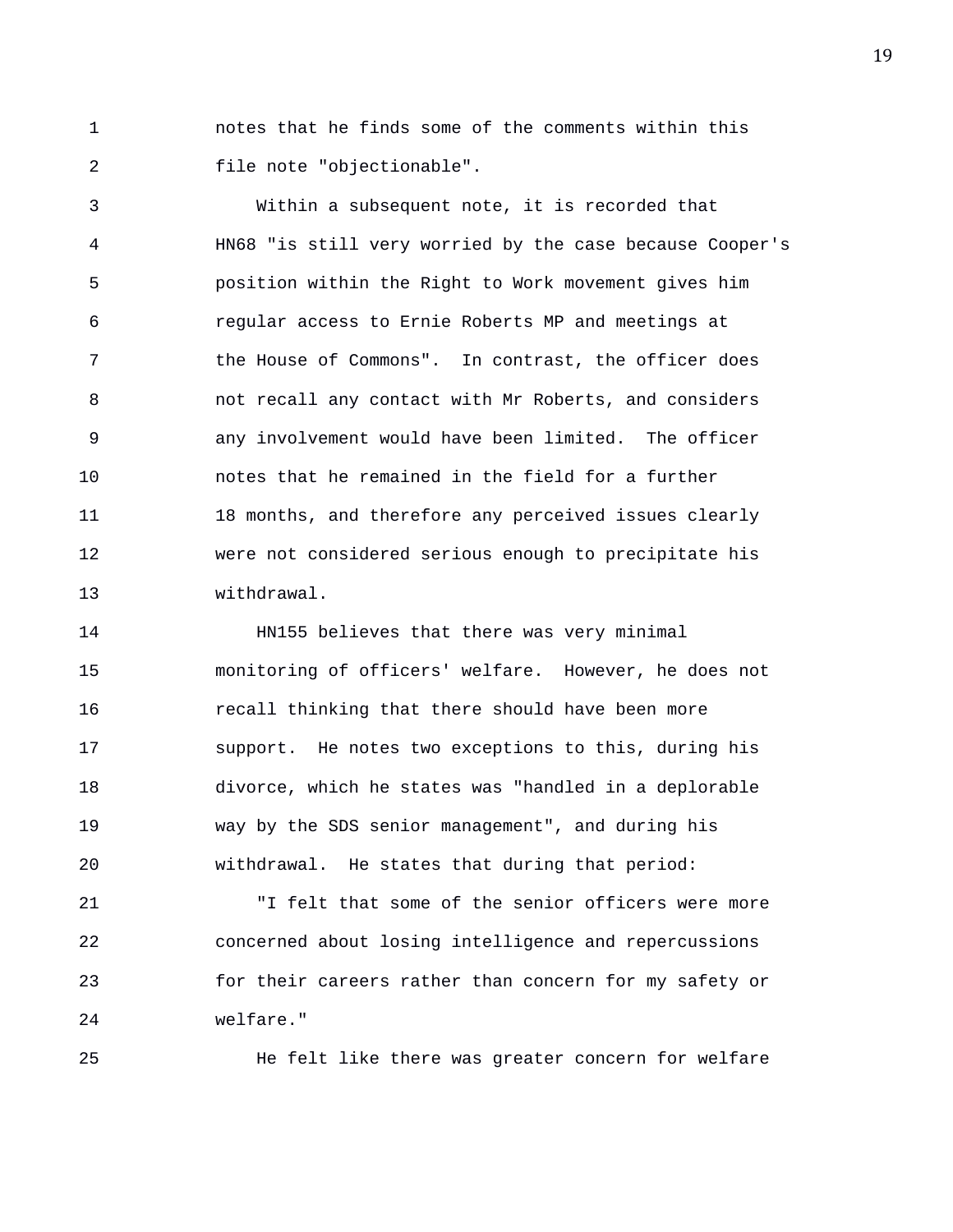1 early in his deployment, which he states was probably 2 because those managers had all been UCOs, whereas his 3 later managers did not have the same experience.

4 HN155 retired from the MPS in the 1980s at the rank 5 of detective sergeant. When asked whether his 6 deployment had any long-term effect on his welfare, he 7 states:

8 "It is perhaps unsurprising that living in an alter 9 ego for such a long period tends to make you a bit 10 unsure of who you are. I did not find that there was 11 anything in place to help me solve those identity 12 issues. My deployment still has an effect on me now, 13 especially having to speak about things that I thought 14 were in the past as part of this Inquiry. The effects 15 are quite deep-rooted and have probably made me more of 16 an insular and secretive person. I'm not aware of any 17 welfare services within the MPS being available to me as 18 a former UCO."

19 HN155 states that he strongly disagrees with 20 comments made by Bob Lambert in a discussion paper dated 21 from May 1984 regarding his departure from the police. 22 The paper describes HN155 as having played "the SDS 23 card" in 1985 to extract himself from a dismissal from 24 the police resulting from an assault.

25 It is suggested in the report that HN155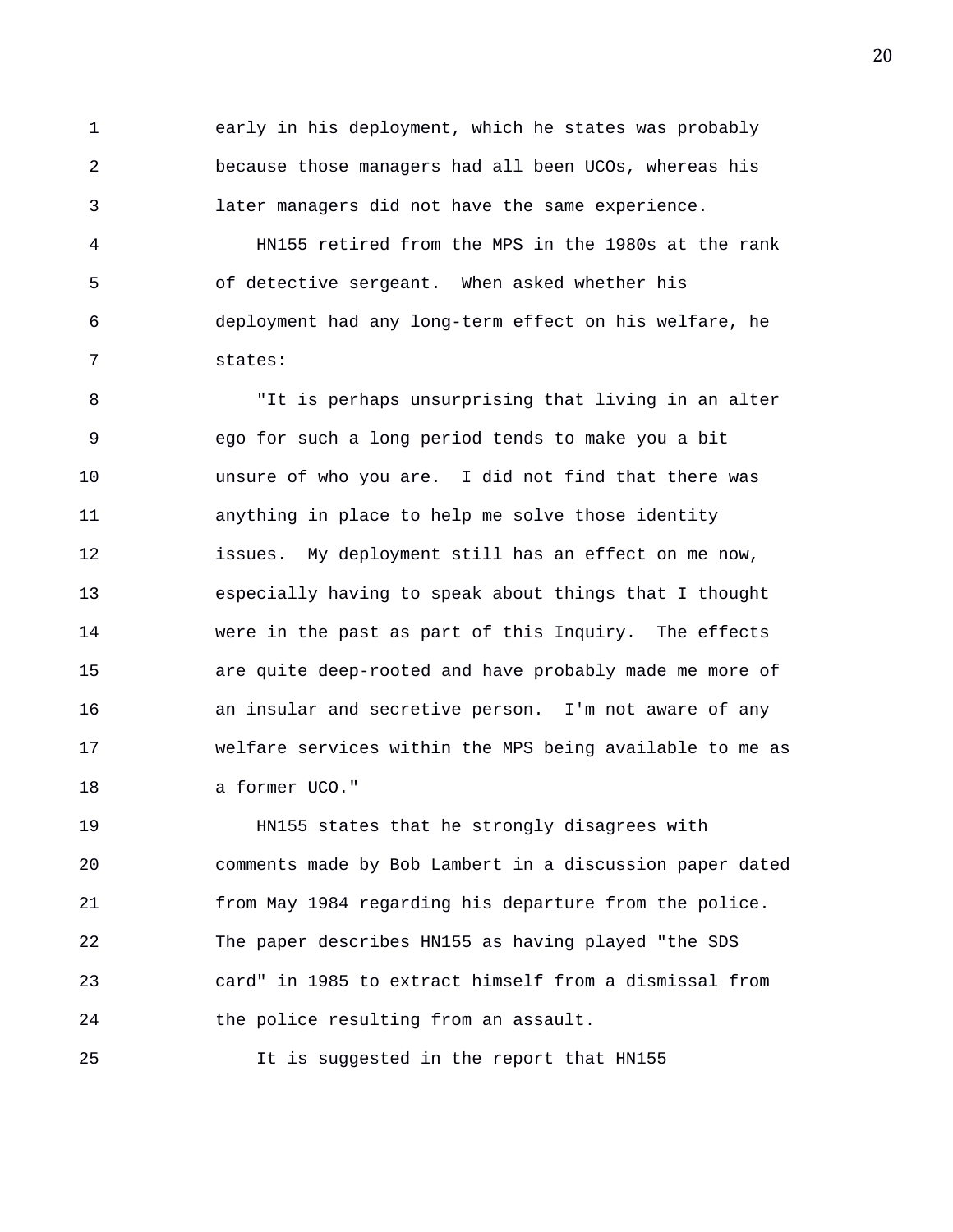1 had "convinced his psychiatrists that he was suffering 2 from Stockholm syndrome rather than, say, merely 3 calculated selfish and devious behaviour, in order to 4 obtain an ill-health pension." Lambert also alleges 5 that HN155 wrote to a Special Branch commander 6 threatening to expose the SDS.

7 Both the letter and threats to expose the SDS are 8 denied by HN155, who states that he never met 9 Bob Lambert and that Bob Lambert's report is therefore 10 not based on any personal knowledge of him. He states:

11 "I accept that I was subject to a disciplinary 12 allegation, and I simply said that I was mindful to 13 appeal to the Home Secretary. The background of the 14 incident was not fully disclosed in the disciplinary 15 hearing. I did not actually appeal in the end, but at 16 no point did I threaten to expose the SDS."

17 HN155 received two commendations for his work in 18 the SDS, one of which was for supplying a full list of 19 SWP membership requested by MI5. When asked what 20 contribution he believes his reporting made to policing, 21 HN155 states:

22 "I think my reporting and that of other SDS officers 23 would have been invaluable to ensure an appropriate 24 police presence at demonstrations. This helped prevent 25 police violence and injury to demonstrators, police and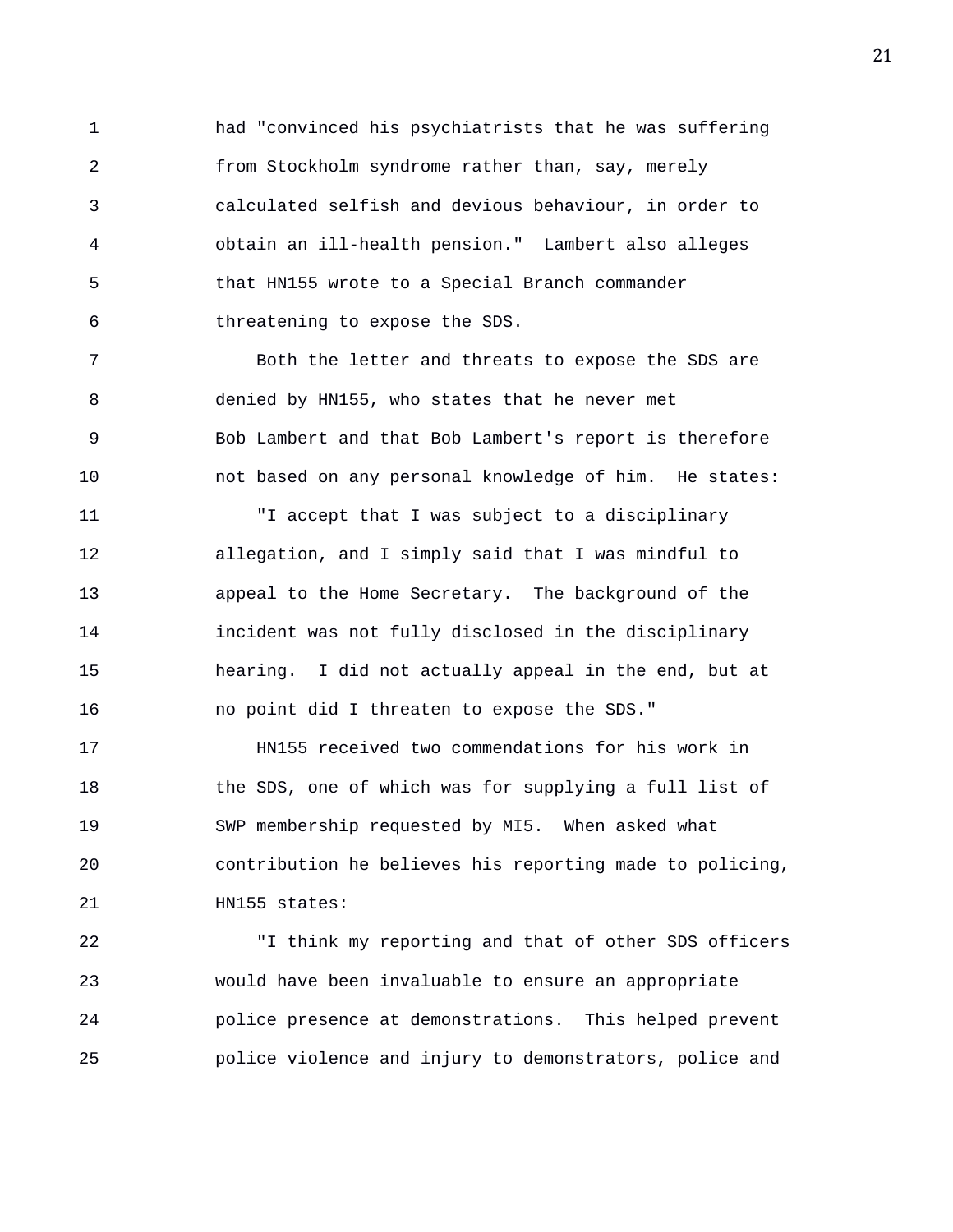1 the general public. I think our reporting would have 2 also helped to prevent subversion." 3 Sir, that concludes the summary. Thank you. 4 THE CHAIRMAN: Thank you very much. We're now going to 5 break for about five minutes, to permit the technical 6 arrangements to be made for us to start hearing live 7 evidence again. 8 Thank you. 9 MR FERNANDES: Good morning, everyone. We will now take 10 a break. May I remind those in the virtual hearing room 11 to remember to join your break-out rooms, please. 12 The time is now 10.30 am, so we shall reconvene at 10.35 13 am. 14 (10.30 am) 15 (A short break) 16 (10.35 am) 17 MR FERNANDES: Good morning, everyone, and welcome back. 18 I will now hand over to the Chairman to continue 19 proceedings. 20 Chairman. 21 THE CHAIRMAN: Thank you. 22 As always at the beginning of a live evidential 23 session, a recording made earlier is going to be played. 24 I am conducting this Inquiry under a statute, 25 the Inquiries Act 2005, which gives me the power to make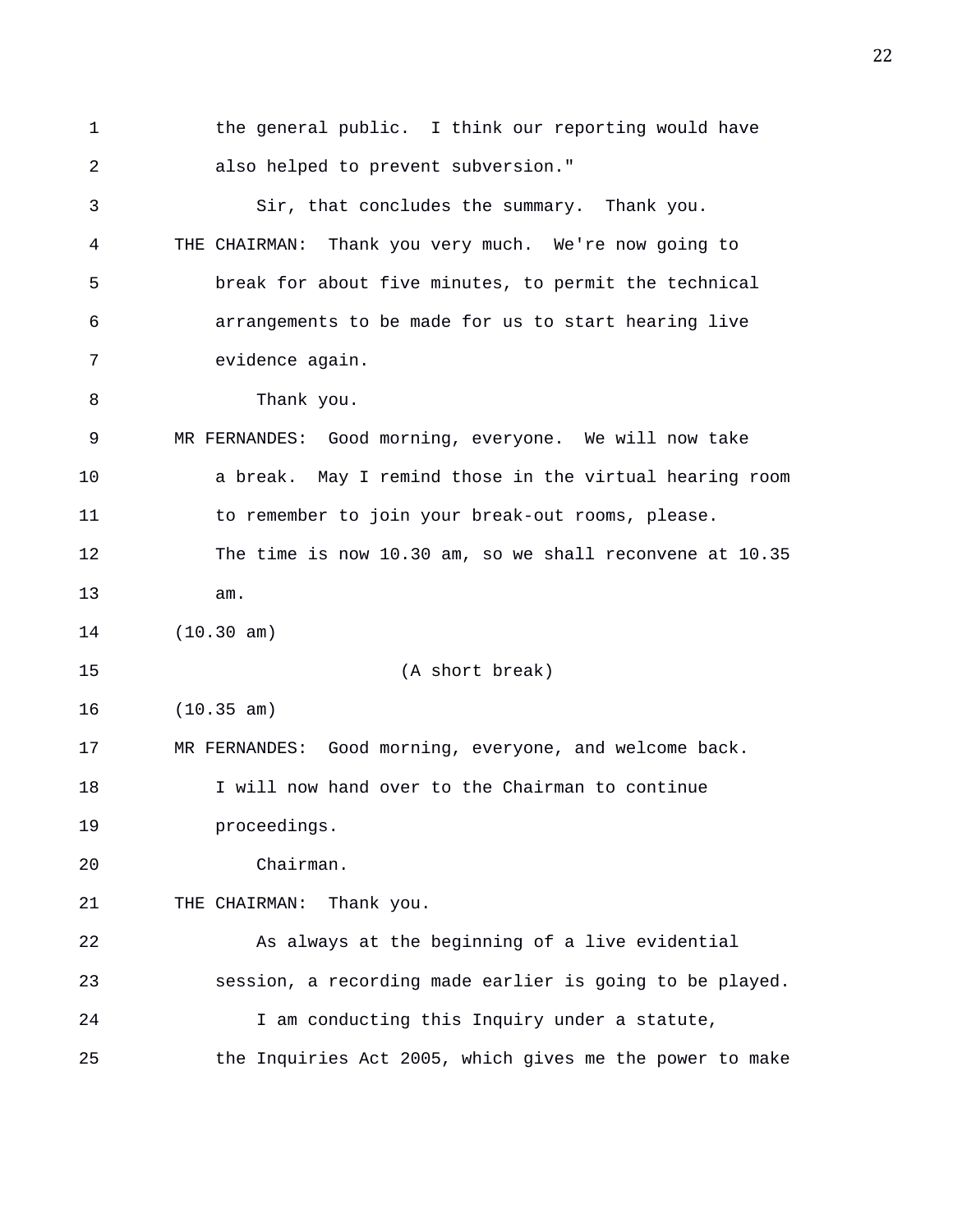1 orders regulating the conduct of the Inquiry, including 2 its hearings. In the exercise of that power, I have 3 made a number of orders which affect what you may and 4 may not do in the hearing rooms and after you leave 5 them. Breach of any of the orders is a serious matter 6 and may have serious consequences for you.

7 If I am satisfied that a person may have breached an 8 order, I have the power to certify the matter to 9 the High Court, which will investigate and deal with it 10 as if it had been a contempt of that court. If 11 satisfied that a breach has occurred and merits 12 the imposition of a penalty, the High Court may impose 13 a severe sanction on the person in breach, including 14 a fine, imprisonment for up to two years and 15 sequestration of their assets.

16 Evidence is going to be given live over screens in 17 the hearing rooms. It is strictly prohibited to 18 photograph or record what is shown on the screens, or to 19 record what is said by a witness or anyone else in 20 the hearing rooms.

21 You may bring your mobile telephone into the hearing 22 rooms, but you may not use it for any of those purposes. 23 You may use it silently for any other purpose. In 24 particular, you may transmit your account of what you 25 have seen and heard in a hearing room to any other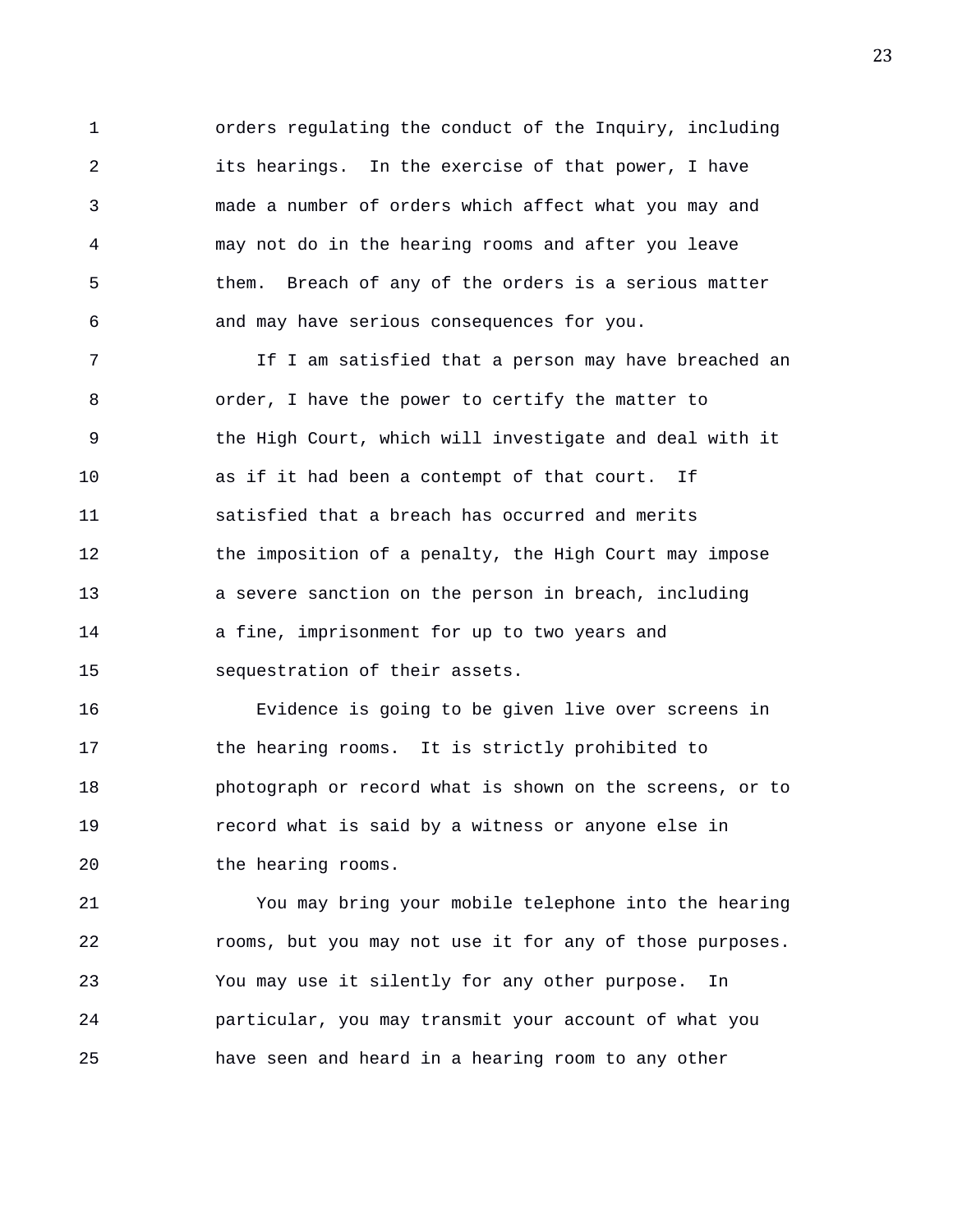1 person, but only once at least ten minutes have elapsed 2 since the event which you are describing took place. 3 This restriction has a purpose. In the course of 4 the Inquiry I have made orders prohibiting the public 5 disclosure of information, for example about 6 the identity of a person, for a variety of reasons.

7 These orders must be upheld.

8 It is inevitable that, whether by accident or 9 design, information which I have ordered should not be 10 publicly disclosed will sometimes be disclosed in 11 a hearing. If and when that happens, I will immediately 12 suspend the hearing and make an order prohibiting 13 further disclosure of the information outside 14 the hearing rooms.

15 The consequence will be that no further disclosure 16 of that information may be made by mobile telephone or 17 other portable electronic device from within the hearing 18 room, or by any means outside it.

19 I am sorry if you find this message alarming. It is 20 not intended to be. Its purpose is simply to ensure 21 that everyone knows the rules which must apply if I am 22 to hear the evidence which I need to enable me to get to 23 the truth about undercover policing. You, as members of 24 the public, are entitled to hear the same public 25 evidence as I will hear and to reach your own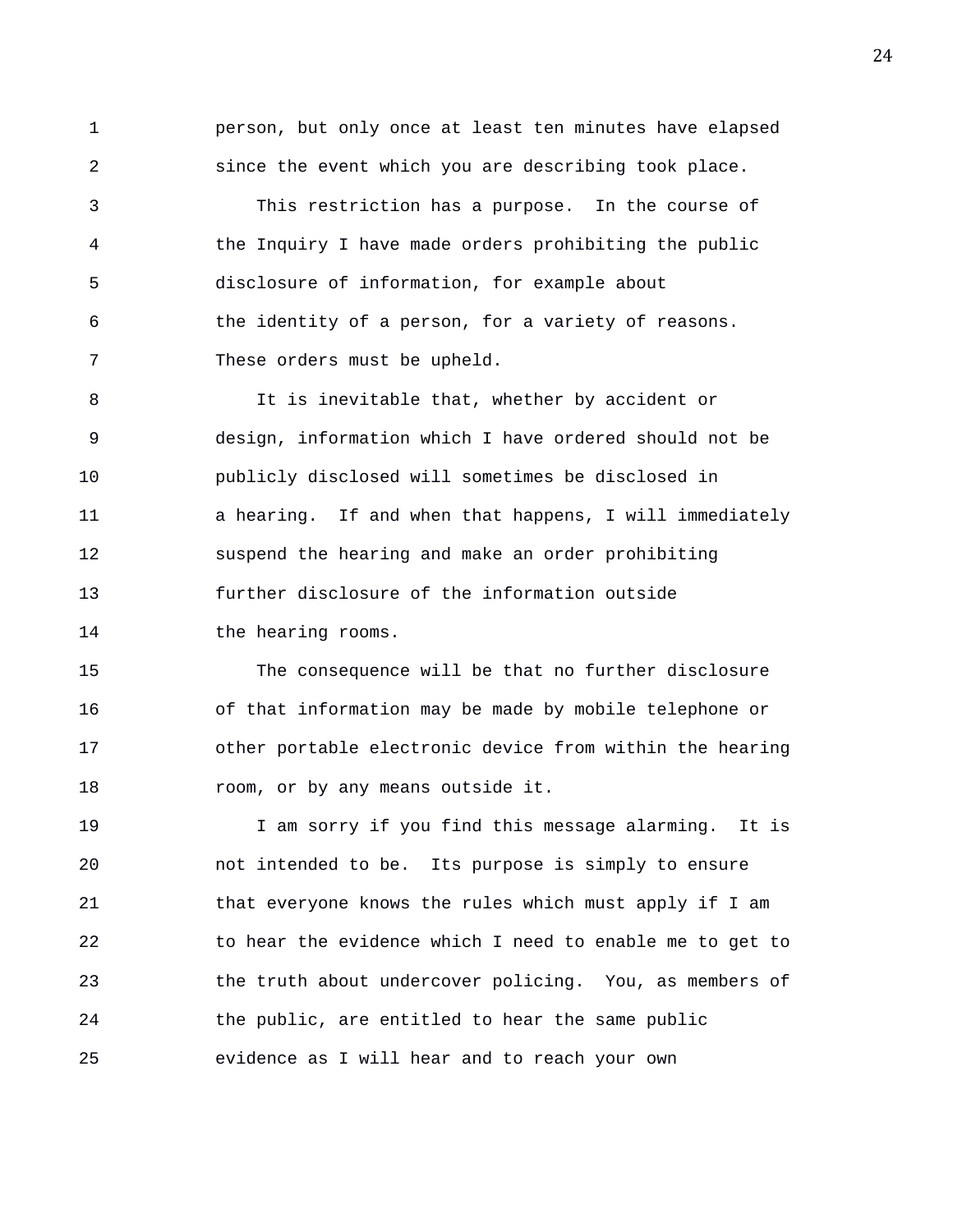1 conclusions about it. The Inquiry team will do their 2 best to ensure that you can. 3 If you have any doubt about the terms of this 4 message or what you may or may not do, you should not 5 hesitate to ask one of them and, with my help if 6 necessary, they will provide you with the answer. 7 HN96 8 THE CHAIRMAN: HN96, can you hear me? 9 A. Yes, good morning, Sir. 10 THE CHAIRMAN: Good morning. Do you wish to swear or to 11 affirm? 12 A. Affirm, please. 13 THE CHAIRMAN: Then may the words of affirmation be read to 14 you, please. 15 (Witness affirmed) 16 Thank you. 17 Can you confirm that apart from the man on your 18 right-hand side -- to your right-hand side, there is no 19 other person in the room from which you're speaking? 20 A. I can confirm there's no other person in the room, apart 21 from the two people you mentioned, yes. 22 THE CHAIRMAN: Thank you. 23 Then Mr Gray will ask questions of you now. 24 Mr Gray. 25 Questions by Mr Gray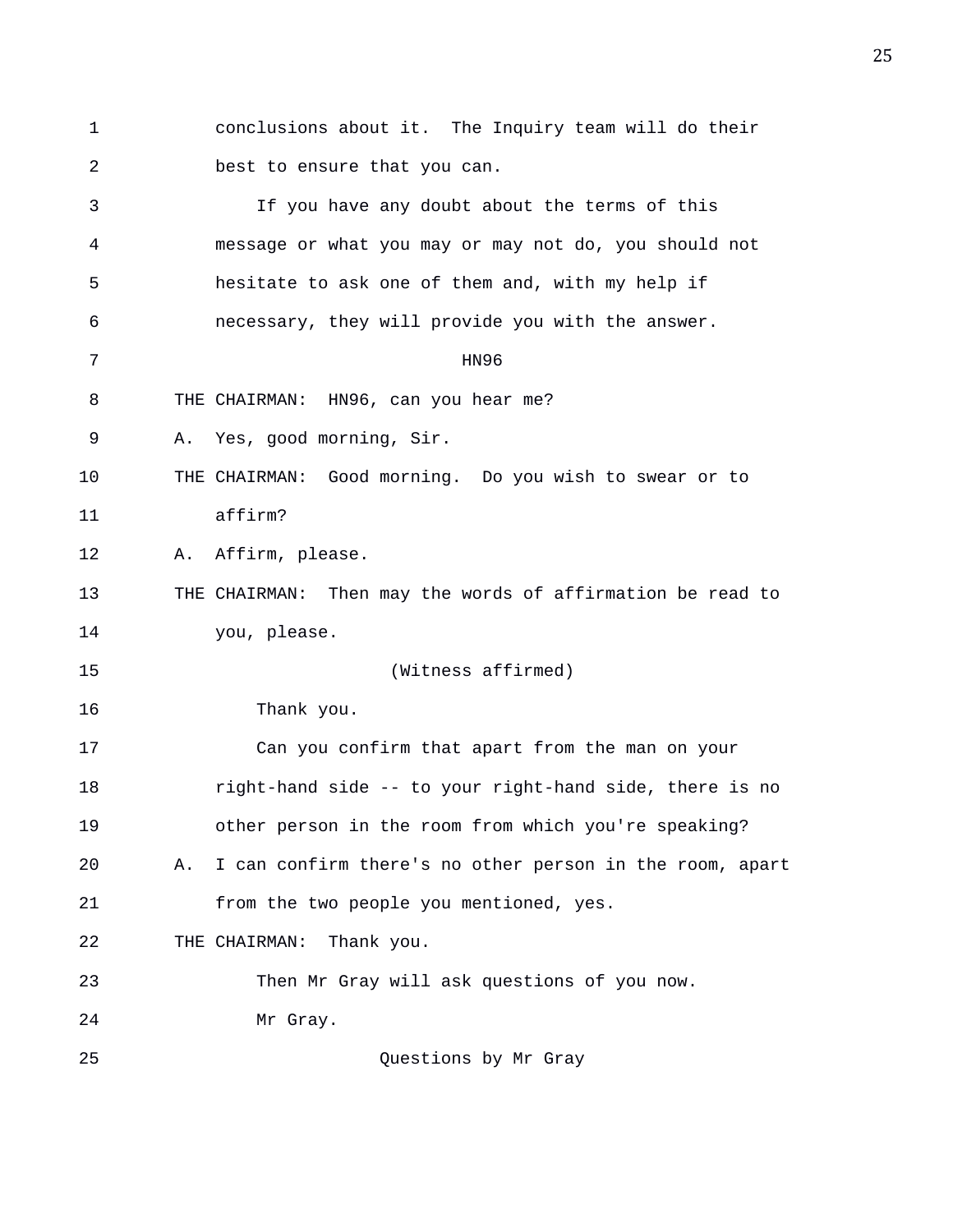1 MR GRAY: Thank you, Sir.

| 2  |                | HN96, can you please confirm that you are               |
|----|----------------|---------------------------------------------------------|
| 3  |                | the individual and former undercover officer known to   |
| 4  |                | this Inquiry as "HN96"?                                 |
| 5  | Α.             | Yes.                                                    |
| 6  | $\circ$ .      | HN96, is it right that you have provided to the Inquiry |
| 7  |                | a witness statement running to 73 pages, which at       |
| 8  |                | the top right on the first page states, "First Witness  |
| 9  |                | Statement of HN96, date signed 16 December 2019"?       |
| 10 | Α.             | Yes.                                                    |
| 11 | $\circ$ .      | Have you had an opportunity to consider that statement  |
| 12 |                | recently?                                               |
| 13 | Α.             | Yes.                                                    |
| 14 | $\circ$ .      | And are the contents of that statement true to the best |
| 15 |                | of your knowledge and belief?                           |
| 16 | Α.             | Yes.                                                    |
| 17 | Q <sub>z</sub> | I'm going to ask you some questions now, HN96, and I'm  |
| 18 |                | going to endeavour to follow the order in your witness  |
| 19 |                | statement. And I'd like first, please, to ask you about |
| 20 |                | selection and how you came to be selected for the SDS.  |
| 21 |                | You describe in paragraph 12 of your witness            |
| 22 |                | statement {MPS/745772/4} how you went to express your   |
| 23 |                | interest in joining the SDS to Chief Superintendent     |
| 24 |                | Craft; is that correct?                                 |
| 25 | Α.             | Yes.                                                    |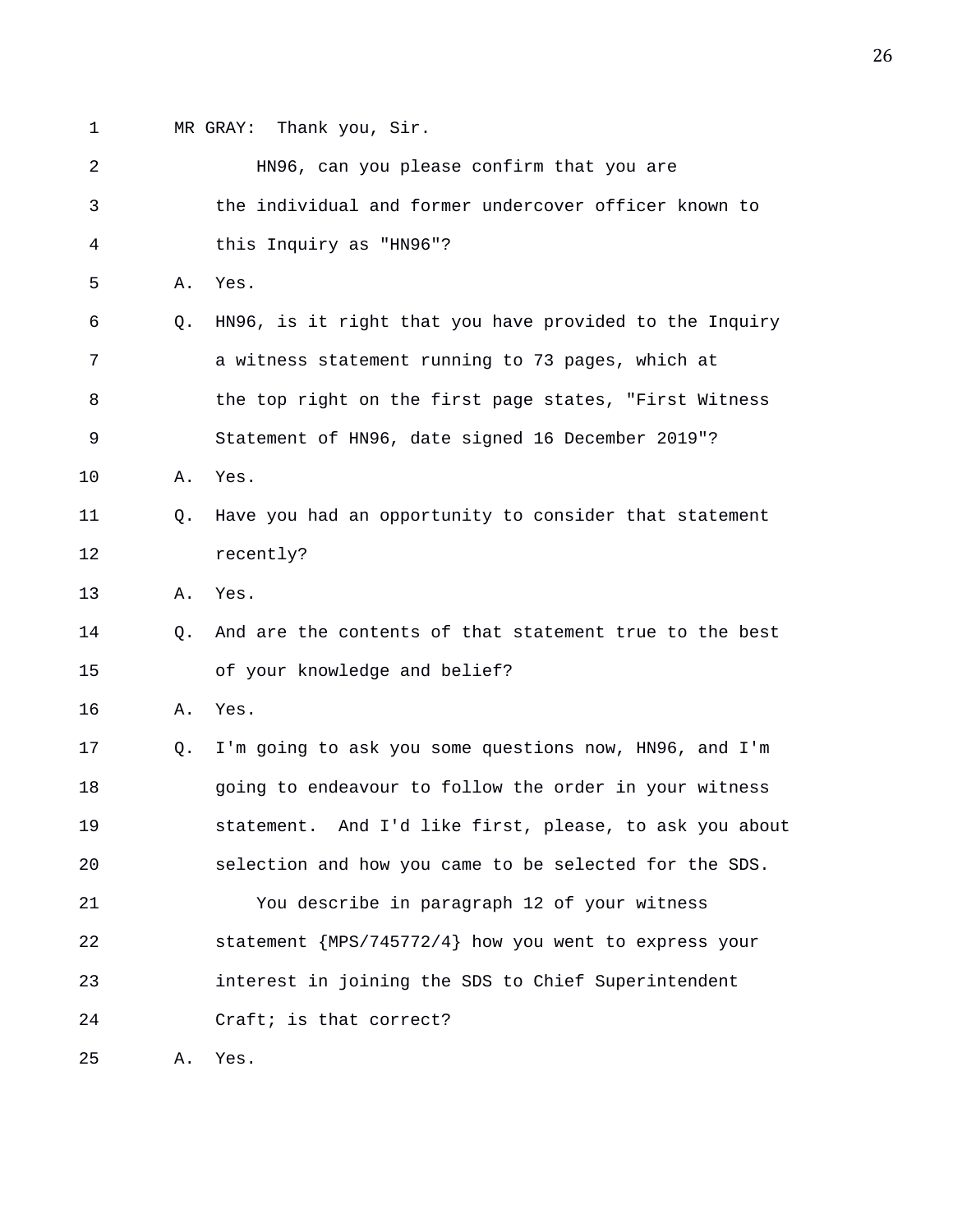| 1  | Q. | Did you do that by visiting him in the office           |
|----|----|---------------------------------------------------------|
| 2  |    | face-to-face?                                           |
| 3  | Α. | Yes.                                                    |
| 4  | Q. | And was that one conversation or more than one          |
| 5  |    | conversation?                                           |
| 6  | Α. | One conversation.                                       |
| 7  | Q. | You then go on to describe how you heard nothing for    |
| 8  |    | quite some time before being told that you'd been       |
| 9  |    | selected to join the SDS; is that right?                |
| 10 | Α. | That's correct.                                         |
| 11 | Q. | Are you able to recall how long it was between you      |
| 12 |    | expressing interest to Chief Superintendent Craft and   |
| 13 |    | you being notified you'd been selected to join the SDS? |
| 14 | Α. | I don't recall exactly, but it was a matter of months,  |
| 15 |    | not years. It would have been -- it would have been,    |
| 16 |    | yeah, months. I can't give you an exact number of       |
| 17 |    | months, but months, yes.                                |
| 18 | Q. | A period of months?                                     |
| 19 | Α. | Correct.                                                |
| 20 | Q. | Other than expressing an interest to Chief              |
| 21 |    | Superintendent Craft, is it right therefore that you    |
| 22 |    | were not involved yourself at all in the selection      |
| 23 |    | process, whether by way of interview, assessment or any |
| 24 |    | other means?                                            |
| 25 | Α. | That's correct, I wasn't involved at all.               |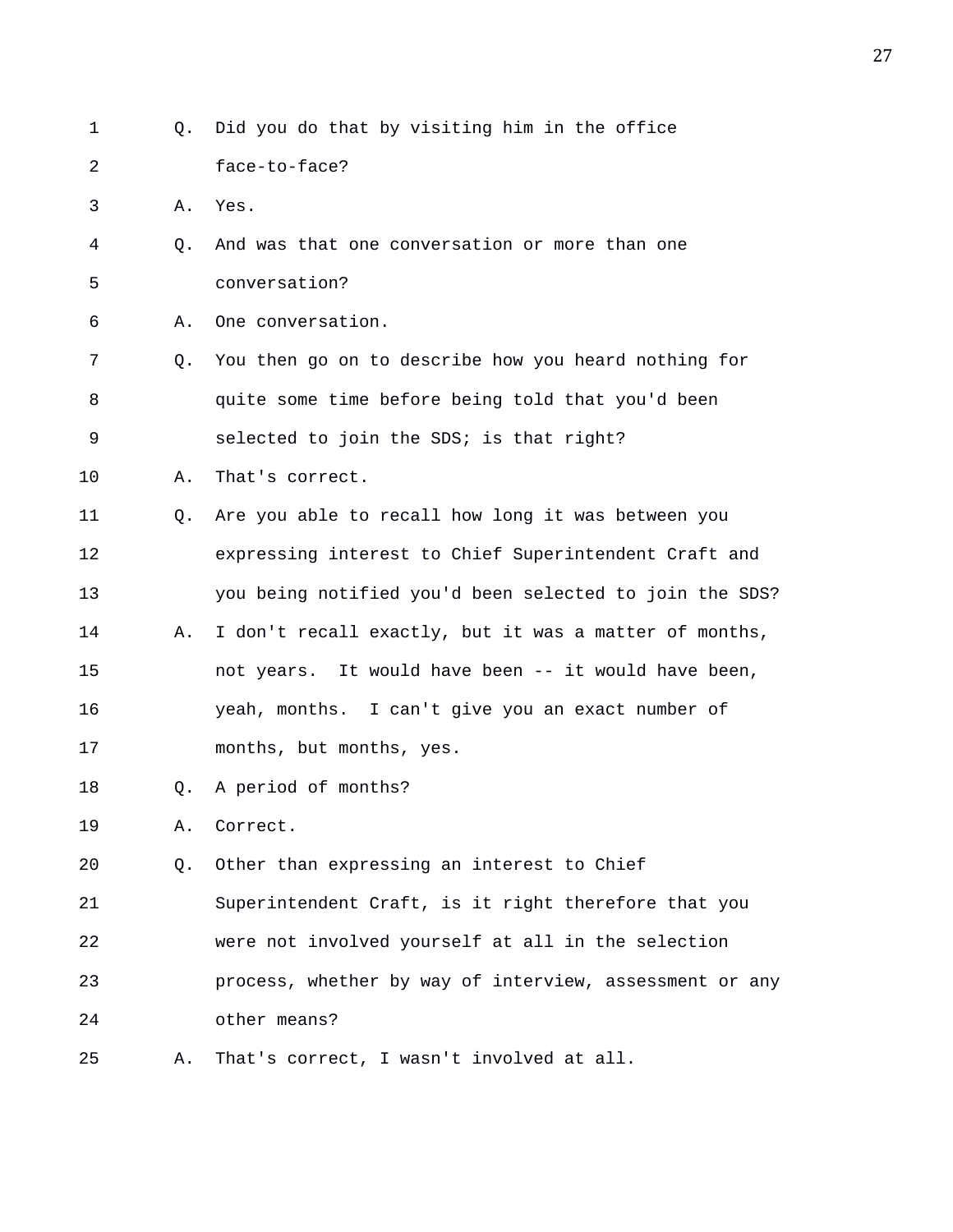1 Q. And the first you knew about your selection, I think you 2 described, was actually hearing from another officer, 3 who you ran into in an exam hall, before you were then 4 telephoned a couple of months later by the then chief 5 inspector of the SDS; is that right? 6 A. Correct. 7 Q. You say in your witness statement at paragraph 16 8 {MPS/745772/5} that you understand that SDS management 9 spoke to your Special Branch supervising officers and to 10 current and former SDS officers who knew you. 11 A. Yes, I think -- I think you'd expect that anybody going 12 for a particular position, they would have done some 13 research about who I was and what I'd been up to, and -- 14 and sought the views of -- of people that -- that would 15 have a view on -- on my deployment. 16 Q. When did you come to learn that? Was that before you 17 were selected or after you were selected? 18 A. Well, after I was selected, I -- I mean, common sense 19 would have told me that they would have approached -- 20 the SDS unit would have approached officers in -- who 21 were supervisory officers of me at the time where I was 22 working within the department. So I would have been 23 aware of that. Although I wasn't told that was 24 the case, but I would have been -- I would have expected 25 that to have been the case. And then of course, when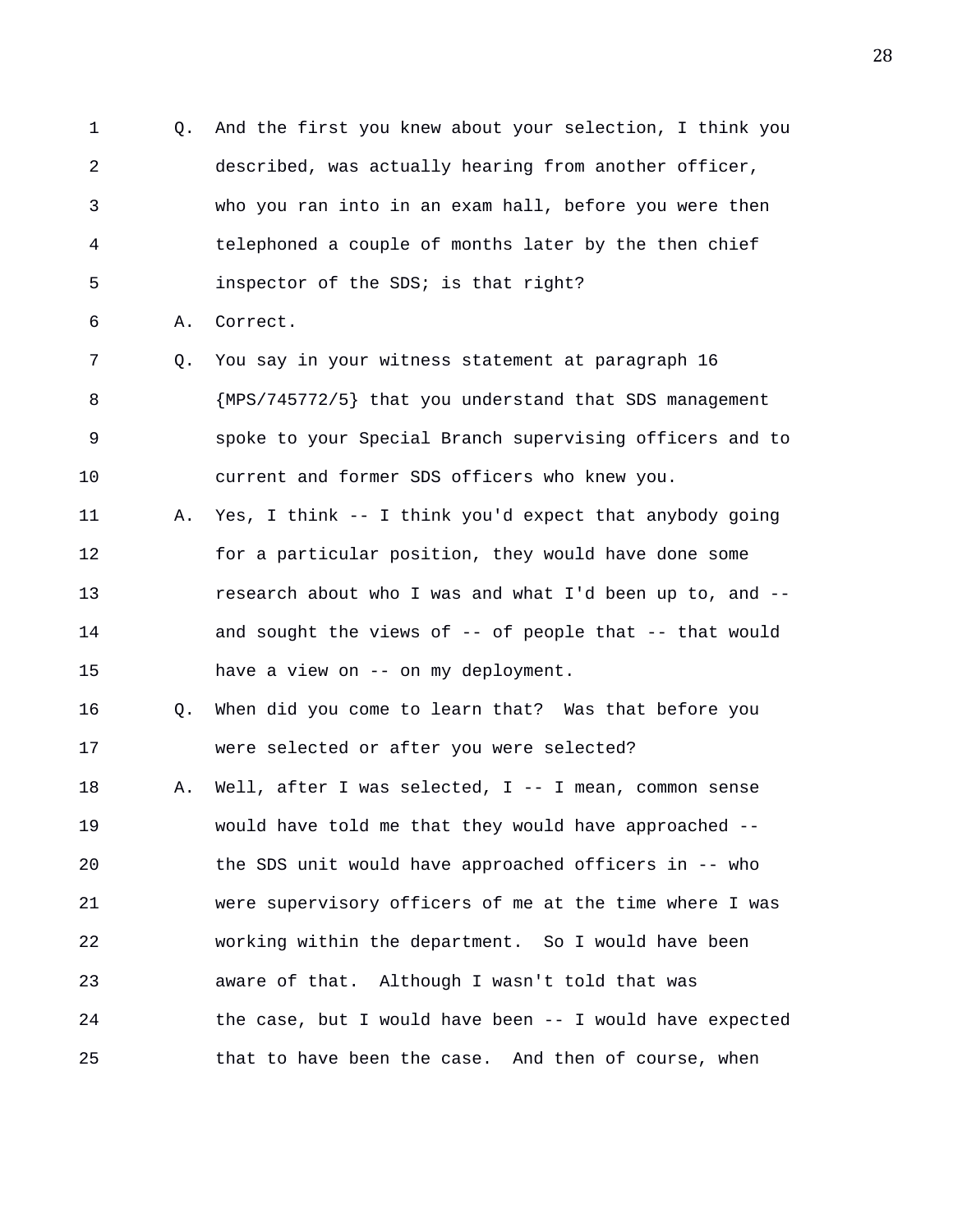1 I was then recruited onto the unit, I -- I spoke to some 2 of my colleagues there, who said, "Yes, we'd been asked 3 what sort of a chap you were." So yeah, clearly there 4 was some research about what I was and who I was, and 5 whether I was suitable.

6 Q. So before you were selected, you assumed, or you applied 7 your common sense, so as to reach the view that people 8 who knew you would be spoken to, but that was confirmed, 9 was, it after you joined the unit?

10 A. Yes, yes.

11 Q. Can we please put up on the screen HN96's witness 12 statement, that's {MPS/745772}, and in particular 13 paragraph 18, please. {MPS/745772/5}.

14 HN96, I'm just going to read paragraph 18 for 15 the benefit of those who are following the proceedings 16 and can't see what's on the screen. Paragraph 18 of 17 your statement reads as follow:

18 "I was married when I joined the unit. I understand 19 that the SDS preferred to recruit married officers. One 20 of the main dangers of the unit was over involvement 21 with the role. It was felt that if you had a family at 22 home you would approach the job in a different way to 23 a single man who had nothing other than work in their 24 lives. The thinking was that having a personal life 25 away from the job allowed you to retain an objective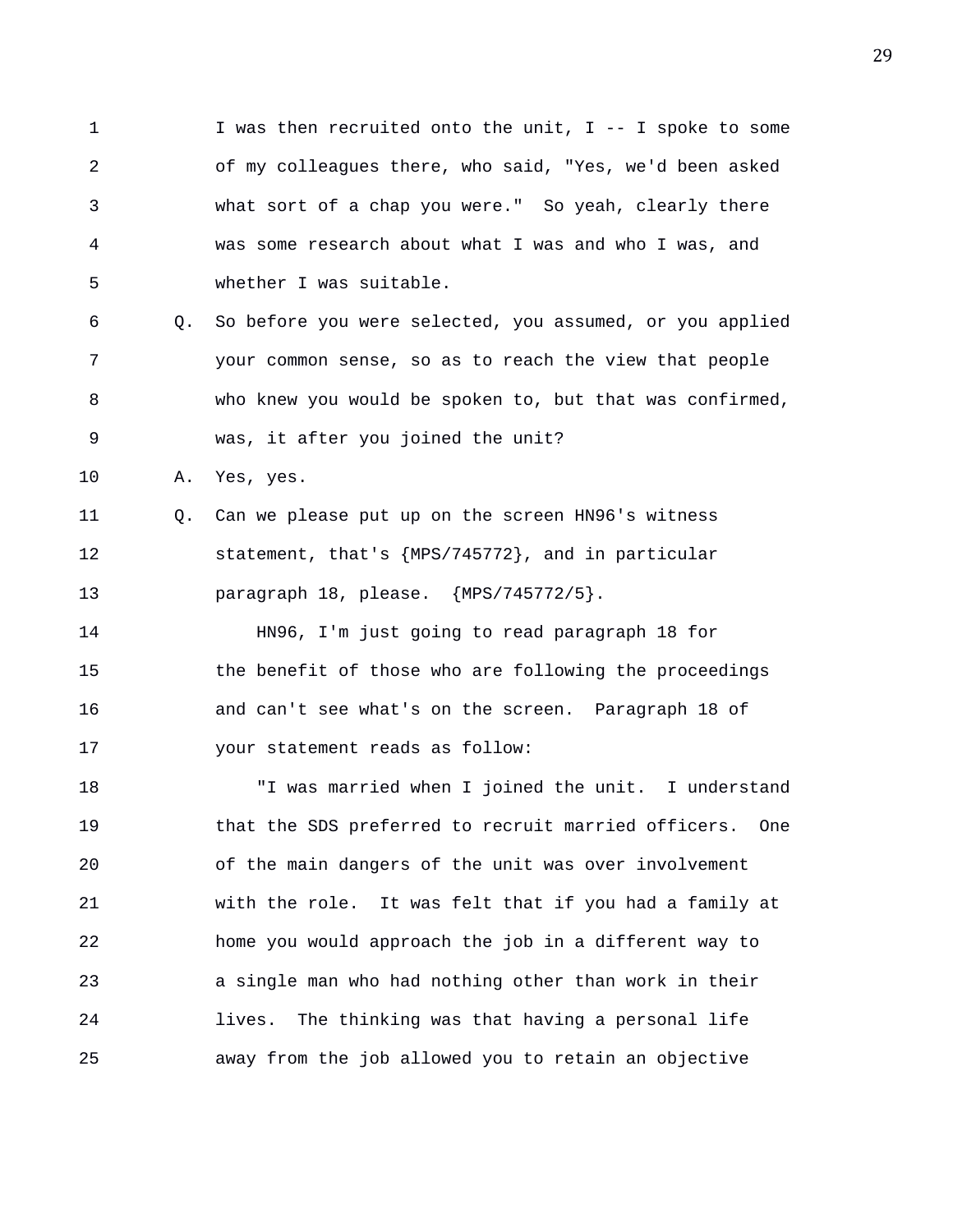1 distance from your work and the group you were reporting 2 on."

3 HN96, when did you come to understand that the SDS 4 preferred to recruit married officers? 5 A. I believe once I had been selected for the unit, these 6 were comments that were made to me by supervisory 7 officers. 8 Q. Soon after you joined the unit? 9 A. Say that again? 10 Q. Soon after you joined the unit? 11 A. Yes, yes, it was apparent that the preference was for 12 married officers. 13 Q. And you say that was because of comments made to you by 14 your supervising officers. In that context did they 15 make those comments? Where? 16 A. Well, again, I can't recall exactly, but it seemed 17 common sense to me that they would want officers that 18 had another life apart from the life that they were 19 asking them to carry out. And I certainly was in 20 agreement -- was in agreement with that; and of course 21 I was married at the time, so -- 22 Q. Do you recall which supervising officers -- 23 A. I think it was -- I think it was -- 24 Q. Consult your list -- 25 A. Yes.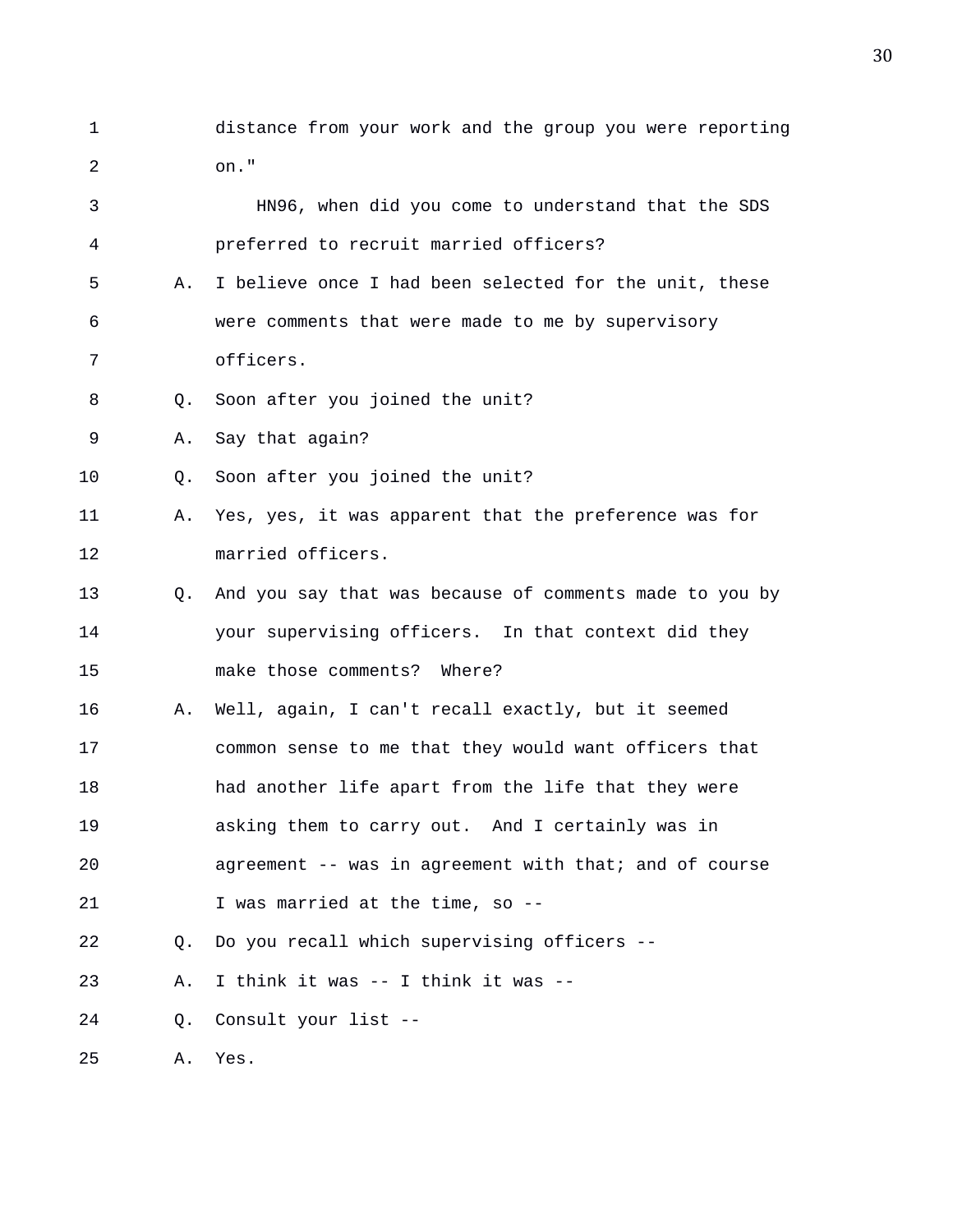- 
- 1 Q. -- if needs be --
- 2 A. Yes. It would have been HN135. 3 Q. That's the officer known as -- well, Mike Ferguson; is 4 that correct? 5 A. Correct. 6 Q. Who was your supervising officer when you joined, 7 I think? 8 A. Yes. 9 Q. Returning to paragraph 18, HN96, the third sentence: 10 "One of the main dangers of the unit was over 11 involvement with the role." 12 Can you just explain, please, what you mean by that? 13 A. With all due respect, sir, I think that it's 14 self-explanatory. It means that if you have little to 15 go home to, you know, to your real -- to your real 16 identity, then the danger was that you would spend 17 longer than was required, longer than was perhaps 18 appropriate, longer than perhaps was safe, carrying out 19 your undercover role. And that was -- that was 20 the thinking behind that. And it was one that I -- 21 I concurred with, that it made a lot of sense that -- 22 that was the case. 23 Q. So in what ways do you think an SDS officer could become 24 over-involved with the role? 25 A. By -- by not -- not having another life to go -- to go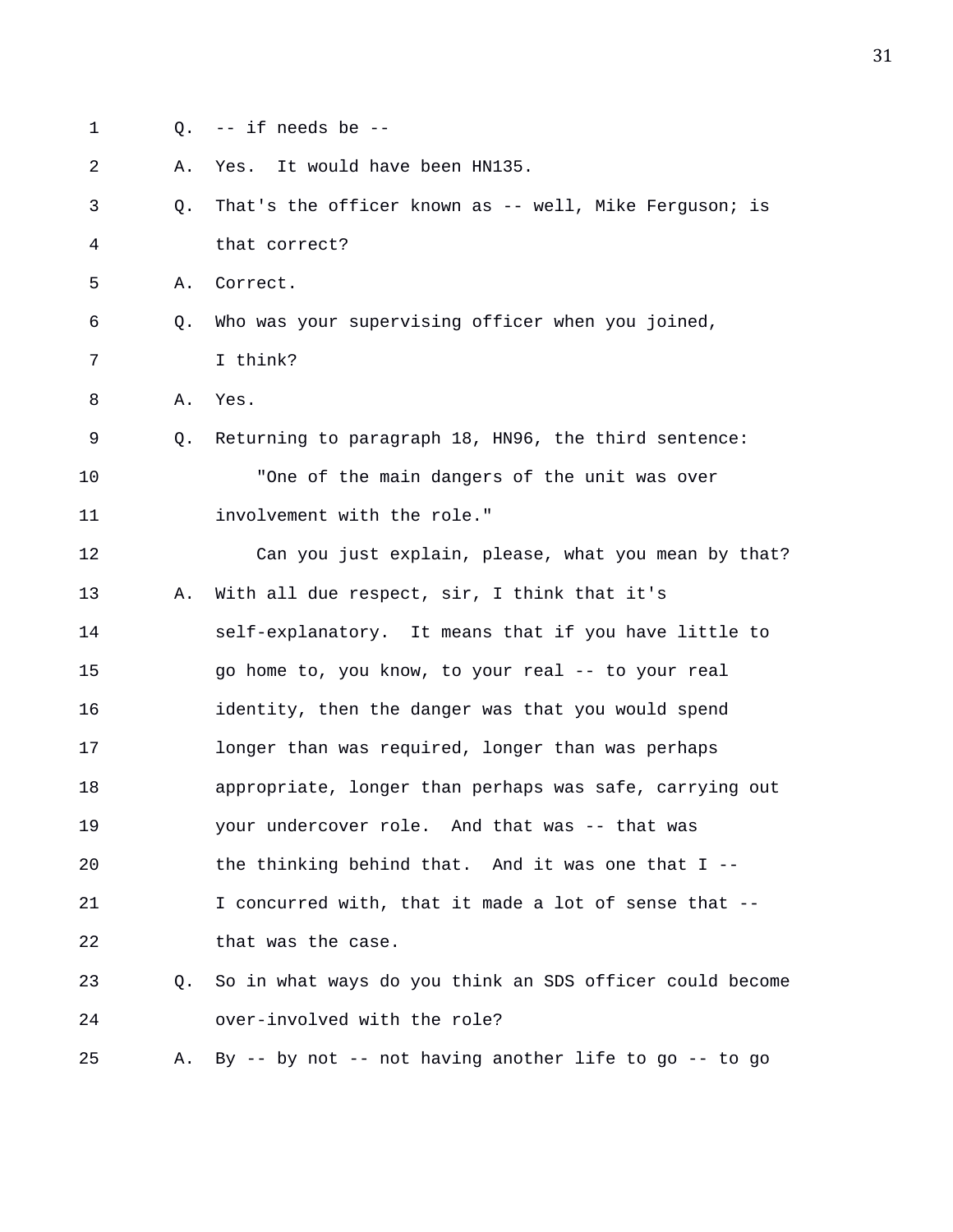1 to.

| 2  | $Q_{\star}$ | I understand that's why you might become over-involved   |
|----|-------------|----------------------------------------------------------|
| 3  |             | in the role, but in what ways do you imagine --          |
| 4  | Α.          | Well, I think -- (overspeaking) --                       |
| 5  | Q.          | -- (inaudible) -- over-involved?                         |
| 6  | Α.          | From my own perspective, I -- I felt I was a             |
| 7  |             | professional officer, that I was being asked to carry    |
| 8  |             | out a difficult job in a professional way, and -- and    |
| 9  |             | was aware from very early on in my deployment that --    |
| 10 |             | that you had to be very careful not to overexpose        |
| 11 |             | yourself to -- you know, to this -- this other life that |
| 12 |             | you were leading, and that was -- that was something     |
| 13 |             | that I tried very hard to -- to maintain throughout      |
| 14 |             | the time I was -- I was doing this work.                 |
| 15 | Q.          | HN96, I understand how you say you approached the role,  |
| 16 |             | I understand why you consider that somebody with another |
| 17 |             | life would have something to go back to, and would       |
| 18 |             | therefore not become overexposed, to use the word you've |
| 19 |             | just used. But my question was, in what ways do you      |
| 20 |             | consider an SDS officer could become over-involved?      |
| 21 |             | What might that look like in terms of behaviour?         |
| 22 | Α.          | Well, this is very subjective opinion, because obviously |
| 23 |             | individual officers behaved in different ways.<br>In my  |
| 24 |             | opinion, it meant that they were too involved with       |
| 25 |             | the people that they were mixing with, that they lost    |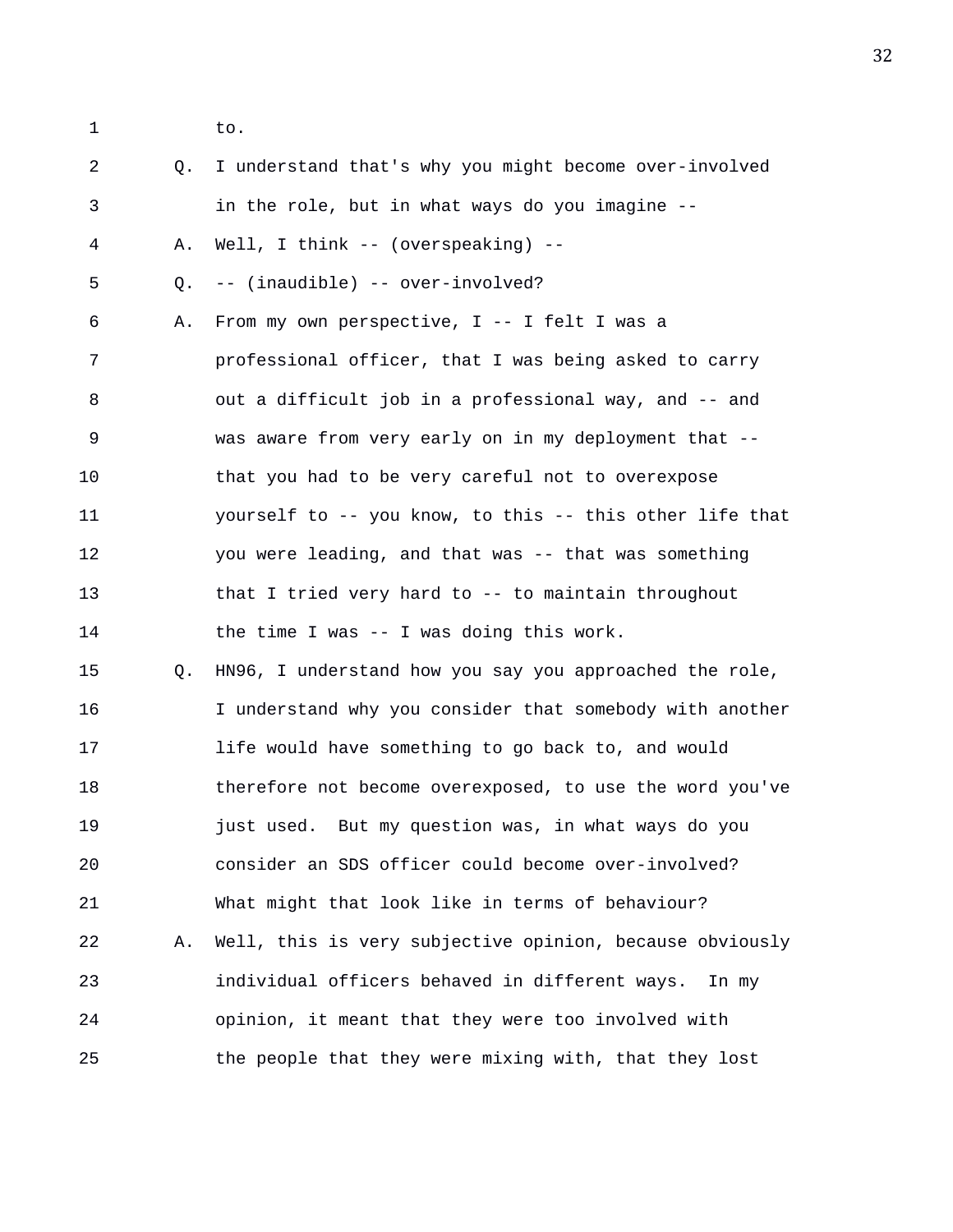- 1 the perspective of what they were trying to achieve. 2 And there was a danger that they would -- they would 3 expose themselves to -- in that role.
- 4 Q. So the concern there is one that they might expose 5 themselves, what, as in expose their identity as an 6 officer?

7 A. Yes, yes, yes.

8 Q. You go on in the next sentence to draw a distinction 9 between how somebody with a family at home might 10 approach the job to the way a "single man who had 11 nothing other than work in their lives" might approach 12 the job, and you say that the thinking was that having 13 a personal life away from the job allowed you to 14 maintain an objective distance from your work and the 15 group you were reporting on.

16 What is the significance in that context of somebody 17 being single as opposed to having a family at home? 18 A. Well, from a -- I think the simple answer would be they 19 had nothing to go back to. They had -- they had -- they 20 -- they became overly involved in this other life. 21 That's -- that's -- that was my opinion. I can't give 22 you any good examples of that, but it was certainly 23 a view I think that was held by other colleagues. 24 Q. Is what you're really saying in paragraph 18 that 25 a married officer, or an officer with a family at home,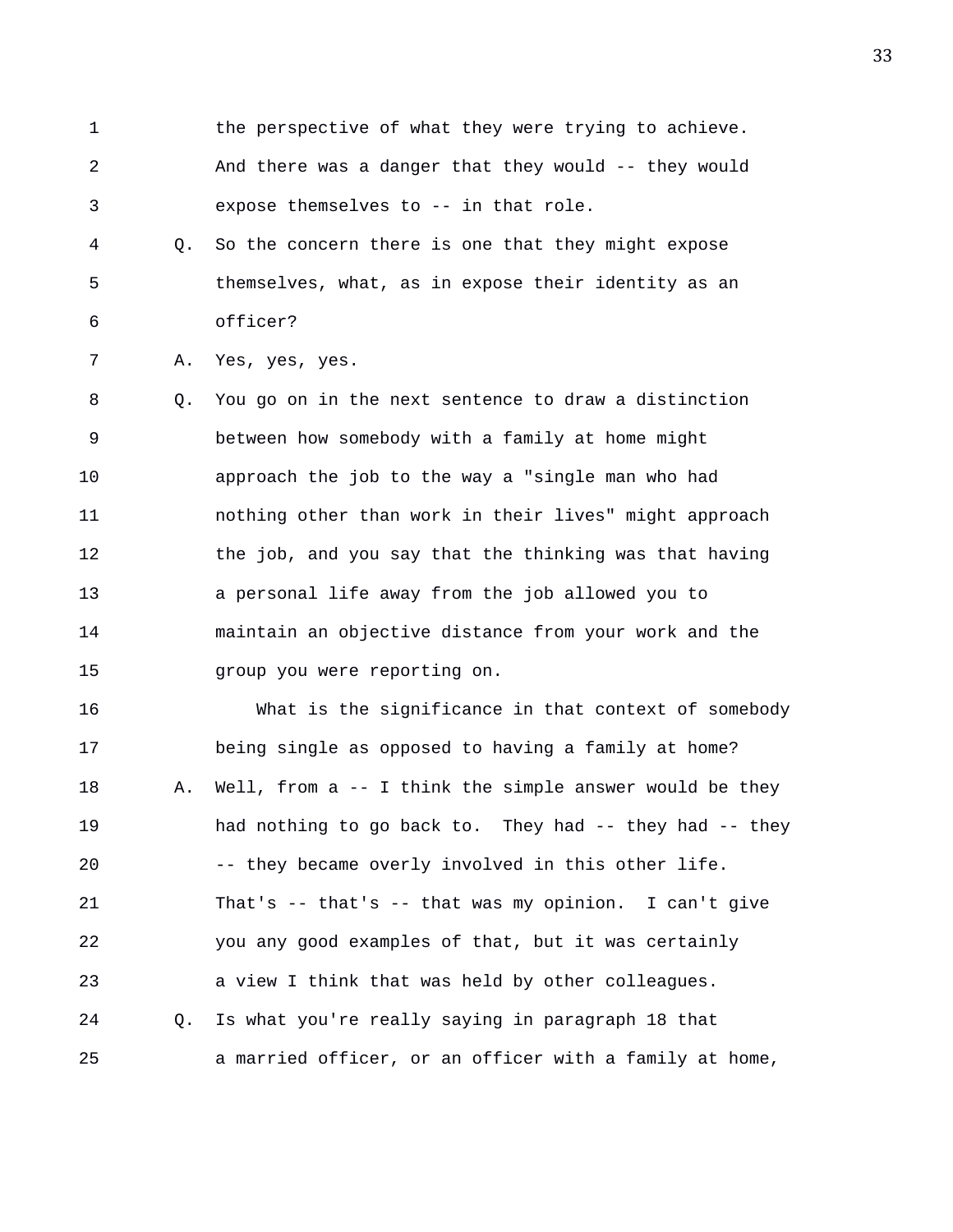1 would be less likely to become intimately or sexually 2 involved with a member of a target group than a single 3 man with nothing else in their lives?

4 A. Well, that's a very loaded question, sir. And clearly 5 the answer is yes. I'm saying that, you know, if you 6 have a wife at home, then there's less likelihood for 7 3 you to want to be involved with -- with -- with women in 8 your other life. But I think -- but I think that's 9 unfair for me to have to -- to -- to say that. To say 10 that single officers were more prone to do that sort of 11 thing. I think each -- each -- each man was -- 12 you know, from my point of view -- I -- I felt I -- I --13 I knew what was required, I knew how to behave in a -- 14 in a correct manner, and I assume my other colleagues 15 would be the same.

16 Q. HN96, I'm not asking at this stage about what any of 17 the other officers got up to during the course of their 18 deployment, I'm simply trying to understand the basis 19 for what you've described as the preference for the SDS 20 to recruit married officers, a view held by your 21 supervising officers when you joined the SDS. And my 22 question is directed towards this paragraph of your 23 witness statement; and really, asking you whether or not 24 what the supervisors were concerned about was whether or 25 not an SDS officer who was single might become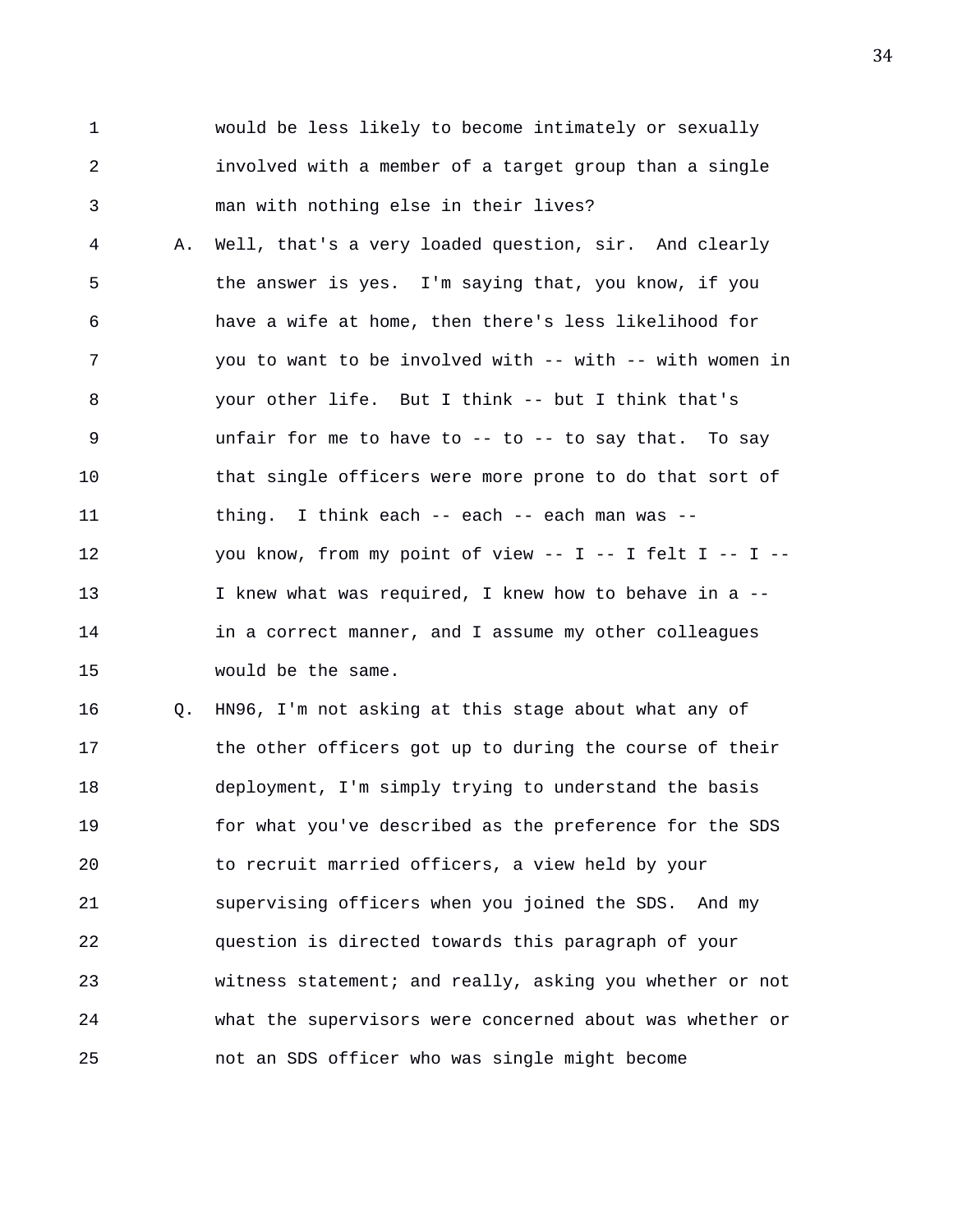1 intimately or sexually involved with a member of 2 the target group.

3 Is that what this paragraph really is directed to? 4 A. The paragraph is referring to me, to -- to -- I -- I -- 5 I think it would be wrong for me to -- to assume that 6 I'm speaking on behalf of everybody. To be quite frank, 7 I can't remember in the group of men that I -- I worked 8 with for -- for a period of time what their marital 9 status was. I -- I -- I -- I believe they were -- they 10 were all married anyway. And I -- I'm making some 11 assumptions here, because I don't recall exactly, but 12 I would -- I would -- I would assume that the -- 13 the senior officers who were responsible for engaging 14 officers for this unit would have -- would have 15 automatically have wanted to -- to engage -- employ 16 married men. So I don't recall that there were single 17 men that I worked with for that period of time. 18 Does that answer your question? 19 Q. Well, HN96, was it your understanding shortly after you 20 joined the SDS that married officers were preferred 21 recruits? 22 A. It was my understanding that married officers were 23 preferred. 24 Q. And was one of the reasons why that was the case, to 25 the best of your understanding and from what you were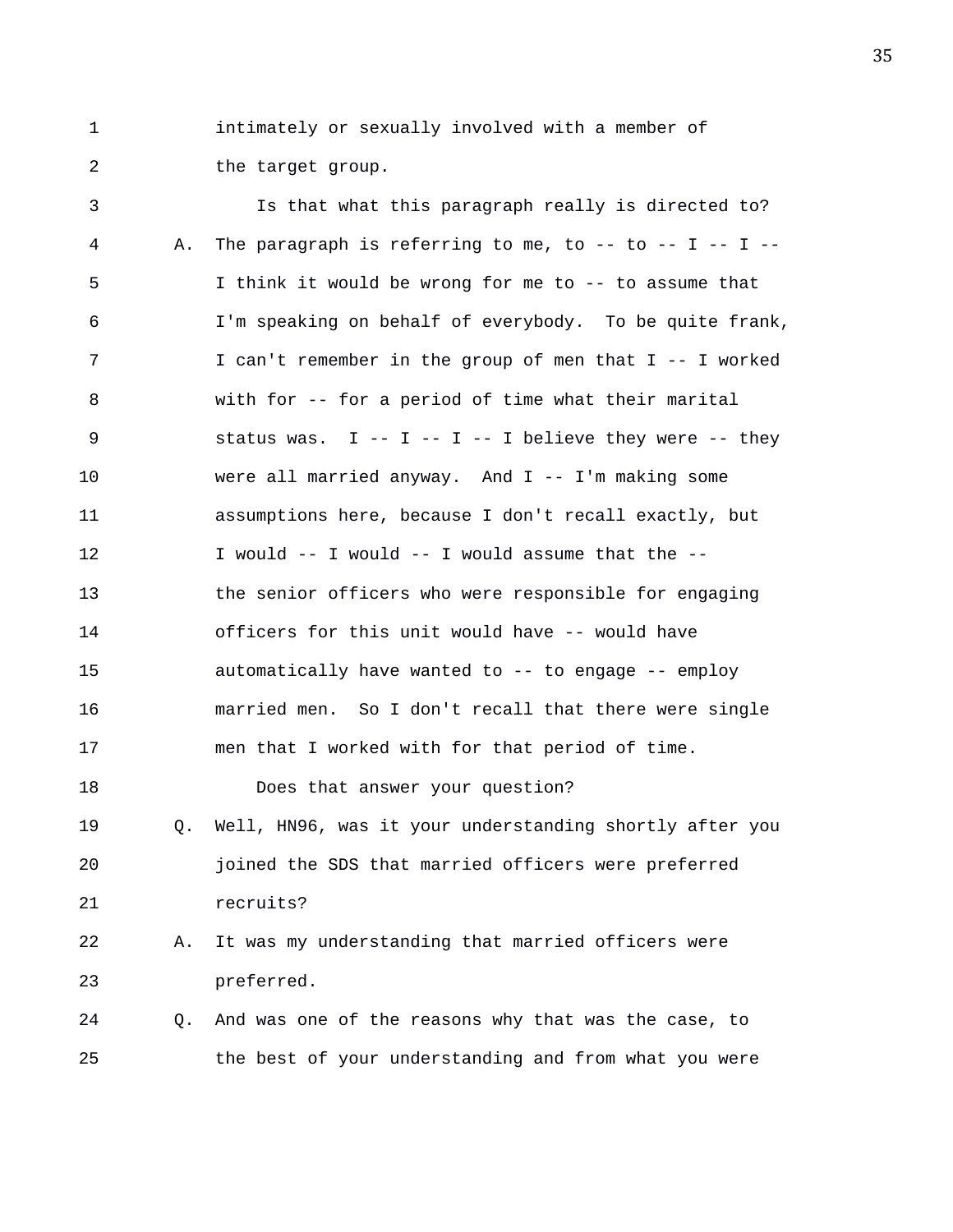1 told, to reduce or try and avoid the risk of intimate or 2 sexual relationships with members of target groups or 3 other individuals? 4 A. I think that -- that assumption by you is incorrect. 5 I think it was assumed that it would allow them to -- to 6 live a more balanced life in connection with their real 7 life and their undercover lives. Nothing to do with 8 their sexual behaviour whilst doing that work. 9 Q. Nothing to do with sexual behaviour, as far as you were 10 aware? 11 A. No, no, why would that even come up into the -- when you 12 were first sent out there, you know? The answer is, no, 13 I don't accept that comment of yours, that that was one 14 of the reasons behind wanting married men to do 15 the work, as opposed to single men. 16 Q. Can we take down the witness statement, please. 17 HN96, you go on in your witness statement, at 18 paragraph 20, {MPS/745772/5}, to describe how, after you 19 joined the SDS, you told the SDS that you thought it 20 would be beneficial if they met with your then wife, so 21 she would know who to contact if she was having any 22 problems, or if she had any concerns relating to your 23 work; is that right? 24 A. Correct. 25 Q. And you describe how Mike Ferguson and Angus McIntosh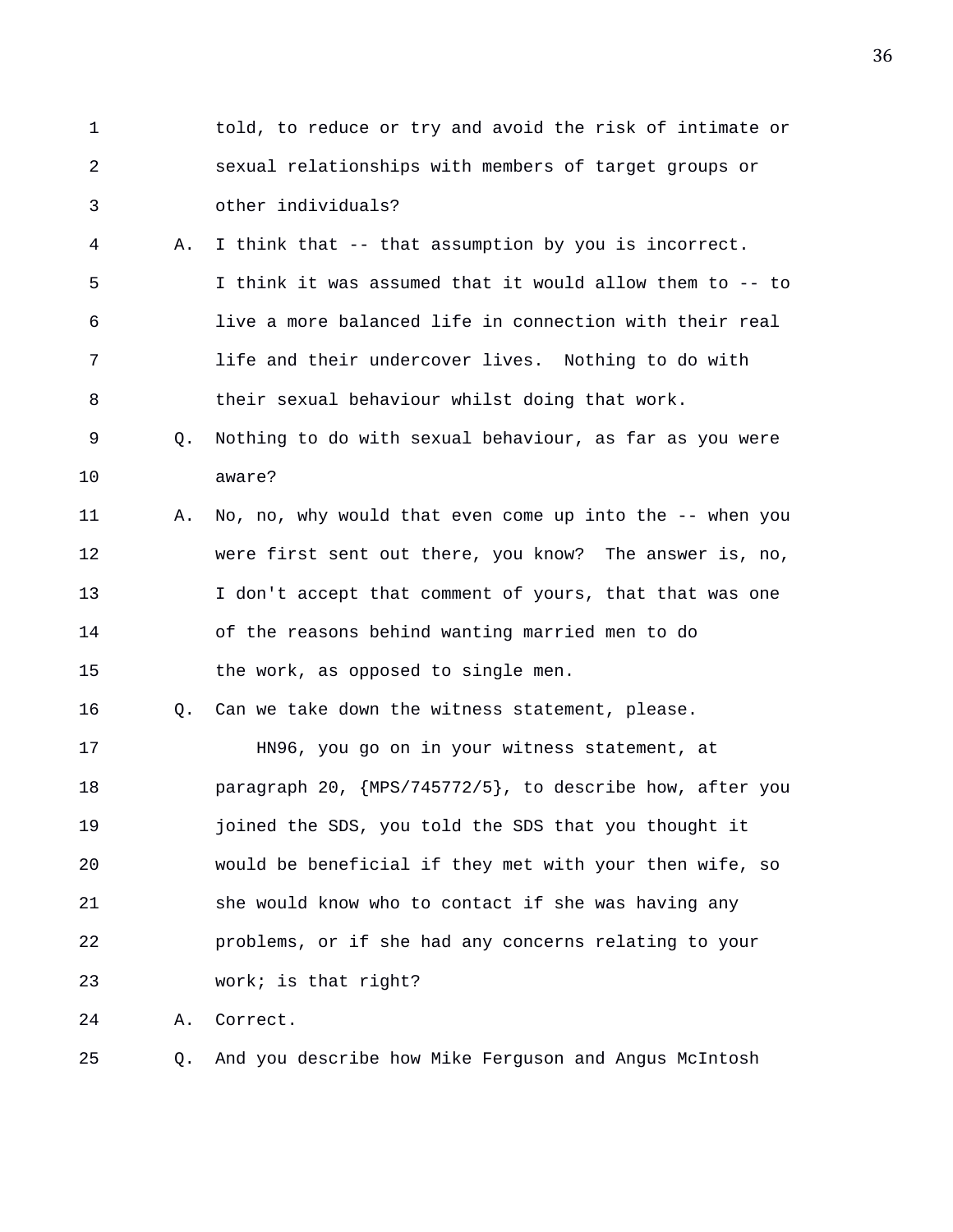1 visited your home and spoke to your wife.

2 A. Correct.

3 Q. You say that that was after you joined the SDS. Was it 4 before you were first deployed?

5 A. Yes.

6 Q. And do you recall approximately how long before?

7 A. A matter of months.

8 Q. So is this at the time that you're working in

9 the back office?

10 A. Yes.

11 Q. Was this meeting your idea or your wife's idea?

12 A. My idea. My wife thought it was a good idea. I was -- 13 I -- and I can still recall at the time I was surprised 14 that that wasn't something that the office -- that my 15 senior officers would have done anyway, but I suppose 16 I can understand why they were waiting for -- for 17 perhaps the invitation from -- from the person 18 concerned, but -- so yes, to answer your question, it 19 was my idea to go with my wife, and we spoke to my -- my 20 supervisory officers, who agreed that it was a good 21 idea.

## 22 Q. What sort of concerns did you or your wife have at that 23 stage about the potential impact of your work upon your 24 wife or family?

25 A. Well, primarily contact. I was thinking about this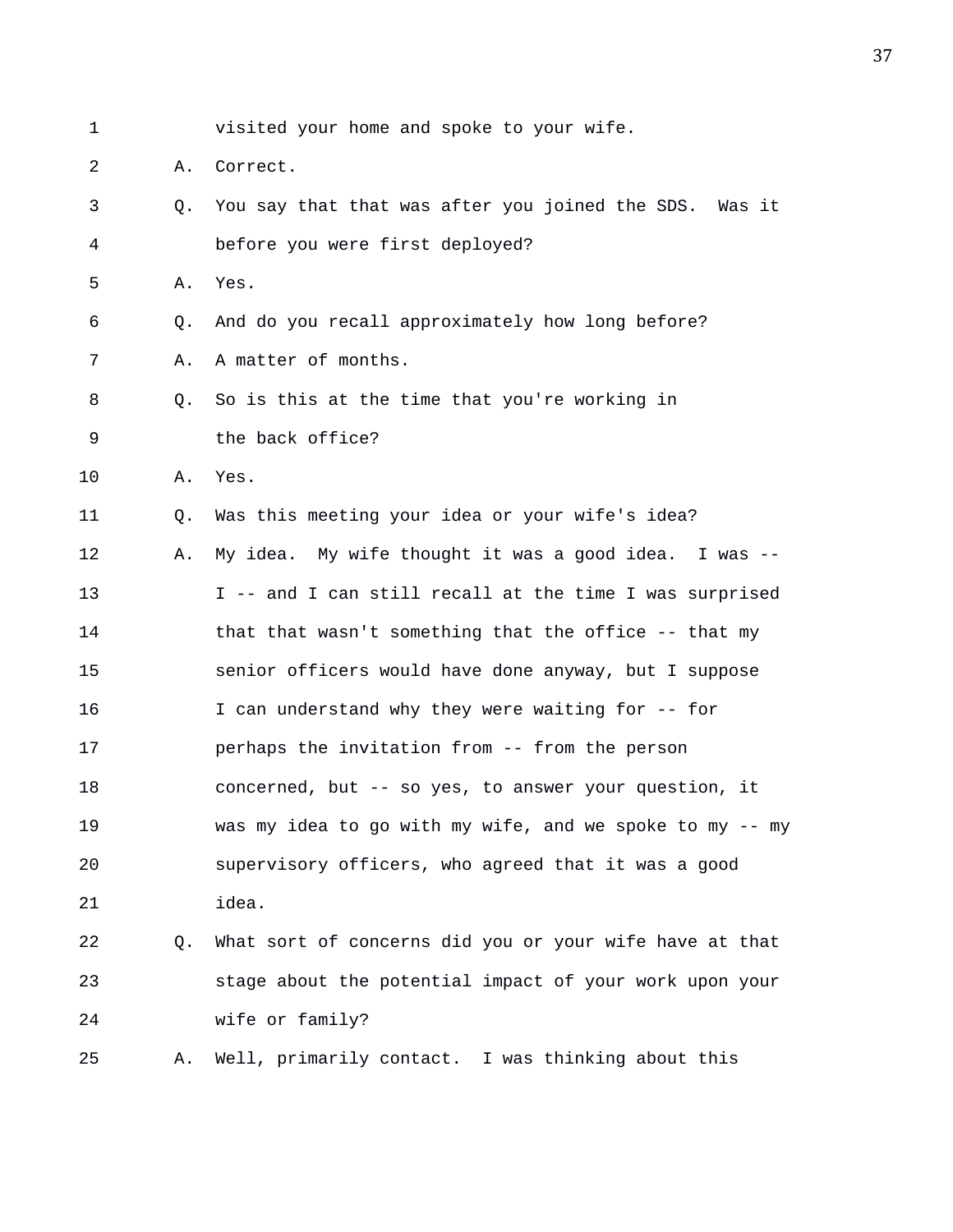1 recently. When I was doing this sort of work, there was 2 no mobile phones, there was no easy communication tools 3 that exist today. How would I -- how would I -- how 4 would my wife get in touch with me if she needed to, and 5 vice versa? So we needed to have some -- some system in 6 place where that would help with that.

7 And also, it would -- any concerns that my wife may 8 have had about my deployment, the work that I was being 9 asked to do, they could discuss it directly with my 10 senior officers.

## 11 Q. Were those the sorts of concerns that your wife shared 12 as well, about the potential impact of you being 13 deployed in this role?

14 A. Well, yeah, of course, yeah. She was of -- she was 15 concerned about -- I mean, we -- we didn't have a clear 16 -- full, clear understanding of all the sort of nuances 17 of what I was going to be asked to do. But, you know, 18 it was main -- mainly to do with communication, who -- 19 who -- what point of contact did my wife have if there 20 was a need to -- to -- you know, to -- to have that. 21 That was -- that was the main reasoning behind me asking 22 my -- my supervisor officers to come and speak to my 23 wife.

24 Q. Was there just the one meeting?

25 A. I believe so. Although, of course it was made clear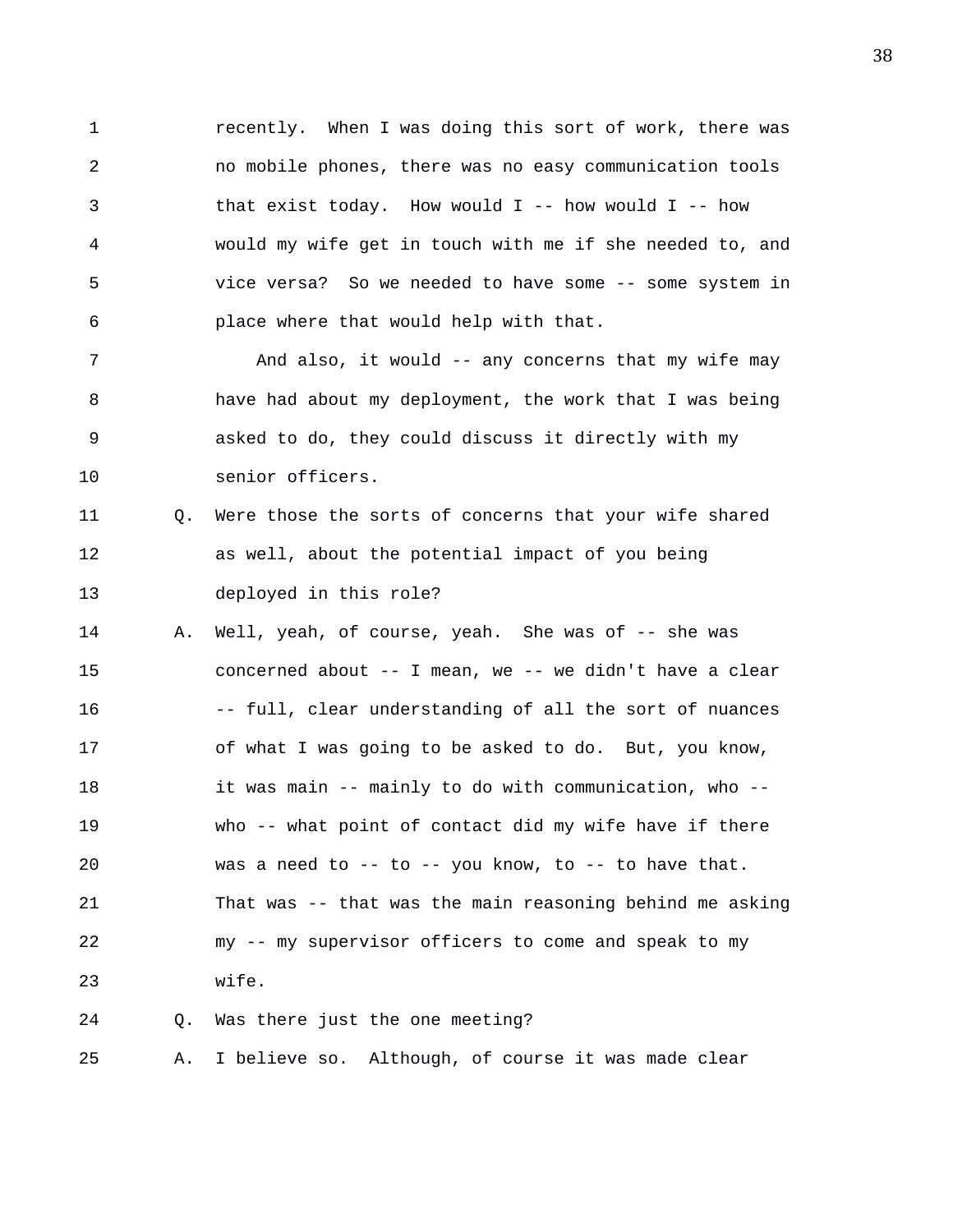1 that any time that -- that either -- particularly my 2 wife, if she wanted to speak to somebody from -- from 3 the office, then they would be available.

4 Q. Because you say in paragraph 22 {MPS/745772/6} of your 5 witness statement that the managers made it clear that 6 they were available to help with issues that arose 7 during your deployment. What sort of issues did you 8 understand them to be offering help with in that sense? 9 A. Communication. You know, if my wife needed to contact 10 me, she didn't know, I mean, where I was, or exactly 11 what I was doing. It was purely that. It was purely so 12 that she had a point of contact, yes.

13 Q. And you say in your witness statement -- again 14 paragraph 20 -- that you believe that as a result of 15 your request and this meeting, that this became 16 a practice that was followed with all future 17 undercover officers; is that right?

18 A. That was my understanding. I mean, I -- I -- it 19 surprised me that that wasn't a practice that was 20 already in place. And I've not given it much thought 21 since, but now you've asked me the question, I presume 22 it's because the office -- the management thought that 23 perhaps the request should come from the -- 24 the undercover officer, and -- and their respective 25 partner, rather than the other way round. But -- but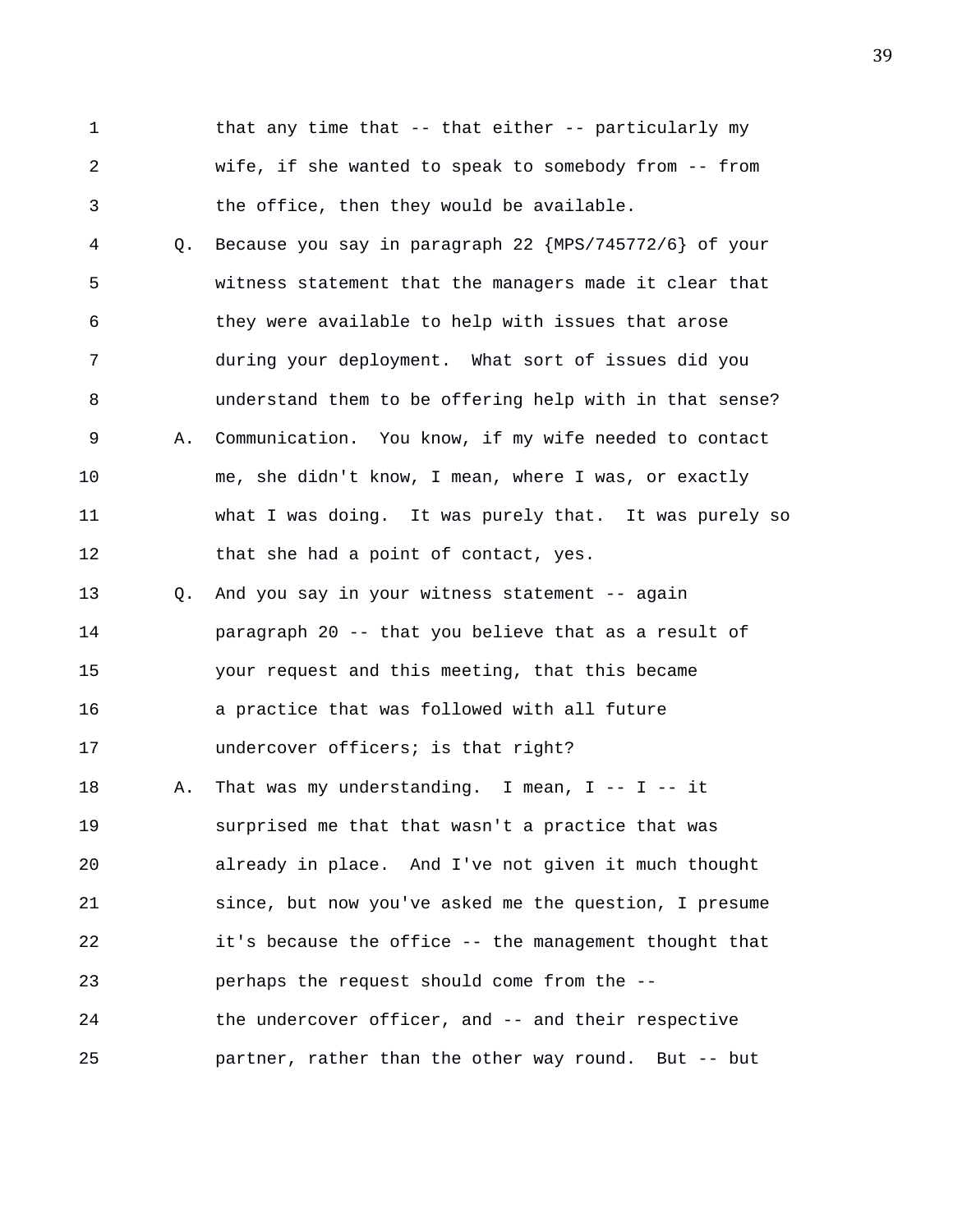1 no, it wasn't -- it wasn't -- I think after 2 I'd instigated this "let's get together and meet each 3 other", that became a common practice. 4 Q. So, following you suggesting it and this meeting taking 5 place, in effect the burden shifted, and rather than 6 the office wait for the undercover officer to raise 7 the request, the office would initiate these sorts of 8 meetings? 9 A. That was my -- that was my perception, sir, yes. 10 I mean, that was the only conclusion I could -- I could 11 draw, because as far as I understood it, this -- this 12 sort of meeting hadn't taken place with other officers, 13 so -- yeah. 14 Q. Did you or your then wife ever take up this offer of 15 support during the course of your deployment, or take 16 advantage of what the managers offered in terms of 17 support? 18 A. I don't recall that, no. I don't think there was ever 19 -- ever an issue there that -- that -- that required 20 that -- my wife to make contact, no. 21 Q. As you say, actually, very much near the end of your 22 witness statement, paragraph 347, that you don't think 23 that your time undercover had any adverse effect on your 24 welfare; is that right? 25 A. Yes.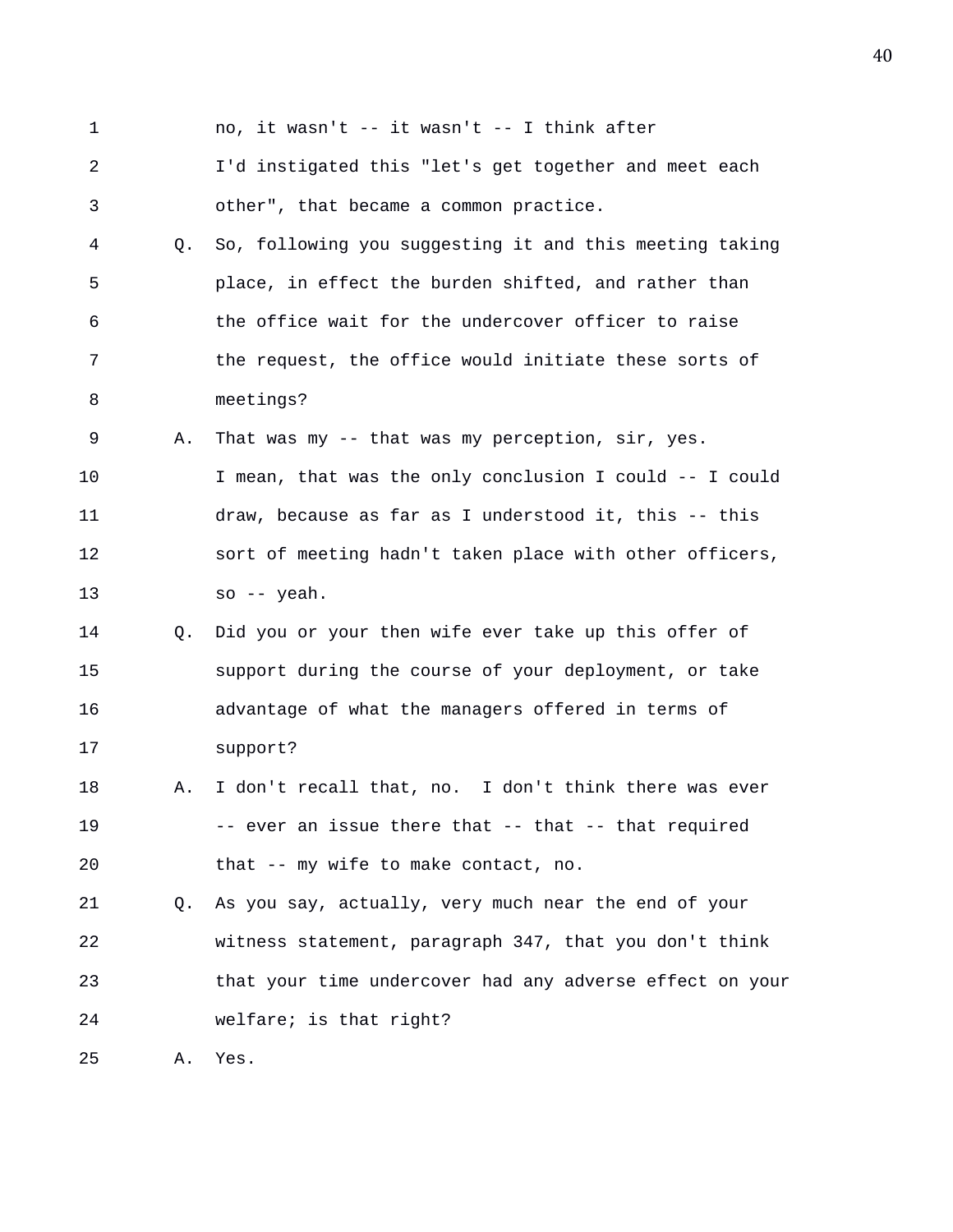| $\mathbf 1$ | Q. | Now, obviously you were displayed for a significant      |
|-------------|----|----------------------------------------------------------|
| 2           |    | length of time, weren't you, sort of four and a half     |
| 3           |    | years or so in the field, roughly speaking?              |
| 4           | Α. | Yes, yes.                                                |
| 5           | Q. | Are you aware of that time whilst you were deployed      |
| 6           |    | having any adverse effect on your then wife's welfare or |
| 7           |    | on the welfare of any of your family members, apart from |
| 8           |    | yourself?                                                |
| 9           | Α. | No.                                                      |
| 10          | Q. | Training and guidance, HN96.                             |
| 11          |    | You describe in your witness statement that there        |
| 12          |    | was no formal training for being an undercover officer   |
| 13          |    | when you joined the SDS; is that right?                  |
| 14          | Α. | Correct.                                                 |
| 15          | Q. | And that the training and guidance you received was      |
| 16          |    | largely limited to guidance provided to you by HN296?    |
| 17          | Α. | Yes, HN296, he gave me some words of his wisdom.         |
| 18          |    | I wouldn't say it was -- it was training or extensive    |
| 19          |    | guidance. It was more a case of, "This has been my       |
| 20          |    | experience, these are the things I would suggest that    |
| 21          |    | you -- you keep an eye on," etc. So that was it.<br>It   |
| 22          |    | was words of -- words of wisdom, words of how -- how he  |
| 23          |    | thought I should conduct my -- myself. "Training" is     |
| 24          |    | too strong a word, sir.                                  |
| 25          | Q. | How many times did you discuss how to behave with HN296? |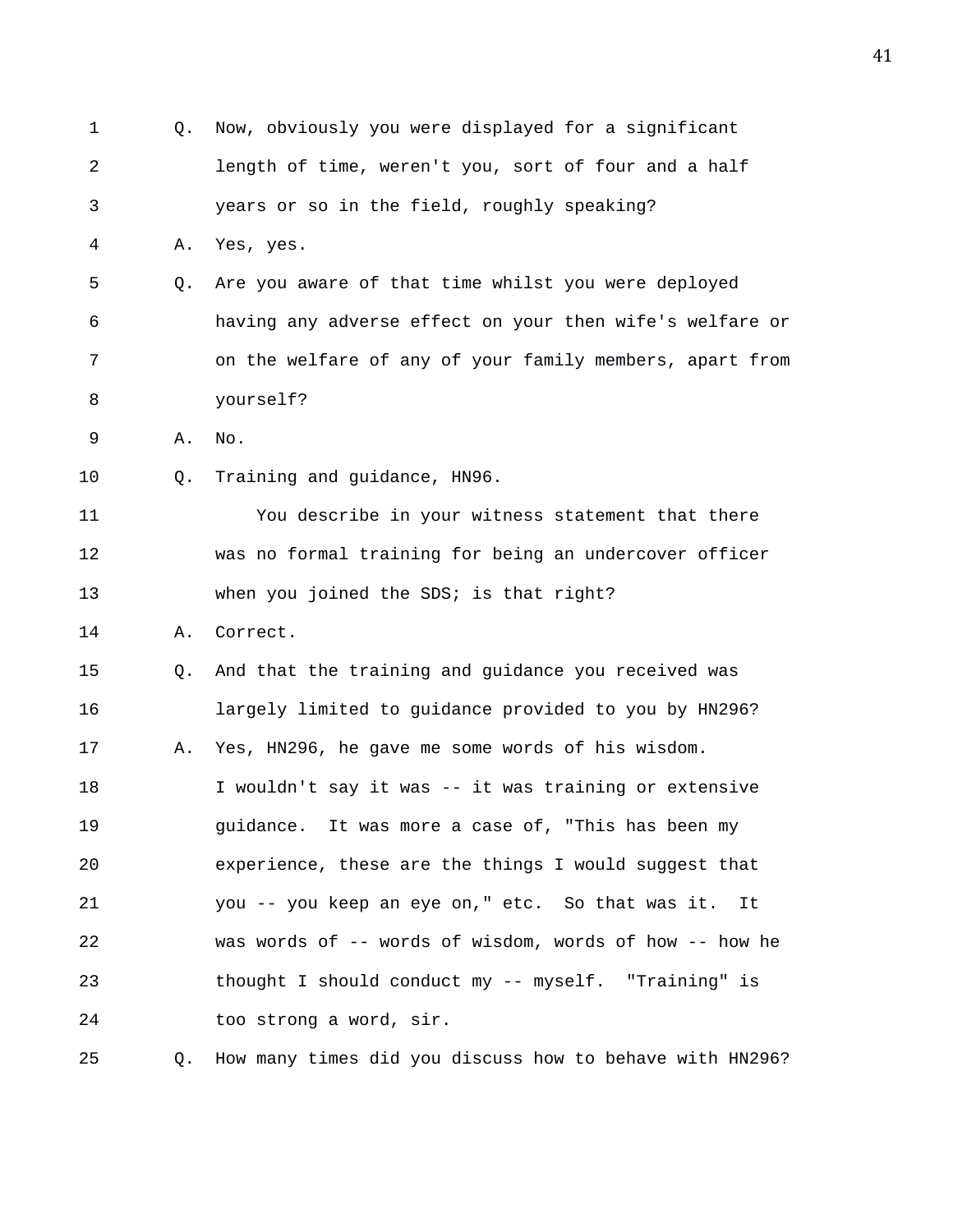1 A. Well, I'm sure the Inquiry's already aware that -- that 2 -- that officers on this unit met reqularly, together 3 with -- with management, and these were opportunities 4 for me, at that time, as I was -- as you said -- as you 5 mentioned earlier, was in -- in -- in the back office, 6 getting myself organised, so every -- twice a week we 7 met. So every -- so there was an opportunity at any 8 time to discuss items with your colleagues. And if 9 there were things that I felt were appropriate, then 10 I would obviously raise it with -- either with HN296 or 11 other officers that were on the unit at the time. 12 Q. So the conversations you describe with HN296, are those 13 conversations that you had at the safe house meetings 14 then, the twice-weekly meetings? 15 A. Yes. That was the only place that I -- I met with 16 HN296. 17 Q. Because in your witness statement you describe how 18 during your time in the SDS office, so before you were 19 deployed but whilst you were in the back office -- this 20 is paragraph 19 in your witness statement -- you 21 describe how you had the opportunity during that period 22 to talk to the field officers at twice-weekly meetings 23 about what they were doing and how; is that right? 24 A. Yes. 25 Q. So that would be talking here about the latter part of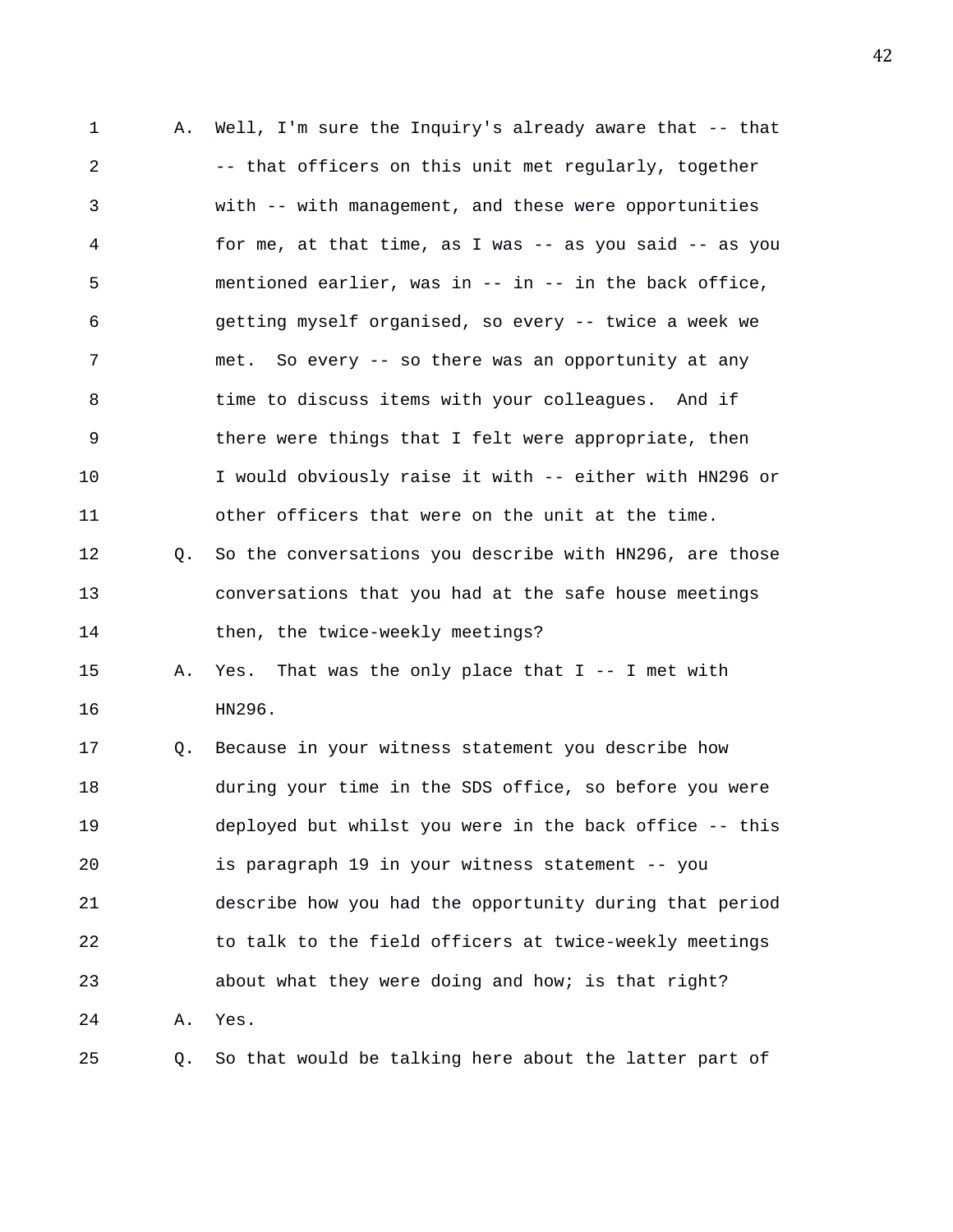| $\mathbf 1$ |    | 1978; is that right?                                     |
|-------------|----|----------------------------------------------------------|
| 2           | Α. | Yes, yes, yes.                                           |
| 3           | Q. | How often did you attend the safe house meetings whilst  |
| 4           |    | you were in the back office?                             |
| 5           | Α. | All the time.                                            |
| 6           | Q. | You attend each one during that period?                  |
| 7           | Α. | Yes.                                                     |
| 8           | Q. | Unless there was a reason why you had missed it?         |
| 9           | Α. | Exactly.                                                 |
| 10          | Q. | And how many field officers did you discuss what they    |
| 11          |    | were doing with?                                         |
| 12          | Α. | Well, I can't be precise about that. I mean,             |
| 13          |    | the Inquiry's aware that there were -- am I allowed to   |
| 14          |    | use the number, or ?                                     |
| 15          | Q. | Just in a rough number. How many officers would you      |
| 16          |    | speak to about what they were doing?                     |
| 17          | Α. | As in officers doing undercover work, there was -- so    |
| 18          |    | clearly some of them I -- I'd -- I'd have a better       |
| 19          |    | understanding with. Some of them I'd had                 |
| 20          |    | a relationship -- a working relationship with them in -- |
| 21          |    | in previous aspects of Special Branch work. So it was    |
| 22          |    | -- you know, it was -- it was -- it was -- it was very   |
| 23          |    | much a case of picking their brains as I felt            |
| 24          |    | appropriate.                                             |
| 25          | Q. | Using your list of officers as necessary, can you help   |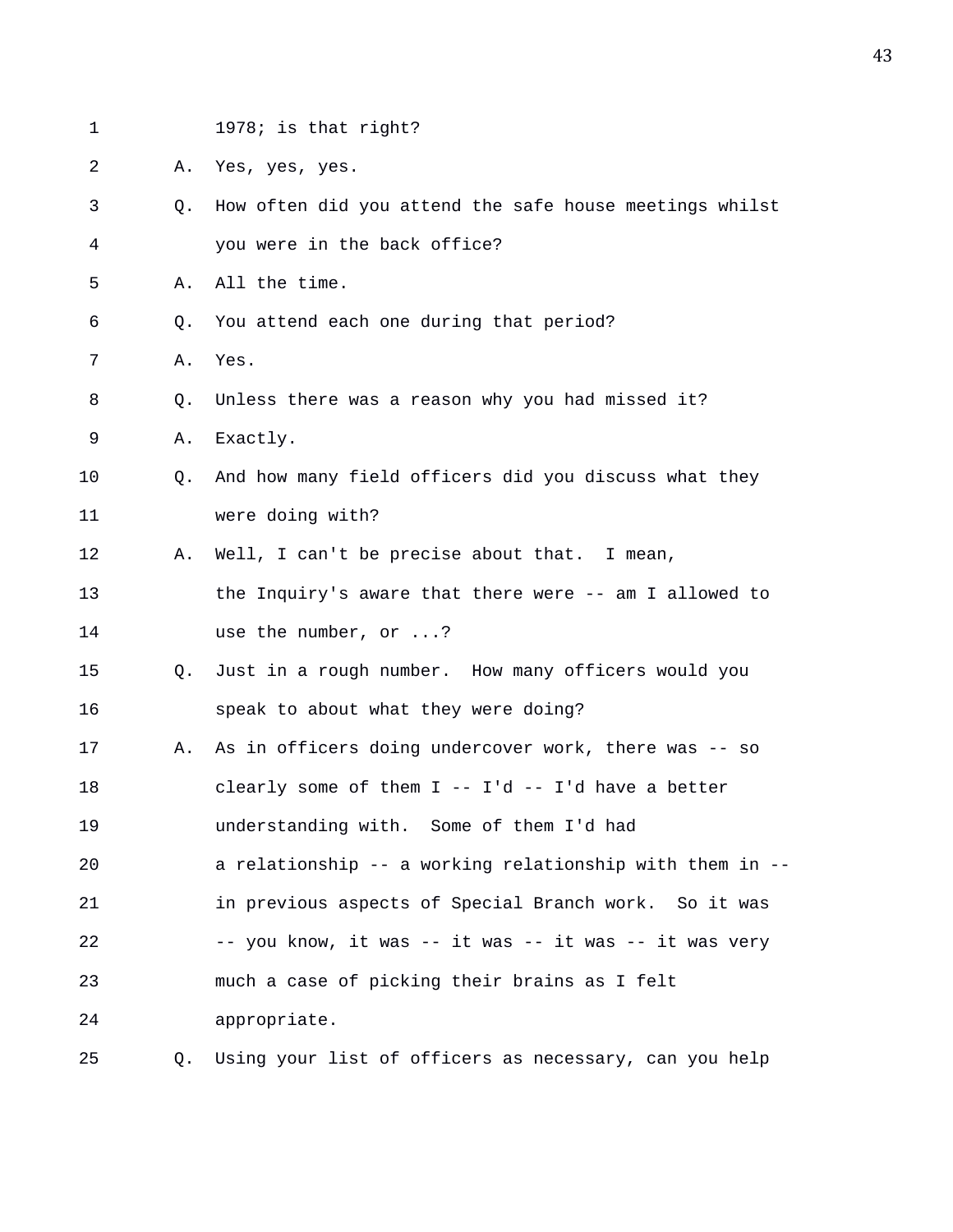- 1 us with which of the field officers at that point you 2 had particular conversations with before you were 3 deployed?
- 4 A. HN21, HN80, HN126.

5 Q. HN96, at these safe house meetings, before you were 6 deployed, when you were attending in your back office 7 role, how freely were the deployments talked about? 8 A. They weren't. They weren't. I mean, there was -- and 9 I learnt that subsequently when I became more 10 established. There was almost an unwritten rule that 11 you would not talk about a colleague's -- not discuss 12 colleagues' -- what -- what they were doing or their 13 deployment. So, in answer to your question, not very 14 much.

- 15 Q. If the deployments weren't being freely discussed, and 16 people weren't talking about what they were doing and 17 how and with whom, etc, how did you --
- 18 A. -- (overspeaking) --
- 19 Q. -- manage to speak to the undercover officers about 20 their deployments?

21 A. Well, let me give you an example. HN296, I -- I -- 22 I wasn't aware of -- of the area that he was involved 23 no, but he said -- he advised me not to get too deeply 24 involved, not -- not to become a leader, if that makes 25 -- if that's the right word, not to become somebody who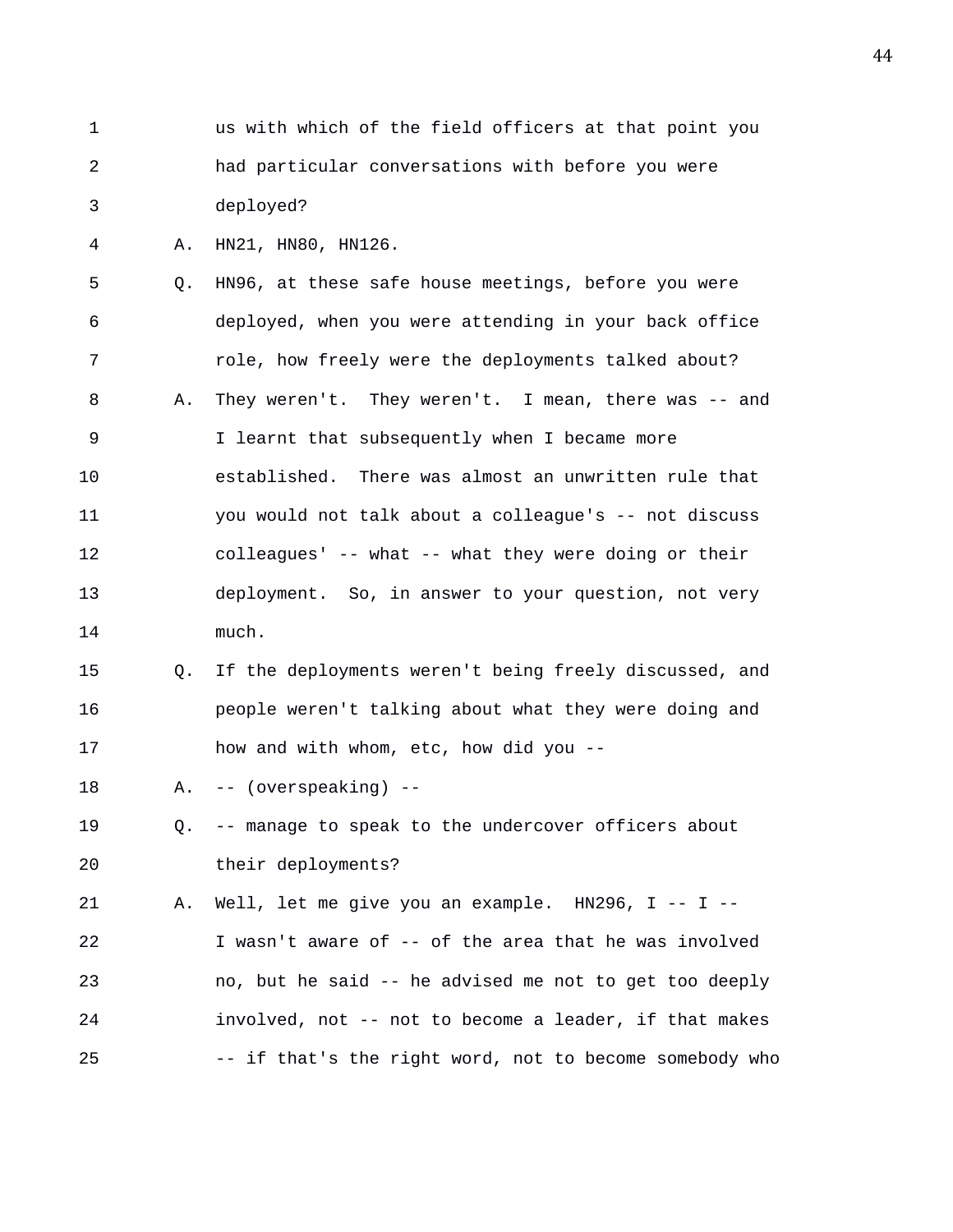1 was required to be available a lot. He said, "Be 2 somebody -- a middle of the road sort of person". That 3 was -- that was the sort of advice that he was giving 4 me. Somebody that was there to help in various 5 capacities, that would be seen as a -- as a willing 6 worker, as opposed to being a leading light. That was 7 some very sound advice which I found I -- I used 8 without -- you know, the rest of my time doing this 9 work.

10 Other officers, it was -- it was casual comments, 11 you know? It wasn't in-depth. It sounds like I was 12 having long, in-depth discussions with these officers. 13 I wasn't. I was just trying to get a clear picture on 14 how they -- some of the -- some of the -- perhaps "tips" 15 are a better word. You know, good suggestions how they 16 felt that they -- you know, that they -- they conducted 17 what they were doing.

18 Q. You say -- (overspeaking) -- sorry, carry on. 19 A. I was going to say, bearing in mind -- and this sounds 20 in some respects a bit arrogant, but I'd like to think 21 I was chosen because I was a sensible, mature, thinking 22 officer, that would draw his own conclusions about how 23 he would conduct himself once he -- once I was out in 24 the field, so to speak. And it was just -- it was -- 25 but it was -- it was an opportunity at these meetings to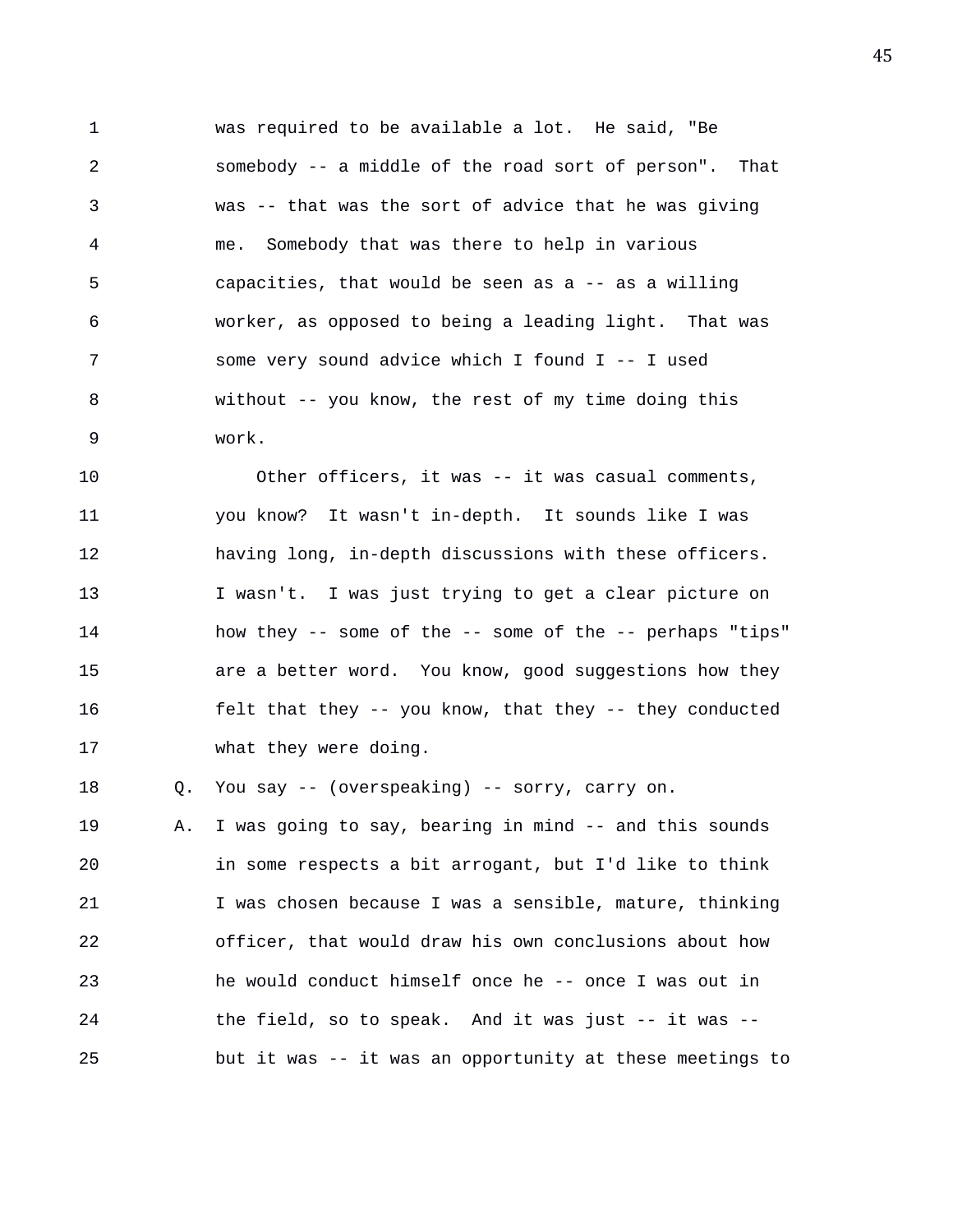1 -- just to, yeah, pick up some tips, if you like. 2 I think that's probably -- 3 Q. I think you described it before as "casual tips" that 4 you would pick up in conversation. 5 In paragraph 38 of your witness statement, what you 6 say is: 7 "I had extensive conversations with officers who 8 were already in the field about what they had done and 9 how they had dealt with various situations that had 10 arisen during their deployment." 11 A. Right. 12 Q. That sounds like, if I may say, a rather more detailed  $13$  --14 A. -- (overspeaking) -- does. 15 Q. -- discussion, than occasional, casual tips? 16 A. Well, first of all, I said I agree with my statement, 17 and I do. But my recollection was that extensive in 18 the sense that I was attending these meetings on 19 a regular basis, so I -- I had every opportunity to 20 speak to -- to -- to various individuals whenever I felt 21 it was necessary. But I -- I -- I think perhaps --22 perhaps the word "extensive" is too strong a word to 23 use. It was a case of if I -- if I felt a need to ask 24 them a particular question, I would. But there was no 25 -- there was no -- "extensive" is too strong a word, I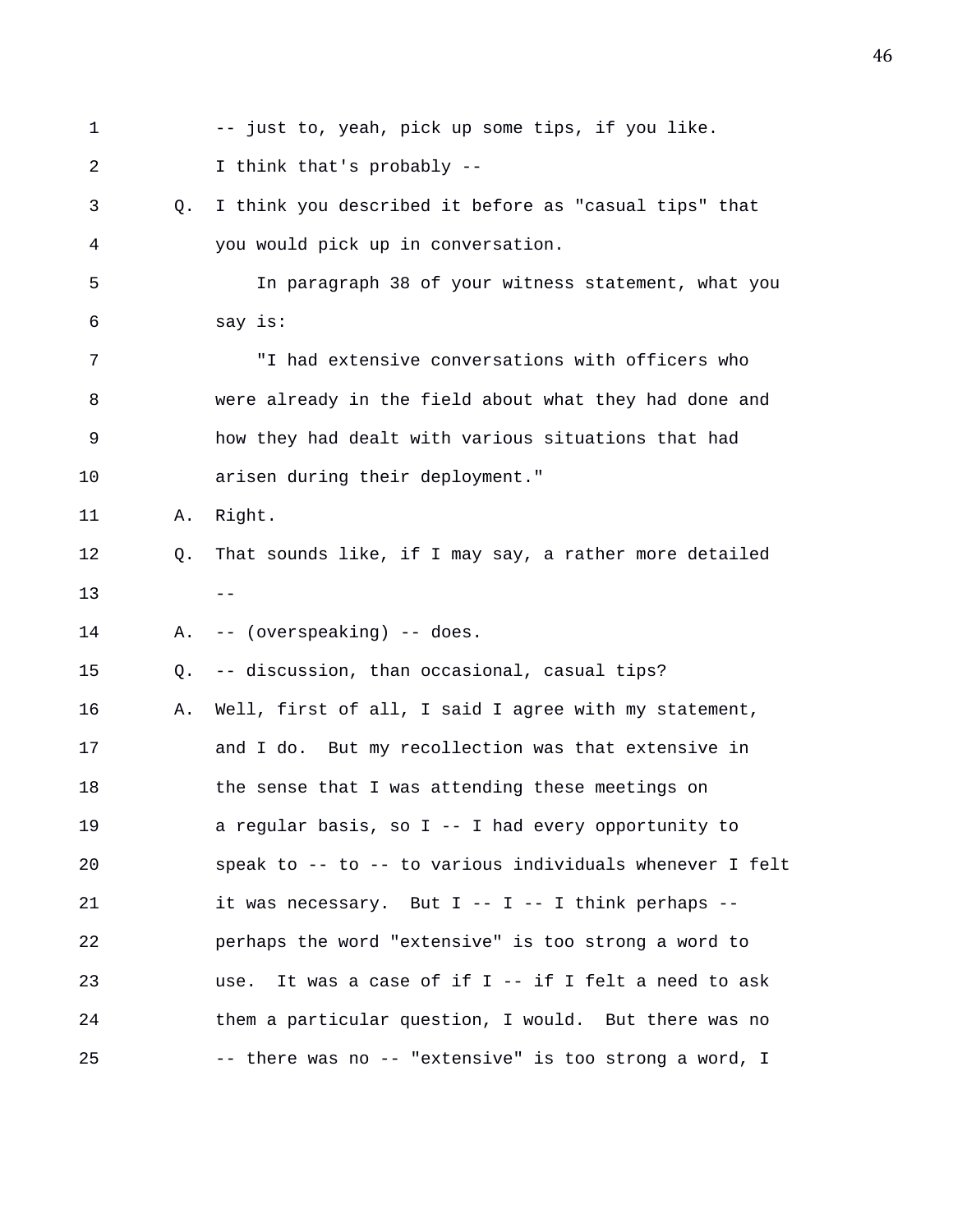1 think for that.

| 2  | Q. | What was the atmosphere like at these meetings?         |
|----|----|---------------------------------------------------------|
| 3  | Α. | Very friendly. I mean, the management were supportive,  |
| 4  |    | the officers themselves were pretty relaxed, you know,  |
| 5  |    | they were in an environment where they could be         |
| 6  |    | themselves.                                             |
| 7  | Q. | Was there a social aspect to it as well?                |
| 8  | Α. | Yes, yes, yeah.                                         |
| 9  | Q. | Was alcohol consumed at the meetings?                   |
| 10 | Α. | Occasionally, yes, yeah.                                |
| 11 | Q. | And when you had these discussions about other people's |
| 12 |    | experiences and deployments that you've described,      |
| 13 |    | everybody was in the same room?                         |
|    |    |                                                         |
| 14 | Α. | No, the accommodation we had was big enough for you to  |
| 15 |    | have a -- no, for example, if somebody was to have      |
| 16 |    | a private conversation with the supervising officers,   |
| 17 |    | then that was something that they could do privately in |
| 18 |    | a different part of the accommodation. But, you know,   |
| 19 |    | the accommodation wasn't expensive, but it was big      |
| 20 |    | enough to -- you know, to -- to allow people to have -- |
| 21 |    | for it to be open, but for people to have private       |
| 22 |    | conversations if they wished.                           |
| 23 | Q. | The conversations you had about the deployments of      |
| 24 |    | others and the tips you picked up, was that done in     |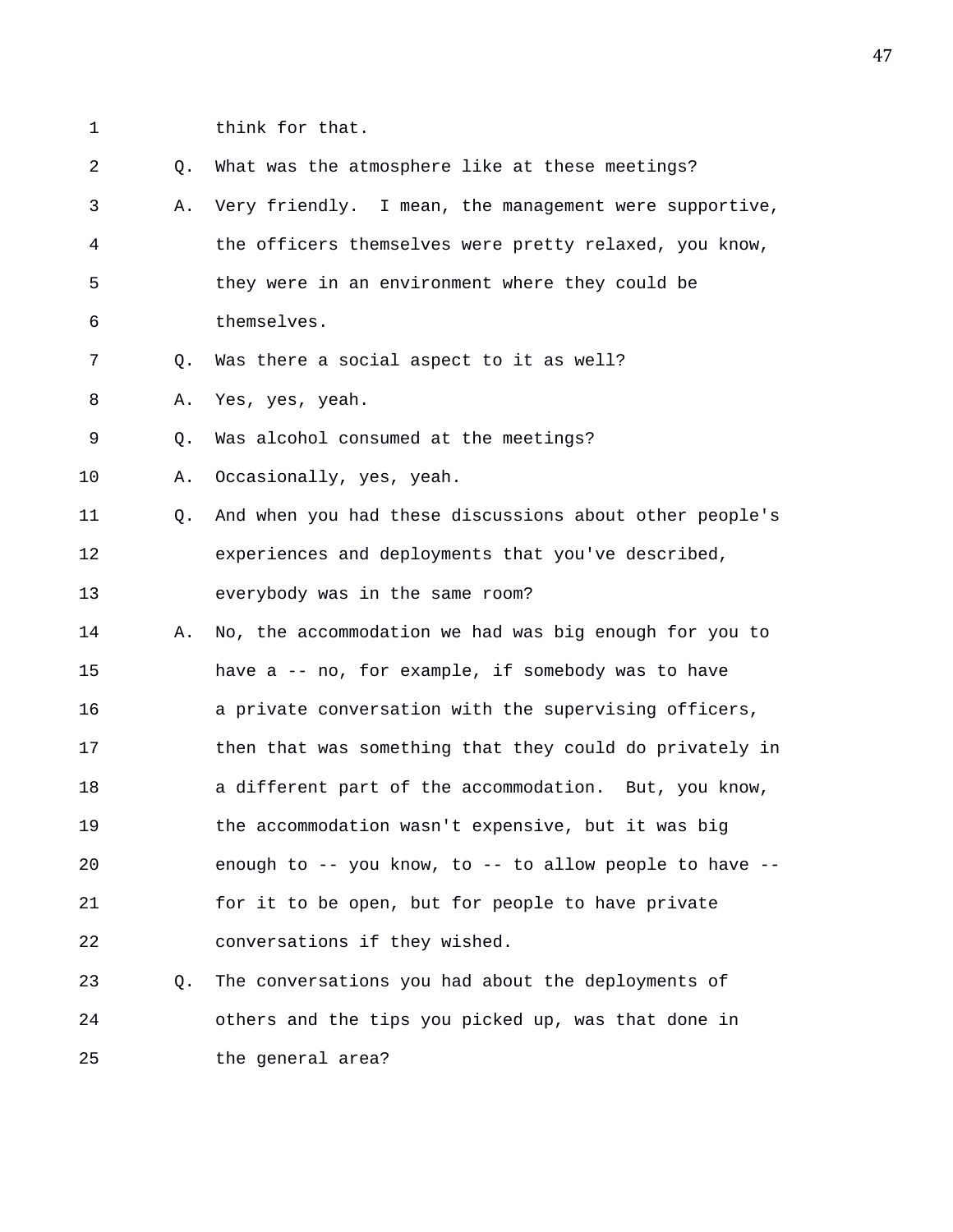- 
- 1 A. As I recall, yes, yes.

| $\overline{a}$ | Q. | You referenced earlier in your oral evidence, and it's     |
|----------------|----|------------------------------------------------------------|
| 3              |    | in your witness statement, particular pieces of advice     |
| 4              |    | that HN296 gave you, and in particular the fact that he    |
| 5              |    | cautioned you against assuming positions with lots of      |
| 6              |    | responsibility, or making yourself too available; is       |
| 7              |    | that right?                                                |
| 8              | Α. | Yes.                                                       |
| 9              | Q. | Too accessible, I'm sorry.                                 |
| 10             | Α. | Yes.                                                       |
| 11             | Q. | And I think you said somewhere in the middle before, but   |
| 12             |    | in your statement you describe how he suggested that       |
| 13             |    | somewhere in the middle of the hierarchy would be          |
| 14             |    | appropriate; is that correct?                              |
| 15             | Α. | Yes.                                                       |
| 16             | Q. | What do you mean by "the middle of the hierarchy"?<br>What |
| 17             |    | type of role did you understand him to be suggesting you   |
| 18             |    | should take on?                                            |
| 19             | Α. | Well, again, when we had this discussion, I didn't know    |
| 20             |    | what -- what I was going to be -- what I would find when   |
| 21             |    | I was deployed. I don't think I knew at the time where     |
| 22             |    | I was going to be deployed. I don't think that would       |
| 23             |    | have been -- that would have been made clear to me.<br>But |
|                |    |                                                            |
| 24             |    | again, I think it was a fairly commonsensical sort of      |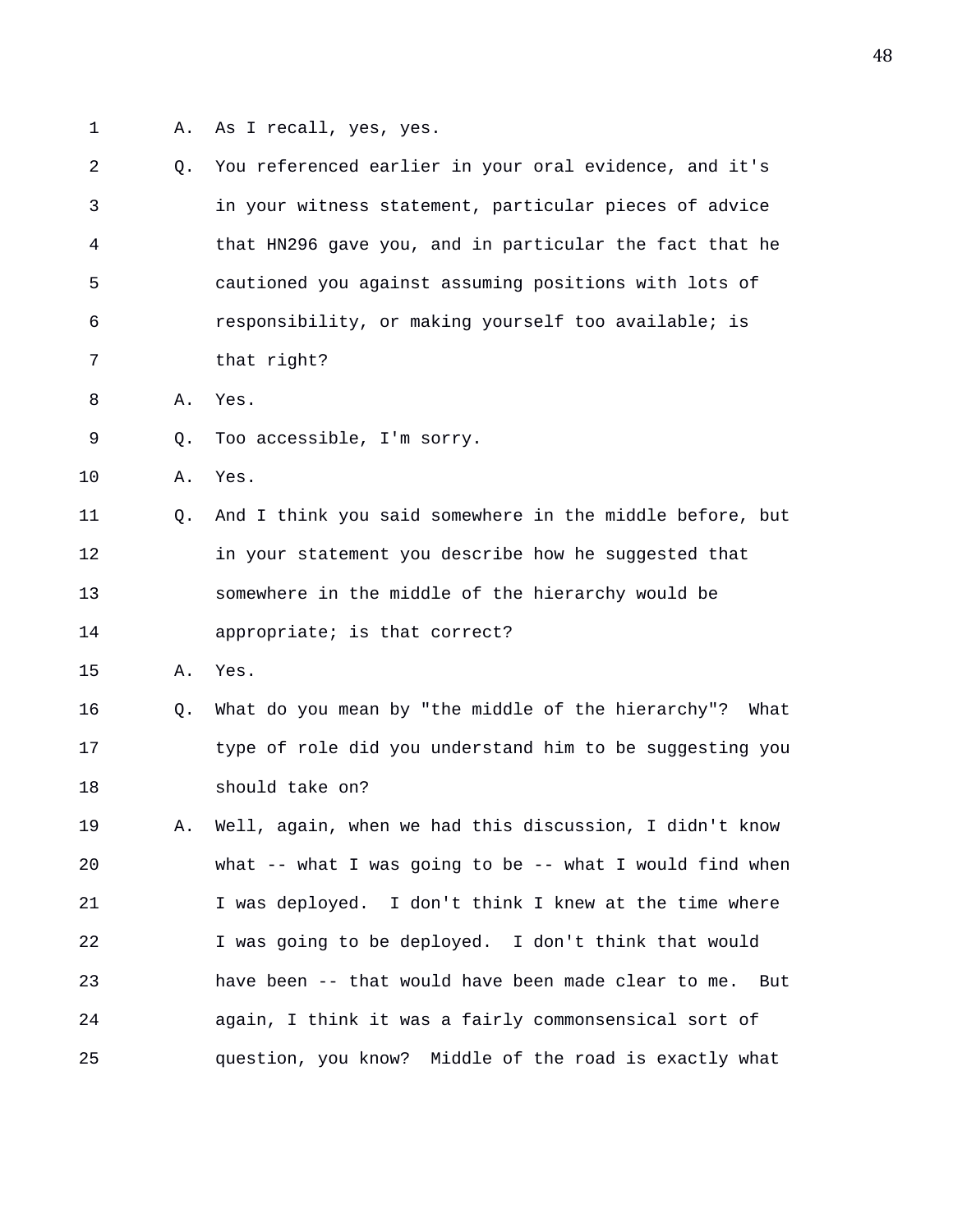| 1  |    | it was; it was somebody that wasn't seen to be a leading       |
|----|----|----------------------------------------------------------------|
| 2  |    | light; it wasn't somebody that was -- that was not very        |
| 3  |    | available or not very cooperative. It was just -- it           |
| 4  |    | was just somebody who was -- who was seen to be                |
| 5  |    | a willing hand.                                                |
| 6  | Q. | A willing hand, did you say?                                   |
| 7  | Α. | Yes.                                                           |
| 8  | Q. | And I think you also have described HN296 suggesting you       |
| 9  |    | should adopt a similar approach to personal                    |
| 10 |    | relationships: friendly and helpful, but not getting too       |
| 11 |    | close to members of the group --                               |
| 12 | Α. | Yes.                                                           |
| 13 | Q. | -- is that right?                                              |
| 14 | Α. | Yes.                                                           |
| 15 | Q. | And you also say that it was your understanding that it        |
| 16 |    | was not permitted to participate in criminal activity?         |
| 17 | Α. | Clearly. I was a police officer.                               |
| 18 | Q. | Well, why did you think that even when deployed                |
| 19 |    | undercover you were not permitted to participate in            |
| 20 |    | criminal activity? Is that something you were told or          |
| 21 |    | something you assumed?                                         |
| 22 | Α. | $I'm - - I'm - - I'm - - I must - - I must think that at some$ |
| 23 |    | time I was told that (inaudible), that was something           |
| 24 |    | that would have been said to me -- made clear to me            |
| 25 |    | that, you know -- but also I would have assumed that.<br>I.    |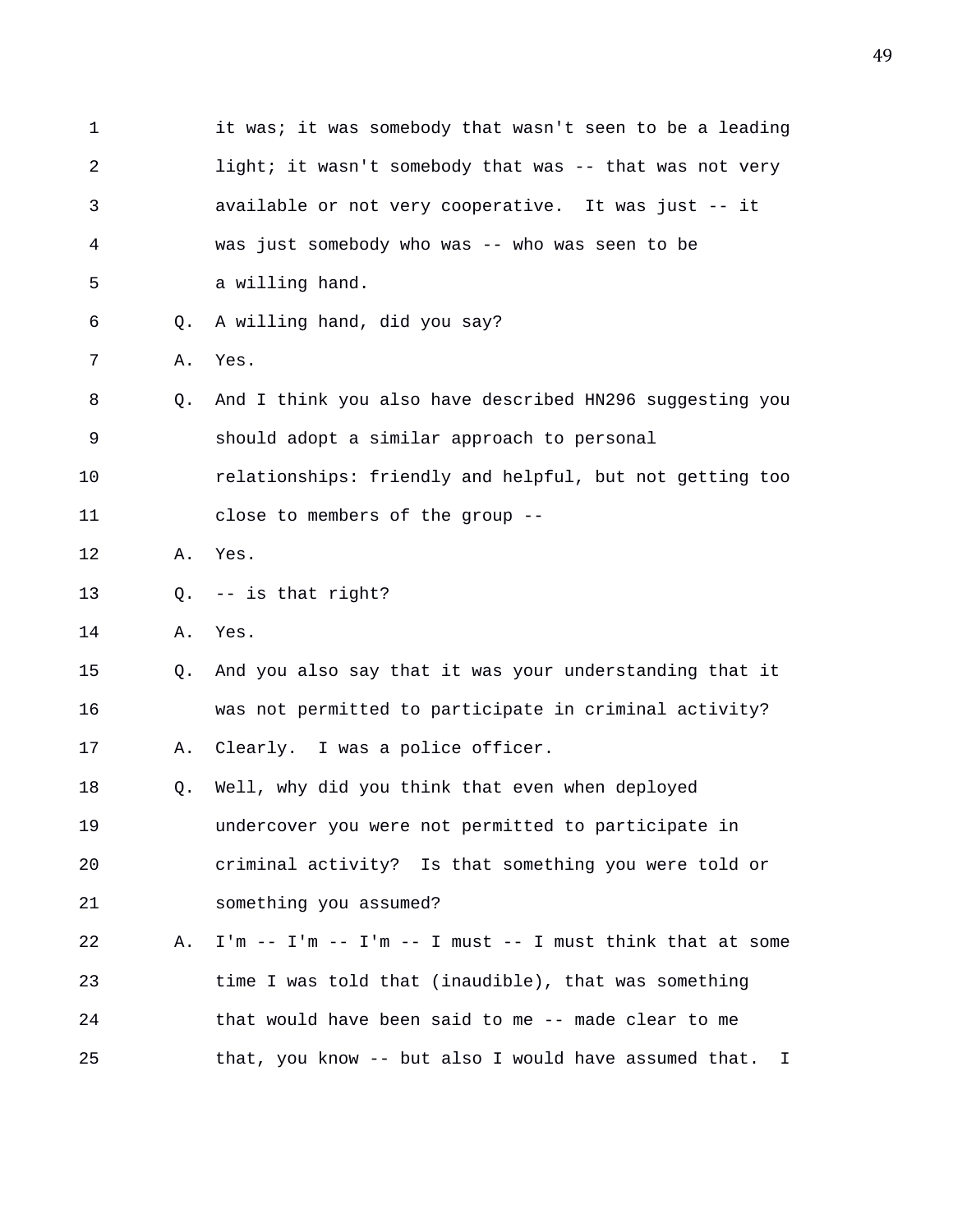1 mean, I'd been a -- I'd been a serving officer for some 2 years, I -- I knew the way police officers were expected 3 to behave.

4 Q. The guidance that you describe receiving from HN296 is 5 focused very largely on how you should behave whilst 6 deployed, in terms of the relationship -- 7 the appropriate parameters of the relationships that you 8 would develop with groups, with individuals, etc. Did 9 HN296, or other officers, speak to you about 10 the mechanics of the job, and in particular what 11 the purpose of your deployment would be, or how you 12 would carry it out on a practical level? 13 A. I don't recall in-depth conversations about that. 14 I mean, I think, you know, I -- I -- I was clearly 15 drawing my own conclusions about what the objective of 16 the job was. It was to go out and establish yourself in 17 an organisation, with a view to trying to understand 18 what they were getting up to. I think that was quite 19 apparent. I didn't need to be told that. And if it 20 came up in conversation, I don't recall it being, 21 you know, something that we -- that I discussed in 22 the -- in detail with any -- anybody in particular. 23 Q. In terms of how you should write up reports or what 24 information you should include, was that something you 25 just picked up as you went along in the back office?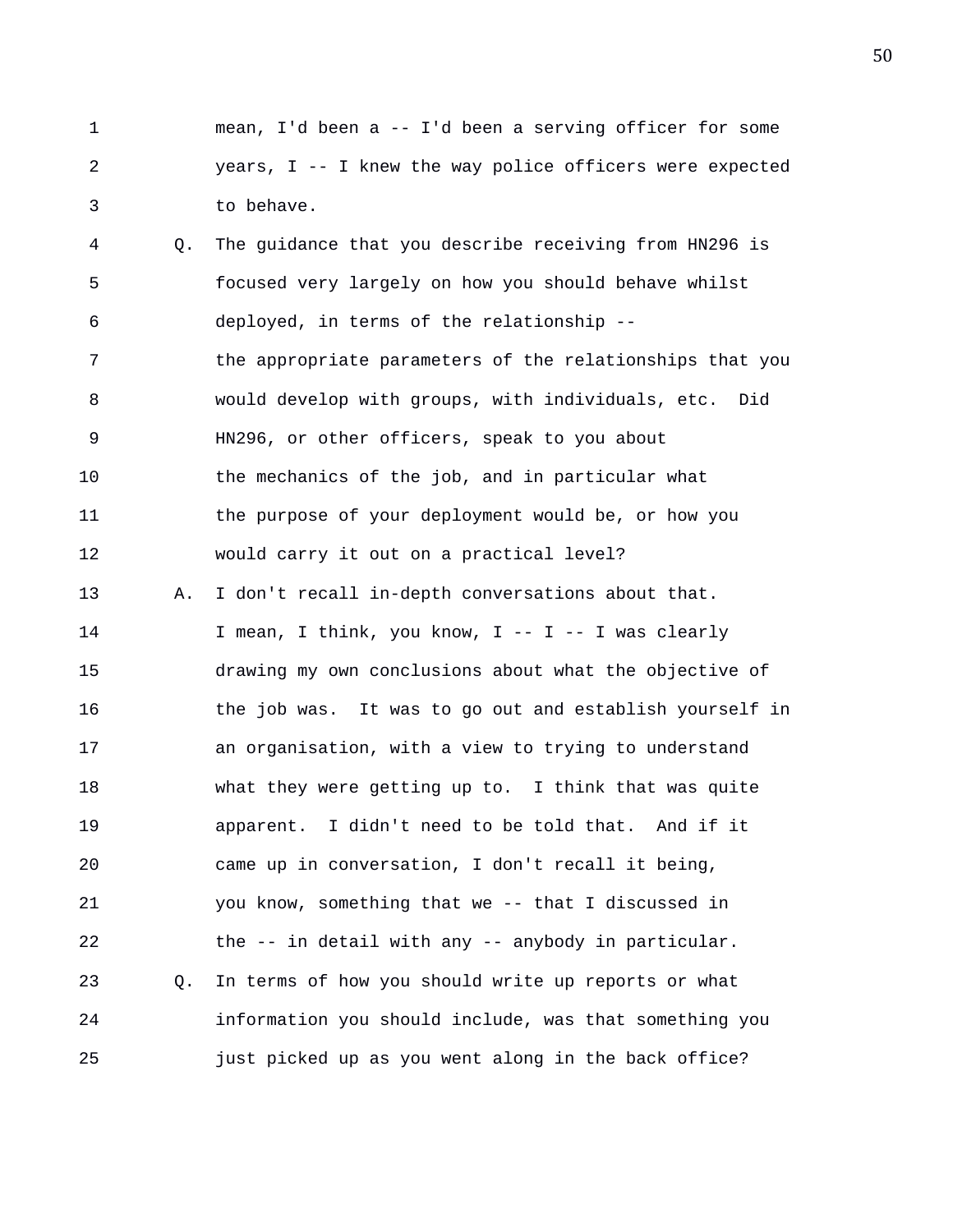1 A. Yes, yes. There was no -- there was no -- if you're 2 looking for me to say there was training, there was no 3 training in that sense, no.

4 But bearing in mind, again, I'd been report-writing 5 for a number of years doing other work in -- in 6 the department, not in this particular unit, so I -- 7 I was -- I was -- I was -- I was -- I knew how to put 8 a report together. But exactly what -- what was 9 required, I think it was left to my own judgment, my own 10 common sense.

11 Does that answer your question?

12 Q. HN96, yes, I'm going to move on. Thank you.

13 For the purposes of your deployment, you adopted an 14 undercover identity, didn't you? A cover identity?

- 15 A. Yes.
- 16 Q. And you used the identity of a deceased child to assist 17 you with the construction of your cover identity; is 18 that right?

19 A. Yes.

20 Q. And you describe in your witness statement at 21 paragraph 42 that someone in the office told you to find 22 the identity of a deceased child?

23 A. Well, this would have been senior management. This was 24 the practice of -- of the department. This had been 25 going on for -- for as long as I was aware. So I was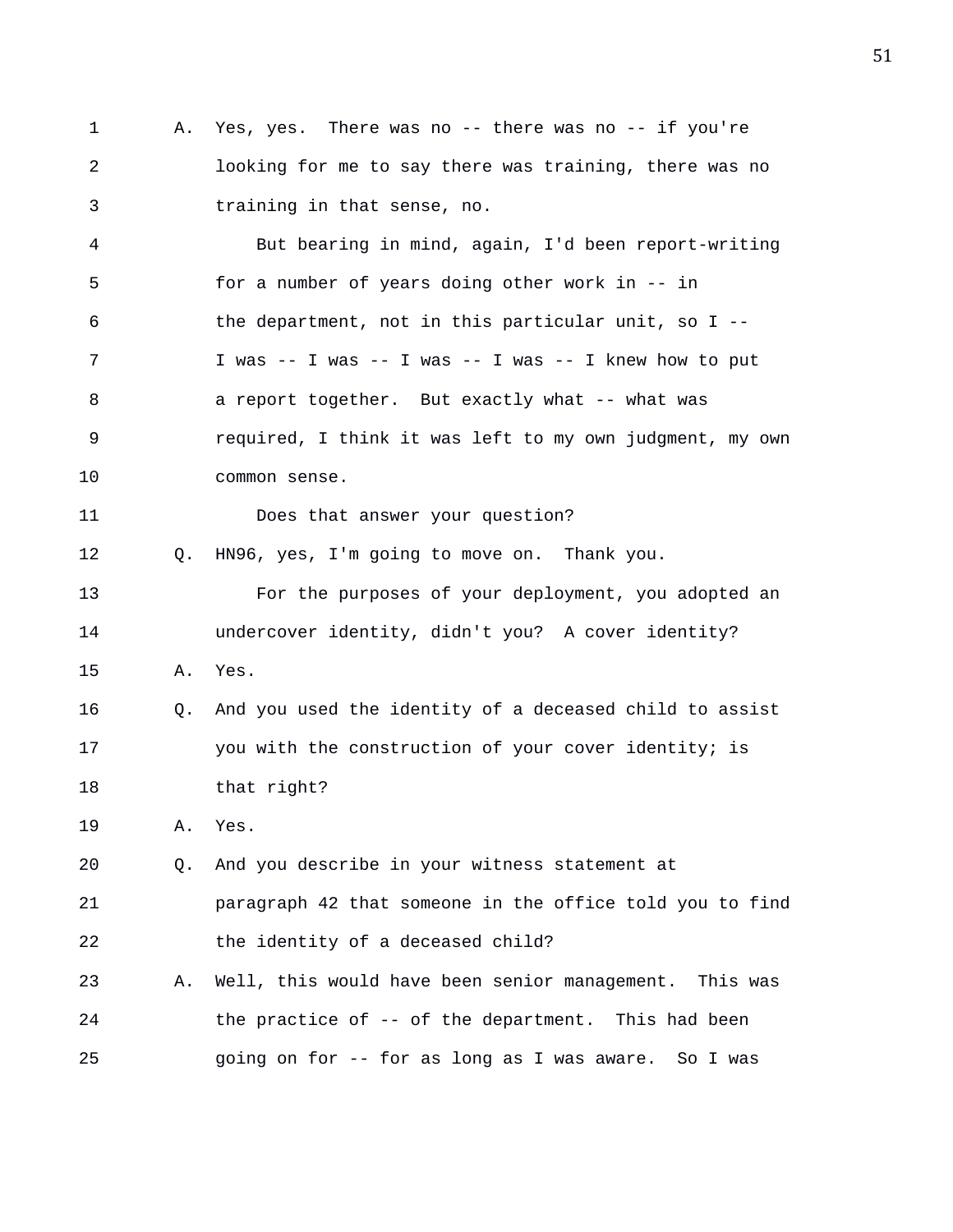| 1  |    | instructed this was the way that I would start           |
|----|----|----------------------------------------------------------|
| 2  |    | the process of obtaining a -- an assumed identity.       |
| 3  | Q. | And that was why you were in the back office,            |
| 4  |    | presumably?                                              |
| 5  | Α. | Yes. This is something that I didn't take on --          |
| 6  |    | I didn't do myself, you know -- I mean, I did it myself  |
| 7  |    | but I -- but I was instructed, I was directed that this  |
| 8  |    | was the -- this was the practice that was -- that was    |
| 9  |    | used.                                                    |
| 10 | Q. | Do you recall who it was who told you to find            |
| 11 |    | the identity of a deceased child?                        |
| 12 | Α. | It would have been -- it would have been the senior      |
| 13 |    | management. I can tell you -- I can guess it would have  |
| 14 |    | been either -- and you've used their name, so presumably |
| 15 |    | I can: it was either McIntosh or Ferguson.               |
| 16 | Q. | Were you given particular instruction as to how to go    |
| 17 |    | about doing that?                                        |
| 18 | Α. | Yes.                                                     |
| 19 | 0. | And what was your understanding about why a real         |
| 20 |    | identity rather than a fictitious identity invented by   |
| 21 |    | you or somebody else was necessary?                      |
| 22 | Α. | Well, it became apparent over time that clearly it was   |
| 23 |    | better for me to have an assumed identity rather than my |
| 24 |    | own. And -- and I -- I mean, I made that conclusion      |
| 25 |    | straight away. So that was -- you know, it was           |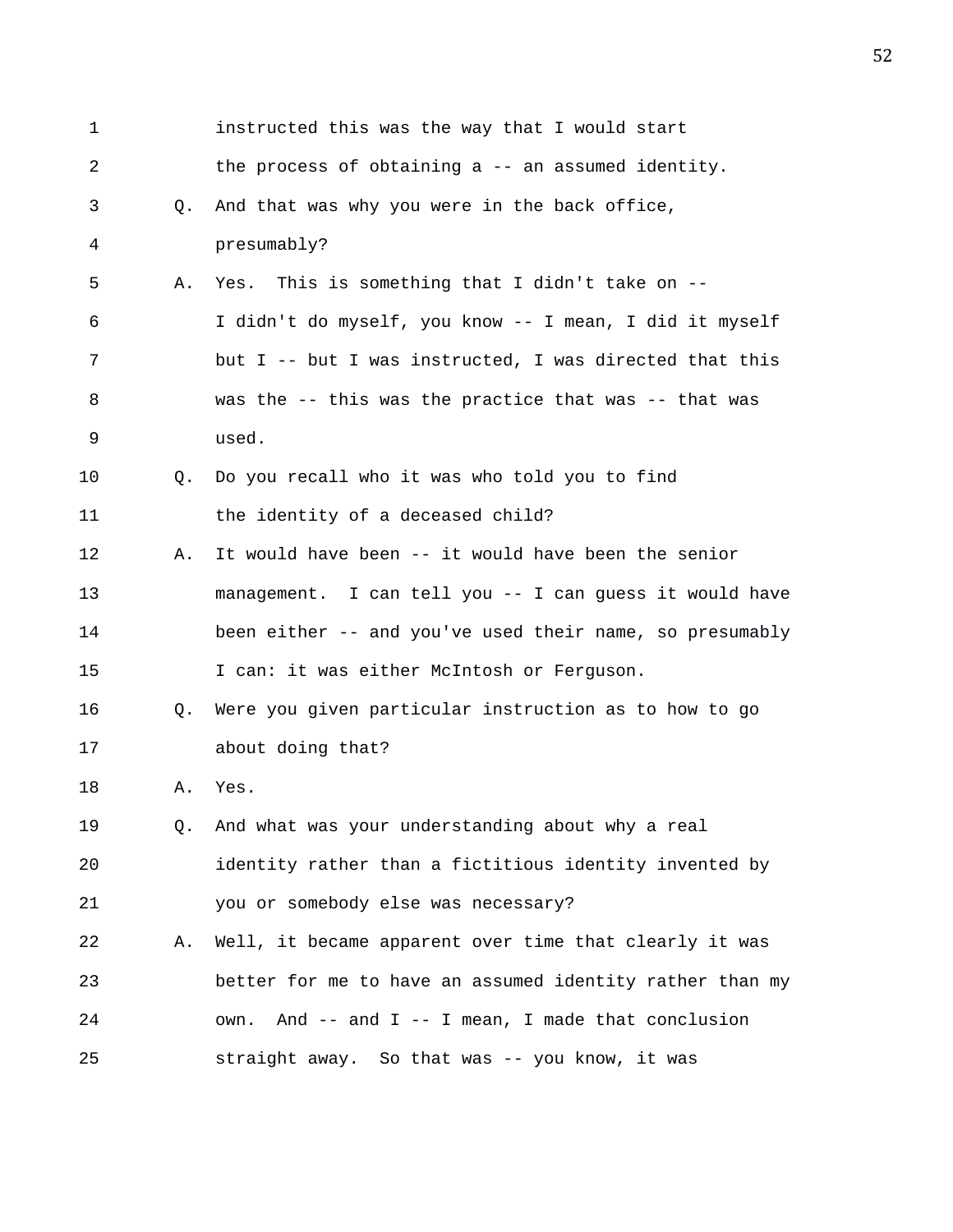1 a practice that I knew was -- was part of the procedure 2 of becoming an undercover office. It made sense, 3 you know? It made sense that I was -- that I would be 4 operating as somebody else. 5 Q. Yes, sorry. My question was, what was your 6 understanding of why a real identity, ie the identity of 7 a deceased real person, was considered necessary, rather 8 than a fictitious or invented identity? 9 A. You know, good question, sir. I -- I -- I didn't ask 10 myself that question at the time. Clearly that was what 11 I was being asked to do. I'm assuming -- I'm assuming 12 it was because of -- and again, I'm not a hundred 13 per cent certain about this, but the documentation that 14 I subsequently obtained, I mean, as a -- as -- as this 15 undercover identity I had, I'm assuming that this was 16 supplied by the Security Services. So -- so I -- I -- 17 I -- I drew the conclusion this was a practice that was 18 quite common amongst people doing the sort of work I was 19 doing.

20 Q. But as you understood it, it was the accepted practice 21 at the time and you went along with it?

22 A. Exactly.

23 Q. Did you at any point stop to think, if only privately, 24 about whether or not this was a morally acceptable thing 25 to be doing at the time?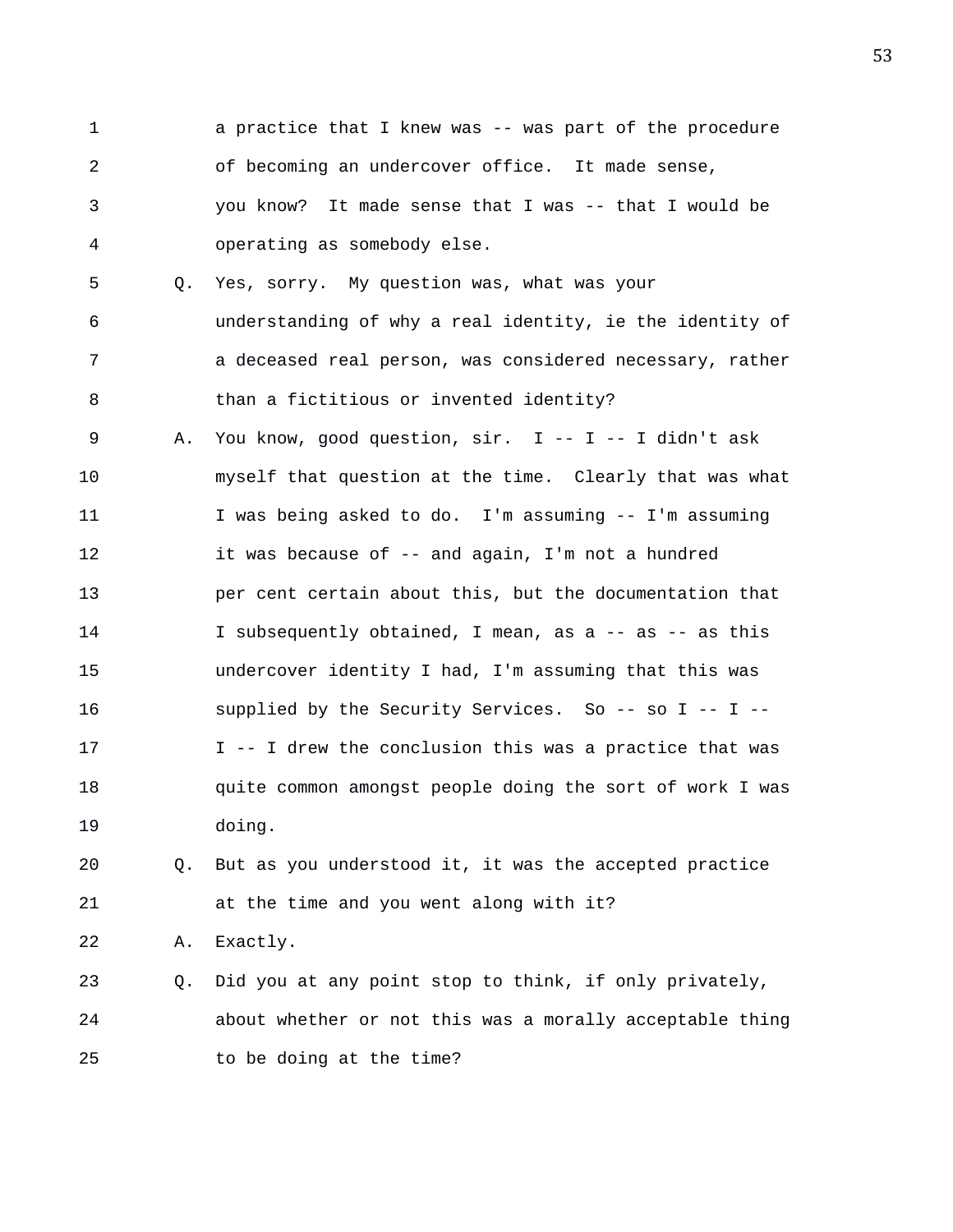1 A. Well, I think -- and I'm sure it must have been said by 2 a lot of officers -- first of all, the individual that 3 I chose -- whose ID I chose to use, there -- there was 4 no -- the family concerned knew nothing of this, nobody 5 had any -- any -- there was no -- there was no attempt 6 to speak to anybody. So they would have had no idea 7 about this -- their child's identity being used by, in 8 my case, myself. So I had no moral -- moral 9 reservations about this at all, you know? I mean, 10 I accepted this was the practice that I was being -- 11 I was being asked to -- to -- to deal with. And 12 I couldn't see why it was -- why it was a moral issue, 13 because -- because it didn't involve anybody. 14 I mean, the way it was done, if you've not been told 15 this, is births, marriages and deaths registration is 16 kept in Central London. You can go -- anybody can go 17 along there and search those records. And this is -- 18 that's exactly what I did. Found -- found an 19 appropriate identity which would have been okay for 20 me to use, and -- and if you're going to ask me further 21 questions about it, I'll explain what happened then, so 22 I ... 23 Q. But from your perspective, you didn't consider there to 24 be any moral issue because -- (overspeaking) -- 25 A. Not at all. Not at all. And I think it's -- it's -- in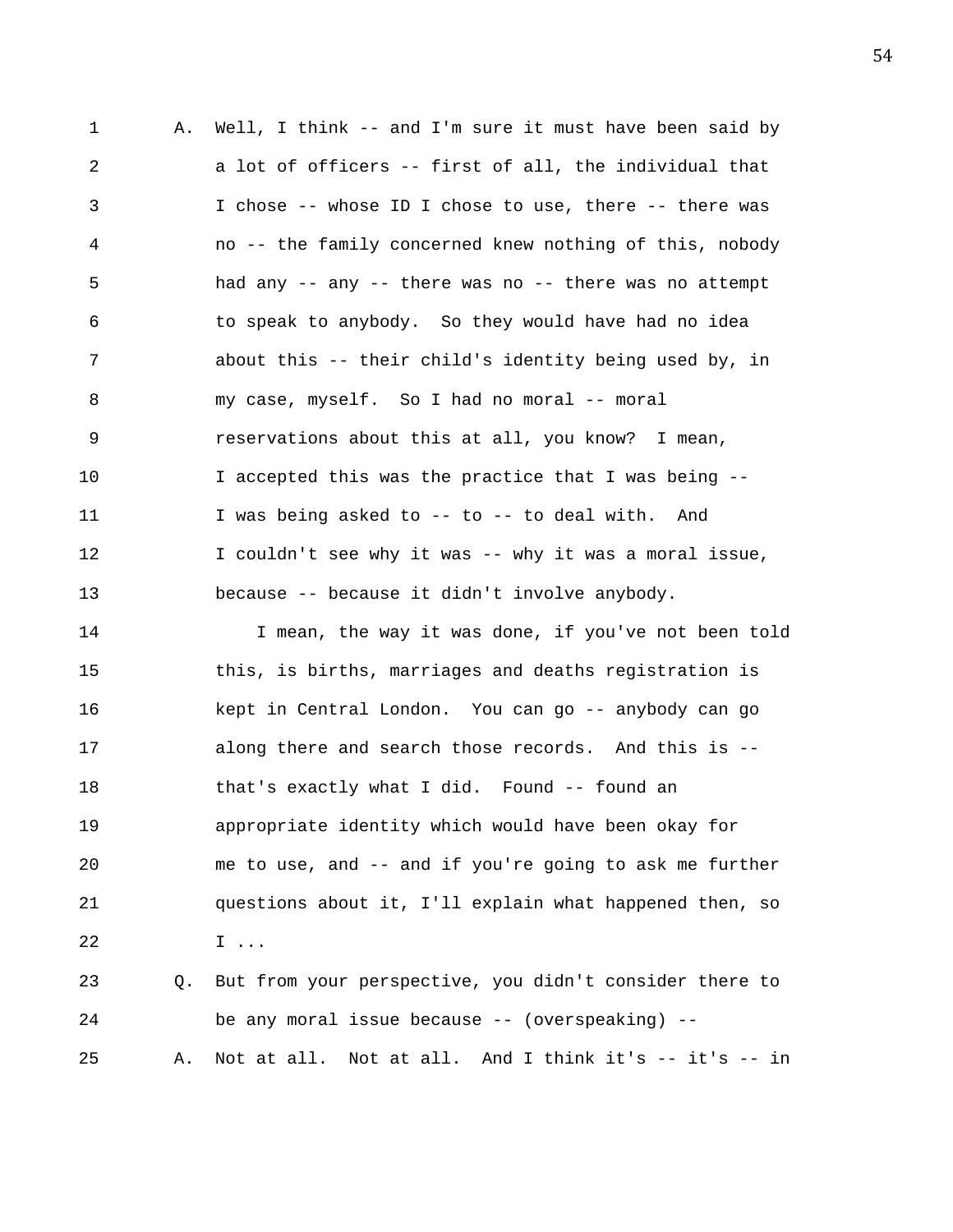| 1              |    | fact, it's immoral to actually suggest that now,          |
|----------------|----|-----------------------------------------------------------|
| $\overline{a}$ |    | I think. No -- no -- no family were injured or caused     |
| 3              |    | any distress because of this practice.                    |
| 4              | О. | You also describe how the SDS office told you to visit    |
| 5              |    | Blackpool, in case a member of your group ever asked you  |
| 6              |    | about aspects of the identity, presumably?                |
| 7              | Α. | Yes.                                                      |
| 8              | Q. | Was that, again, something that you were told to do by    |
| 9              |    | senior management?                                        |
| 10             | Α. | Yes.                                                      |
| 11             | Q. | Saying -- would it have been the same individuals who     |
| 12             |    | told you to go (inaudible)?                               |
| 13             | Α. | Very much so. I mean, I was -- I was -- I was a new lad   |
| 14             |    | on a new unit that I wanted to be on. You know,           |
| 15             |    | I worked in a -- in a rank structure organisation, and    |
| 16             |    | if you were given an instruction by a chief inspector,    |
| 17             |    | normally you would -- you would carry that out.           |
| 18             |    | So -- so yes, it was -- it was to -- really to -- to      |
| 19             |    | just be -- be assured that -- that if ever -- ever        |
| 20             |    | anything came out about this identity that I took on,     |
| 21             |    | that it would be very difficult for anybody to $-$ to $-$ |
| 22             |    | to do any -- any in-depth enquiry about -- about that.    |
| 23             |    | Does that -- I mean, have I explained that well           |
| 24             |    | enough?                                                   |
| 25             | Q. | Did you visit Blackpool?                                  |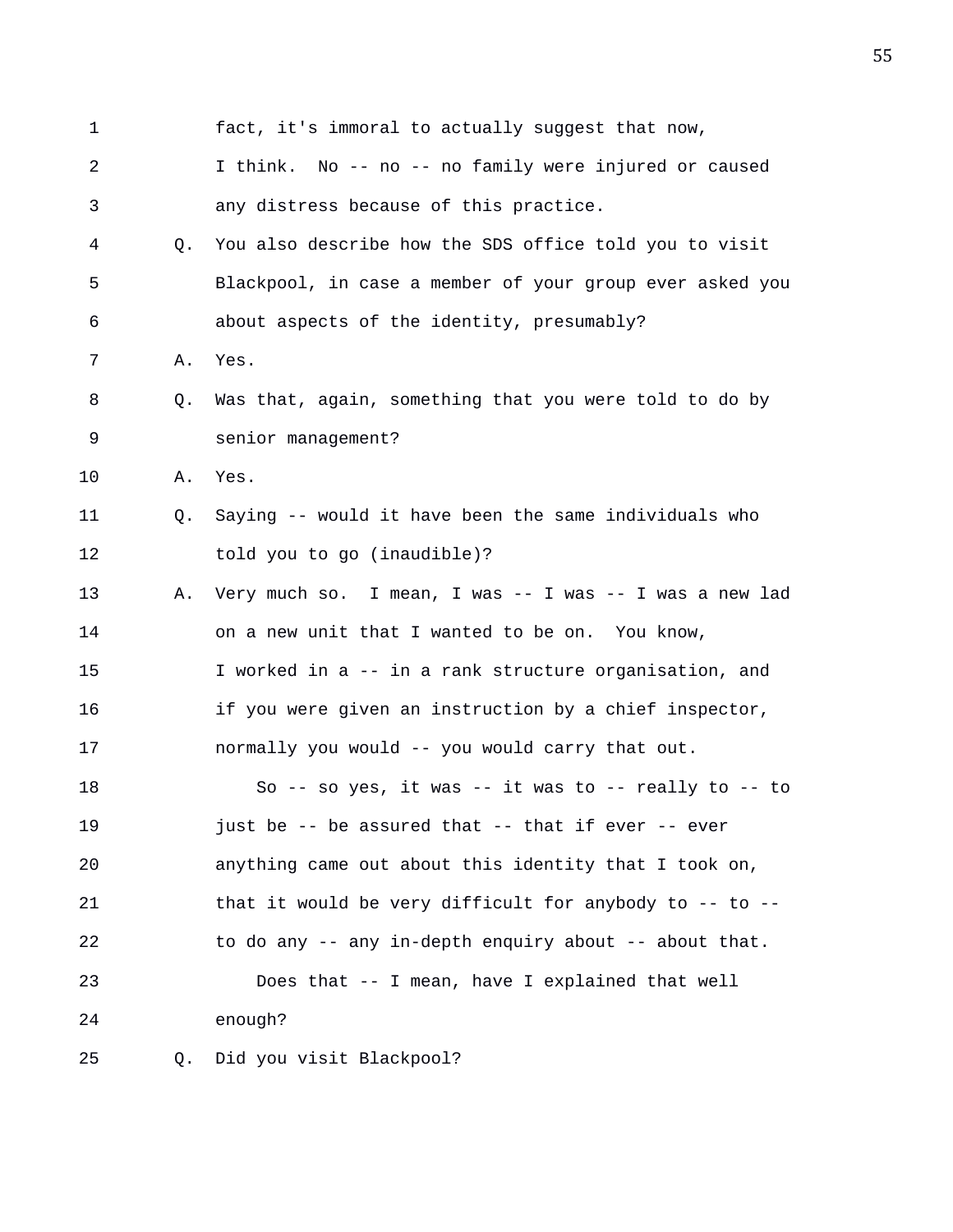| 1  | Α. | Yes.                                                     |
|----|----|----------------------------------------------------------|
| 2  | Q. | How many times?                                          |
| 3  | Α. | Once.                                                    |
| 4  | O. | And you describe how you obtained the assistance of      |
| 5  |    | the local Special Branch?                                |
| 6  | Α. | Yes.                                                     |
| 7  | Q. | Why did you need their help?                             |
| 8  | Α. | So, it would have been very difficult for me to go up    |
| 9  |    | there in a day and establish -- what I wanted to         |
| 10 |    | establish was whether the family who was concerned --    |
| 11 |    | whose child that we're talking about were easily         |
| 12 |    | contactable, whether they were still living in the same  |
| 13 |    | area, whether they were -- it was just to reassure       |
| 14 |    | myself that -- that if there were any moves in           |
| 15 |    | the future to try to understand my -- my background,     |
| 16 |    | that -- that would have been -- that would have been     |
| 17 |    | difficult for people to do. So I needed -- I needed      |
| 18 |    | the assistance of an officer up there, that would be     |
| 19 |    | discrete, that would be -- that would -- would keep that |
| 20 |    | And that was what we did. We were able to<br>secret.     |
| 21 |    | establish very quickly that the family concerned were no |
| 22 |    | longer living in the area, and were -- and there was no  |
| 23 |    | trace of where they -- where they'd move to. And that    |
| 24 |    | satisfied -- that satisfied my desire to -- for -- to    |
| 25 |    | protect my background.                                   |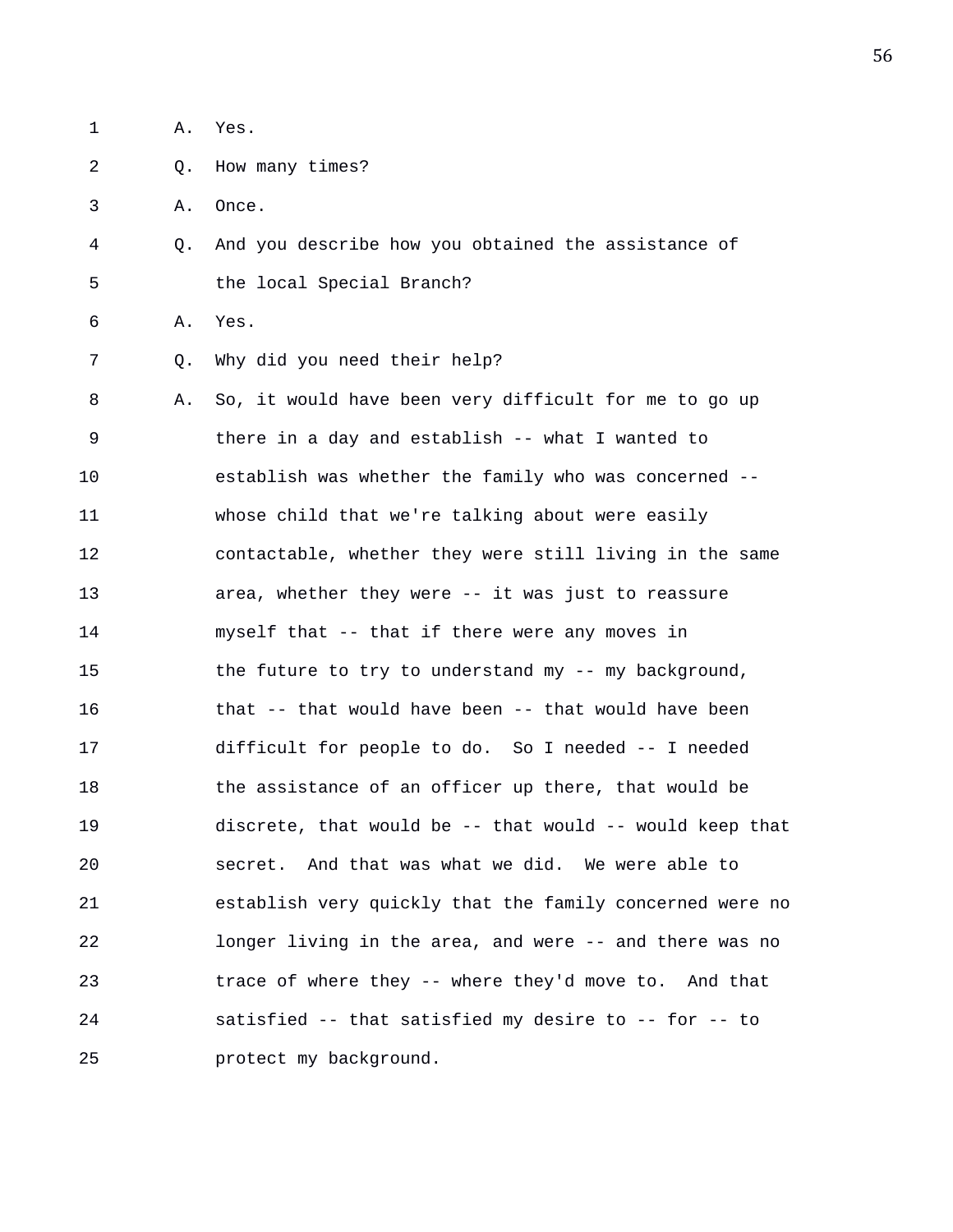| 1  | 0. | So you sought the assistance of local Special Branch to  |
|----|----|----------------------------------------------------------|
| 2  |    | find out really what the current whereabouts and         |
| 3  |    | potential activities of the family were in 1978?         |
| 4  | Α. | Not so much their activities, not so much -- just to --  |
| 5  |    | if they were still living at the same address that was   |
| 6  |    | recorded on -- in -- in -- on the death certificate.     |
| 7  | Q. | Did you visit the family's former home address?          |
| 8  | Α. | No.                                                      |
| 9  | Q. | You didn't go and look at it?                            |
| 10 | Α. | I didn't, but the other officer did -- did some discrete |
| 11 |    | background enquiries, and without -- without making      |
| 12 |    | anybody aware of what was -- what he was doing, and      |
| 13 |    | satisfied me that that was the case.                     |
| 14 | O. | And by "the other officer", do you mean the local        |
| 15 |    | Special Branch officer?                                  |
| 16 | Α. | Yeah.                                                    |
| 17 | Q. | For the purposes of your cover identity, you've also     |
| 18 |    | told us in your witness statement, paragraph 51, that    |
| 19 |    | you told people you had a girlfriend. And there were     |
| 20 |    | two reasons for that: first, in case they saw you with   |
| 21 |    | your wife, and; second, as a reason to rebuff someone's  |
| 22 |    | advances if they showed a romantic interest in you?      |
| 23 | Α. | Yes.                                                     |
| 24 | Q. | When in your deployment did you start telling people     |
| 25 |    | that you had a girlfriend?                               |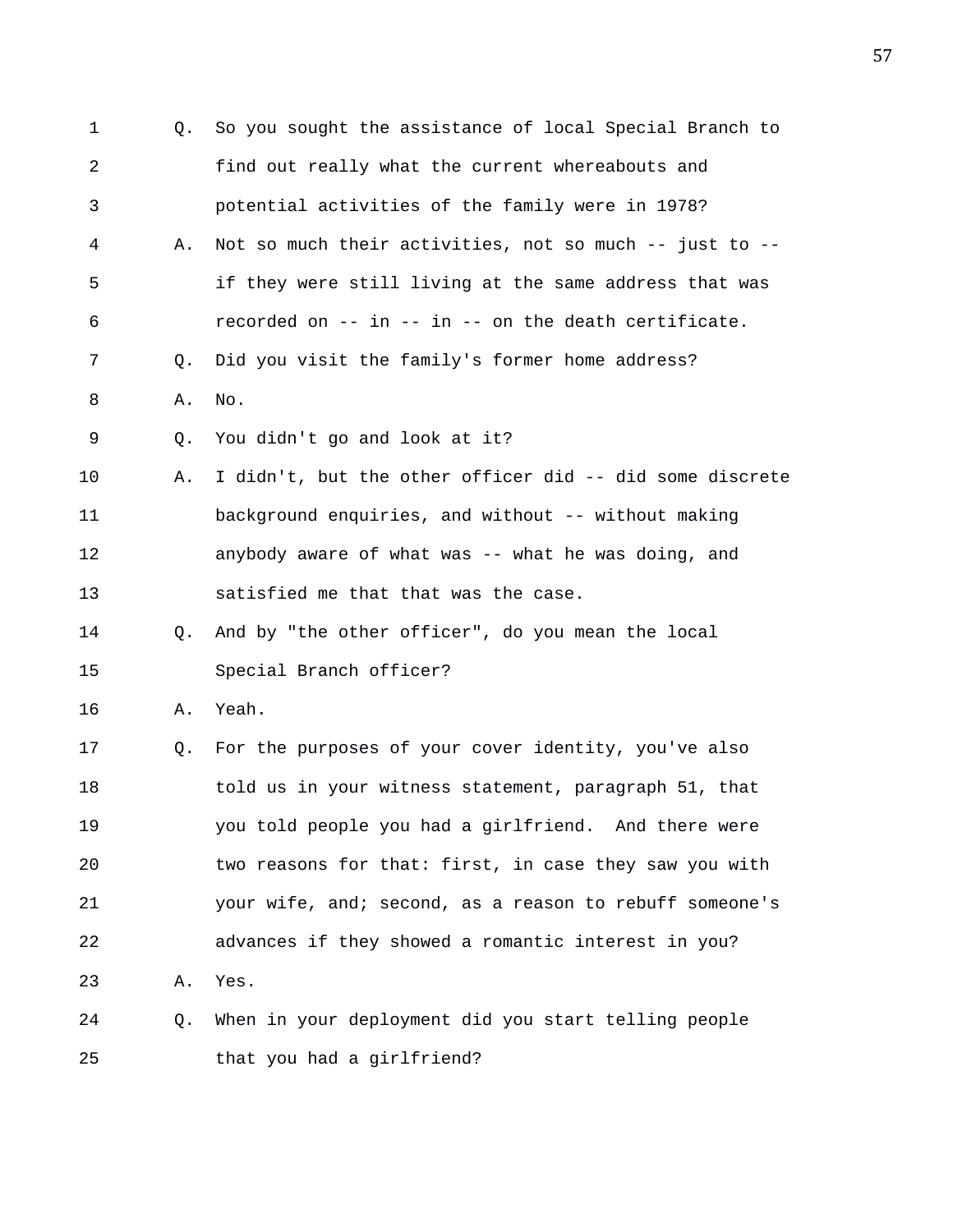1 A. I rarely did. I mean, one of the things I'd found -- so 2 I -- I -- I -- I did not divulge much about myself 3 unless people asked. And I was -- I -- what I found out 4 was people weren't that curious. Once they got to know 5 you and found out you were an okay guy, they didn't then 6 ask you about, you know, who you were married, or are 7 you married, or who do you live with. So I protected 8 my -- my background as much as I could, you know? And 9 I -- I -- I was rarely asked about -- about, you know, 10 that sort of thing. 11 So this was something that I had as a -- as a -- if 12 anybody did ask that question, this is what I was able 13 to -- that's what I would say. So I -- I had -- I had 14 a story that I was ready to -- to use if -- if 15 necessary. But I found it was -- throughout my time, 16 that -- that that rarely happened. 17 Q. So when you went into your deployment, you had that 18 information, in effect, up your sleeve in case -- 19 A. Well, I was aware, because I know you're going to ask me

20 these questions, and I know this has been one of 21 the main reasons why this Inquiry is taking place, about 22 your involvement with -- with women. So, you know, you 23 were -- it was -- it was -- it was something that 24 certainly I was aware of that -- that I would be 25 meeting, obviously, people from the opposite sex during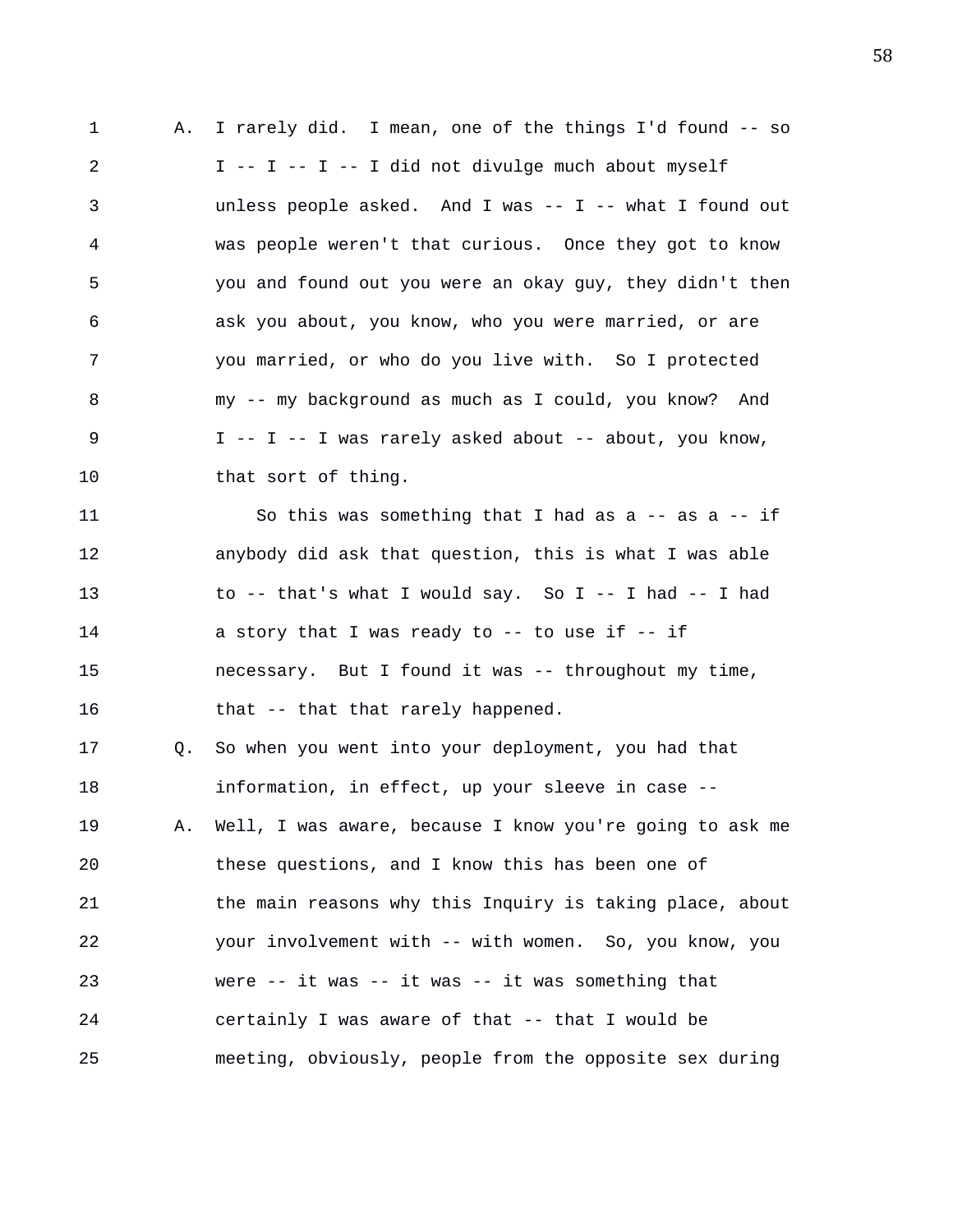1 my deployment. I -- in fact, I -- I was -- I was 2 friends with -- with -- with some of these people. 3 Clearly, I -- that was -- you know, that was -- that 4 would go without saying. But I -- I needed to have -- 5 I needed to have a backup story, as why -- if I turned 6 up to, for example, a social, I always came by myself, 7 and I didn't -- I didn't have a lady in tow with me. 8 And -- does that make -- does that answer the question? 9 I think ... 10 Q. When you started your deployment then, were you 11 anticipating that you might need to deal with 12 the situation where someone showed a romantic interest 13 in you and how you would deal with that? 14 A. Well, my humour wants me to say that a romantic interest 15 would be wishful thinking. But no, I wasn't thinking 16 like that. I was thinking that I would -- I would need 17 to be prepared to give reasonable answers to any 18 questions that might be asked. And I -- I found that 19 that didn't happen. I found that -- that I was rarely 20 asked personal questions. I'd like to think my own 21 personality, the way I conducted myself with people, 22 helped me become friendly and accepted by the people in 23 the organisations I looked at. And I -- and I -- and 24 I didn't -- but in my own mind, I needed to have a story 25 that would be acceptable if I was -- if I was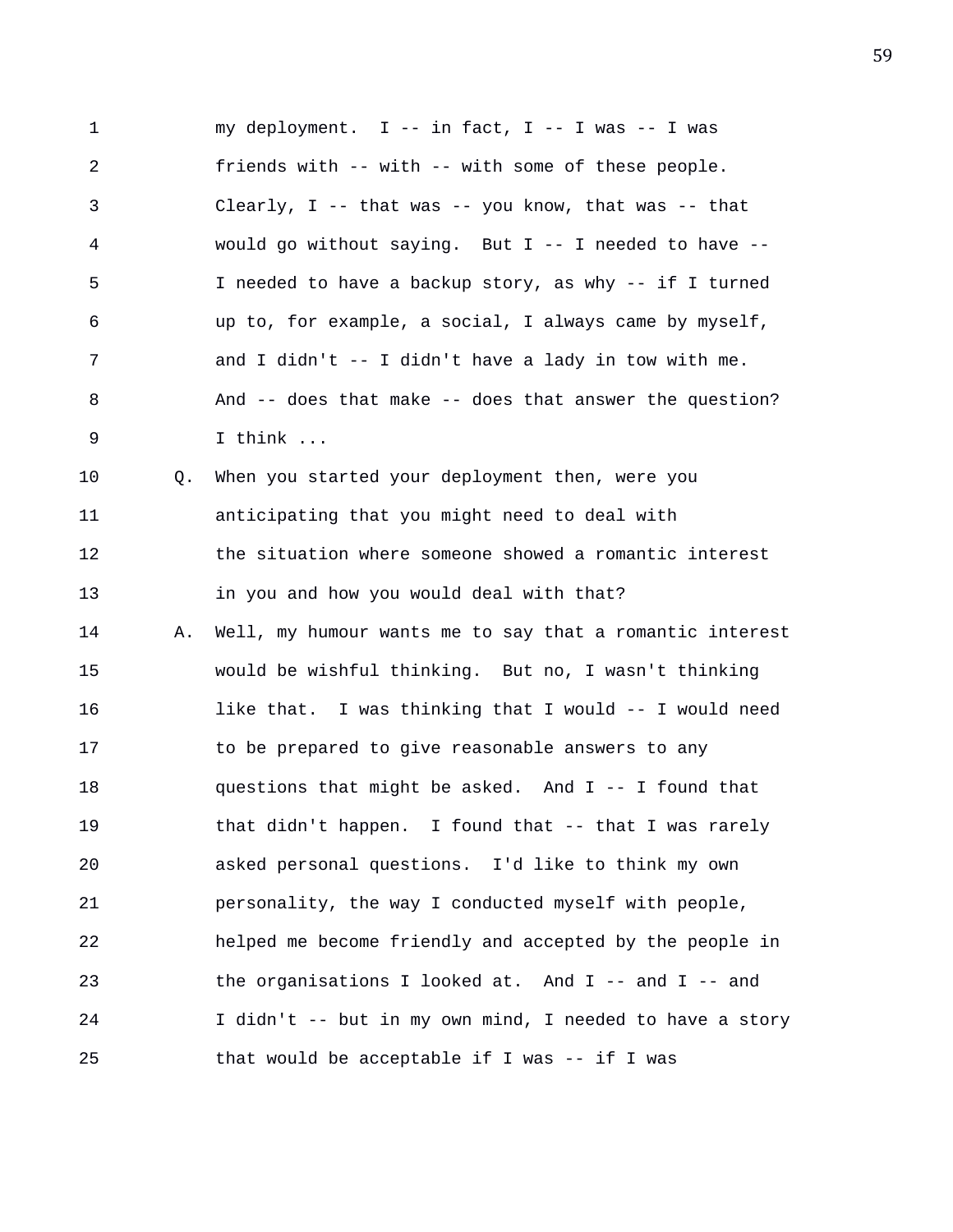1 questioned.

| 2  |    | And of course, the bit I said about if I was out         |
|----|----|----------------------------------------------------------|
| 3  |    | with my wife, although geographically we -- we were --   |
| 4  |    | we were far away from where I was operating, there was   |
| 5  |    | always a possibility that I would bump into somebody     |
| 6  |    | that -- that knew me in my assumed life, and so I needed |
| 7  |    | -- I needed -- but that didn't happen. I needed to       |
| 8  |    | have -- I needed to have that backup.                    |
| 9  | Q. | Is it the case that when you started your deployment,    |
| 10 |    | this was something that you -- a piece of information    |
| 11 |    | that you had ready to deploy, because you knew that it   |
| 12 |    | was an issue, or rather there was an issue of concern    |
| 13 |    | around SDS officers having relationships with females?   |
| 14 | Α. | No, I didn't see it like that. I saw it that, you know,  |
| 15 |    | I was there as -- I was there as a man mixing in -- in   |
| 16 |    | -- in a society down there. I didn't see it as anything  |
| 17 |    | to do with a sexual issue or my involvement with -- it   |
| 18 |    | was just a story that -- that I felt made sense, if      |
| 19 |    | people were to ask me.                                   |
| 20 |    | I mean, the obvious question is -- and it wasn't         |
| 21 |    | like that -- it never -- it never occurred, is, "We      |
| 22 |    | never see you in company with a girlfriend, Mike,"       |
| 23 |    | you know?                                                |
| 24 | Q. | And was this -- this was something you did off your own  |
| 25 |    | bat, was it? You weren't given any guidance or           |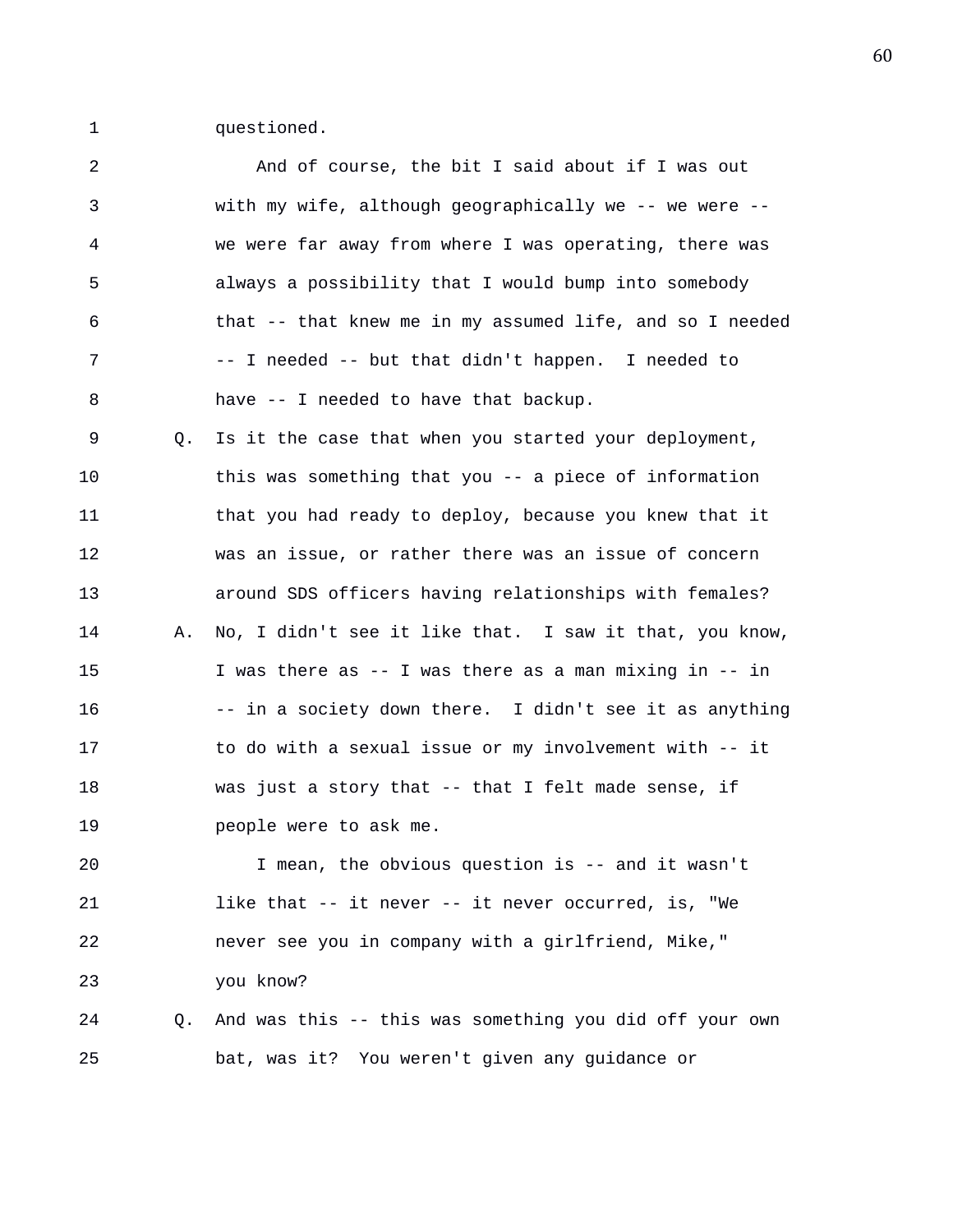1 instruction about having some sort of -- 2 A. No, what I said to you, sir, before, and I regarded 3 myself as a mature, sensible, reasonable man, that -- 4 that would come -- come to these things, you know, these 5 conclusions myself. But I suppose over a period of 6 time, these issues probably came up in general 7 discussion, and I -- you know, you formulated your mind 8 around it -- yes, yeah. 9 MR GRAY: Sir, is that a convenient moment for 10 the mid-morning break? 11 A. Okay, thank you. 12 THE CHAIRMAN: Certainly it is. We have to have a 15-minute 13 break for the shorthand writers. Will you come back 14 after 15 minutes? 15 A. Thank you. 16 THE CHAIRMAN: Thank you. 17 MR FERNANDES: Good morning, everyone. We will now take 18 a break. May I remind those in the virtual hearing room 19 to remember to join your break-out rooms, please. 20 The time is now 11.35 am, so we shall reconvene at 21 11.50 am. Thank you. 22 (11.34 am) 23 (A short break) 24 (11.50 am) 25 MR FERNANDES: Good morning, everyone, and welcome back.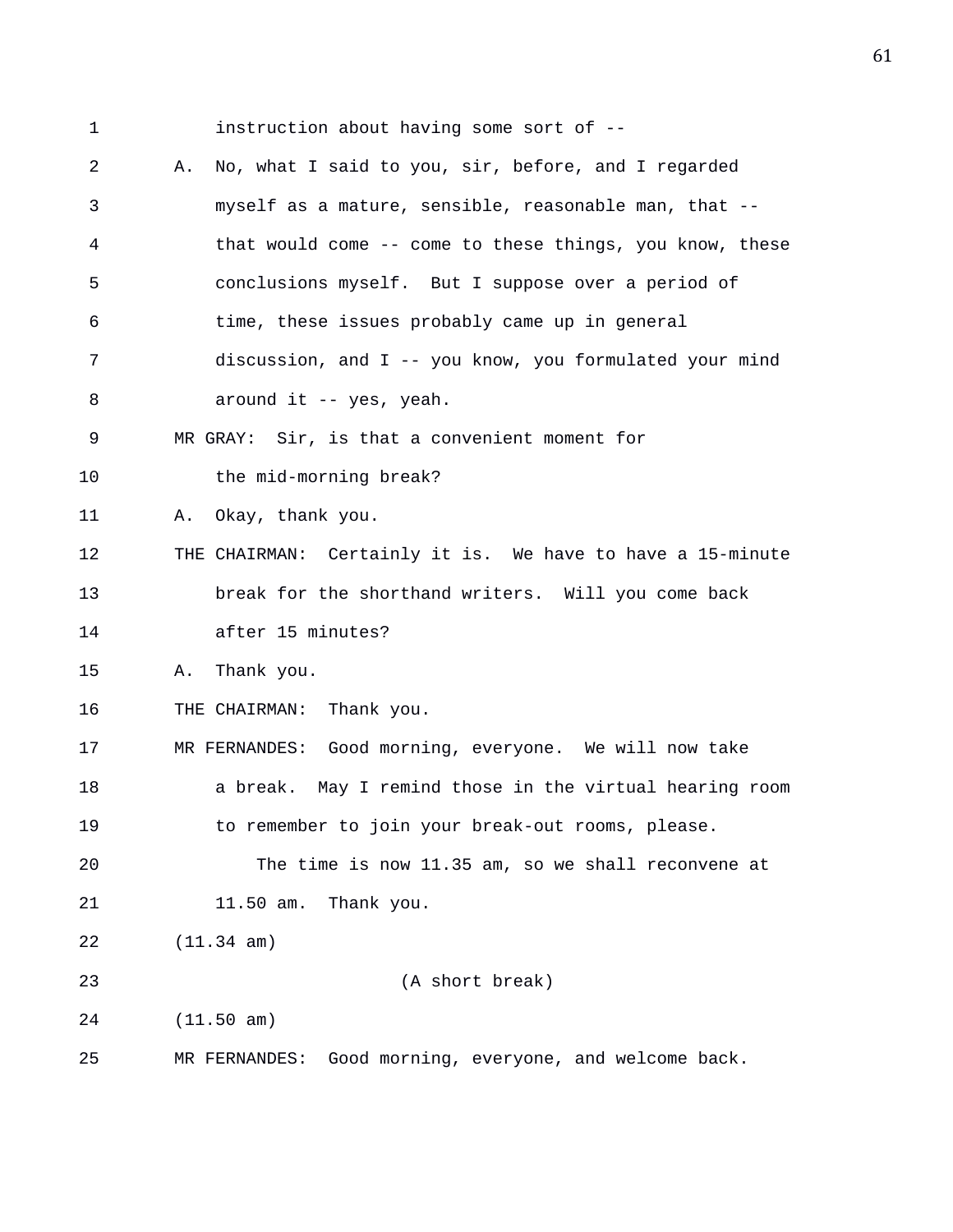| 1  | I will now hand over to the Chairman to continue             |
|----|--------------------------------------------------------------|
| 2  | proceedings.                                                 |
| 3  | Chairman.                                                    |
| 4  | THE CHAIRMAN: Thank you.                                     |
| 5  | Mr Gray.                                                     |
| 6  | MR GRAY: Sir, thank you.                                     |
| 7  | HN96, can you hear me?                                       |
| 8  | Yes, good morning again.<br>Α.                               |
| 9  | Thank you.<br>Q.                                             |
| 10 | HN96, shortly before we broke, we were discussing            |
| 11 | the undercover identity which you adopted, and in            |
| 12 | particular your use of a deceased child's identity; and      |
| 13 | you explained to us why you didn't have any moral qualms     |
| 14 | at the time about that practice.                             |
| 15 | What is your attitude now to having adopted                  |
| 16 | a deceased child's identity for the purposes of your         |
| 17 | undercover identity given what you know now about            |
| 18 | the identity becoming revealed?                              |
| 19 | Well, I don't have strong views about it, because I --<br>Α. |
| 20 | I -- I -- I dismiss what I see in the press about what       |
| 21 | they say about the stress given to families whose            |
| 22 | children have been used in this way. And $I$ -- I don't      |
| 23 | accept that. I -- as I said to you, from -- from my own      |
| 24 | knowledge, that didn't happen. I                             |
| 25 | What I would say is $-$ and you $-$ you did ask me           |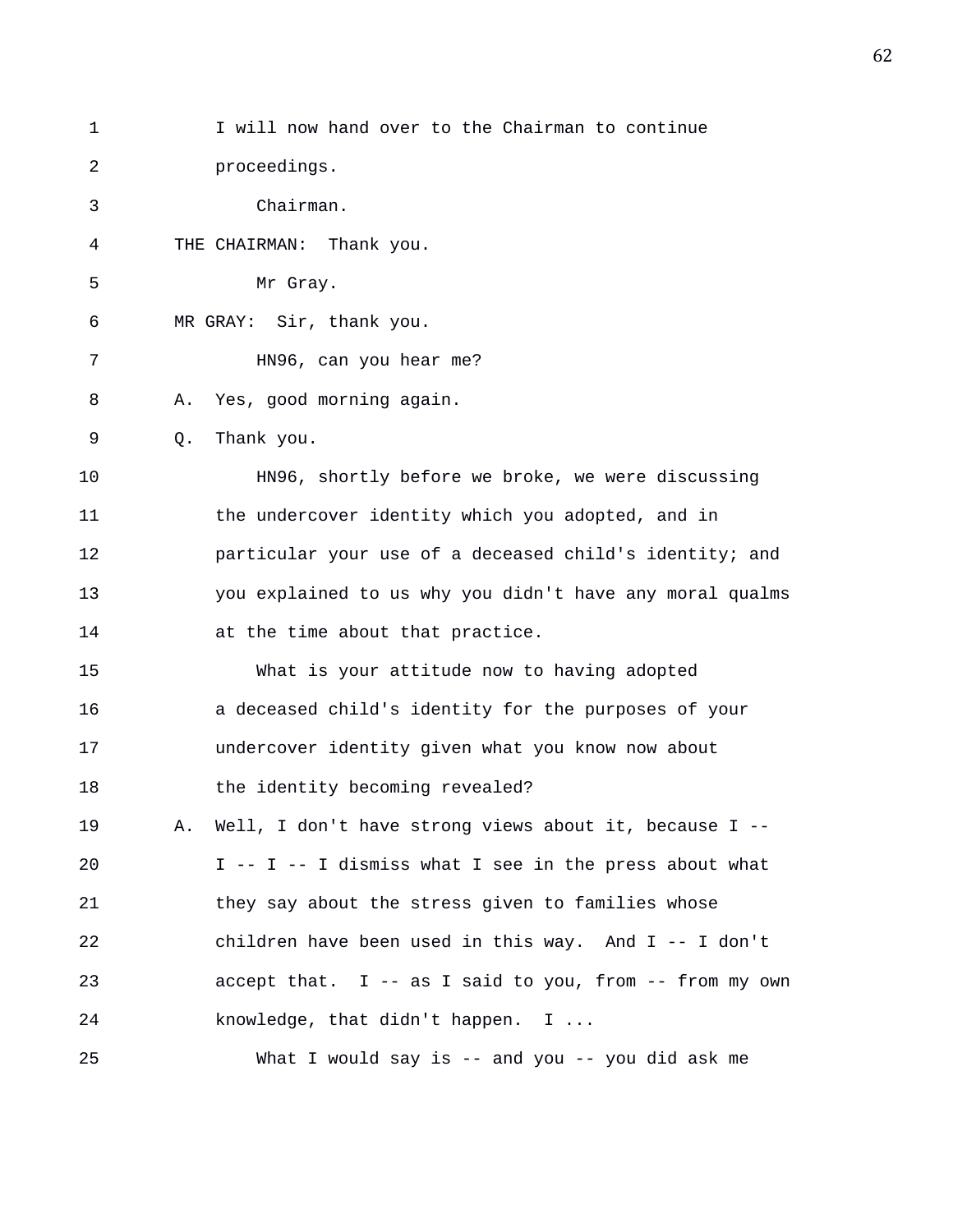1 that question, why -- why did we use a -- a child, 2 you know? Why did we have to take the -- take 3 the identity of a child that had passed away? I'm -- 4 I -- I've never asked myself that question. I'm 5 assuming it was because it enabled -- and again, I'm 6 making a (inaudible) -- it enabled the Security Service 7 to give us, you know, some credible identification 8 and -- 9 Q. HN96, I'm only asking you whether or not you have any 10 moral issue now with the practice, given you now know  $11$  that  $-$ 12 A. I'd like to think that there's a better practice now, if 13 there is -- if there is -- if that was -- if -- if -- if 14 there was a requirement for undercover policing ever 15 again. Yes, I would -- so -- but at the time -- at the 16 time I didn't have any issues about it, because I knew 17 that nobody was -- was caused any distress. 18 Q. I'm going to move on now to your accommodation. 19 We know that you were deployed initially around 20 about the end of 1978/early 1979 to East London, to 21 become involved with the Socialist Workers Party; is 22 that right? 23 A. Yes. 24 Q. You tell us that you initially moved into one bedsit, 25 moved to a second one after around six months, but then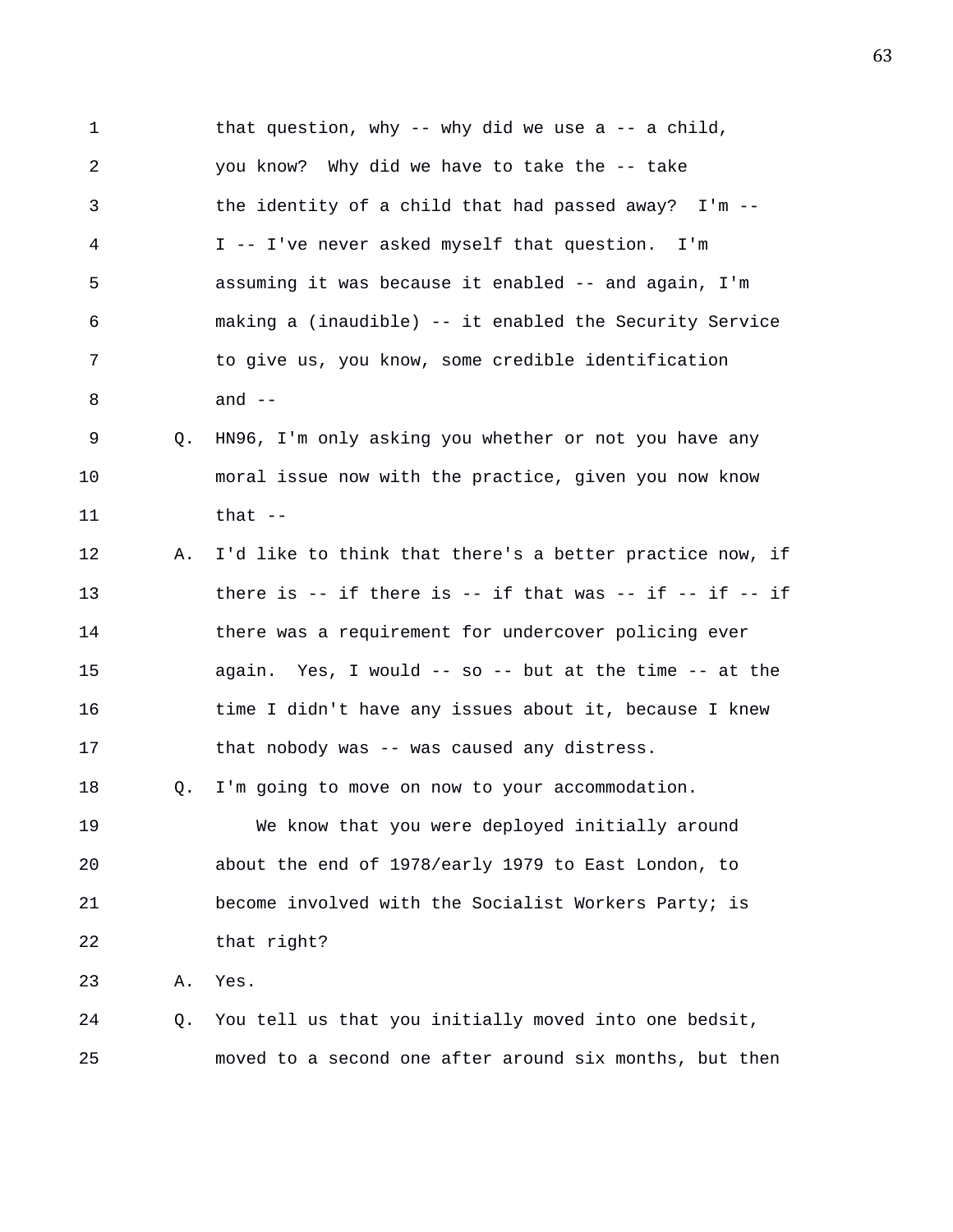| 1  |    | needed to move again because that was on the same road  |
|----|----|---------------------------------------------------------|
| 2  |    | as two other members of the SWP; is that right?         |
| 3  | Α. | Yes.                                                    |
| 4  | Q. | And you went on to look for other properties, and ended |
| 5  |    | up looking at flats rather than bedsits, and found what |
| 6  |    | you describe as a "big flat" that you thought might be  |
| 7  |    | suitable.                                               |
| 8  | Α. | So you need me to explain --                            |
| 9  | Q. | Sorry, that's correct, is it?                           |
| 10 | Α. | That's correct, yes.                                    |
| 11 | Q. | You describe in your witness statement the process by   |
| 12 |    | which you then came to live in that flat with HN106.    |
| 13 | Α. | Yes.                                                    |
| 14 | Q. | And $--$                                                |
| 15 | Α. | I feel you've -- you've jumped the issue a little bit.  |
| 16 |    | Did you want to know the transition of finding          |
| 17 |    | accommodation? Because I think that was something that  |
| 18 |    | I think would lead on quite clearly to why HN106 and    |
| 19 |    | myself shared accommodation.                            |
| 20 | Q. | You've explained in your statement the sequence of      |
| 21 |    | events. I'm going to ask you why it was that you        |
| 22 |    | decided that it would be a good idea for you and HN106  |
| 23 |    | to share accommodation. So what is the answer to that?  |
| 24 | Α. | Well, in a nutshell, it was -- it was quite a -- quite  |
| 25 |    | a nice sized flat. It was -- it was the best            |
|    |    |                                                         |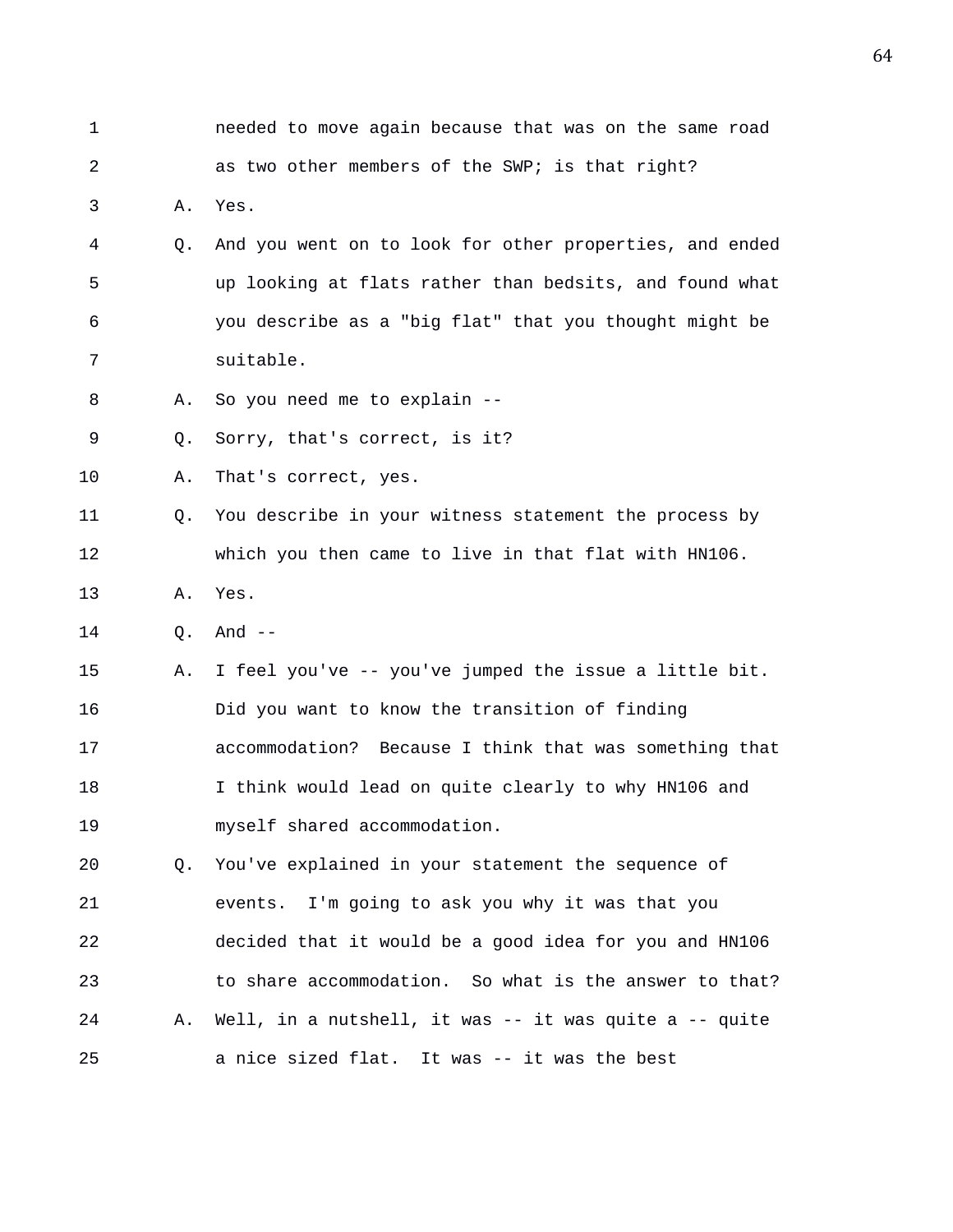1 accommodation that -- that was made available if 2 I wanted it. And my -- so -- so my immediate reaction, 3 yes, this is the accommodation that I think suits what 4 people perceived me to be -- you know, people -- 5 people's perception of me. But I was also aware that it 6 was the sort of accommodation that if it became 7 generally known -- and again, I was very careful to 8 protect that -- some -- some of my associates might say, 9 "Any chance of me coming to stay with you," because, 10 you know, it had that sort of ... 11 So in discussion with HN106, he and I were operating 12 in the same geographical area. And so the discussion

14 accommodation. And I said, "If we -- I would not be 15 unhappy if we decided to share, if we could persuade our 16 management that would be okay," and that was exactly 17 what we did.

13 was along the lines of -- and he was unhappy with his

18 Q. You tell us that you were already friends with HN106, 19 and that your wives knew each other?

20 A. Yes.

21 Q. Was that a friendship which therefore involved 22 socialising outside work?

23 A. Occasionally, yes.

24 Q. And how long had you been friends for, approximately? 25 A. Well, I think our -- I think our friendship started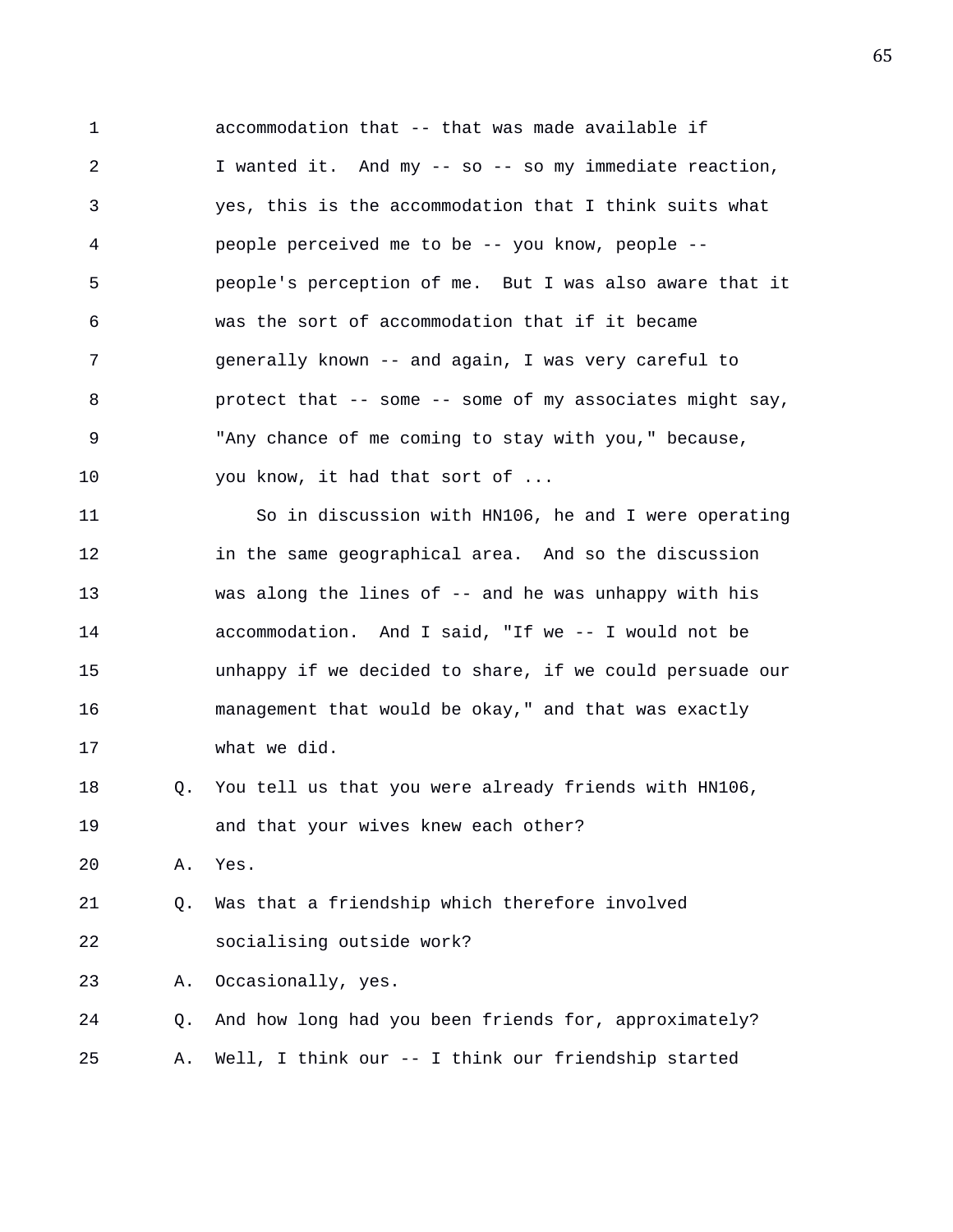- 1 a couple of years, a couple of years. That's the quick 2 answer, yeah.
- 3 Q. And you just used the word "persuade", in terms of 4 needing to persuade SDS management that it made sense 5 for you to share the flat. How reluctant were they 6 about two undercover officers sharing a flat at that 7 time?
- 8 A. Well, it was unusual. As far as I understood it, 9 certainly with the -- with the current group of people 10 that I was operating with, the undercover officers, they 11 -- that didn't take place; there wasn't any sharing of 12 accommodation. So this was a new -- a new idea that we 13 were putting forward.
- 14 Q. Did you persuade them that there might be operational 15 benefits to it?
- 16 A. Yes. I mean, that's -- that's one of the things that 17 [restricted] HN106 and I discussed. You know, how did 18 we -- did we feel that it was -- it could be detrimental 19 to our -- the lives we were leading, our -- all aspects 20 of our undercover work. And we both felt that -- that 21 that wouldn't be an issue.
- 22 Q. From your perspective, was this an arrangement which was 23 largely for personal convenience and enjoyment and 24 a social arrangement, or was it a policing reason for 25 living together?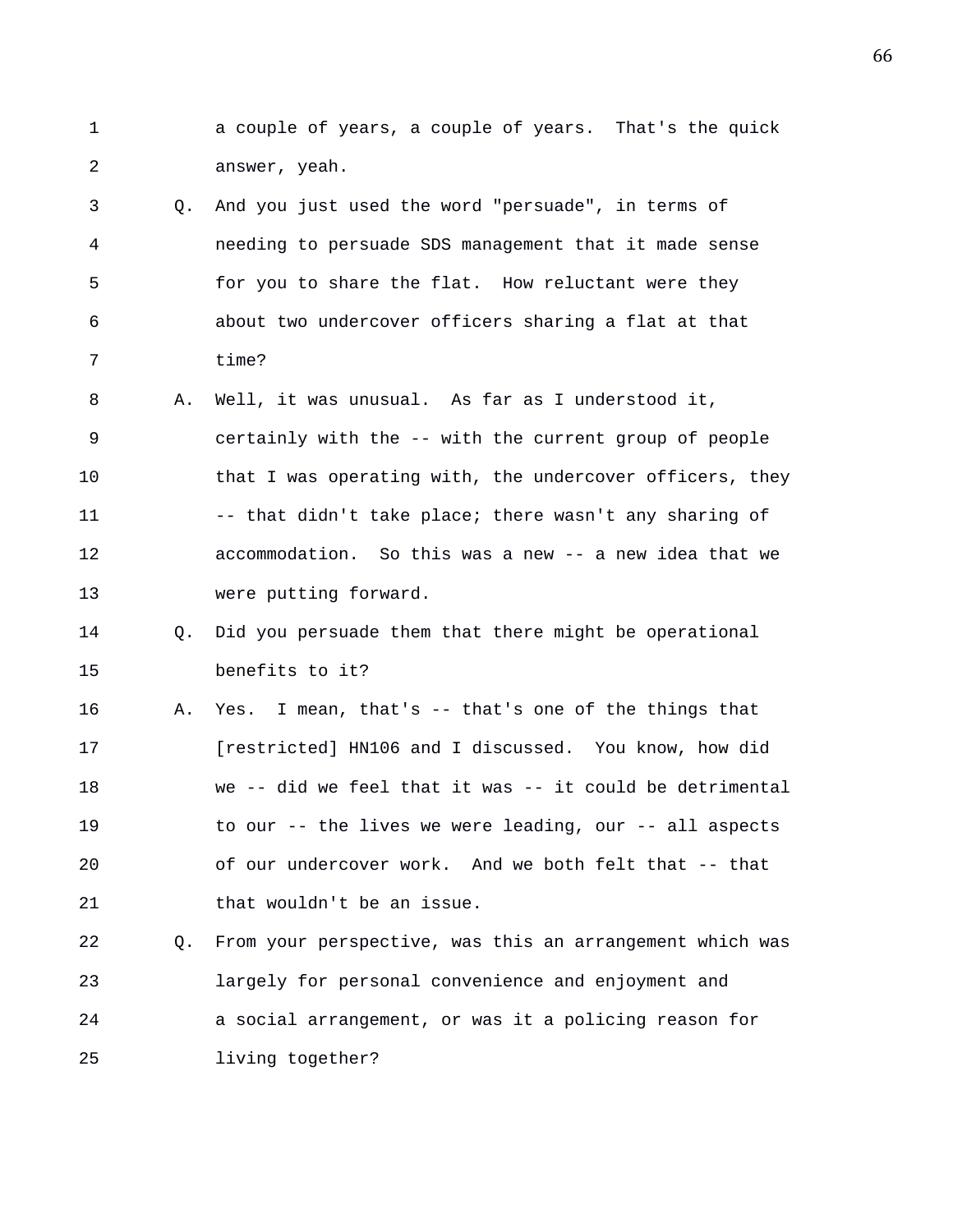1 A. Well, I think that's too -- I think, again, you've 2 worded it too strong, sir. The accommodation that 3 I first obtained was pretty -- if I may use this word -- 4 I'll be polite, pretty awful, it wasn't very good. And 5 I -- and -- and that was partly because of the amount of 6 money that the police would -- would allow you to -- to 7 rent accommodation. And I felt from the very beginning 8 that that wouldn't -- that wouldn't look too good to 9 people that I got to know in this -- in this new life, 10 if they saw this man who, you know, was -- looked like 11 he was doing okay financially, I ran a car, I had -- 12 I was -- so I was unhappy about the accommodation, from 13 all sorts of perspectives.

14 And then I got rid of -- then I persuaded them to 15 change the accommodation. And bearing in mind -- and 16 you'll probably -- I'm probably telling you more than 17 you need to -- than you want to know. I changed 18 the accommodation because I was unhappy with what 19 I first acquired, but -- but when we -- when I then 20 found this flat -- are you going to ask me about 21 the structure behind that? Because that was why the job 22 was able to offer me this accommodation, because -- 23 Q. No, I'm not HN96. I'm going to move on, if I may. 24 A. Okay, Sir. 25 Q. -- to the fact that, just -- on the basis of what you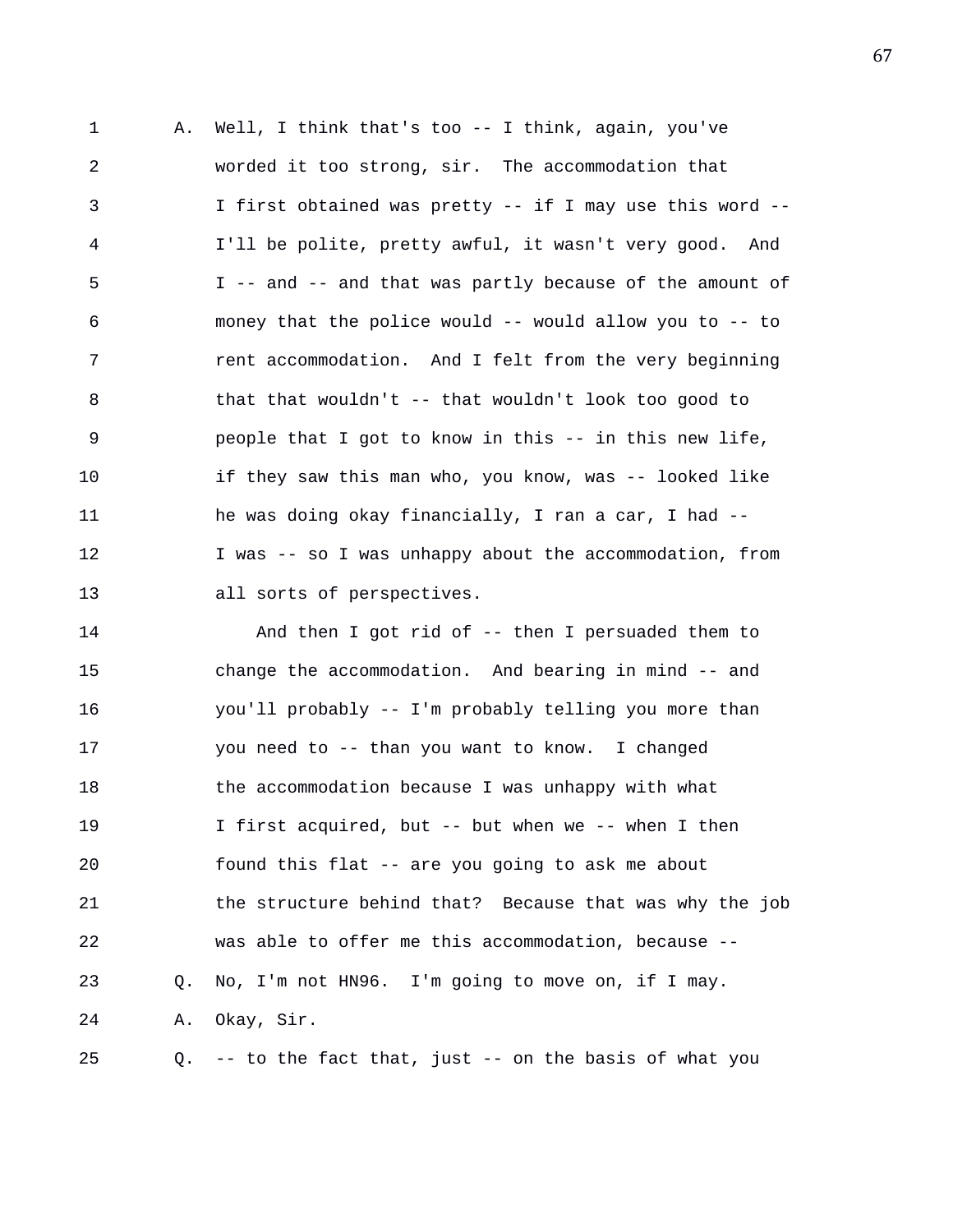1 say in your witness statement, you shared this 2 accommodation with HN106 for around about three years; 3 is that right? 4 A. It was certainly for a couple of years. I'm not sure 5 exactly -- the exact timescale, but yes. 6 Q. And you describe how you stayed at that flat for at 7 least two nights per week. How common was it for 8 the two of you to be staying at the flat at the same 9 time? 10 A. Very uncommon. We had no diary. We would never sort of 11 -- although we regularly met each other at these --12 these -- these office meetings, there was no diary to 13 say: well, you've got to be there tonight; I've got to 14 be there tomorrow night. It was very -- it was the fact 15 that that accommodation was made -- we both had, 16 obviously, access to that accommodation. We came and -- 17 we came and went as we -- as -- as -- as our respective 18 lives dictated -- (overspeaking) -- 19 So, it wasn't a flat-share in the real sense of -- 20 you know, as people would normally expect of 21 a flat-share, it was just that it was there available, 22 and we both felt that it wouldn't -- it wouldn't -- it 23 was something that we could use. 24 Q. So there was no pattern to the time you spent there 25 together, but there were occasions and nights presumably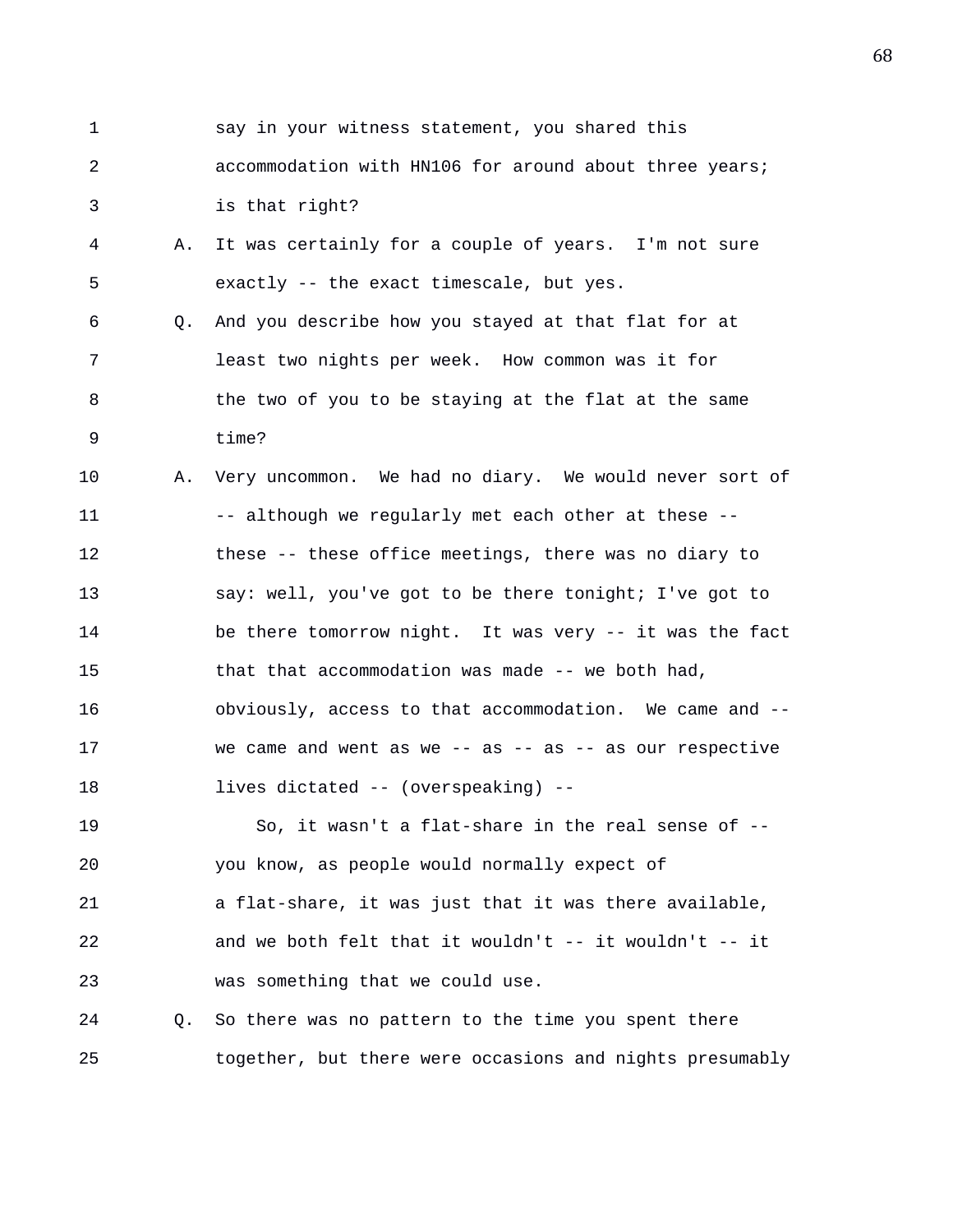| $\mathbf 1$ |    | when you did stay there at the same time?               |
|-------------|----|---------------------------------------------------------|
| 2           | Α. | Again, rarely, sir. Rarely.                             |
| 3           | Q. | Were you able to relax and unwind together at the flat? |
| 4           | Α. | Sorry?                                                  |
| 5           | Q. | Were you able to relax and unwind together at the flat? |
| 6           | Α. | Well, you paint this -- this idealistic picture which   |
| 7           |    | wasn't the case. It was a case of somewhere to go back  |
| 8           |    | to -- to -- so again, rarely. Rarely.                   |
| 9           | О. | Did you discuss your respective undercover lives whilst |
| 10          |    | you were sharing accommodation over these two or three  |
| 11          |    | years?                                                  |
| 12          | Α. | Again, the answer is no. No. I mean, to say we didn't   |
| 13          |    | have some conversation about our -- what we were -- our |
| 14          |    | lives, I -- I can see why that would not make --        |
| 15          |    | you know, you would think that that doesn't add up at   |
| 16          |    | all. Yes, we did have conversations, but it was very    |
| 17          |    | limited. I didn't want to know what [restricted] was    |
| 18          |    | doing, and vice versa.                                  |
| 19          |    | So I knew very little about what he was up to.          |
| 20          |    | I knew he -- what -- I knew one of the organisations    |
| 21          |    | that -- or the main organisation that he was -- he was  |
| 22          |    | -- that he was asked to be responsible for. But we --   |
| 23          |    | we -- there was no in-depth conversation. It was -- as  |
| 24          |    | I said from early on, it was ( inaudible) unwritten     |

25 rule that you didn't -- you didn't enquire -- and you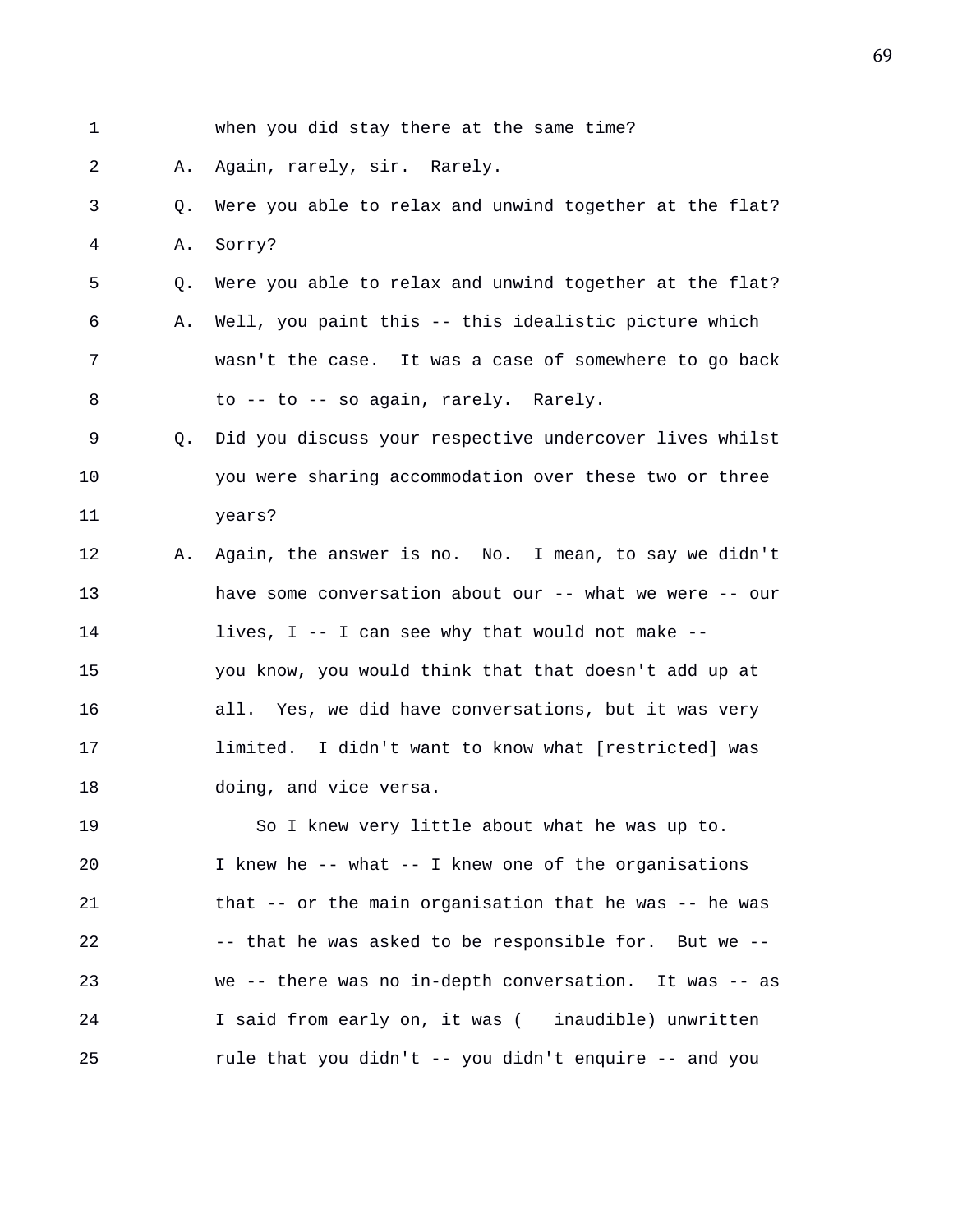| 1  | didn't really want to enquire -- about what other         |
|----|-----------------------------------------------------------|
| 2  | officers were doing -- (overspeaking) --                  |
| 3  | MR GRAY: HN96, I'm sorry to interrupt you. We're going to |
| 4  | need to take a short break.                               |
| 5  | All right, sir.<br>Α.                                     |
| 6  | THE CHAIRMAN:<br>Yes.                                     |
| 7  | No one, please, in the hearing room must communicate      |
| 8  | what has occurred in the last ten minutes in the hearing  |
| 9  | room by mobile telephone or otherwise, until I say so.    |
| 10 | MR FERNANDES: Good morning, everyone. We will now take    |
| 11 | a break. May I remind those in the virtual hearing room   |
| 12 | to join your break-out rooms, please.                     |
| 13 | The time is now 12 pm, so we shall reconvene at           |
| 14 | 12.10 pm. Thank you.                                      |
| 15 | $(12.02 \text{ pm})$                                      |
| 16 | (A short break)                                           |
| 17 | $(12.13 \text{ pm})$                                      |
| 18 | MR FERNANDES: Good afternoon, everyone, and welcome back. |
| 19 | I will now hand over to the Chairman to continue          |
| 20 | proceedings.                                              |
| 21 | Chairman.                                                 |
| 22 | THE CHAIRMAN: Thank you.                                  |
| 23 | As all who are in the hearing room will now realise,      |
| 24 | a restriction order has been made in respect of any       |
| 25 | mention of names between 11.55 and 12.05 this             |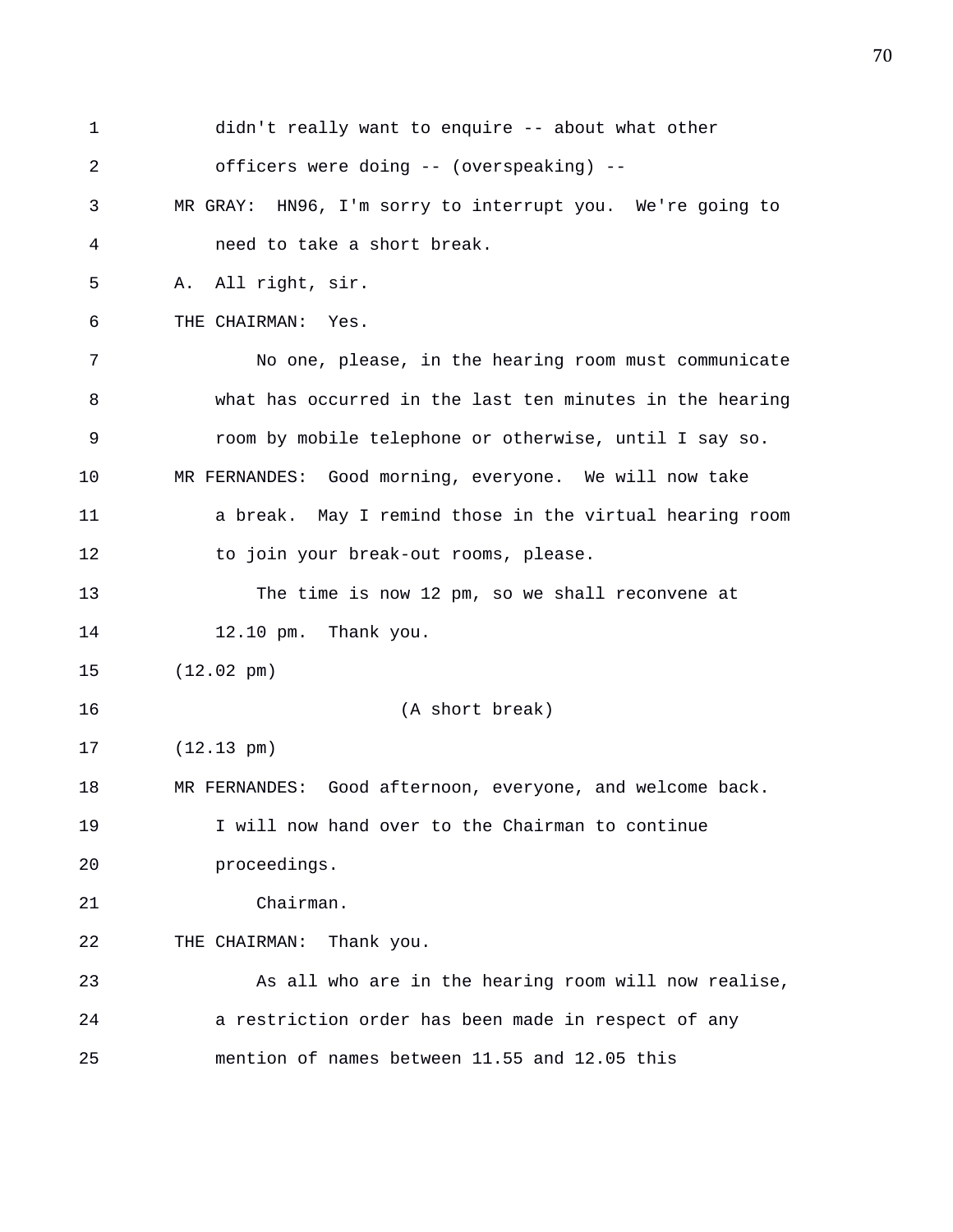1 morning/this early afternoon. 2 Subject to that, anyone may send any message about 3 anything else that occurred during that time. 4 Mr Gray. 5 MR GRAY: Sir, thank you. 6 HN96, can you hear me? 7 A. Yes, sir. 8 THE CHAIRMAN: May I first of all, before you resume your 9 questioning, reassure you. These mishaps occur; please 10 don't worry about it. 11 A. Thank you, Sir. 12 MR GRAY: HN96, I was asking you about whether or not you 13 and HN106 discussed your undercover lives and your 14 deployments whilst you were living together. In 15 paragraph 113 of your witness statement, you say: 16 "The only other UCO who I regularly discussed things 17 with was HN106. We shared accommodation and we were 18 friends." 19 And then in paragraph 114: 20 "I do not remember other UCOs discussing their 21 deployments with me." 22 And the impression that's created is that HN106 was 23 perhaps one of a very small number, if not the only UCO 24 with whom you discussed your deployment; is that fair? 25 A. Yes, yes.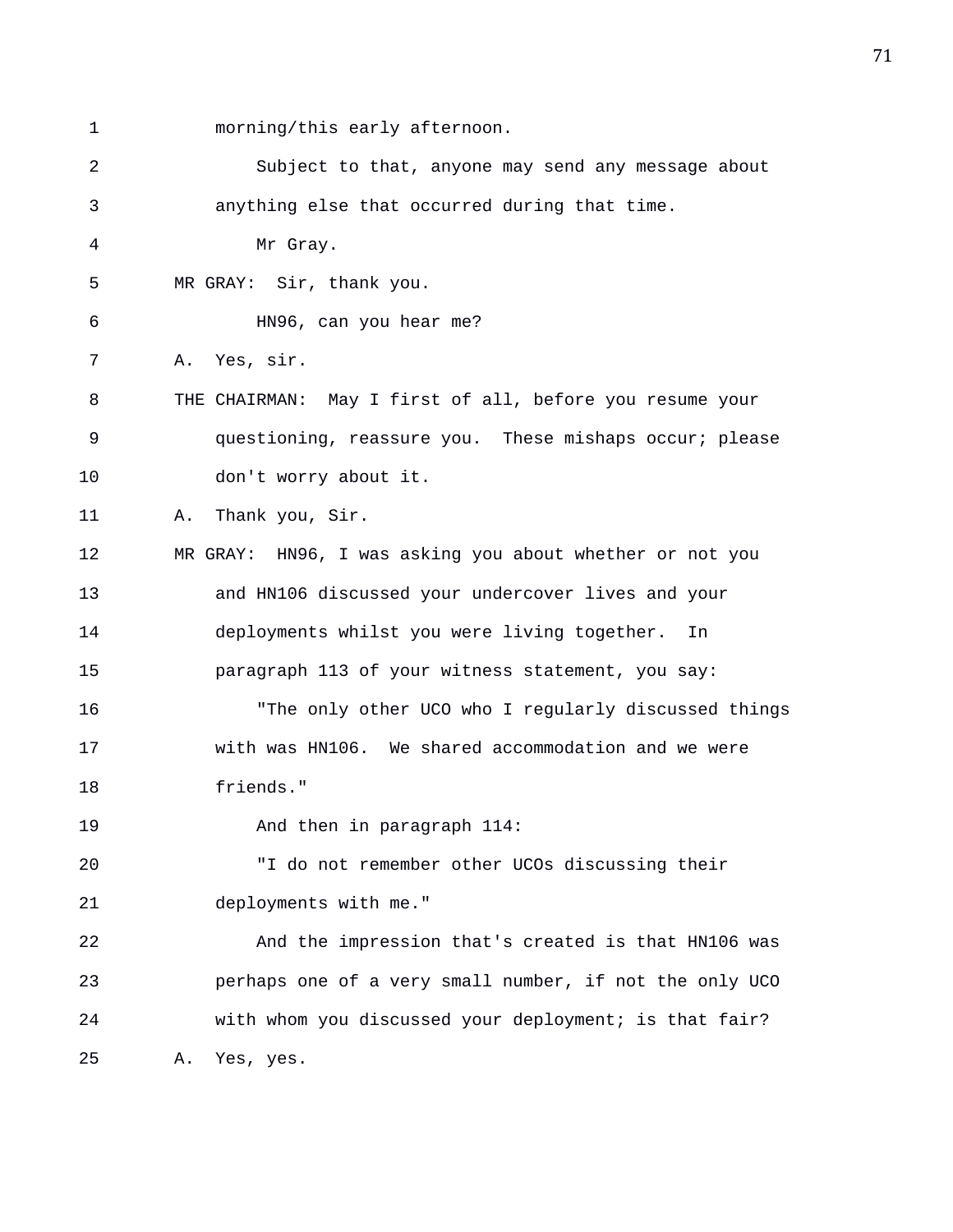- 
- 1 Q. And you say that:

2 "Managers would be at the meetings at 3 the safe house, so they would overhear our conversations 4 then." 5 Was it easier to talk freely in the flat with HN106 6 because no managers were there to overhear? 7 A. Well, again, I -- it's the way you phrased the question 8 to me, sir. No disrespect to your question, but there 9 was no -- in essence, officers rarely discussed what 10 they were doing in their undercover work. That was -- 11 that was almost -- almost an unwritten rule, because you 12 didn't -- and I didn't really want to know what other 13 officers were doing. But clearly, with HN106, because 14 we saw more of each other, albeit, as I said earlier on, 15 not that much, occasionally we did discuss, in general 16 terms, what we might be doing. But I -- 17 Q. What might you have discussed? What types of things 18 -- (overspeaking) -- 19 A. Well, I don't recall, because I -- there was no in-depth 20 conversation about -- about what -- what he was doing 21 and what I was doing. I suspect the discussion revolved 22 around our own private lives, because we were able 23 obviously to do that. 24 Q. Might you have discussed things that stood out as 25 particularly remarkable or unusual?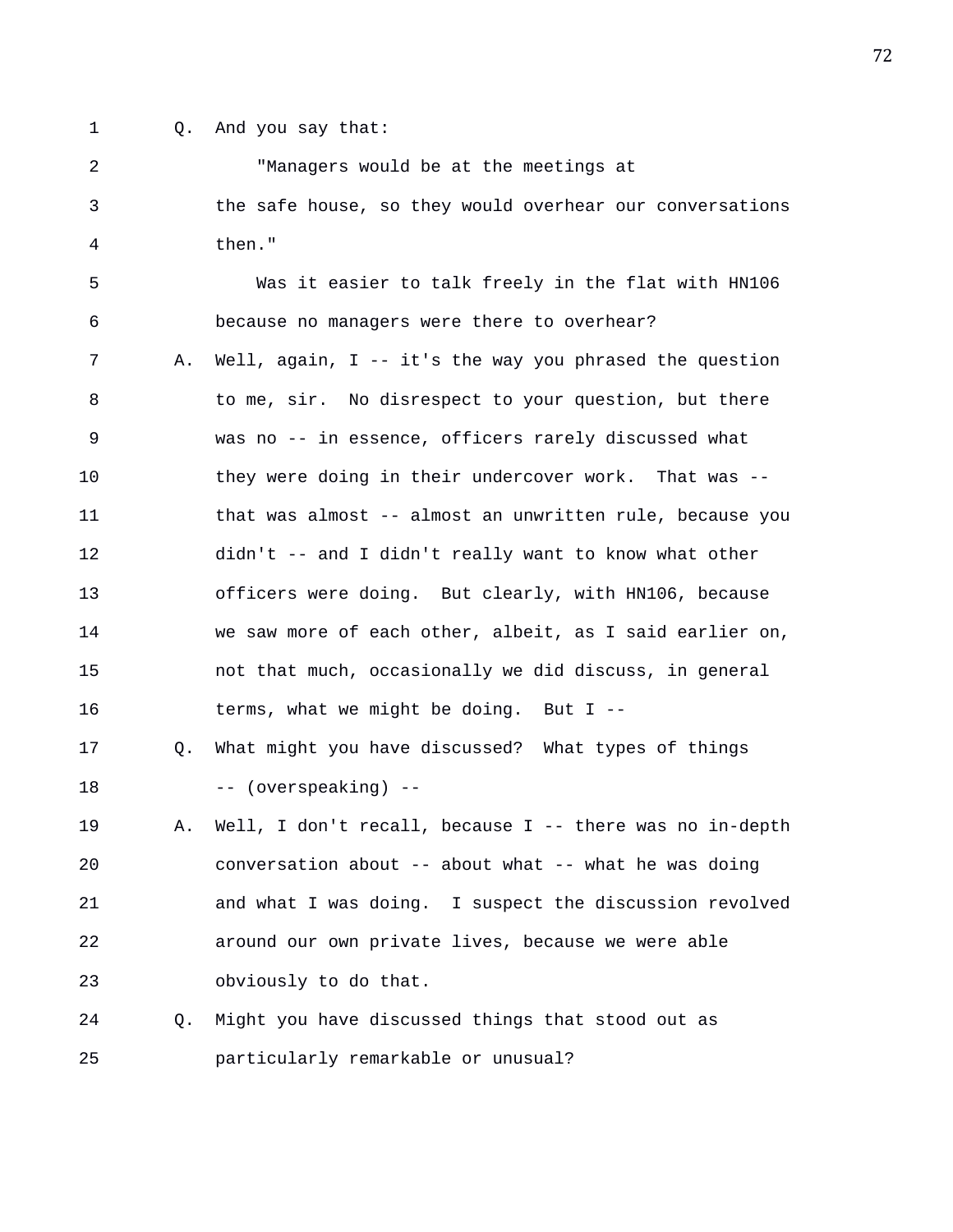1 A. There was one -- one thing which I recall with HN106, 2 and I suspect you're going to ask me about that anyway. 3 But in terms of his deployment with the main 4 organisation that he was -- he was involved with, we -- 5 we -- we rarely discussed that. We rarely discussed 6 that. 7 Q. For the purposes of giving evidence today, you've been 8 shown certain paragraphs in HN106's witness statement, 9 paragraphs 129 to 136; is that right? 10 A. I was shown some documentations recently, which I'd not 11 seen before, which was -- which was part of his witness 12 statement, yes. 13 Q. And in those paragraphs, HN106 describes, firstly, being 14 interviewed by Operation Herne regarding a possible 15 **relationship with an activist and; secondly, also goes** 16 on to describe a particular friendship he developed with 17 a former partner of an associate of his. Do you recall 18 that? 19 A. I recall reading that document, but that's -- that's all 20 I -- all I can say. 21 Q. Did HN106 ever discuss those individuals with you during 22 the course of his deployment? 23 A. No. 24 Q. The second individual who's referred to in those 25 paragraphs is somebody who HN106 describes meeting and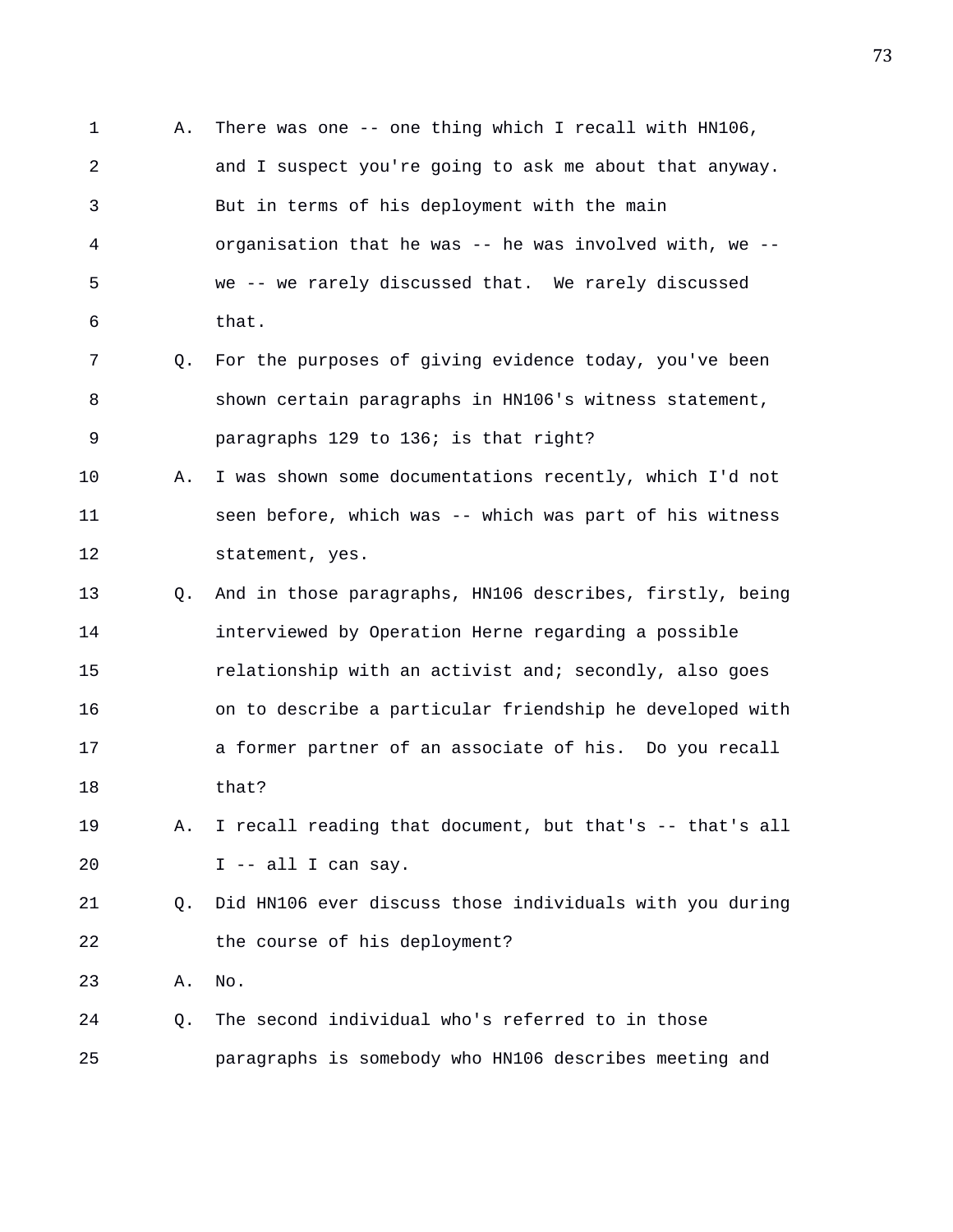- 1 developing a relatively close friendship with; is that 2 fair?
- 3 A. Well, I don't know, sir, because when I saw that 4 documentation recently, I had no prior knowledge to any 5 associations that HN106 had.
- 6 Q. Were you aware that on a number of occasions, no more 7 than five or so, according to HN106, HN106 stayed 8 overnight at this lady's home address?
- 9 A. Well, I've already said, Sir, that I didn't know 10 anything about HN106's involvement with anybody in his 11 undercover life, and there was -- there wasn't -- there 12 was no attempt to -- so the answer is no, I -- I -- I --13 I did not know. And there was no attempt to keep 14 **a** record of how often we -- we crossed paths in this 15 accommodation that we shared.
- 16 Q. Did he ever not come home when he was supposed to be 17 staying at your shared cover accommodation?
- 18 A. No, because -- no, I can't answer that question, because 19 there was -- there was no -- there was no schedule about 20 when we would be meeting at this accommodation. And it 21 was -- it was -- it was -- it was a convenient place to 22 have, but it was -- it was -- it was just that. It 23 wasn't somewhere that we would meet on a -- on a regular 24 basis, or have -- or have any schedule to do so. And -- 25 Q. Would you have been surprised to learn that HN106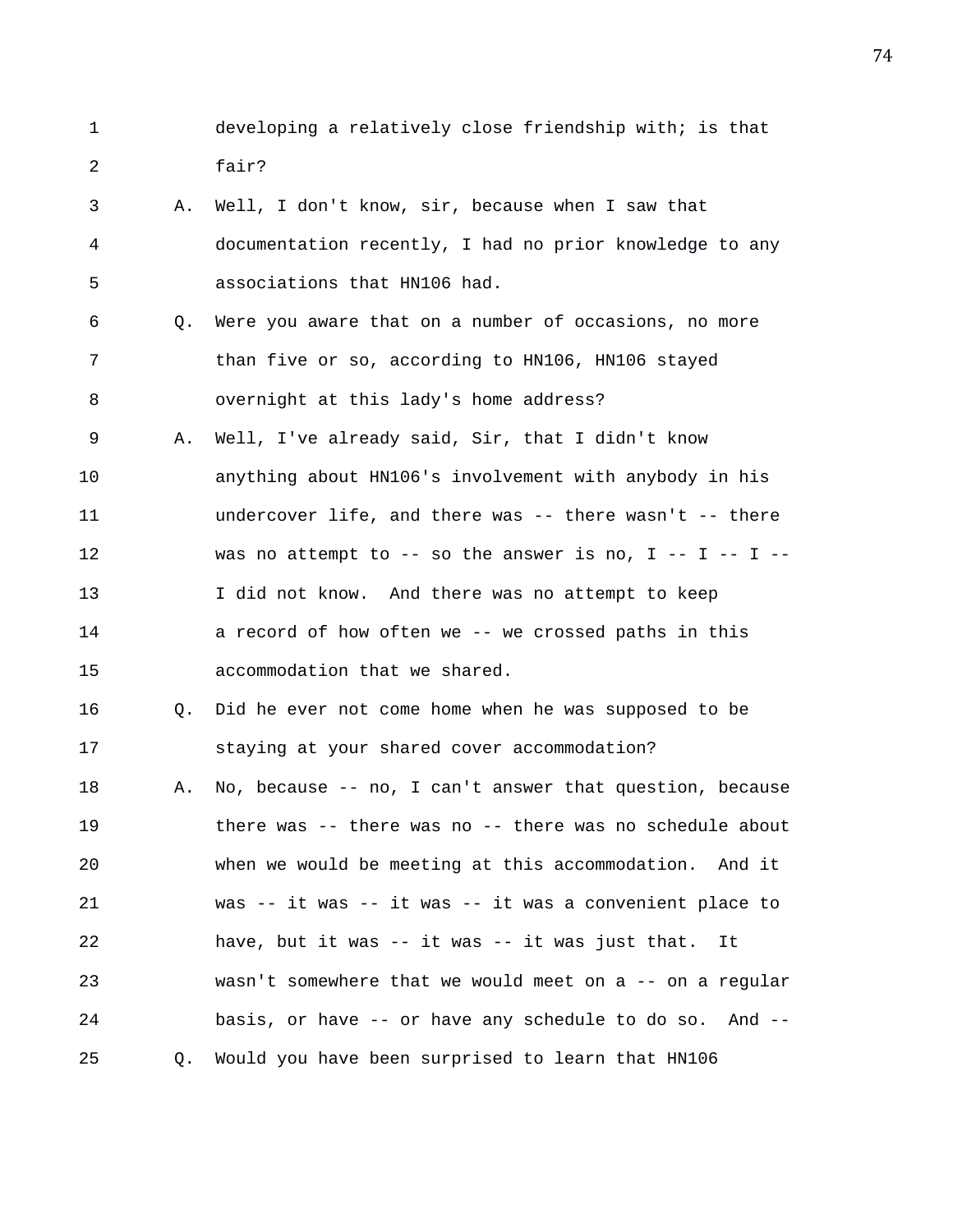1 developed a friendship whilst undercover that required 2 him -- that involved him staying overnight at a female 3 activist's home address on a number of occasions? 4 A. In my opinion, HN106 was a professional officer who did 5 his best to do the job he was required to do in the -- 6 in the most professional way. So no, I wouldn't be 7 surprised. 8 Q. Would you agree that that behaviour appears to be 9 contrary to HN296's advice or guidance regarding 10 personal relationships? 11 A. Well, the way -- the way you put it, yes. I mean, yes. 12 I mean, you word it very well, sir, but yes. 13 Q. Are you surprised that having lived with HN106 for two 14 to three years, and having been friends before you lived 15 together, that he never mentioned to you that he was 16 staying overnight at an activist's address? 17 A. I am not surprised, but as I said to you a few minutes 18 ago, it was an unwritten rule that you -- that you -- 19 you didn't enquire, or you didn't have any real interest 20 in what -- what your colleagues in other fields were -- 21 were getting up to. I mean, there was a -- I mean 22 the logic behind that was that if that was to slip out, 23 if I was meeting with people that I was involved with 24 and it was to slip out that I was friendly with so and 25 so, or friendly with -- you know, that -- that may have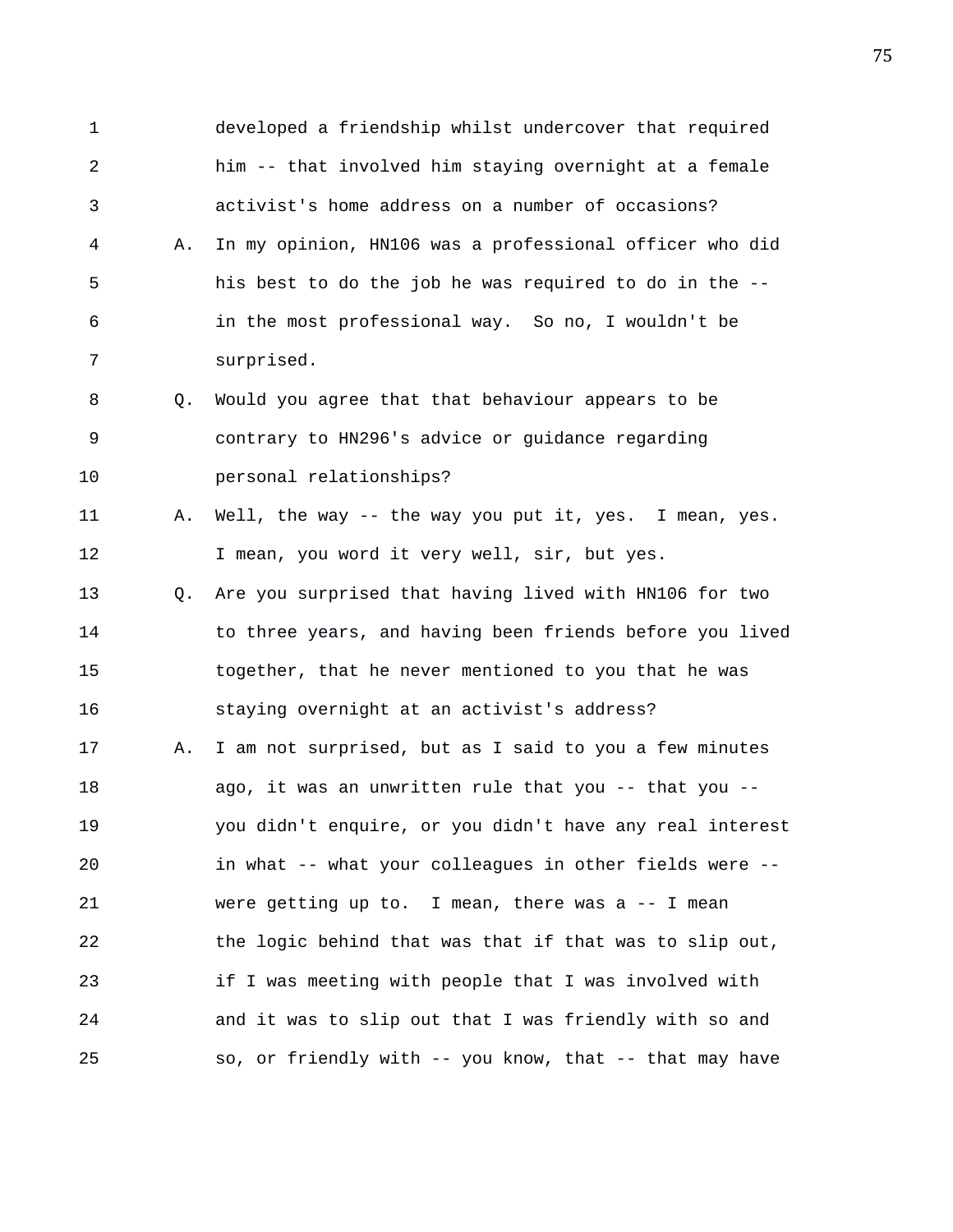1 exposed me. So -- so there was -- there was -- there 2 was no need for me to know what HN106 was getting up to, 3 and he didn't share that with me. One or two things 4 that -- that I can -- I can say he discussed with me, 5 but certainly not this -- the things that you're 6 referring to now. 7 Q. Did you ever discuss any relationships that he had with 8 any females at all? 9 A. No. 10 Q. Were you therefore unaware, from what you have said, 11 that HN106's relationship with a lady at whose home he 12 stayed overnight was such that some activists referred 13 to her as HN106's girlfriend? 14 A. I was unaware of that. I didn't know -- I didn't know 15 about that. 16 Q. Your deployment, as I've just touched upon in relation 17 to accommodation, started late 1978, and I think for 18 approximately the first two years you targeted 19 the Socialist Workers Party in East London, before then 20 moving on to focus more significantly on the Troops Out 21 Movement, until you were -- until you finished your time 22 in the field; is that right? 23 A. Yes. 24 Q. You tell us in your witness statement, paragraph 105, 25 that you were not provided with intelligence about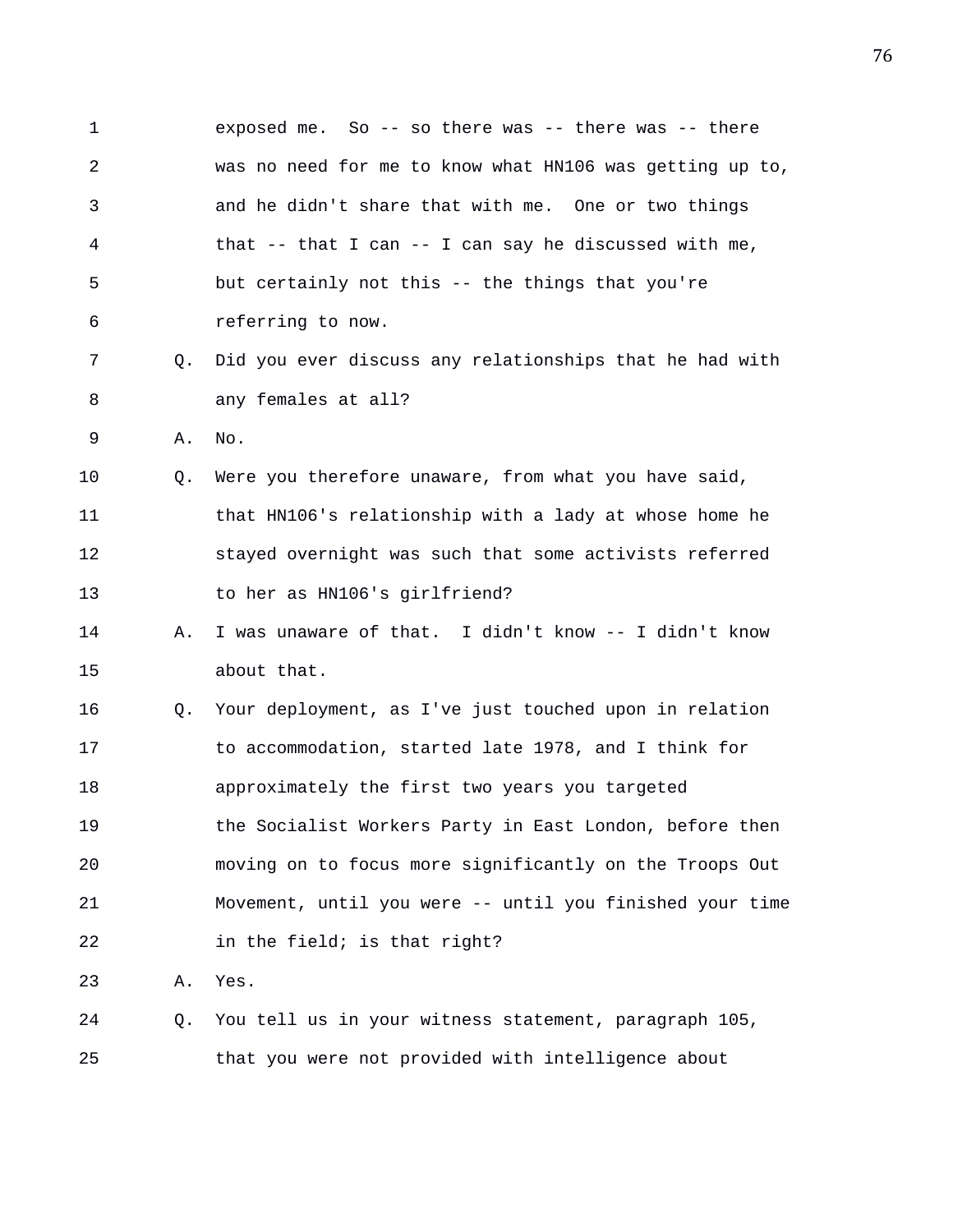1 East London Socialist Workers Party or any other group 2 before you went into the field. You went and bought 3 the SWP paper, but essentially you say you went 4 in "cold"? 5 A. Yes, there was no -- there was no briefing about this 6 organisation from my office before -- before I then went 7 to -- to -- to get involved in that area. 8 Q. How much notice were you given of the fact that you were 9 to be deployed against the Socialist Workers Party? 10 A. As I recollect, sir, not a lot. Not a lot. It was, "We 11 want you to go and work in this area and get involved 12 with this organisation." That was -- 13 Q. There was no opportunity for you to use the time in 14 the back office to do background reading or develop an 15 understanding of what you were going to be involved 16 with? 17 A. I would say that was the case, yeah. It wasn't an 18 opportunity to do any further research on ... 19 Q. Having been told that you were going to go and be 20 deployed against the SWP, were you provided with any 21 training or guidance, in a general sense, about what 22 information Special Branch were interested in regarding 23 the SWP? 24 A. Well, I knew -- I -- I knew why this unit was set up and 25 the reasoning behind it, and the intention, and so why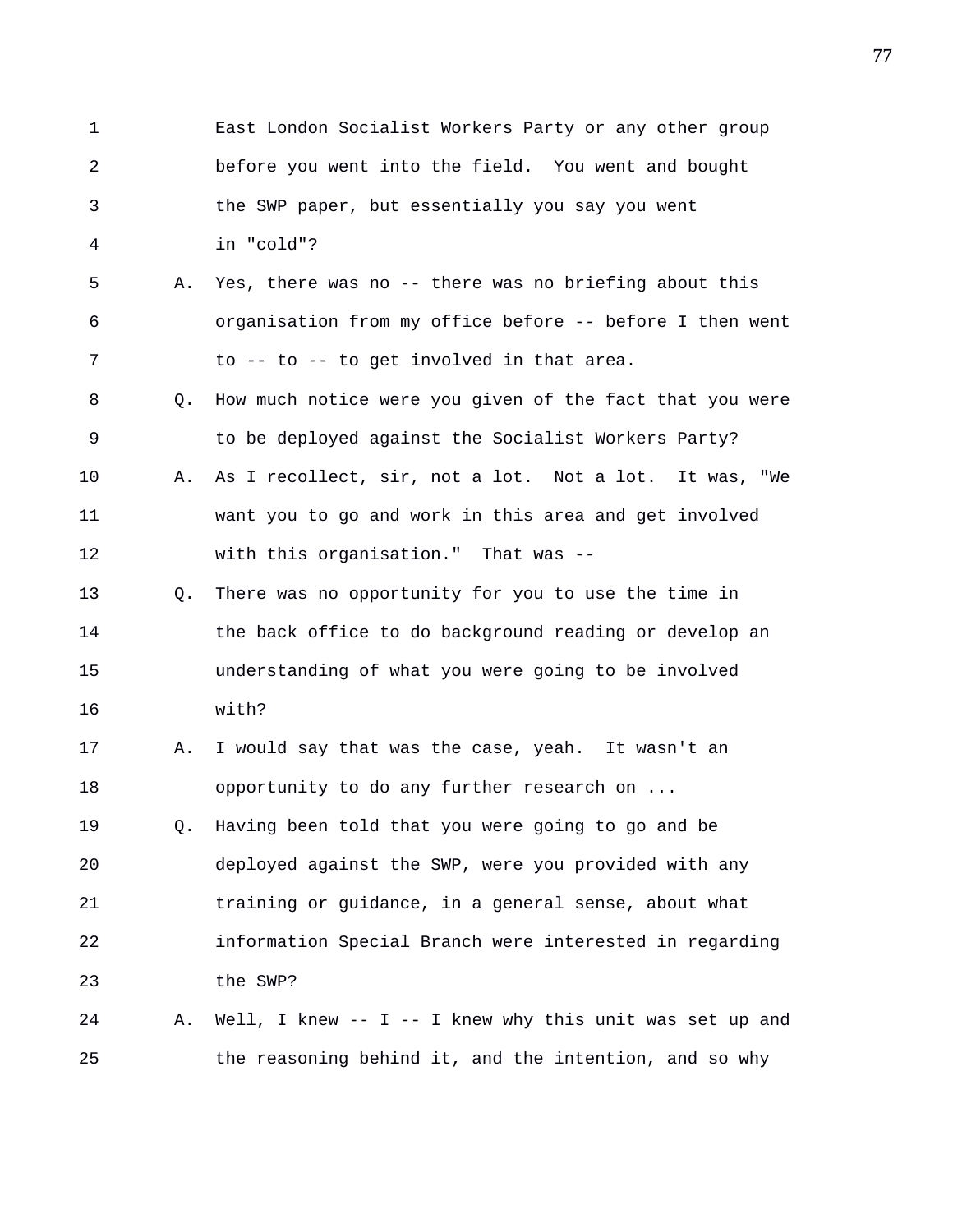1 -- but no, I was not given any -- any instructions, if 2 you like, about exactly what would be required. 3 Q. Were you given any instruction about what information 4 about individuals associated with the SWP should be 5 reported? 6 A. No. 7 Q. No? 8 A. No. But that sounds -- that sounds like it's remiss on 9 the part of my management. But I've got to come back to 10 this point about -- so I'm an experienced police 11 officer, I'm an experienced Special Branch officer; I'm 12 quite able to make my own decisions and conclusions 13 about some of these things, and I -- I had an 14 understanding of what -- what they would be looking for. 15 And so -- so it didn't need to be underwritten. 16 I didn't need to go on a sort of ten-week training 17 course to sort of understand that. Without -- without 18 wishing to be, you know, too impolite to you, sir. But 19 the answer is no, there was no real training. It was 20 a case of, you're an experienced officer, you -- 21 you know, you've got every -- the opportunity to find 22 out is down to you. 23 Q. So using your experience as an experienced 24 Special Branch officer, and knowing why the unit had

25 been set up, you would in effect craft your intelligence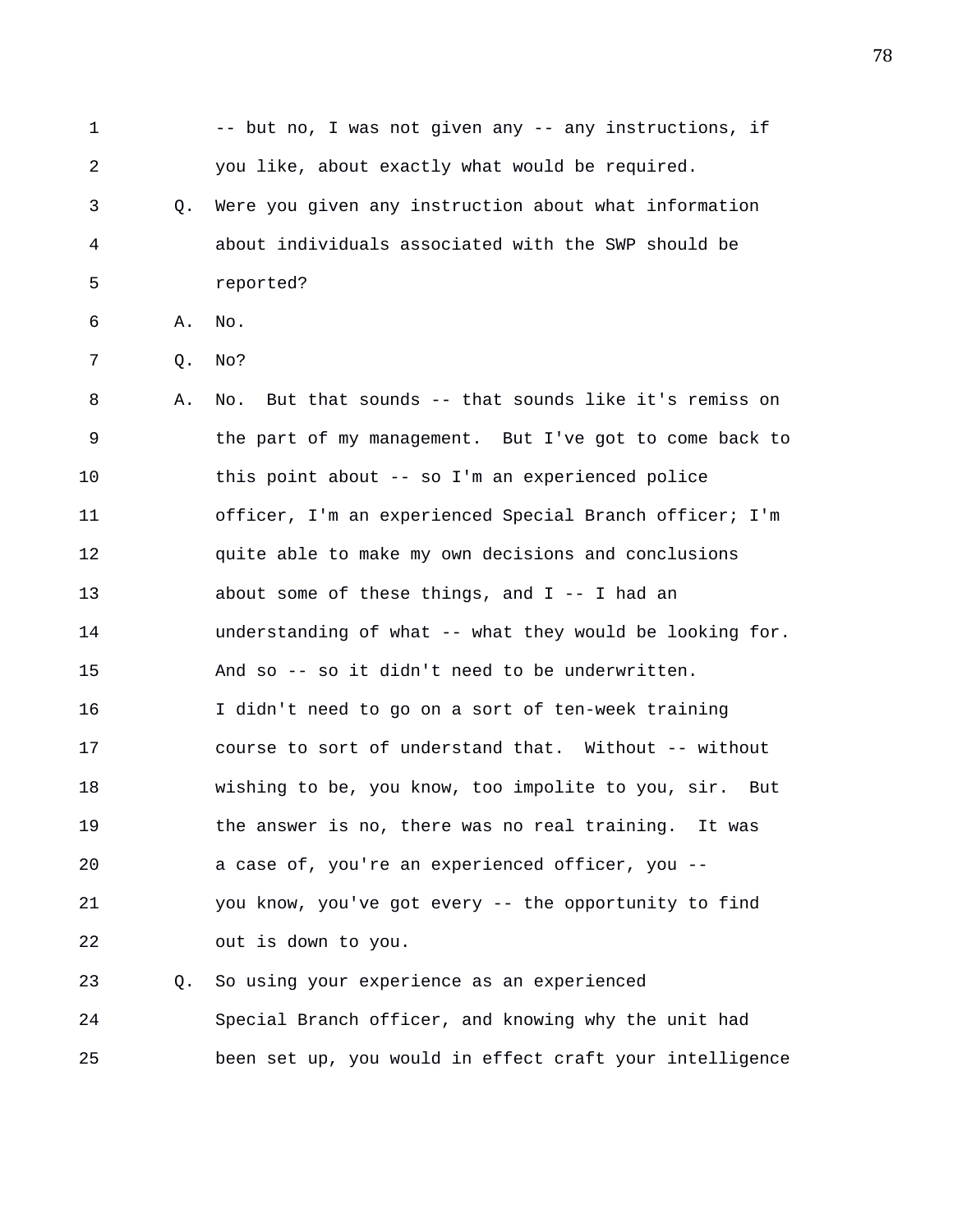1 accordingly; is that what you're saying?

2 A. Yes, sir.

18 the future.

3 Q. And what was your understanding of what the purpose of 4 the unit was?

5 A. Well, I know the Inquiry knows this, but I'll just 6 reiterate. The -- the object of this unit was to gather 7 intelligence on activities of, in my case, the SWP, to 8 try to provide good background intelligence, background 9 information, to assist policing large -- large public 10 order demonstrations. That was -- that was the main 11 reason for this -- this -- this unit.

12 Q. And when you went off to deploy against the SWP, was 13 that what -- the primary aspect of its activities? 14 A. Yes, yes, yes. I knew from the very beginning that -- 15 that I would need to establish myself within 16 the organisation, and then endeavour to try to obtain 17 the information, intelligence that may assist police in

19 That -- that is not so easily defined, because you 20 -- you know, you relied on being in the right place at 21 the right time. And there was no -- there was no clear 22 direction about what -- what constitutes the information 23 that -- that might -- you know, the information or 24 the intelligence that you might acquire.

25 Q. During the course of your deployment, were you provided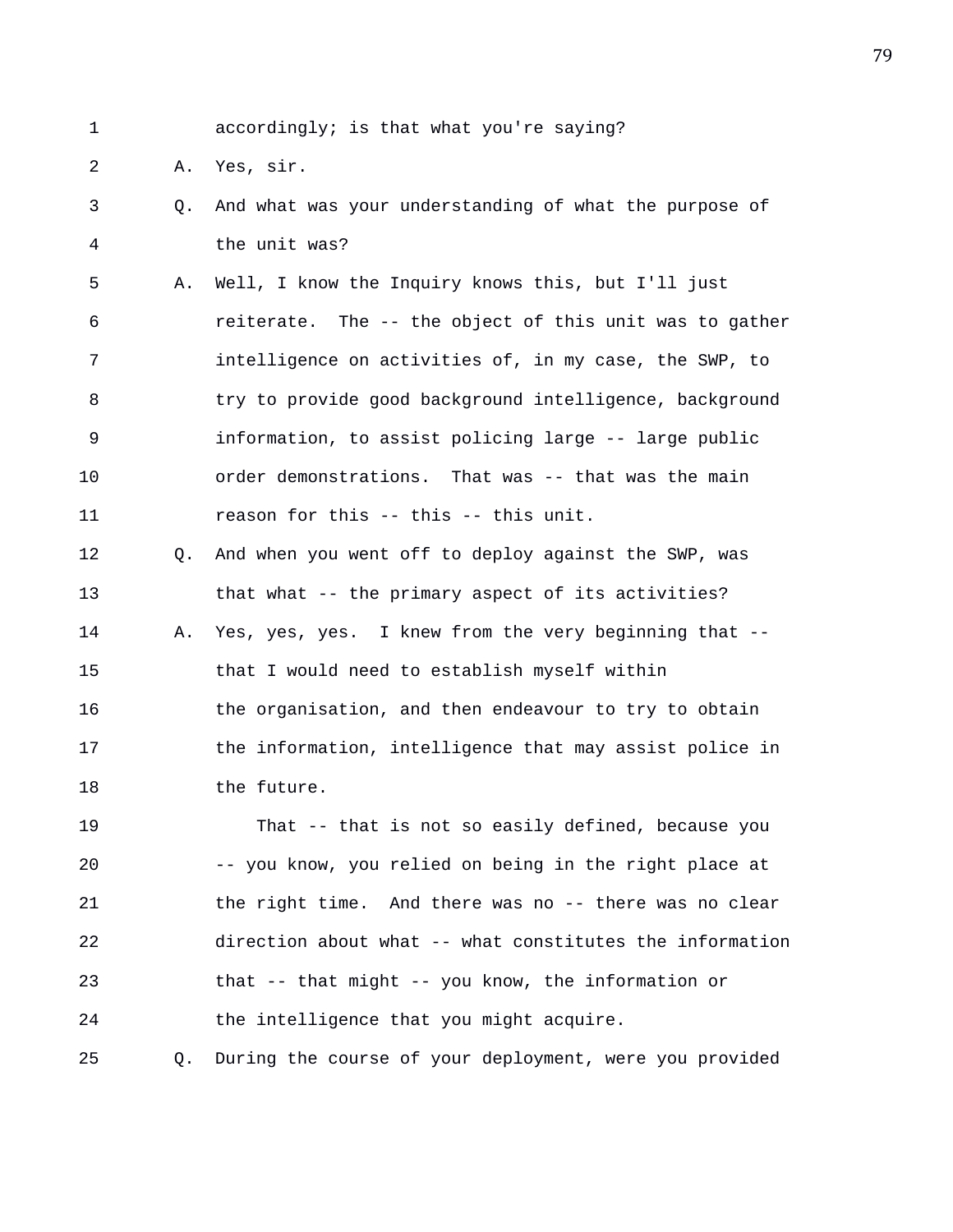1 with any specific tasking by the SDS about particular 2 events or activities upon which you should report, or 3 were you, for the duration of your deployment, reliant 4 on your own experience and assessment? 5 A. I -- I -- you -- you relied very much on your own 6 judgment and your own experience. 7 Q. Were you provided with any tasking about any particular 8 events by any part of the police during your deployment? 9 A. Not that I recall, no. 10 Q. Were you aware that on occasion, requests were made of 11 you by the Security Service? 12 A. Not that I recall, no. 13 Q. Could we have up on the screen, please -- Sir, this is 14  $\text{tab } 24 -- \{UCPI/13647\}.$ 15 This is an SDS intelligence report dated 16 6 December 1979. Can you see that at the top right? 17 A. Yeah. 18 Q. And paragraph 1 reads: 19 "Box 500 letter dated 5.11.79 under reference 20 [blank] requests assistance in identifying [Privacy] 21 a member of the Socialist Workers Party, and suggest 22 that [Privacy], born [Privacy] of [Privacy] may be 23 identical." 24 Paragraph 2: 25 "Enquiries made through a reliable source strongly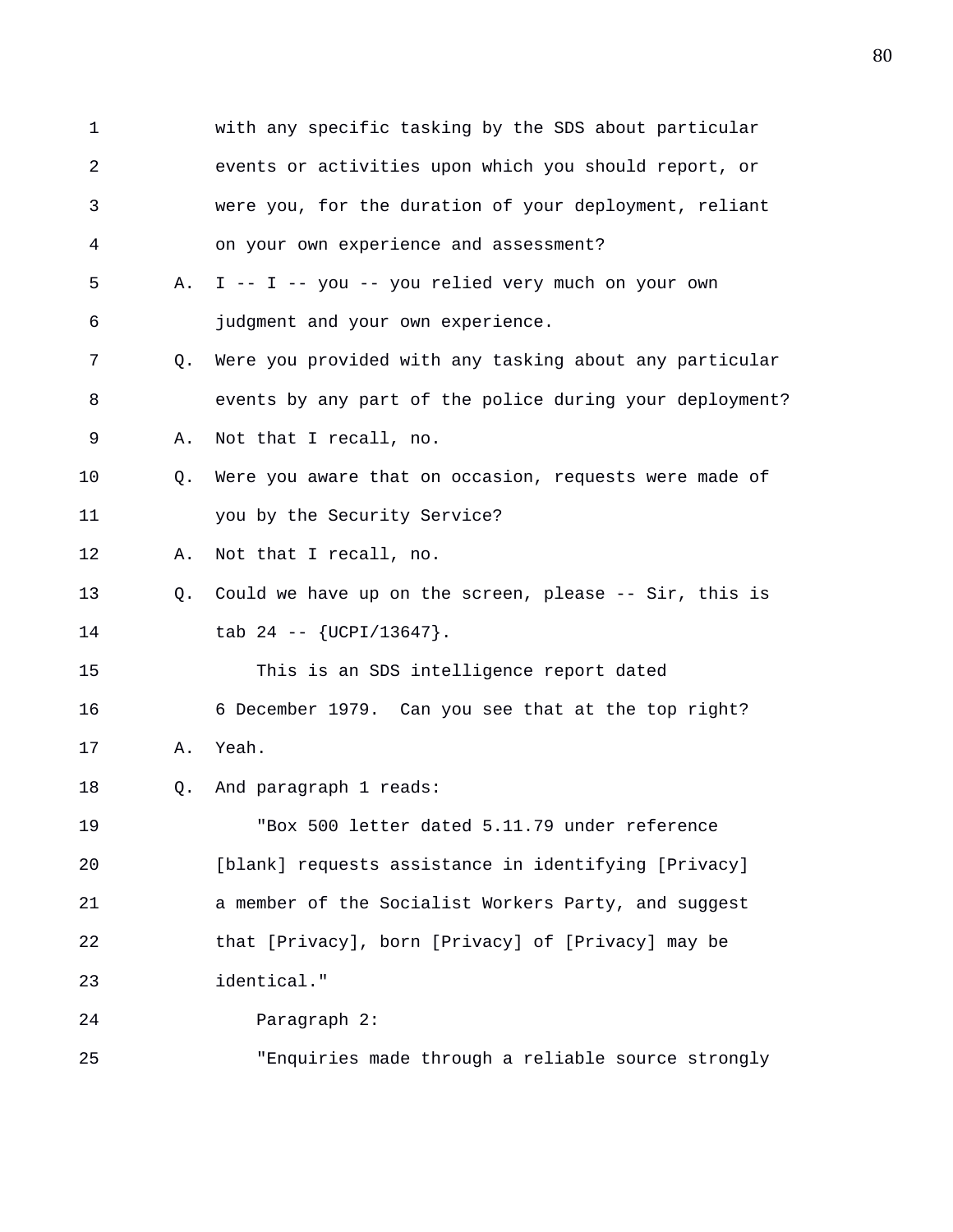1 indicate that both names refer to the same person. It 2 is known that [Privacy] was a student at the [Privacy] 3 Polytechnic in 1977 and that the address of [Privacy] is 4 leased to that colleague from the [Privacy] Housing 5 Association." 6 Then the report goes on to provide current address 7 details. 8 Are you aware that "Box 500" is a reference in that 9 context to the Security Service? 10 A. Yes. 11 Q. And were there occasions on which you were asked to 12 provide assistance in identifying individuals by 13 reference to photographs? We can see on this document, 14 to the left, there is a photograph which has been 15 redacted. Were you aware of being asked to provide 16 assistance as to the identities of individuals whose 17 photographs were provided to you? 18 A. I -- I don't recall specific enquiries from Box 500 for 19 me to answer their questions. So I can't say that this 20 was me responding to their enquiry. I -- I don't -- 21 I don't recall that, Sir. I don't -- I can't honestly 22 say that Box asked me specific questions about any

23 people that I -- I knew or had been involved with.

24 Q. Can we take that document down, please.

25 You've told us therefore that in terms of what you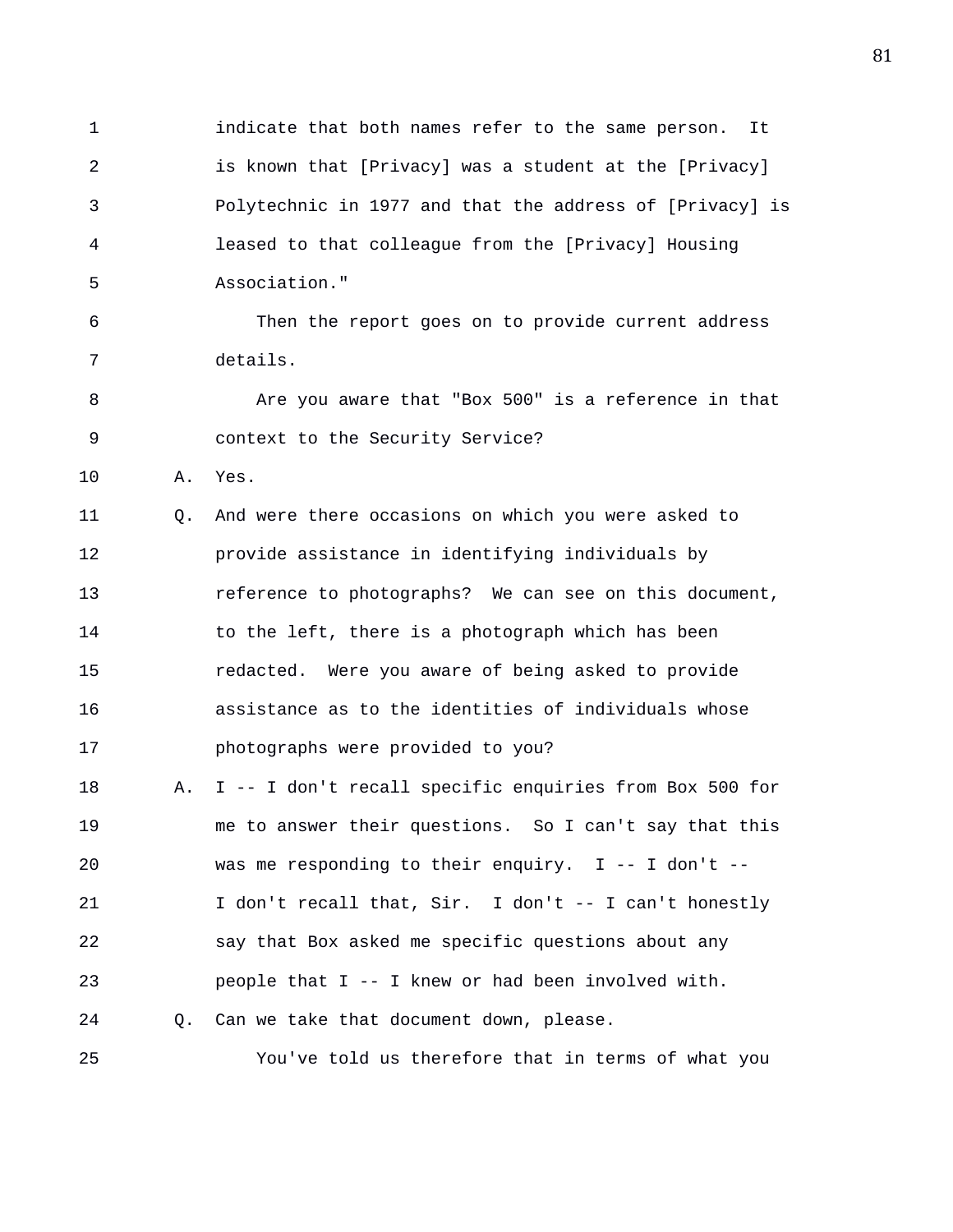1 did report you were aware of the purpose of the unit. 2 Your primary understanding was that you were concerned 3 with matters relevant to policing large protests. 4 A. Yes. 5 Q. But that it was left very much to your experience as 6 a Special Branch officer to decide what ought to be 7 reported. Is that a fair summary? 8 A. I think that's a fair comment, Sir, but -- 9 Q. And in terms of how you therefore wrote up 10 the information which you wished to report, you describe 11 in your witness statement, paragraph 86, that you would 12 write notes as soon as you were at a safe place, 13 normally your real home, and then write those notes up 14 into a draft report as soon as possible? 15 A. Yes. 16 Q. And that you would hand in those draft reports the next 17 time you attended one of the twice-weekly meetings at 18 the SDS safe house? 19 A. Yes. 20 Q. And thereafter you would then destroy your notes. 21 Those, I think draft reports, were then taken away, 22 written up and added to, as appropriate, by the SDS 23 office? 24 A. Yes. 25 Q. The meetings at which you provided these draft reports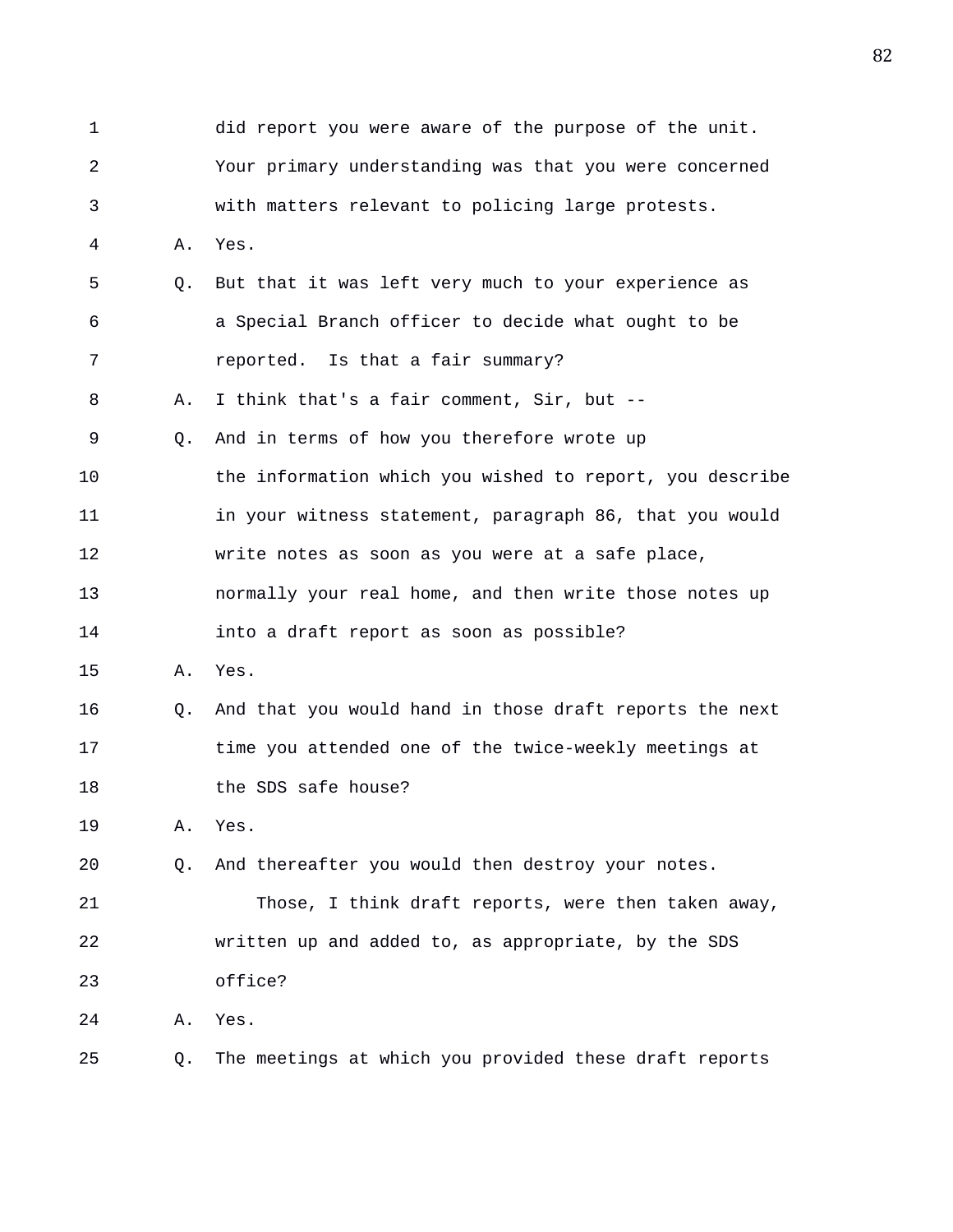1 to the SDS office, ie the safe house meetings, took 2 place as a matter of routine twice a week; is that 3 right? 4 A. Yes. 5 Q. On average, how often would you attend? 6 A. All the time. 7 Q. And presumably the other officers -- and you don't need 8 to tell me who they were -- deployed at the time would 9 also attend to hand in their draft intelligence reports; 10 is that fair? 11 A. Yes. 12 Q. And I think we touched on this in your pre-deployment 13 phase, but plainly there was an element, from what you 14 said earlier, of this being a social as well as 15 a professional meeting and get together? 16 A. Yes. 17 Q. And an opportunity to socialise with the officers at 18 which some alcohol would be consumed on occasions, you 19 said? 20 A. Yes. 21 Q. Given that this was a social -- a partly social occasion 22 at least at which the SDS officers could come together 23 to hand in their intelligence and in effect provide 24 the updates as to what had been going on, was it really 25 the case that there was no discussion amongst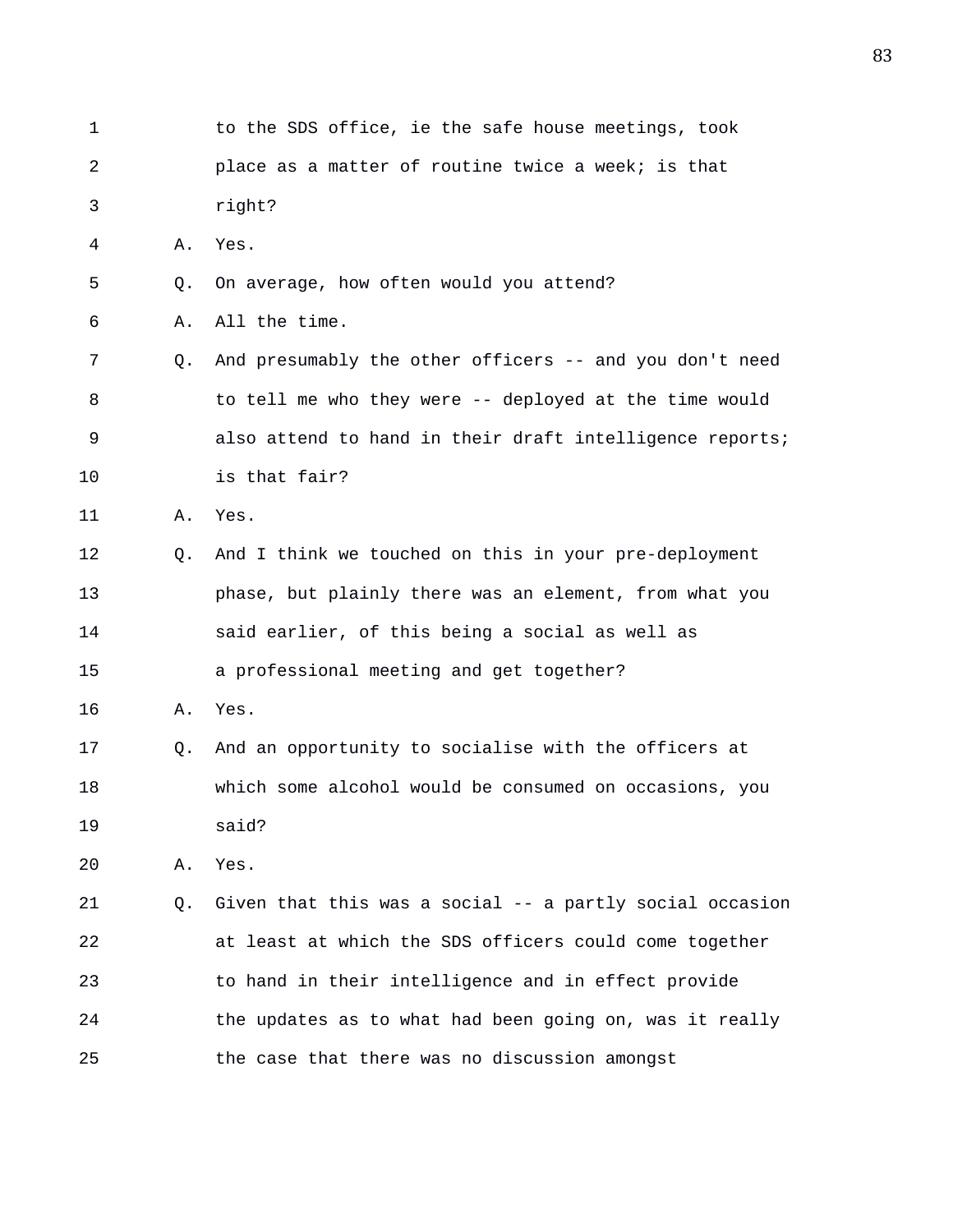1 the officers about anything that had happened in 2 the week previous or during the course of 3 the deployments? 4 A. I -- I don't recall specific conversations, Sir. 5 I mean, it was 40-odd years ago when I was employed 6 doing this sort of work. So I can't say honestly that 7 I remember a specific conversation. 8 All I can tell you is that there was a -- a general 9 consensus that you would not be talking in detail about 10 what your -- or -- or not enquiring about what your 11 other colleagues were deployed in or were getting up to, 12 and so that was -- so -- so I can't honestly give you 13 a clear answer to the sort of discussions that took 14 place. It was general, probably about what was 15 happening within the Metropolitan Police, any 16 deployments that -- other than exactly what you were 17 doing in your undercover role. 18 Q. HN304, who was deployed until around about April 1979 -- 19 A. Okay. 20 Q. -- had a deployment which obviously overlapped with 21 yours for a period of some months? 22 A. Okay. 23 Q. He has given evidence to the Inquiry to the effect that 24 there was fairly free and open discussion about 25 deployments at these meetings, including jokes about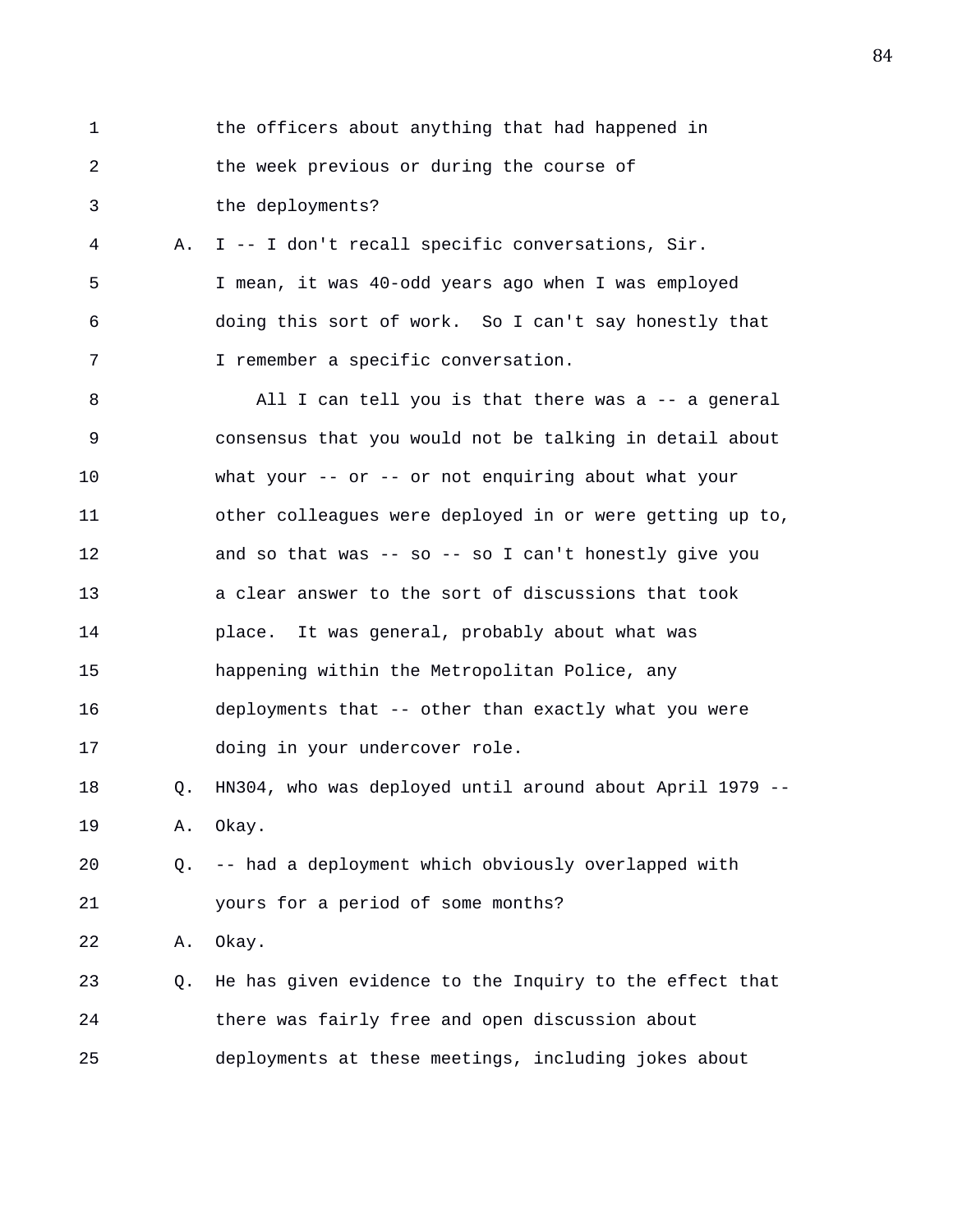1 poor organisational skills of left wing groups, for 2 example, and also remarks being made on a number of 3 occasions about sexual encounters involving officers. 4 Do you recall anything of that type being discussed  $5$  --6 A. Not -- not -- not in detail. Not in that -- not to 7 the depth that this -- this officer, HN304, has 8 expressed. 9 Q. What do you mean not in detail? 10 A. Well, in general terms. I mean, what -- 11 Q. Do you recall there being any comment whatsoever made 12 about sexual encounters involving officers at meetings 13 you attended? 14 A. Not specifics, Sir, no. I mean -- I mean I think -- 15 Q. HN96, I'm sorry to interrupt, but what do you mean "not 16 specifics"? Either there were such comments made or 17 there weren't? 18 A. Well, it -- it would be -- the best way to answer it 19 would be -- it would be unrealistic not to expect 20 a group of maybe a dozen-plus men getting together and 21 the conversation at some point not getting around to 22 the opposite sex, which may have -- so the conversation 23 I recall, and not in detail, was not about individuals' 24 involvement with the opposite sex, it was about 25 the problems that people -- that, as an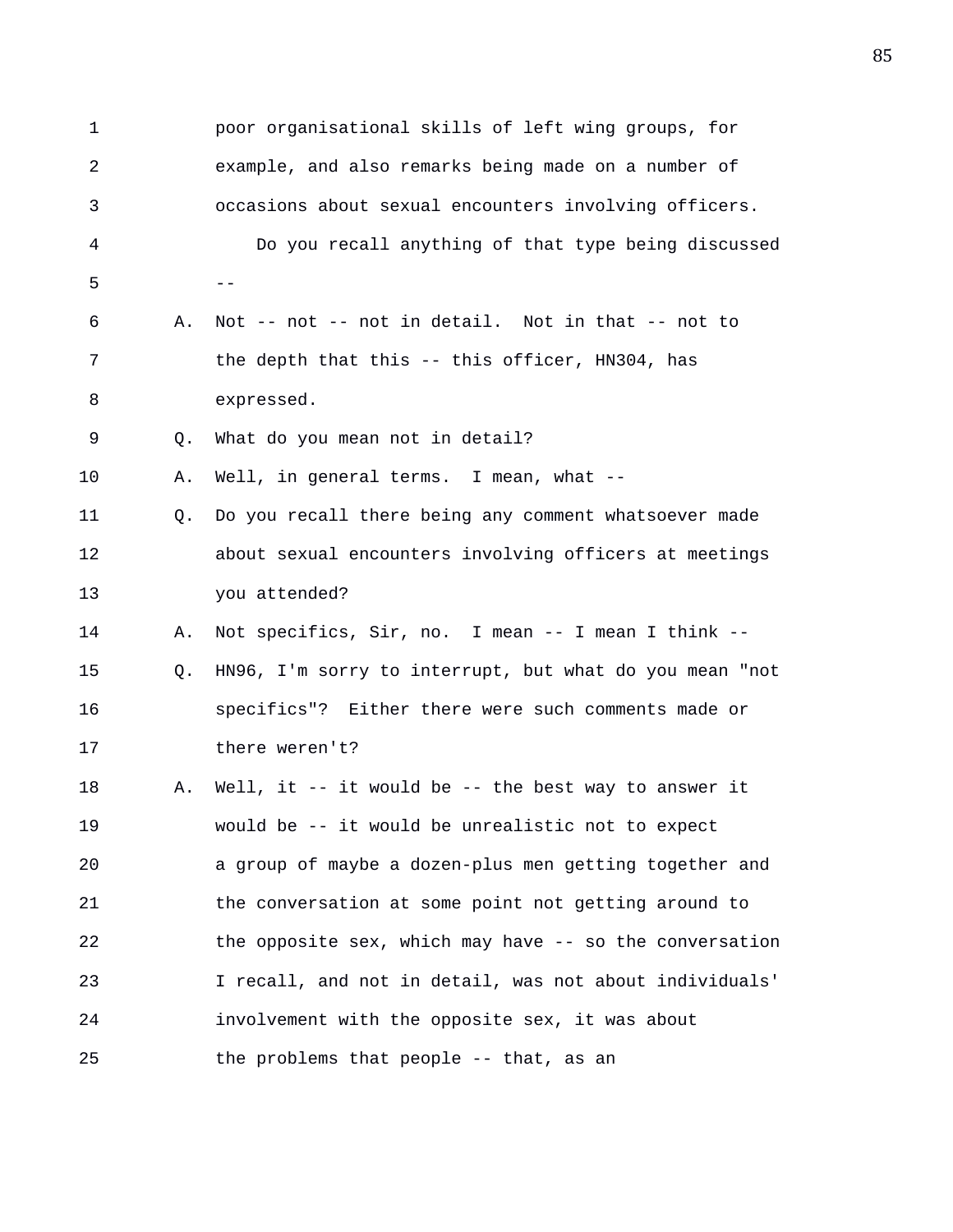1 undercover officer, you could have if you get too close 2 to -- ladies were much more interested in who you were, 3 what you were doing, than -- than -- than some of 4 the other -- some of the female -- some of the male 5 people I got involved with.

6 So that was the sort of level of conversation. 7 I don't remember any specifics about, you know, 8 Joe Bloggs being involved -- and Joe Bloggs is not one 9 of the names that you have to -- Joe Bloggs being 10 involved with Melissa down the road. You know, it 11 wasn't that -- if [restricted] -- if -- oh, shit. If 12 HN304 should -- should remember that, then I don't. 13 I don't remember it being like that. I don't remember 14 that.

15 Q. HN96, what you have just described is discussion of 16 a general nature about the risks associated with being 17 an undercover officer and female advances; is that fair? 18 A. Yes. I would be happy to say that -- that -- that sort 19 of conversation generally, you know, loosely took place, 20 yeah.

21 Q. And those conversations took place before you were 22 displayed at the meetings you attended then?

23 A. I don't remember if they -- if that was the case, but 24 probably. But I don't remember that.

25 Q. And was that discussion one of the reasons why you had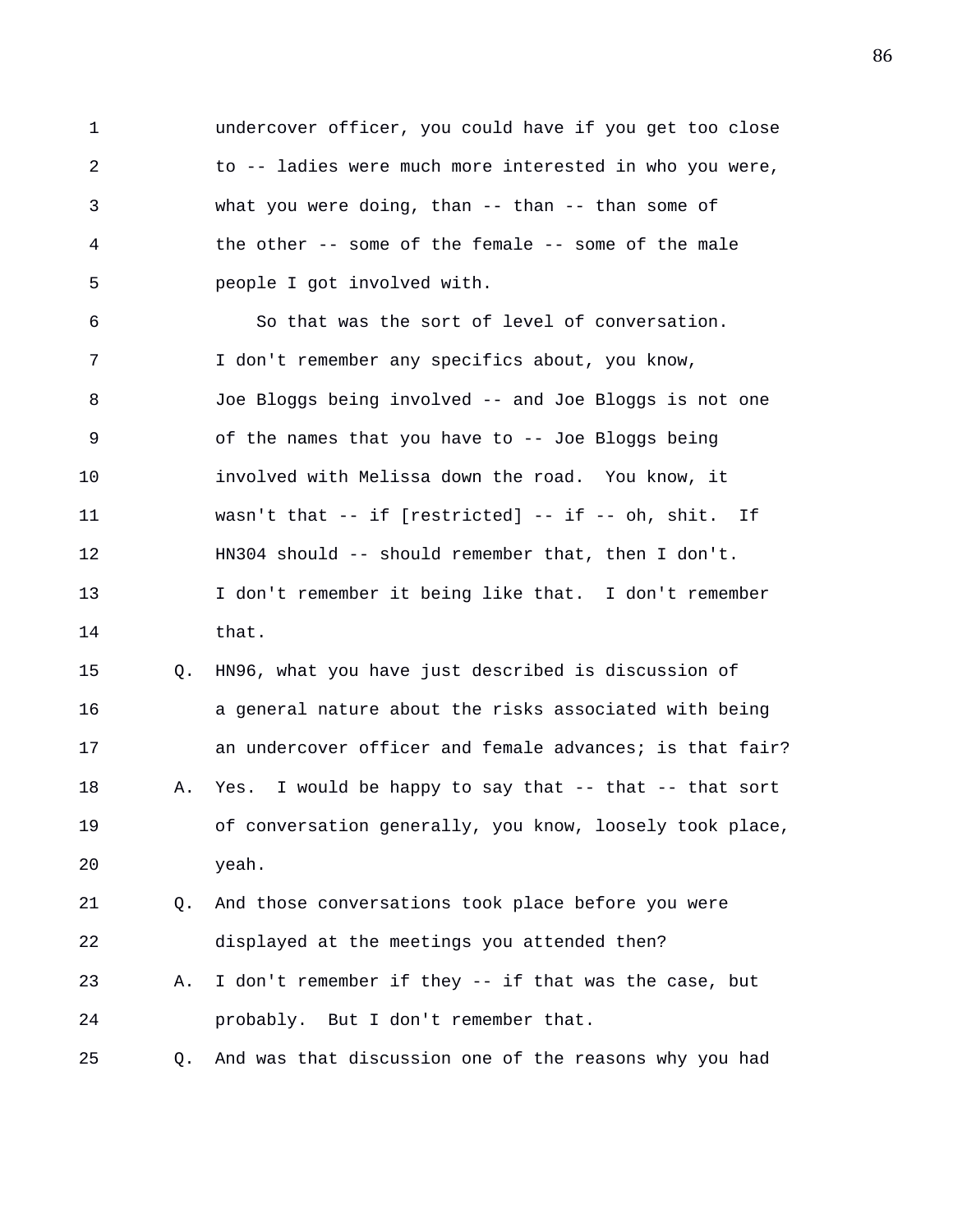1 in your back pocket of the explanation about having 2 a girlfriend that we talked about previously? 3 A. It made -- it made sense -- so I needed to have 4 a background where there would be -- I didn't want 5 people -- to be perceived by people I was (inaudible) as 6 having a tendency the other way. But if I was 7 constantly attending functions, etc, by myself, there 8 was a danger that that -- that might become -- you know, 9 some comment, people might say, "Well, we never see this 10 man with any -- any ladies". So that was why I wanted 11 to have that, you know. But primarily because, as 12 I said to you earlier on, if I was out walking somewhere 13 with my wife and I was spotted by somebody and -- then 14 that would be -- that would be the sort of reason 15 behind it, that she was a girlfriend that I had. 16 MR GRAY: Thank you, HN96. 17 We're going to need to take a break now. 18 Sir -- 19 THE CHAIRMAN: There has been a call on my emergency 20 telephone. We're going to have on pause momentarily. 21 Nobody must send a message outside about anything that 22 has taken place in the hearing room in the last 23 ten minutes until I say so. 24 MR FERNANDES: Good afternoon, everyone. We will now take 25 a break. May I remind those in the virtual hearing room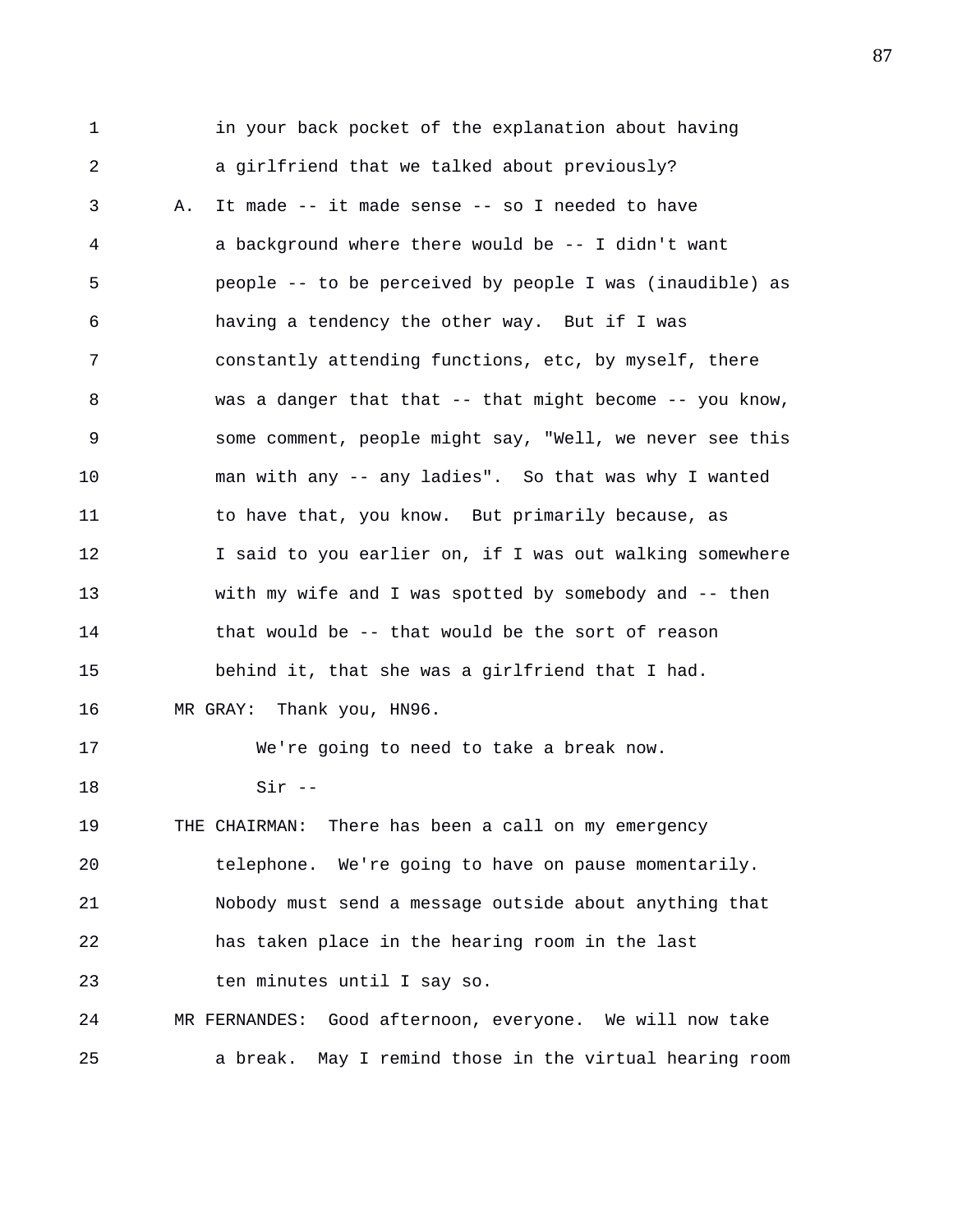1 to join your break-out room, please. Thank you. 2 (12.40 pm) 3 (A short break) 4 (12.48 pm) 5 MR FERNANDES: Good afternoon, everyone, and welcome back. 6 I will now hand over to the Chairman to continue 7 proceedings. 8 Chairman. 9 THE CHAIRMAN: Thank you. 10 As those who are in the hearing room will realise, 11 a restriction order has been made in respect of 12 the mention of any names between 12.35 and 12.45 in this 13 afternoon's session. Subject to that, anyone may of 14 course transmit anything about what has happened in 15 the hearing room apart from any mention of names. 16 Mr Gray, I think we can resume. 17 MR GRAY: Thank you, Sir. 18 HN96, can you hear me? 19 A. Yes, sir. 20 Q. If we move on now to the information that you did choose 21 to report for the reasons you described. 22 In your witness statement, in paragraph 99, you 23 explain different reasons, or different purposes for 24 which reporting on individuals might be used. You 25 described firstly that reports on individuals might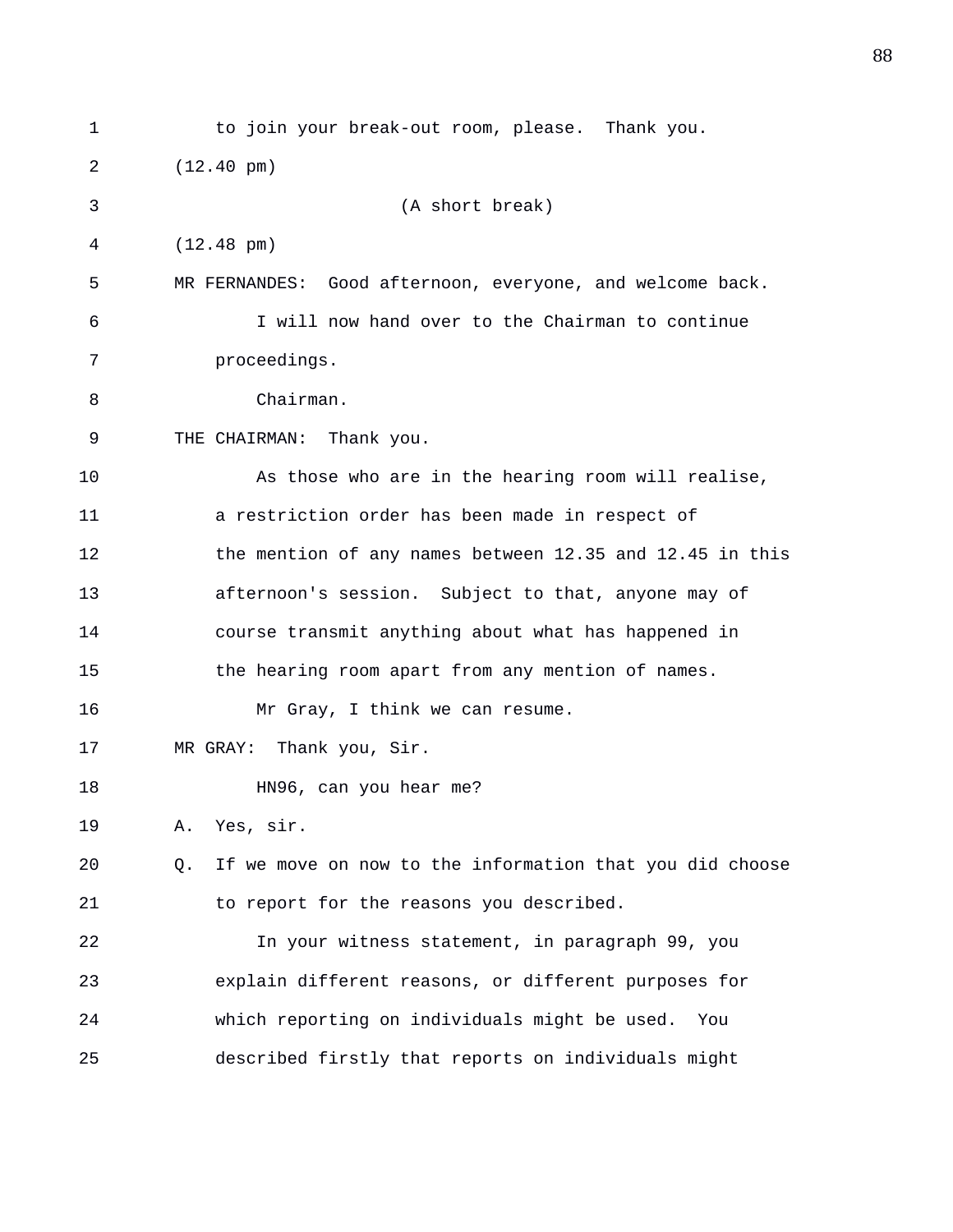1 assist identification at a later date if the individual 2 was to be seen at a meeting or another demonstration and 3 enable Special Branch to keep track of certain 4 individuals; is that right? 5 A. Yes, sir. 6 Q. Why was it considered necessary to keep track of 7 individuals who attended demonstrations? 8 A. Well, you've got to see that -- that reply this its 9 context. Special Branch kept records. It was -- it was 10 -- Special Branch is an intelligence agency, you know 11 what Special Branch was. It collated information about 12 lots and lots and lots of organisations and individuals, 13 much of which was filed and never used again. So -- but 14 **if that individual came to light in a different context** 15 that may have been of interest to police, then that was 16 -- that was something that was -- was retained in -- in 17 Special Branch records. But as I say a lot of -- a lot 18 of the reporting was -- was -- was filed and never saw 19 the light of day again.

20 Q. You also describe that information might be used for 21 particular policing purposes and you give an example in 22 your statement of some reporting that led to a raid by 23 the Anti-Terrorist Branch of 24 the Metropolitan Police Service; is that right?

25 And you also then go on to describe how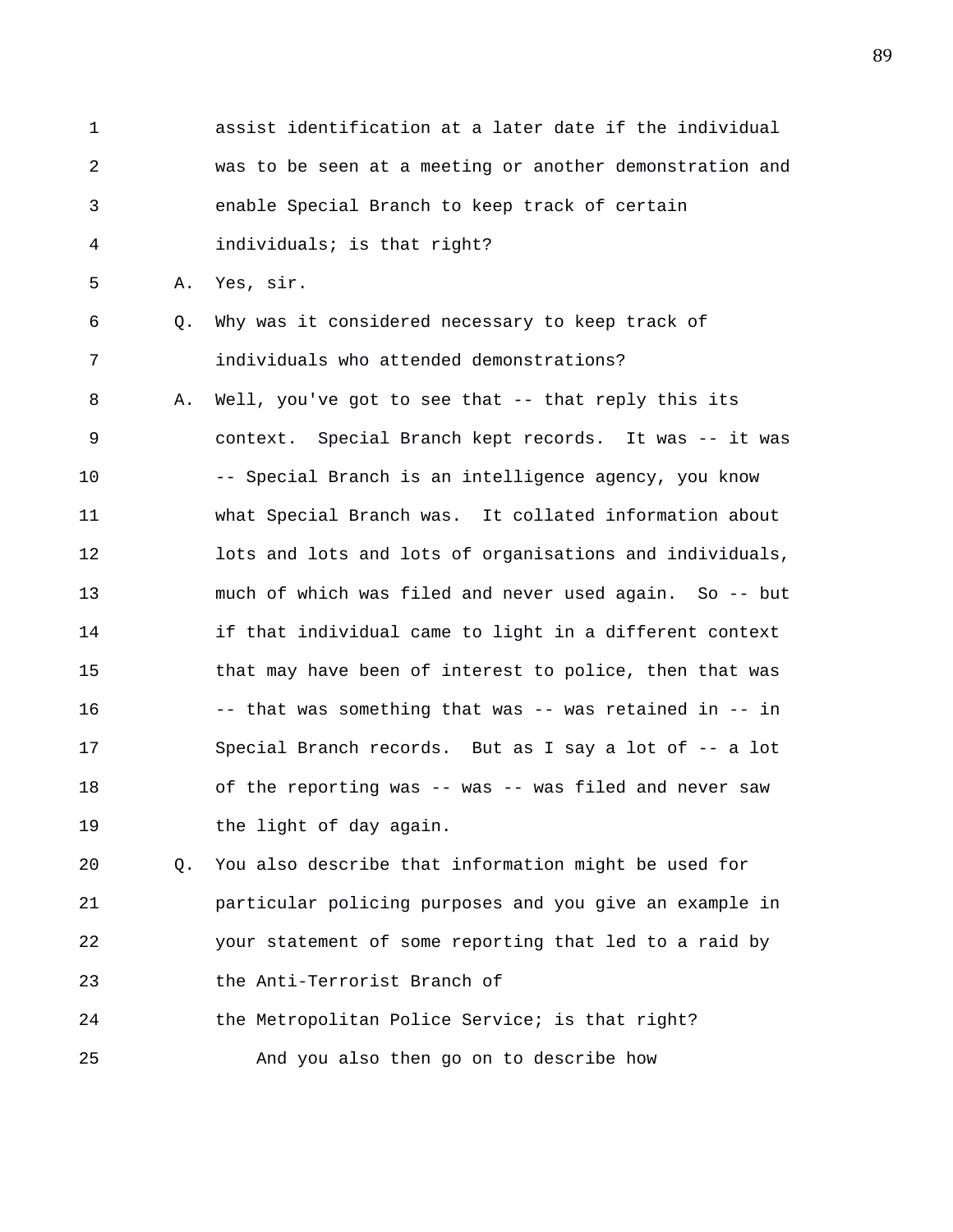1 the information the SDS gathered on individuals involved 2 in what you describe as "extreme political groups" may 3 also have been used for vetting purposes for government 4 positions. How did you know that? 5 A. Well, because I was a Special Branch officer and it was 6 -- it was -- that was -- that was the way that 7 the system worked. If Special Branch retained 8 information it was available to the Security Service and 9 vice versa and it was clear that if anybody was going 10 for a senior -- for example, I was vetted to become 11 a member of Special Branch and they looked at 12 information that was retained about me within 13 the system. So that wasn't uncommon. So that's how 14 I would have known, yes. It was -- it was ... 15 Q. So your understanding of what use in that vetting sense 16 that SDS reporting might be put to, that understanding 17 came from your previous work in Special Branch and not 18 from your work at the SDS; is that right? 19 A. It was an overall understanding that I had as 20 a Special Branch officer, yes. It wasn't something that 21 was specifically known, because I -- I was part of this 22 -- this -- this unit. 23 Q. Were you aware of any sort of list of individuals 24 associated with these groups that you describe being 25 collated for vetting purposes for government positions?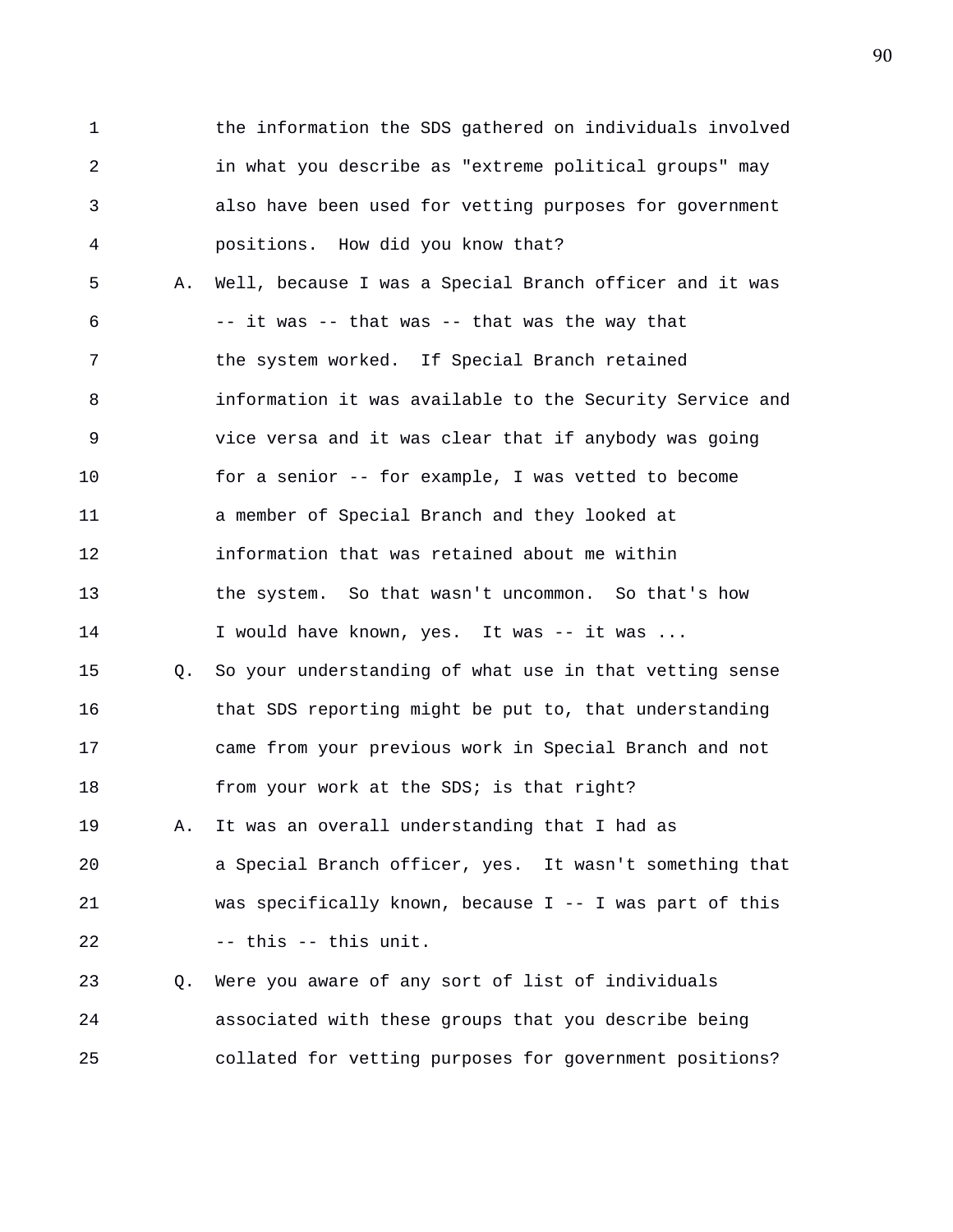1 A. No, I -- no I think you -- again, you've asked 2 the question in a way that is difficult for me to 3 answer. There was -- there was clearly -- both -- both 4 Special Branch and Security Service retained information 5 on -- that was -- that may or may not have been of 6 interest at some other date -- some later date, and that 7 would only have been used -- any information that may 8 have been retained on -- on an individual would have 9 only have been looked at if that individual was applying 10 for a post that required some sort of security 11 clearance. 12 Q. Can we please have up on the screen -- Sir, this is 13 tab 5 in the hard copy volume -- {UCPI/13171}. 14 HN96, this is an intelligence report dated 15 26 February 1979, so relatively soon after you entered 16 the field. It refers in paragraph 2 to: 17 "[Privacy] are members of 18 the Socialist Workers Party ..." 19 And then sets out some personal details of who they 20 are, including their address and which branch of 21 the party they were members of. 22 Then paragraph 3 says: 23 "[Privacy] is employed as a social worker in 24 the London Borough of [Privacy]. She is the owner of 25 a yellow ..."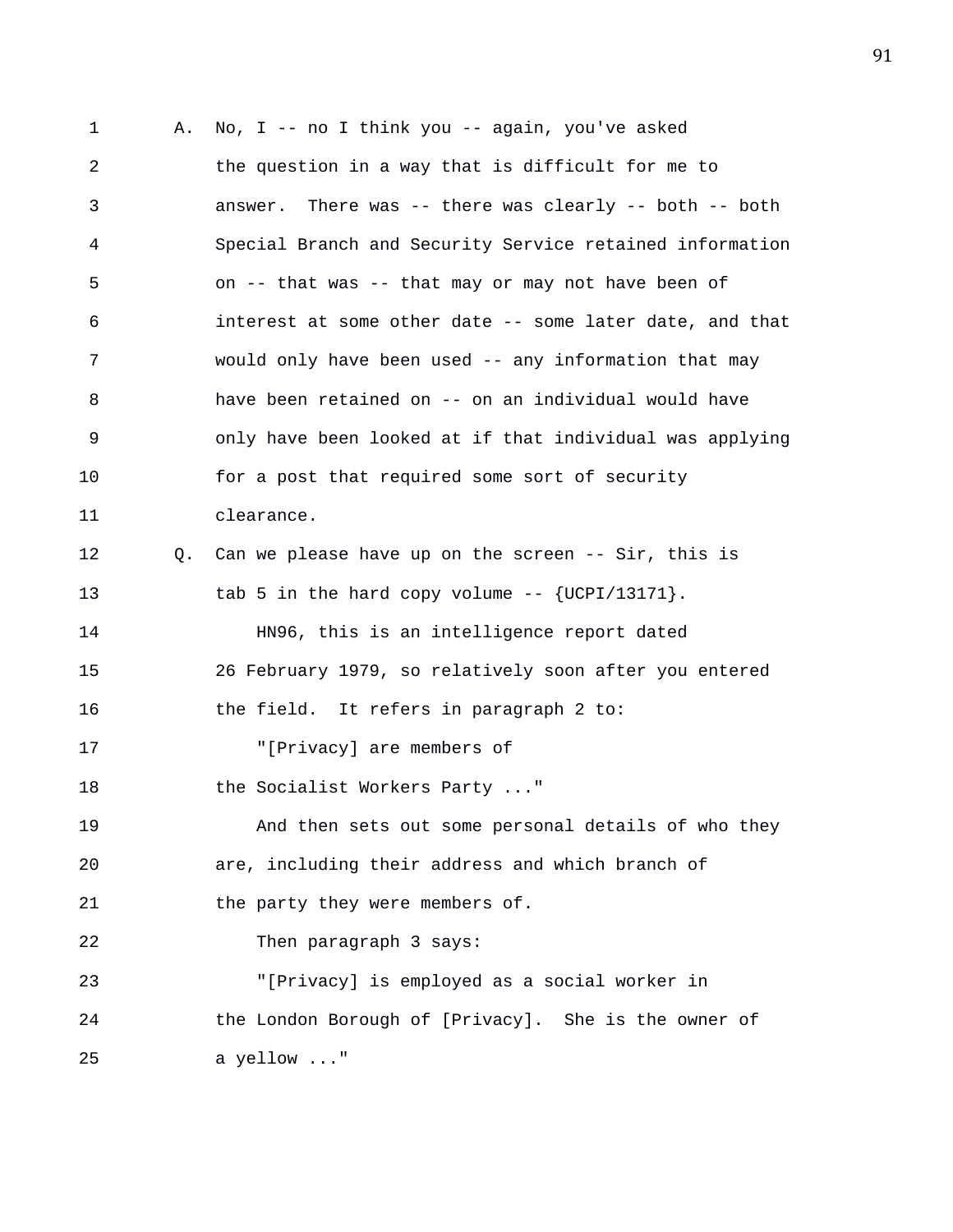1 A vehicle -- sorry I can't read that: 2 "... index number [Privacy]." 3 And then paragraph 4: 4 "[Privacy] is employed as a probation officer in 5 the borough of [Privacy]." 6 What was the purpose of reporting the employment 7 details of these two members of the SWP? 8 A. To give an overall -- to give a better picture of who 9 these people were. As I tried to explain in my last few 10 comments, a lot -- a lot of information was retained 11 within -- in Special Branch records that -- that were -- 12 that -- that may -- may have never seen the light of day 13 again. 14 Q. HN96, the fact that it wasn't going to see the light of 15 day again in your experience is not borne out by 16 the fact that we're looking at it now, is it? 17 A. No, that's -- that's a very fair comment, yes. 18 Q. I'm asking you why you specifically reported 19 the employment details of these two members of the SWP. 20 A. I find it difficult to answer that question. They were 21 -- they were certainly people that -- that I would have 22 come across. I don't remember who they are. I was -- 23 I didn't know what -- I would have -- I would have had 24 no knowledge of what other information may have been 25 retained on them in police records. I was just trying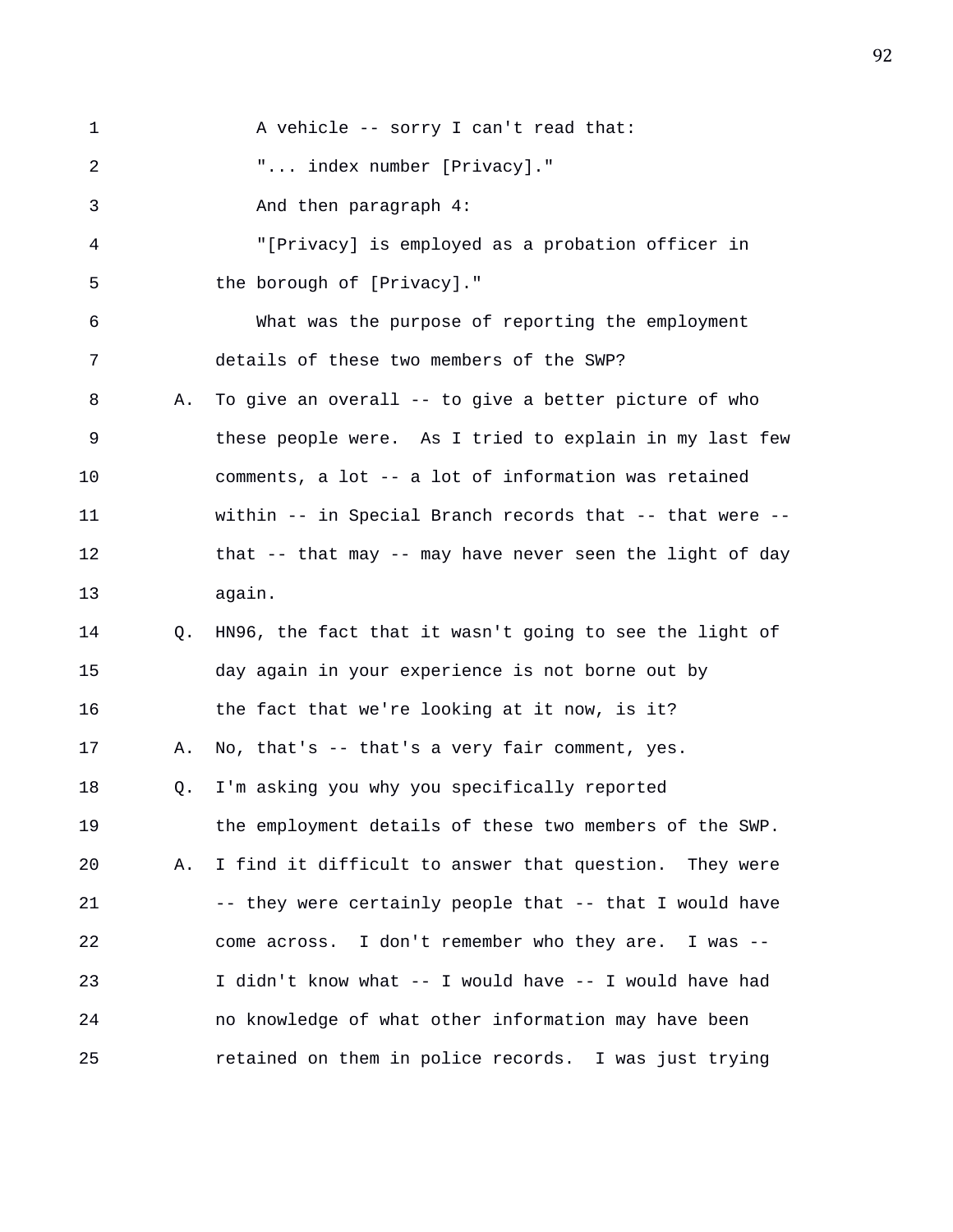| 1  |    | to paint a reasonable picture of -- of these people.     |
|----|----|----------------------------------------------------------|
| 2  |    | That was part of what I perceived as being part of my    |
| 3  |    | job.                                                     |
| 4  | Q. | If we take this document down, please, and just look at  |
| 5  |    | one other example.                                       |
| 6  |    | It's tab 72, Sir, in the hard copy bundles.              |
| 7  |    | $\{UCPI/15384\}$ .                                       |
| 8  |    | We move forwards now, HN96, to 9 June 1981. That's       |
| 9  |    | the date on this intelligence report. Paragraph 2 of     |
| 10 |    | which states:                                            |
| 11 |    | "It is now known that [Privacy], a member of             |
| 12 |    | the civil service branch of the Socialist Workers Party  |
| 13 |    | (SWP) is an inspector with the Department of Health and  |
| 14 |    | social security, [Privacy], telephone number [Privacy]   |
| 15 |    | [Privacy]."                                              |
| 16 |    | Do you see that?                                         |
| 17 | Α. | I do.                                                    |
| 18 | Q. | The sole purpose of that report appears to be to record  |
| 19 |    | the fact that that member of the SWP was an inspector    |
| 20 |    | with the Department of Health and social security?       |
| 21 | Α. | It does.                                                 |
| 22 | Q. | What would have been the purpose of submitting that      |
| 23 |    | draft report dealing solely with that individual's       |
| 24 |    | employment?                                              |
| 25 | Α. | Well, first of all, I'm not sure this is even my report. |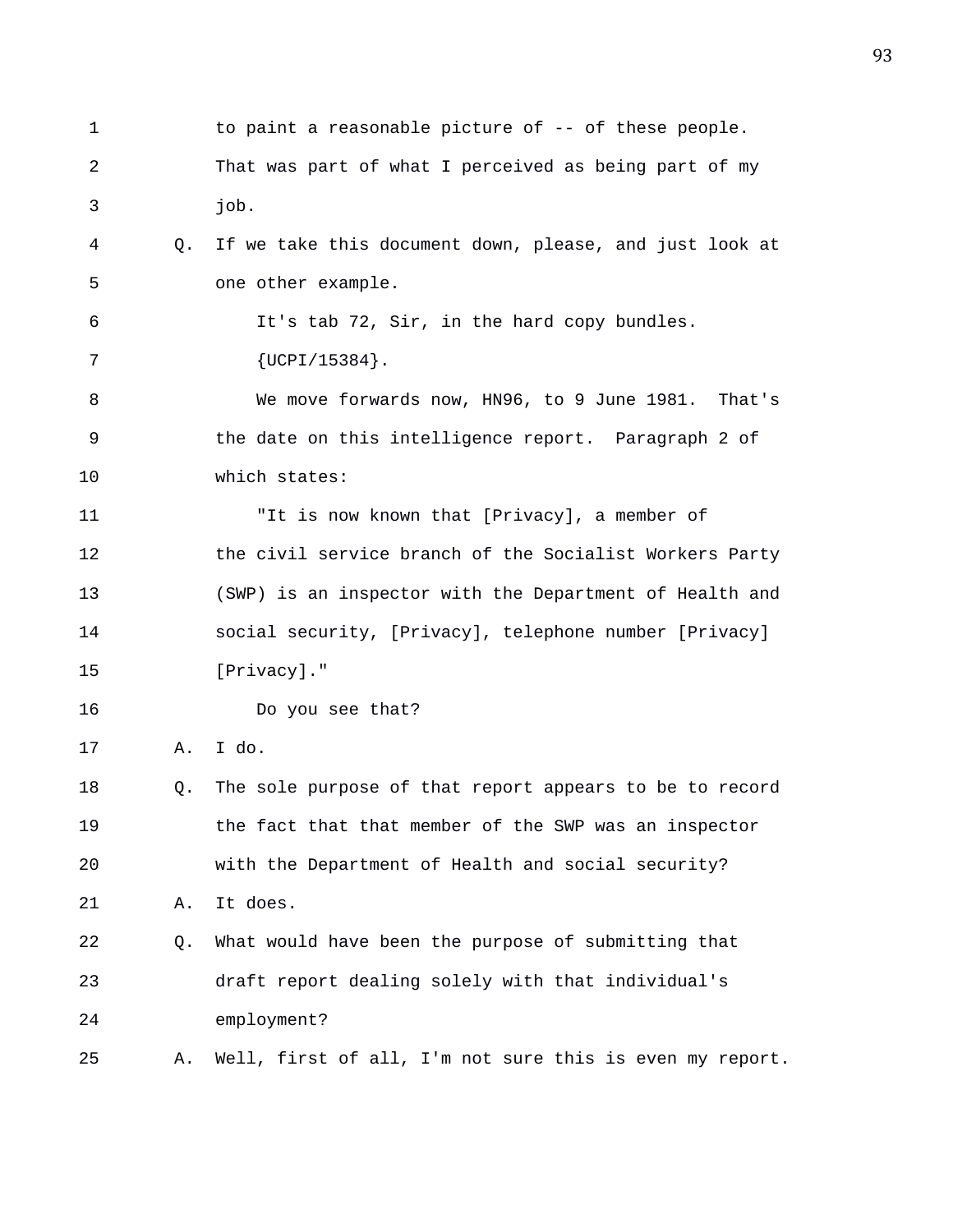1 I don't recall this, and I'm looking at the dates when 2 I'm not sure I -- I was still involved with the SWP. 3 But again I -- I would say it was just general 4 information. This particular individual was a member of 5 a far right -- far left wing Trotskyist party and is 6 also -- works for the -- in -- in the Department of 7 Health and social security. That was -- that was -- 8 that was -- but I'm -- I'm not sure this was even my 9 report, but that would have been the reason behind it.

10 And again I would reiterate that that information 11 could have gone nowhere. It could have been -- could 12 have been indexed, put away into a file which never saw 13 the light of day. Unless, of course, there was some 14 concern about this person's involvement in a far 15 left wing party and working in health and social 16 security, I don't know. I don't know. That wasn't for 17 me to decide. I was just -- if it was me doing it -- 18 and I'm not sure it was -- it was just for this 19 information to become available in case it might be used 20 in another context.

21 Q. Were you specifically asked to report employment details 22 of any particular description?

23 A. No, Sir, there was no -- there was no clear direction on 24 what was acceptable and what wasn't acceptable. So 25 again, you use your common sense, and again -- and I --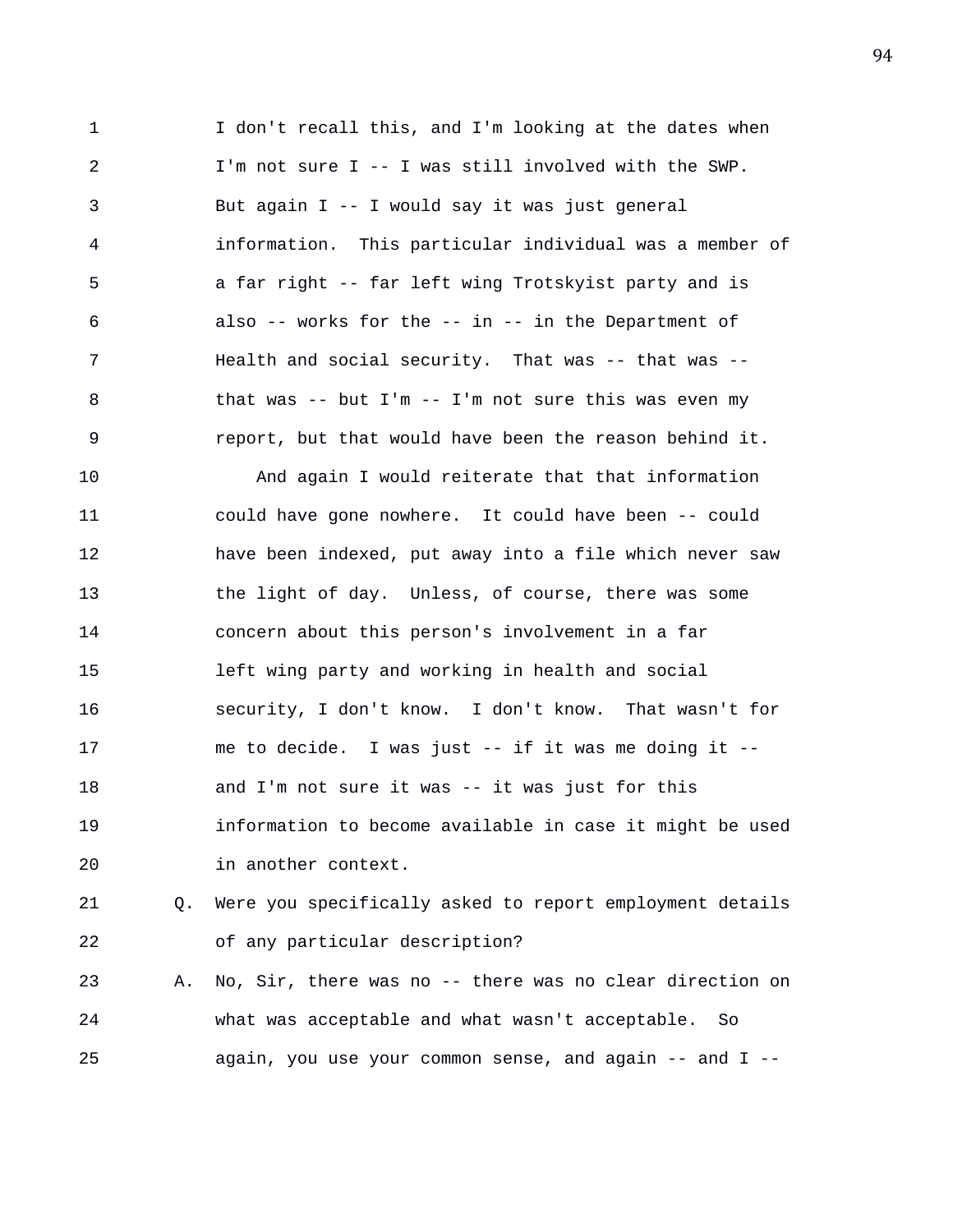1 I was an individual who had no control what then 2 happened to that information apart from my understanding 3 that it was -- it was record in -- in the records that 4 Special Branch retained and was either never used or was 5 -- was of interest at a later date. 6 Q. You say there was no clear guidance as to what was 7 appropriate or not to report. Did anybody ever take 8 issue with any of the contents of the intelligence 9 reports you submitted? 10 A. No, sir. 11 MR GRAY: Sir, I'm conscious it's 1 o'clock. If acceptable, 12 it would be helpful to be able to finish this topic in 13 the course of the next ten minutes or so. 14 THE CHAIRMAN: Certainly. We've had unforeseen 15 interruptions and we will continue for the next 16 ten minutes. 17 MR GRAY: Thank you. 18 HN96, we've looked there at reporting relating to 19 the employment. 20 Can we have up on the screen, please -- Sir this is 21 tab 8 in the hard copy bundle  $-$  {UCPI/21293}. 22 This is an intelligence report, HN96, dated 23 22 May 1979 which concerns a member. Clapton branch of 24 the Socialist Workers Party and also of the Hackney 25 branch of Women's Voice.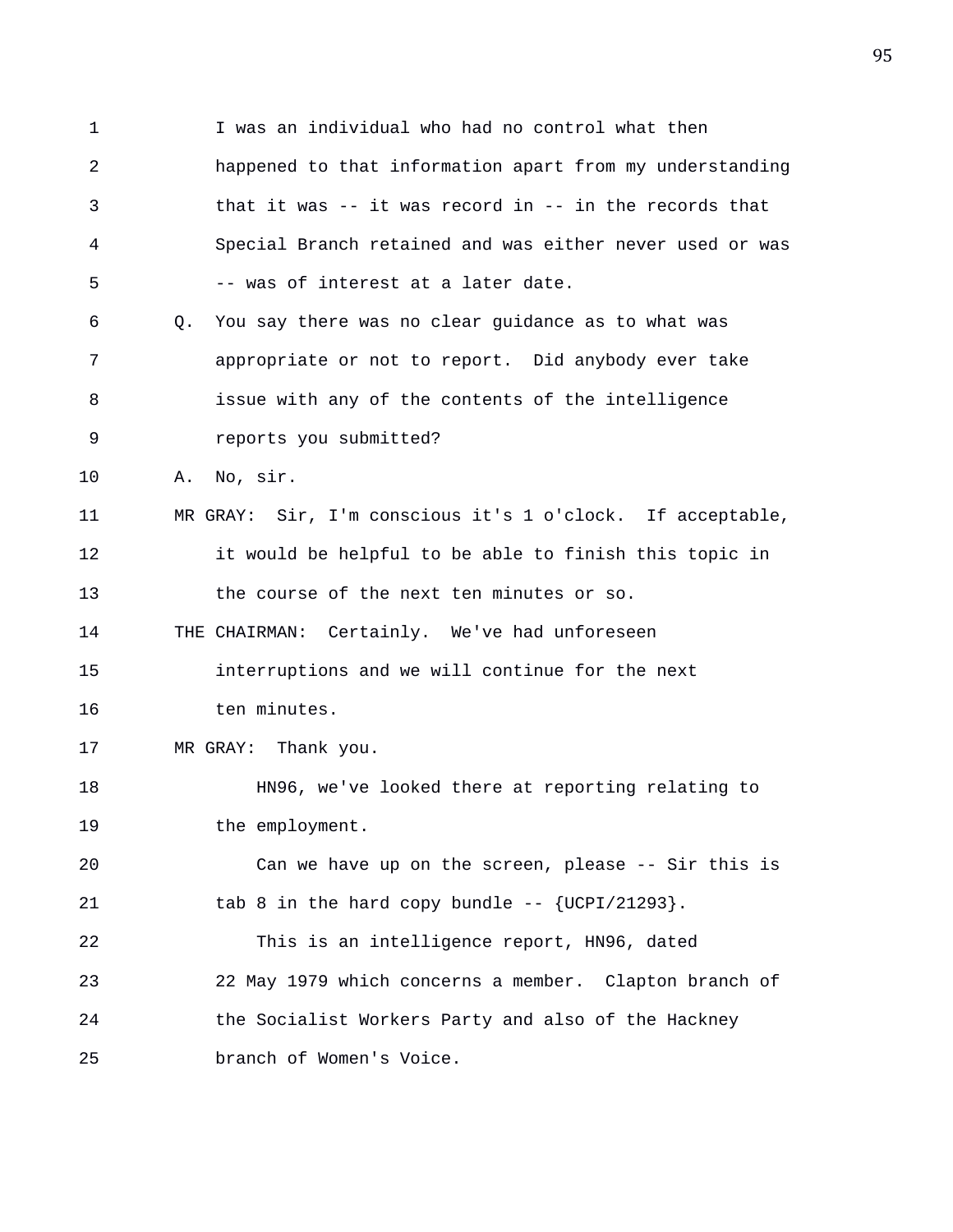1 Paragraph 3 of this report reads as follows:

2 "She is a divorced woman and has a daughter, aged 3 about six years. It is known that [Privacy], until 4 quite recently a full time district organiser for 5 the SWP and now a student at the north-east London 6 polytechnic is living with her (the location of her 7 address is not at present known)."

8 Given the reasons you identified for reporting 9 information about individuals, why would you have 10 included reference to this lady's marital status and 11 also the age of her child and fact she had a child even? 12 A. Well, again, because it's -- you've showed me this 13 document and I presume it's one that I previously said 14 it was one of my reports, then I -- all I can conclude 15 is that I was trying to paint a picture of this 16 individual that -- that may have been used in -- in 17 the future.

18 Q. Would you have been concerned at all about reporting 19 information about children?

20 A. Well, all I said was she had a daughter of six years. 21 I mean, I've not gone into any more detail. I -- I know 22  $-- I -- I -- when I -- when this -- when I reported$ 23 information that came to my attention, I had no other 24 knowledge about these individuals. I didn't know 25 whether -- this lady may have been a complete -- of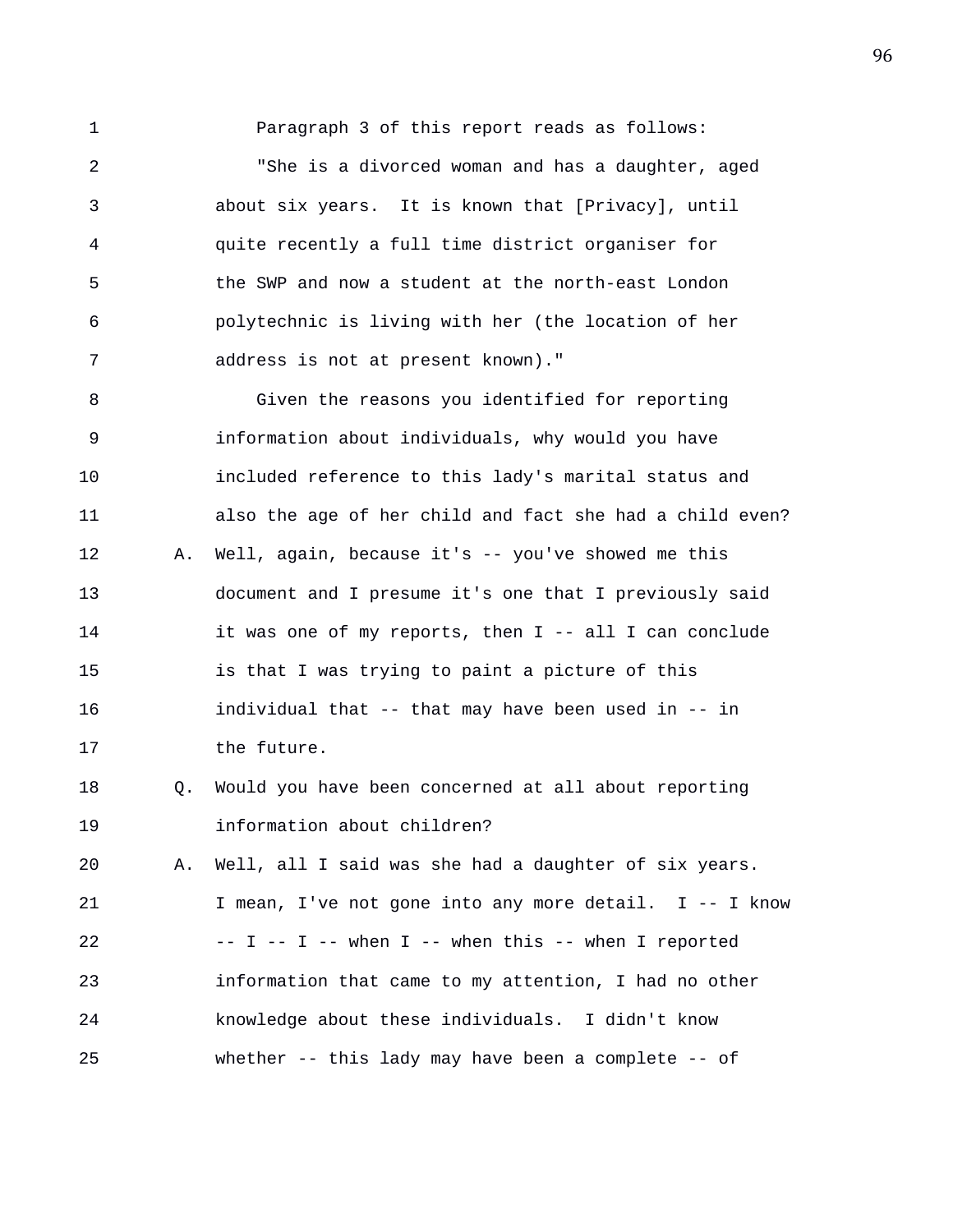1 interest to other aspects in the police service or even 2 Security Service. I -- I have no idea. But -- but 3 I also knew that it would not be used in a -- in a -- an 4 aggressive or detrimental way if it was of no interest. 5 It would just be filed. But there was a need for me. 6 That was what was -- that was part of my raison d'etre 7 and I was out there to report on what -- the individuals 8 I came across that were involved in these organisations 9 that I was looking at.

10 Q. Can we have up on the screen, please -- it's tab 13 -- 11 {UCPI/13300}.

12 This is an intelligence report dated 22 August 1979 13 about an individual described in paragraph 2 as "now 14 a member of the Clapton branch of the SWP" yes,?

15 And in paragraph 4, under the -- there is 16 a description which refers to complexion, hairstyle, 17 build, height, and also contains reference to the fact 18 that this individual was born in circa 1963, which means 19 at the time of this report they would have been under 20 18.

21 A. Right.

22 Q. Again, would you have been concerned at all about 23 reporting -- submitting a police intelligence report 24 about an individual who was under the age of 18? 25 A. I -- I don't remember the context of this report.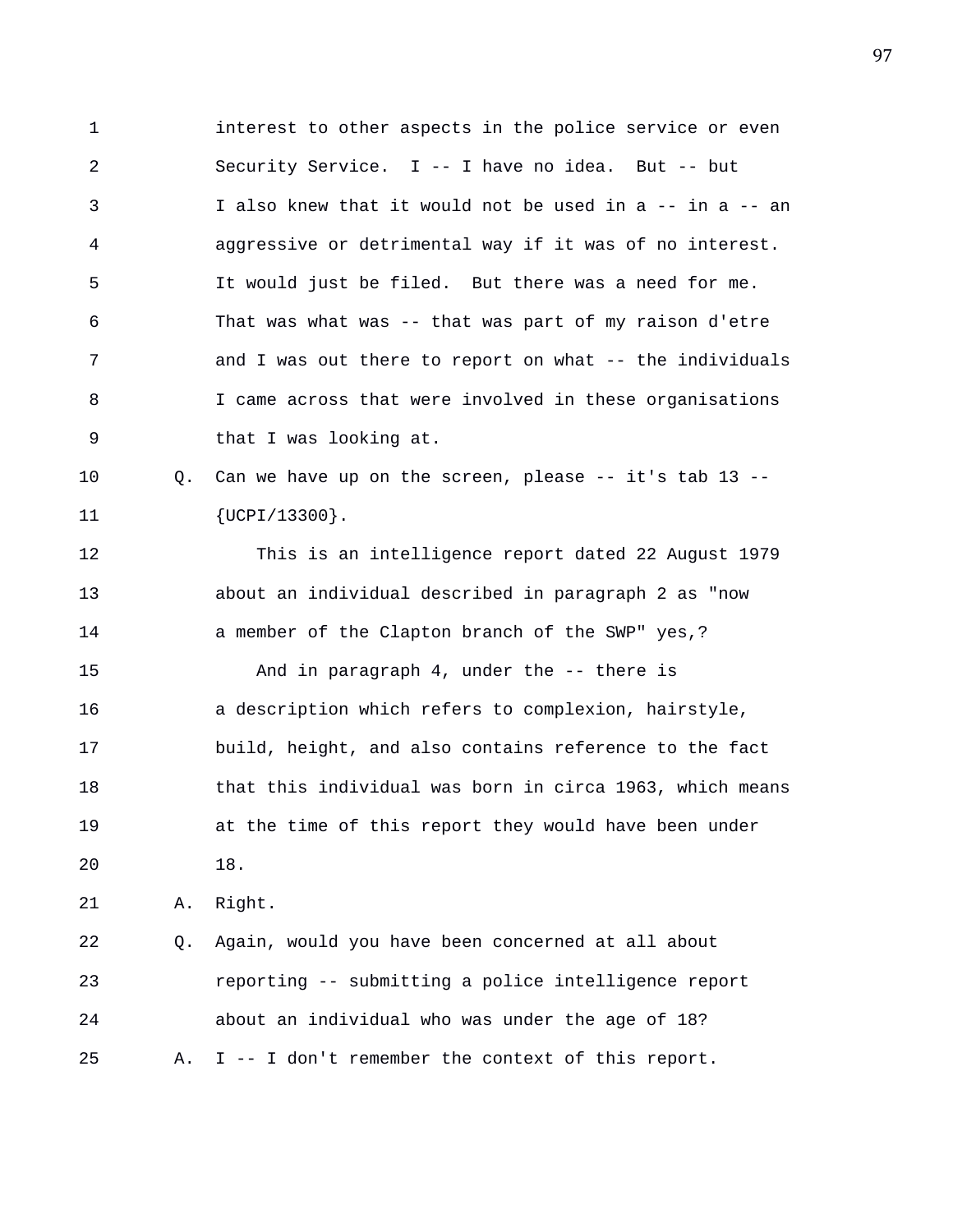1 I believe it's my report. Again, I'm not -- I'm 2 highlighting an individual that was involved in the SWP. 3 If I recall, REBEL were anti-right wing, were used as 4 almost like Storm Troopers on the streets. 5 The other aspect I've just seen in this was 6 the person who recruited -- is this person still at 7 school? 8 Q. HN96, my question was only this. Would you have been 9 concerned about reporting the activities of someone 10 under the age of 18? 11 A. Under the age of 18, no. If it was under the age of 12 sort of 12, yes, but under the age of 18, no. But 13 I think there was obviously a reason behind me 14 highlighting this young man who was recruited from 15 a school where somebody who I recall was a teacher 16 there. 17 Q. You actually highlight in paragraph 3 of the report: 18 "[Privacy] to lives with his parents in [Privacy] is 19 a pupil at Hackney Downs Comprehensive School ..." 20 You've reported the fact of the school that he or 21 she was at -- he, I think. Would you have had any 22 concern -- 23 A. You're saying did I have any qualms about that. 24 The answer is no. It's a long time ago, but I -- but 25 I recall that one of the very active members of the SWP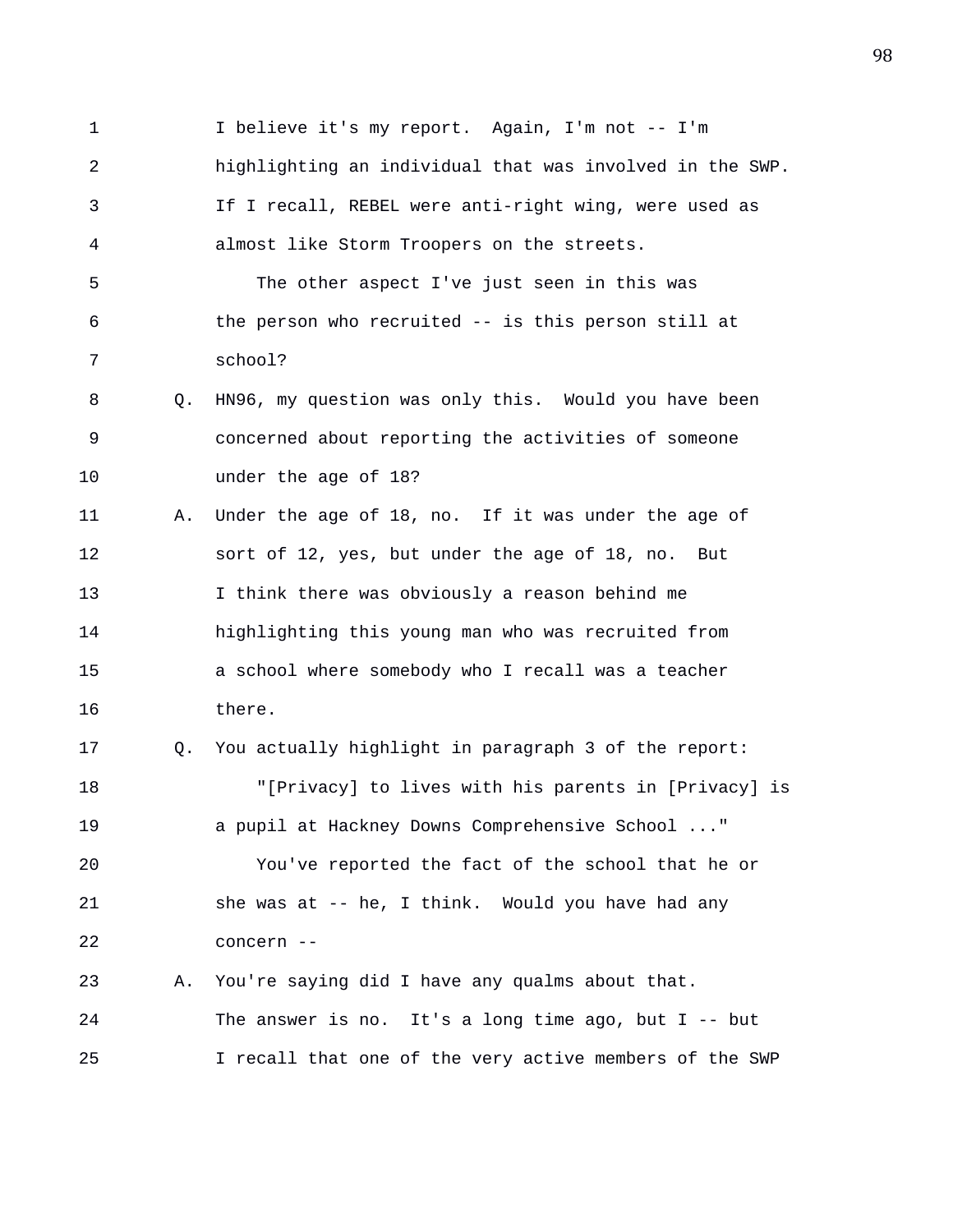1 in that area was also a teacher at the school so 2 the implication being that he was attempting to recruit 3 young school people, 17 or 18, if that's what the age 4 was, into -- into the -- into this far -- far left wing 5 organisation. I think that was -- that was the purpose 6 of my report.

7 Q. Next tab 37 in the hard copy bundle {UCPI 13873}, 8 please.

9 This is an intelligence report dated 1 April 1980. 10 Now, HN96, to be fair to you, in paragraph 163 of your 11 witness statement you say this is not your reporting due 12 to the geographical location of the branch. So just 13 bearing that in mind, paragraph 2 of this report states:

14 "[Privacy], until recently an active member of 15 the branch Socialist Workers Party, has just been 16 discharged from the [Privacy] Hospital, [Privacy], where 17 she has been receiving treatment for a nervous 18 breakdown. It is thought that the breakdown was 19 the result of her worrying about her recent series of 20 surgical operations for [private medical details], and 21 ending of her long lasting friendship with [Privacy], 22 also and an active member of the SWP."

23 Paragraph 3:

24 "She has been forced to give up her job [Privacy] 25 [Privacy] and now lives with her parents at [Privacy]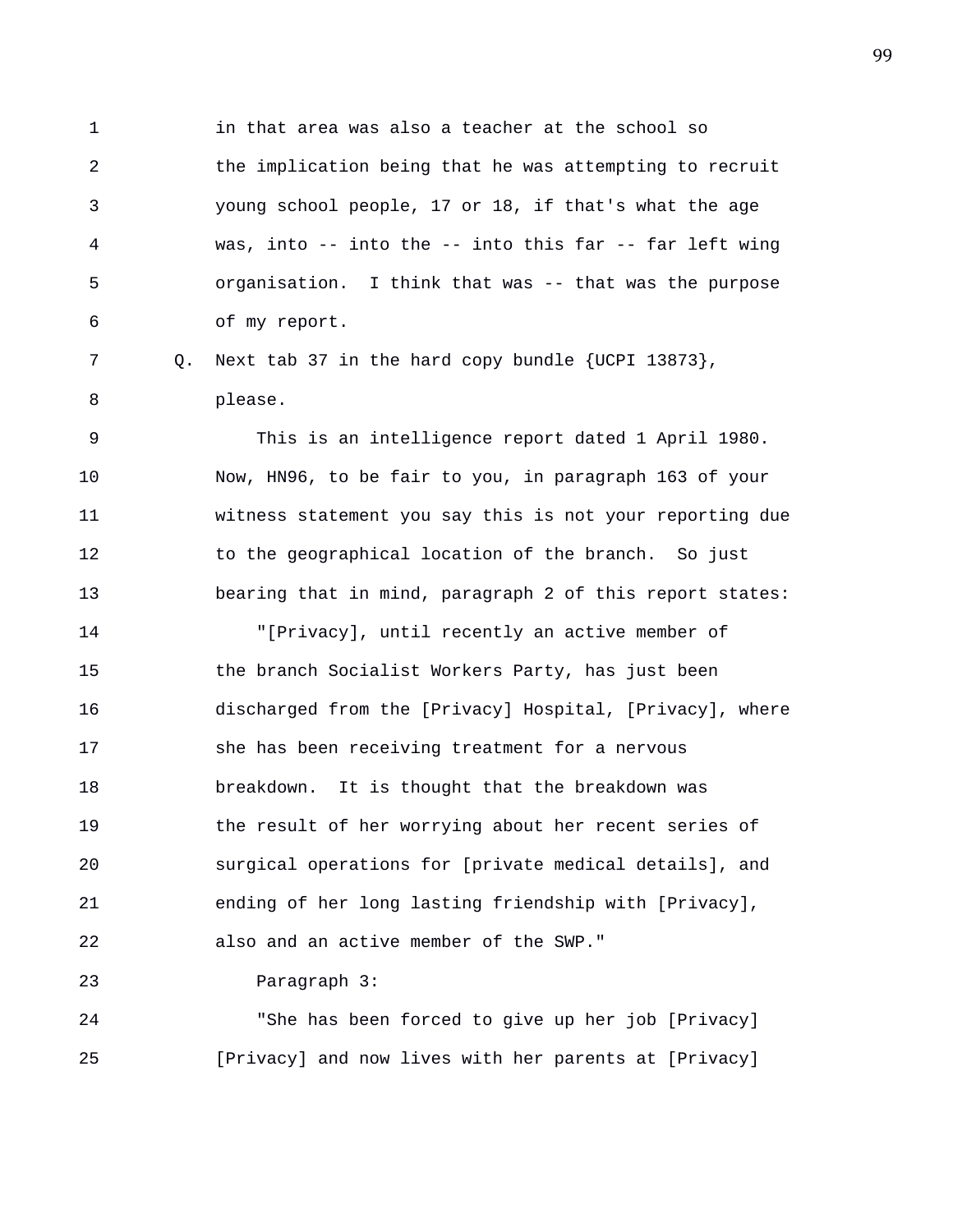1 [Privacy]."

2 I recognise and acknowledge that you've said in your 3 witness statement that you don't believe this to be your 4 reporting due to the geographical location. I would 5 like to ask you if you consider that reporting 6 information of this time would have served any 7 legitimate policing purpose in 1980 about a member of 8 the SWP? 9 A. Sir, first of all thank you for recognising that it's 10 not my report. 11 Secondly, I would not have written a report -- I may 12 have written about this individual but I would not have 13 written about it in this -- in this context highlighting 14 the fact that she had a breakdown, etc. I -- I would 15 accept that that has got little to do with police 16 matters. But I -- I would go back to the fact that 17 highlighting -- identifying individuals involved in 18 really far left wing politics was something that -- that 19 this unit was asked to do. What we weren't asked to do 20 is analyse how this information would be used. It was 21 -- it was down to other -- you know, we were a small cog 22 in a big wheel if that -- if that's a good way of -- of 23 answering your question. 24 Q. We don't need to bring up the reports, but there are

25 examples in your bundle of reports recording the fact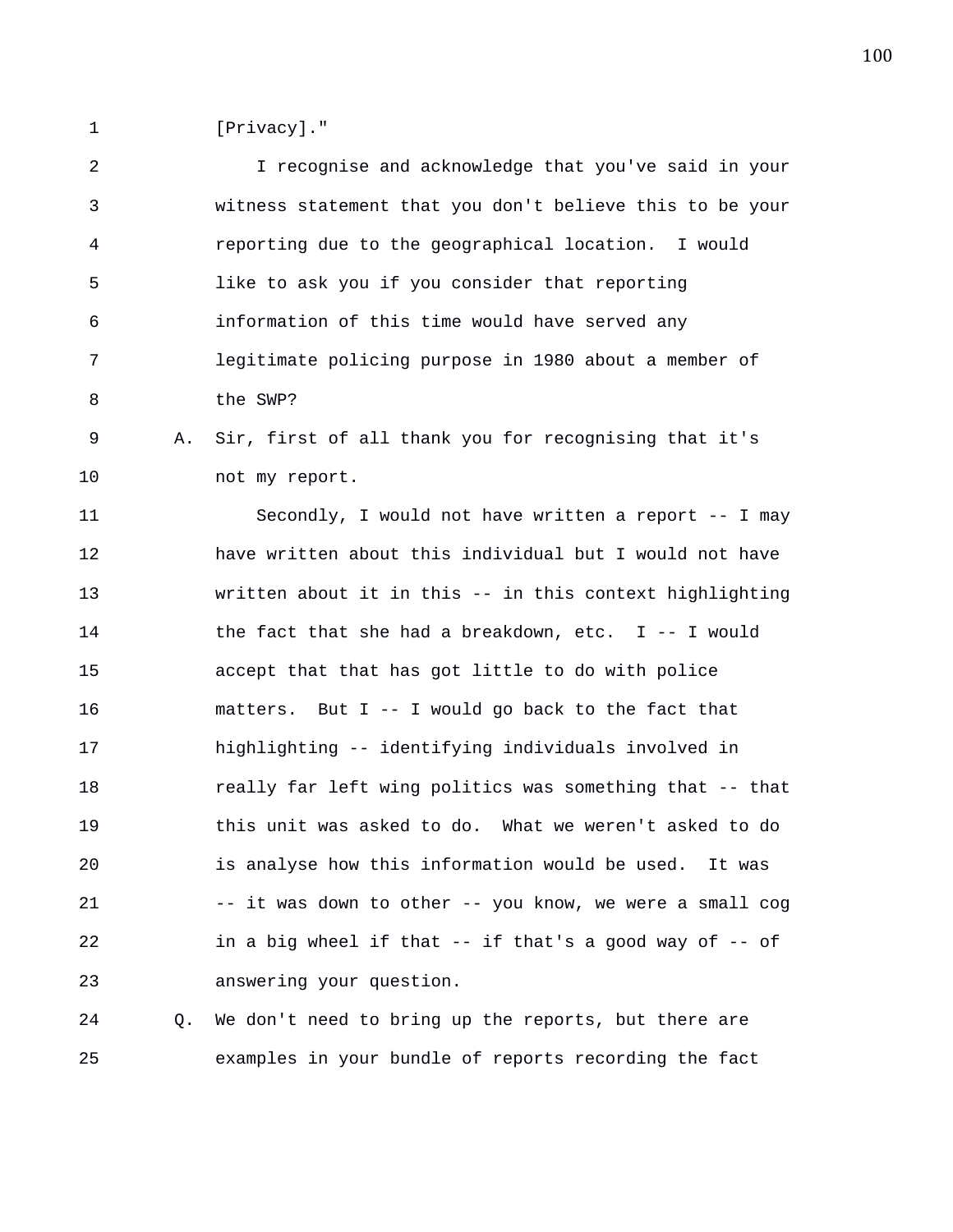1 that two people had decided to separate, the reasons for 2 that, and also the fact of marriage of two members of 3 the SWP in 1981, for example.

4 Why would reporting on the marital status or marital 5 situation or relationship situation of members of 6 the SWP have furthered any legitimate policing purpose? 7 A. Well, in -- in that -- in isolation, you can argue that 8 it -- it doesn't make a -- you know, it -- it doesn't 9 appear to be something that the police should be 10 interested in. But what I keep reiterating, this 11 information -- I -- I would not know if there are other 12 -- if there's other interested parties within the police 13 service or within the Security Services of these 14 individuals. This is something this would be -- 15 Special Branch was a conduit for all this intelligence, 16 information, whatever you want to call it. It would 17 come into this and it would then be -- it would be then 18 analysed be looked at and may or may not be used in a -- 19 in -- in a more proactive way.

20 Officers I worked with felt that they didn't -- it 21 -- it was up to them to feed into this -- into this 22 intelligence organisation items of interest that may or 23 may not be of interest to the -- to -- to police. 24 Q. You've told us what you understood the purpose of 25 the SDS to be and you were quite clear that the primary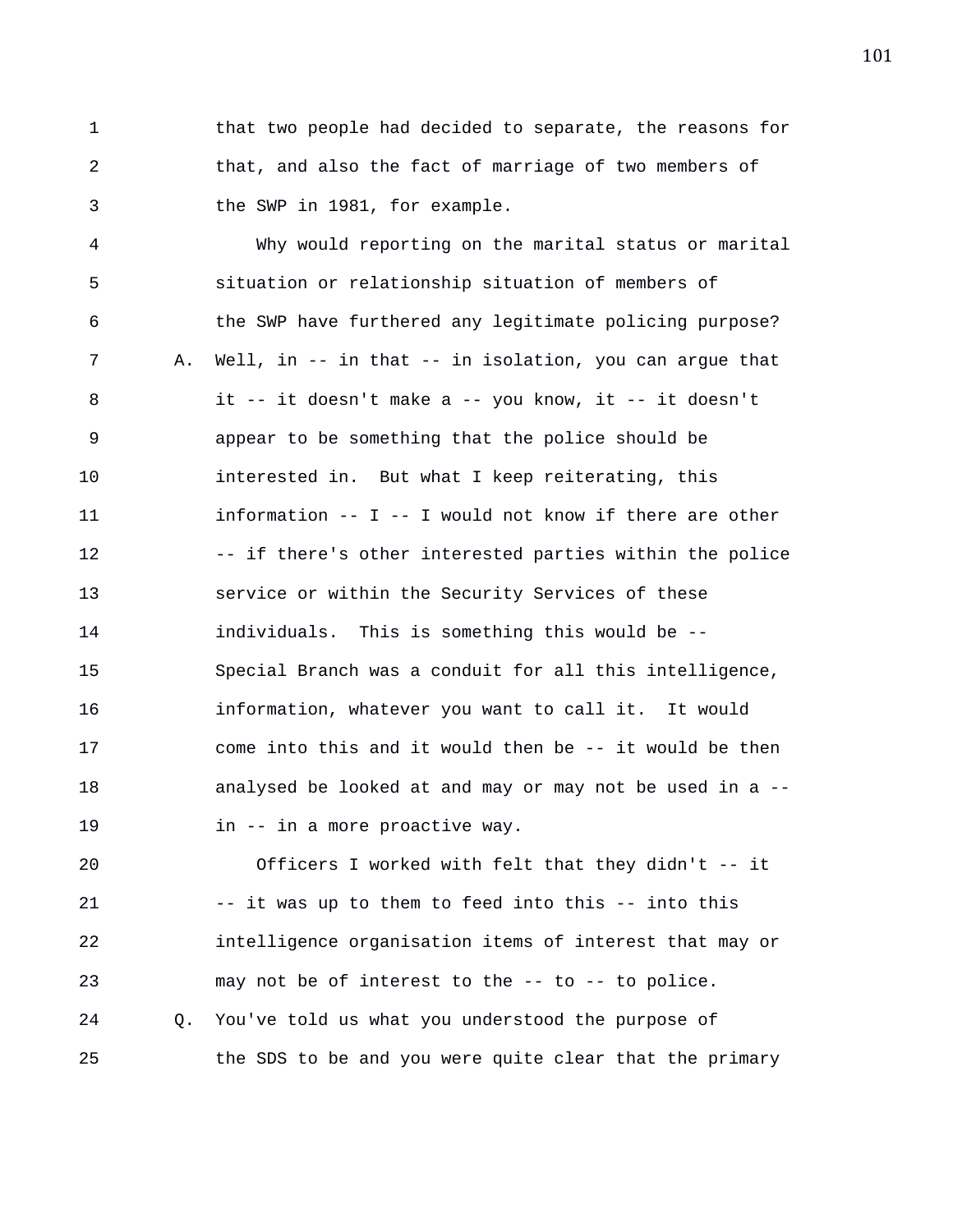1 focus, certainly as far as the SWP was concerned, from 2 your perspective, was maintaining public order and 3 -- (overspeaking) -- 4 A. Yes, yes. 5 Q. How do the reports we've just looked at assist 6 the police in policing demonstrations? 7 A. Because these were the people involved in that 8 organisation that may have been of some use in 9 the future. It's a bit like -- saying analysing 10 the Conservative Party. You know, 11 the Conservative Party, it's not -- you know, you can't 12 just say it's the Conservative Party, it's -- it's --13 it's a group of individuals that are involved in that 14 sort of politics. 15 So these people were involved in the politics of 16 left wing protest, most of it legitimate, most of it 17 very -- you know, whatever your viewpoints are, 18 applaudable, but -- but there was the potential for -- 19 you know, extreme elements within these organisations of 20 causing a fair amount of trouble on the streets of -- of 21 -- of any city and that was why they were being looked 22 at. That was why they were being looked at. 23 Individuals were being looked at because they were 24 a part of these organisations.

25 Does that answer your question or not?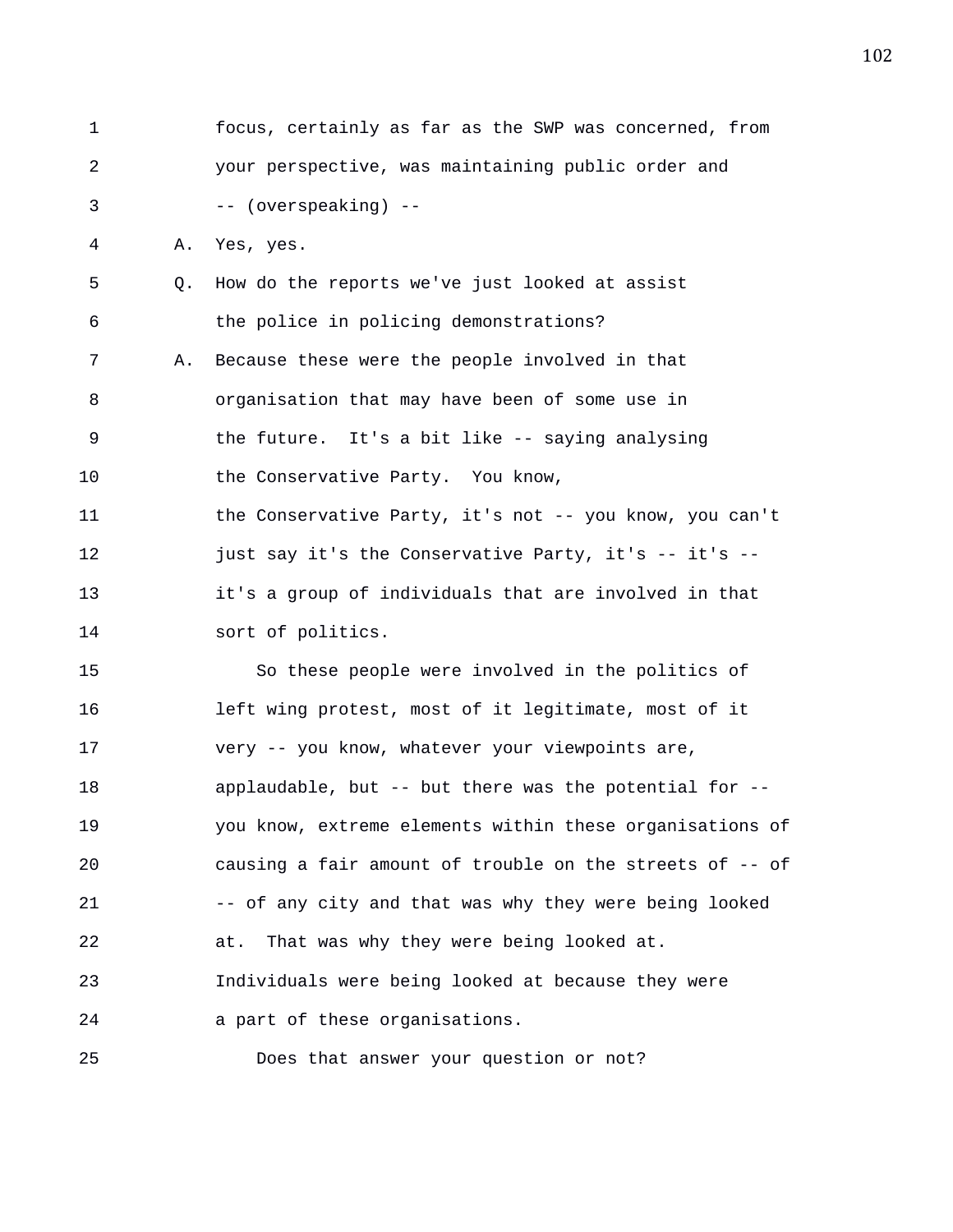1 MR GRAY: Thank you, HN96.

| 2  | Sir, is that a convenient moment or not?                    |
|----|-------------------------------------------------------------|
| 3  | THE CHAIRMAN: Yes. Because we've had the odd interruption   |
| 4  | and we've got quite slowly I anticipate you're going to     |
| 5  | need a little more time than you had originally             |
| 6  | anticipated, a many I right in that.                        |
| 7  | MR GRAY: Yes, sir, and I would be grateful if we started at |
| 8  | 2 o'clock if that's sufficient for everybody running        |
| 9  | the Inquiry.                                                |
| 10 | THE CHAIRMAN: We've got to give people sufficient time to   |
| 11 | have a bite to eat and for the shorthand writers to have    |
| 12 | I think their hour's break. We better resume, I think,      |
| 13 | at 2.10 rather than at 2.                                   |
| 14 | On that basis, how much longer do you anticipate            |
| 15 | being?                                                      |
| 16 | MR GRAY: Sir, I anticipate I will carry on after            |
| 17 | the mid-afternoon break on that basis.                      |
| 18 | THE CHAIRMAN: Right. Then we have a long day.               |
| 19 | Sorry, I'm afraid you too are in for a long day,            |
| 20 | HN96. Could you be back at 2.10.                            |
| 21 | Thank you, yes, sir.<br>Α.                                  |
| 22 | Thank you.<br>THE CHAIRMAN:                                 |
| 23 | We will now take a break for lunch.<br>MR FERNANDES:<br>May |
| 24 | I remind those in the virtual hearing room to remember      |
| 25 | to join your break-out rooms, please.                       |